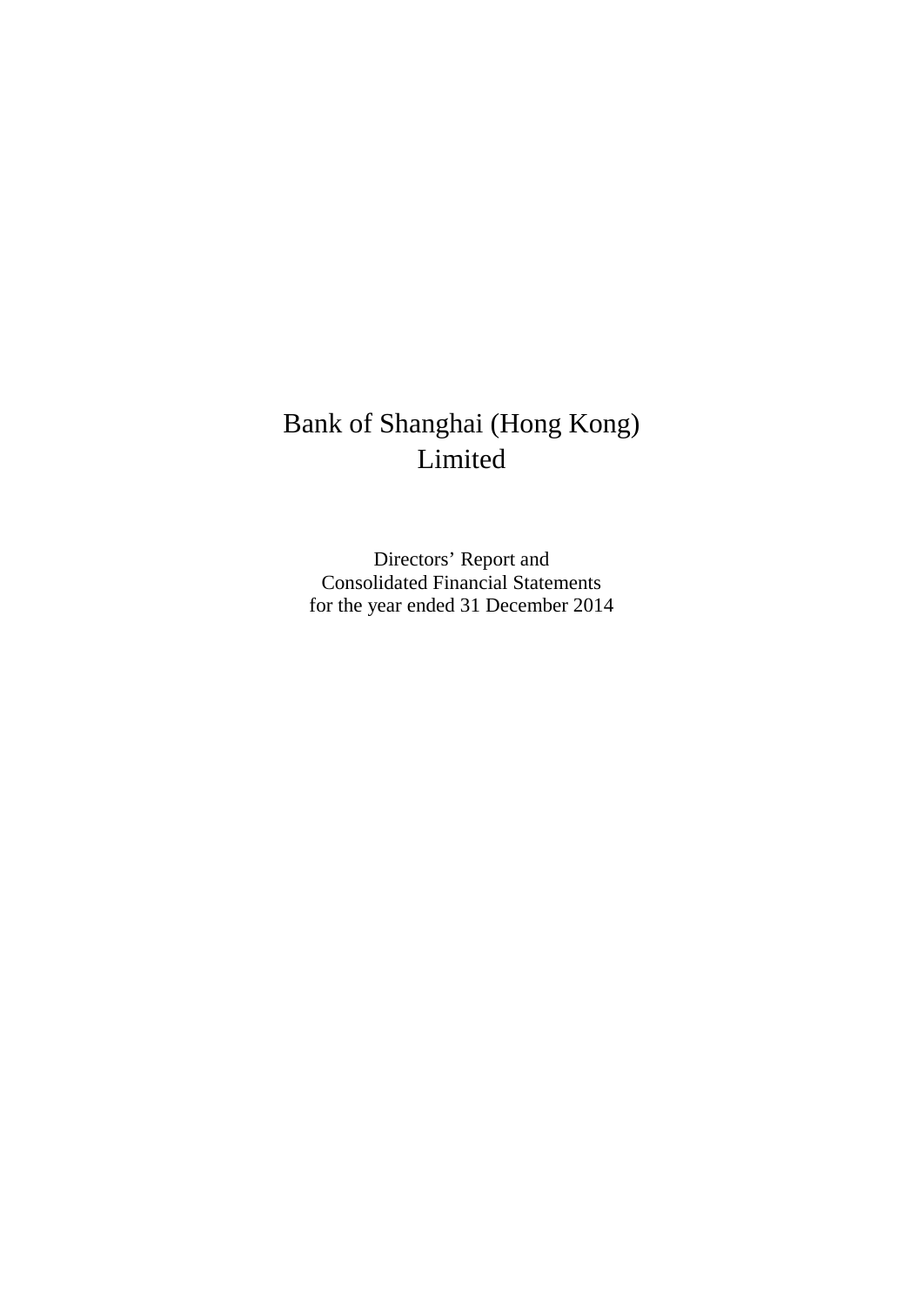| <b>Contents</b>                                | Page(s)    |
|------------------------------------------------|------------|
| Report of the directors                        | $1 - 2$    |
| Independent auditor's report                   | $3 - 4$    |
| Consolidated statement of comprehensive income | 5          |
| Consolidated statement of financial position   | $6 - 7$    |
| Statement of financial position                | $8 - 9$    |
| Consolidated statement of changes in equity    | 10         |
| Consolidated statement of cash flows           | 11         |
| Notes to the financial statements              | $12 - 85$  |
| Unaudited supplementary financial information  | $86 - 106$ |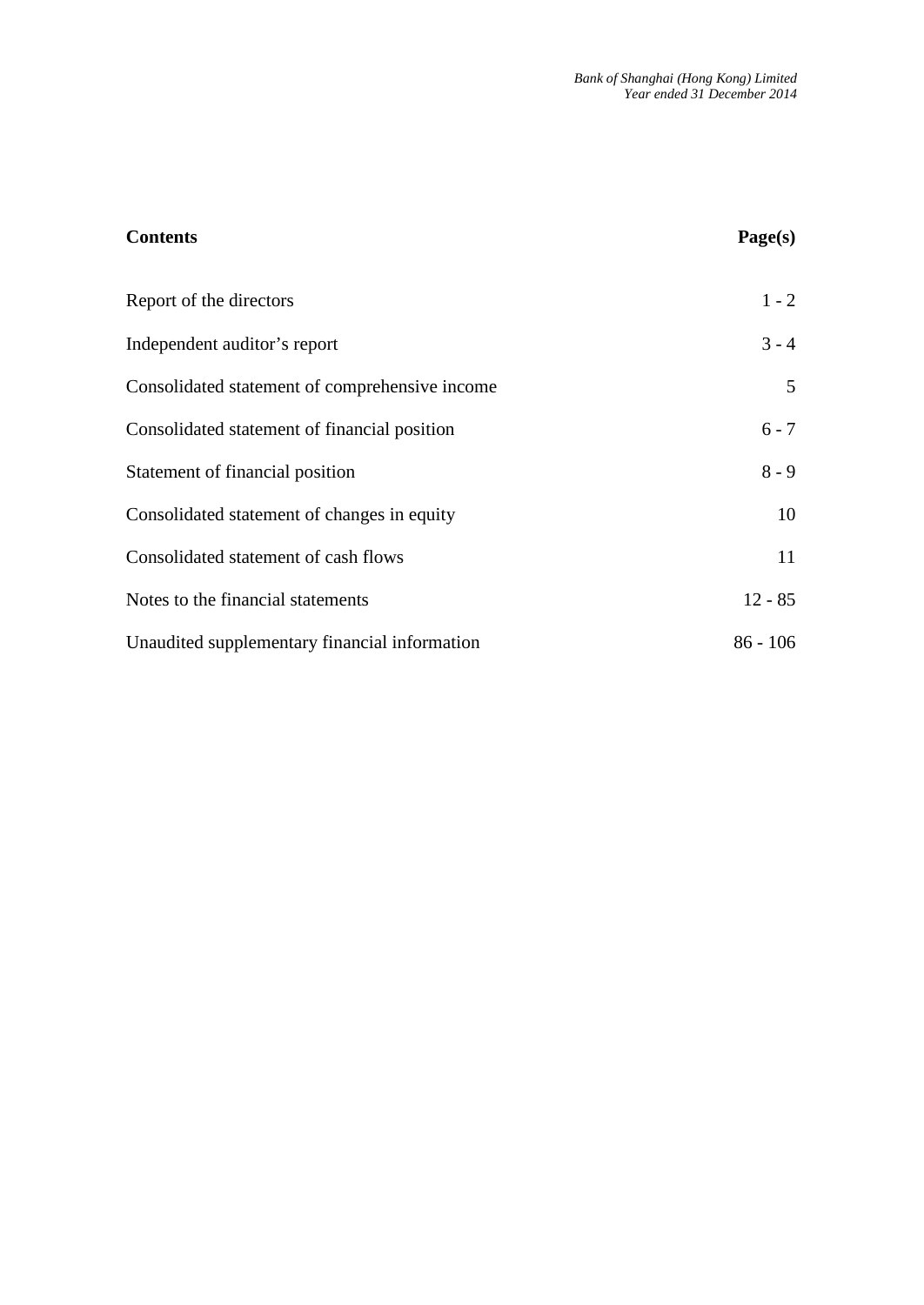# Report of the directors

The directors have pleasure in submitting their annual report together with the audited financial statements for the year ended 31 December 2014.

## **Principal place of business**

Bank of Shanghai (Hong Kong) Limited ("the Company") is a restricted licence bank incorporated and domiciled in Hong Kong and has its registered office and principal place of business at 2001-05 ICBC Tower, Citibank Plaza, 3 Garden Road, Hong Kong.

## **Principal activities**

The principal activities of the Company are to provide financial services to corporations and individuals. The principal activities and other particulars of the Company's subsidiary are set out in note 18 to the financial statements.

## **Financial statements**

The operating results of the Company and its subsidiary (together referred to as the "Group") for the year ended 31 December 2014 and the state of affairs of the Group and of the Company as of that date are set out in the financial statements on pages 5 to 85.

### **Transfer to reserves**

The profit attributable to shareholders of HK\$58,377,000 (2013: loss of HK\$24,568,000) has been transferred to reserves. Other movements in reserves are set out in the consolidated statement of changes in equity on page 10.

The directors do not recommend payment of dividend for the financial year ended 31 December 2014 (2013: HK\$13.49 per share).

## **Share capital**

Details of share capital of the Company are set out in note 25 to the financial statements. During the year, the Company issued 140,438,500 shares at RMB10.00 each to its holding company at par to strengthen its capital position.

## **Charitable donations**

Charitable donations made by the Group during the financial year amounted to HK\$26,500 (2013: \$25,000).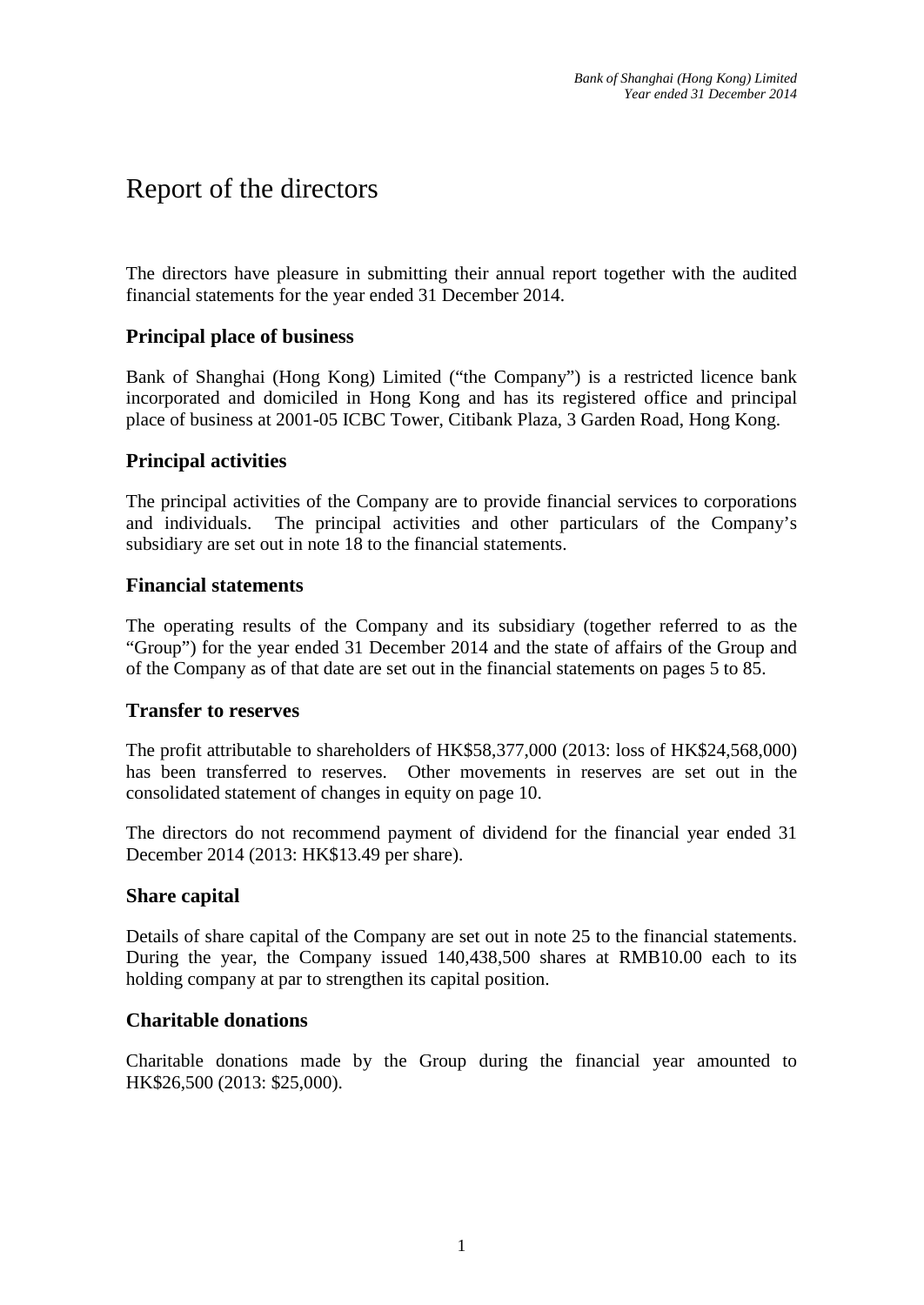## **Directors**

The directors of the Company during the year were:

Jin, Yu Zhang, Weiguo Huang, Tao Fok, Lawrence Kwong Man Ma, Charles Chi Man

#### Directors' interests in shares

At no time during the year was the Company, or any of its holding companies, or fellow subsidiaries a party to any arrangement to enable the directors of the Company to acquire benefits by means of the acquisition of shares in or debentures of the Company or any other body corporate.

#### Directors' interests in contracts

No contract of significance to which the Company, or any of its holding companies or fellow subsidiaries was a party, and in which a director of the Company had a material interest, subsisted at the end of the year or at any time during the year.

#### **Management contracts**

No contracts concerning the management and administration of the whole or any substantial part of any business of the Company were entered into or existed during the year.

#### **Statement of compliance**

The financial statements for the year ended 31 December 2014 comply with the applicable disclosure provisions of the Banking (Disclosure) Rules.

#### **Auditors**

KPMG retire and, being eligible, offer themselves for re-appointment. A resolution for the re-appointment of KPMG as auditors of the Company is to be proposed at the forthcoming Annual General Meeting.

On behalf of the board

Chars MC

Director

Hong Kong, 28 APR 2015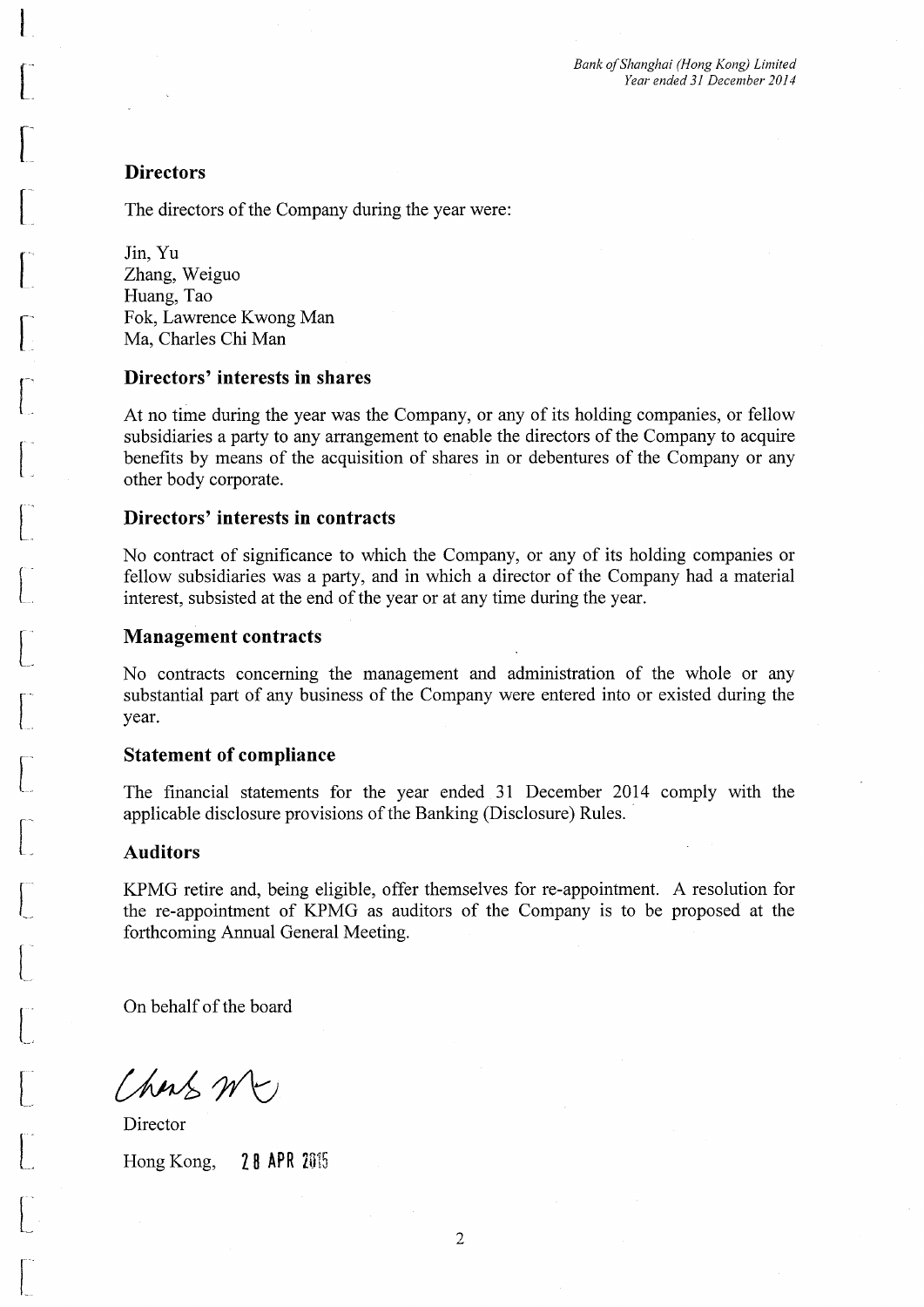

# Independent auditor's report to the shareholders of Bank of Shanghai (Hong Kong) Limited

(Incorporated in Hong Kong with limited liability)

We have audited the financial statements of Bank of Shanghai (Hong Kong) Limited ("the Company") and its subsidiary (together "the Group") set out on pages 5 to 85 which comprise the consolidated and the Company's statements of financial position as at 31 December 2014, and the consolidated statement of comprehensive income, consolidated statement of changes in equity and consolidated statement of cash flows for the year then ended, and a summary of significant accounting policies and other explanatory information.

#### Directors' responsibility for the financial statements

The directors of the Company are responsible for the preparation of consolidated financial statements that give a true and fair view in accordance with Hong Kong Financial Reporting Standards issued by the Hong Kong Institute of Certified Public Accountants, and the Hong Kong Companies Ordinance, and for such internal control as the directors determine is necessary to enable the preparation of financial statements that are free from material misstatement, whether due to fraud or error.

#### Auditor's responsibility

Our responsibility is to express an opinion on these consolidated financial statements based on our audit. This report is made solely to you, as a body, in accordance with section 80 of Schedule 11 to the new Hong Kong Companies Ordinance (Cap. 622), and for no other purpose. We do not assume responsibility towards or accept liability to any other person for the contents of this report.

We conducted our audit in accordance with Hong Kong Standards on Auditing issued by the Hong Kong Institute of Certified Public Accountants. Those standards require that we comply with ethical requirements and plan and perform the audit to obtain reasonable assurance about whether the consolidated financial statements are free from material misstatement.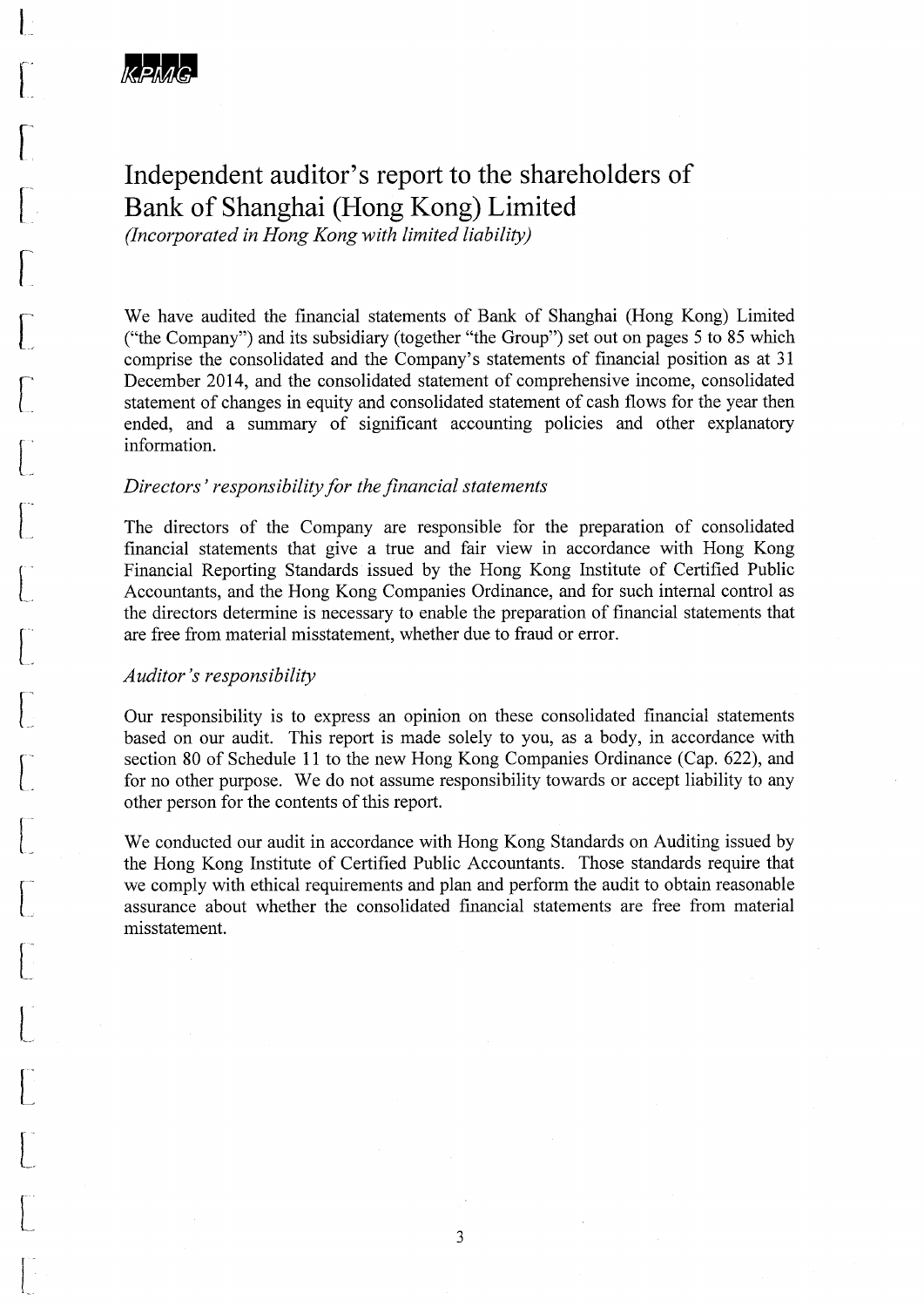

# Independent auditor's report to the shareholders of Bank of Shanghai (Hong Kong) Limited (continued)

(Incorporated in Hong Kong with limited liability)

#### Auditor's responsibility (continued)

An audit involves performing procedures to obtain audit evidence about the amounts and disclosures in the consolidated financial statements. The procedures selected depend on the auditor's judgement, including the assessment of the risks of material misstatement of the consolidated financial statements, whether due to fraud or error. In making those risk assessments, the auditor considers internal control relevant to the entity's preparation of the consolidated financial statements that give a true and fair view in order to design audit procedures that are appropriate in the circumstances, but not for the purpose of expressing an opinion on the effectiveness of the entity's internal control. An audit also includes evaluating the appropriateness of accounting policies used and the reasonableness of accounting estimates made by the directors, as well as evaluating the overall presentation of the consolidated financial statements.

We believe that the audit evidence we have obtained is sufficient and appropriate to provide a basis for our audit opinion.

#### Opinion

In our opinion, the consolidated financial statements give a true and fair view of the state of the affairs of the Group and of the Company as at 31 December 2014 and of the Group's profit and cash flows for the year then ended in accordance with Hong Kong Financial Reporting Standards and have been properly prepared in accordance with the Hong Kong Companies Ordinance.

 $14M<sub>1</sub>$ **Certified Public Accountants** 

8th Floor, Prince's Building 10 Chater Road Central, Hong Kong

2 8 APR 2015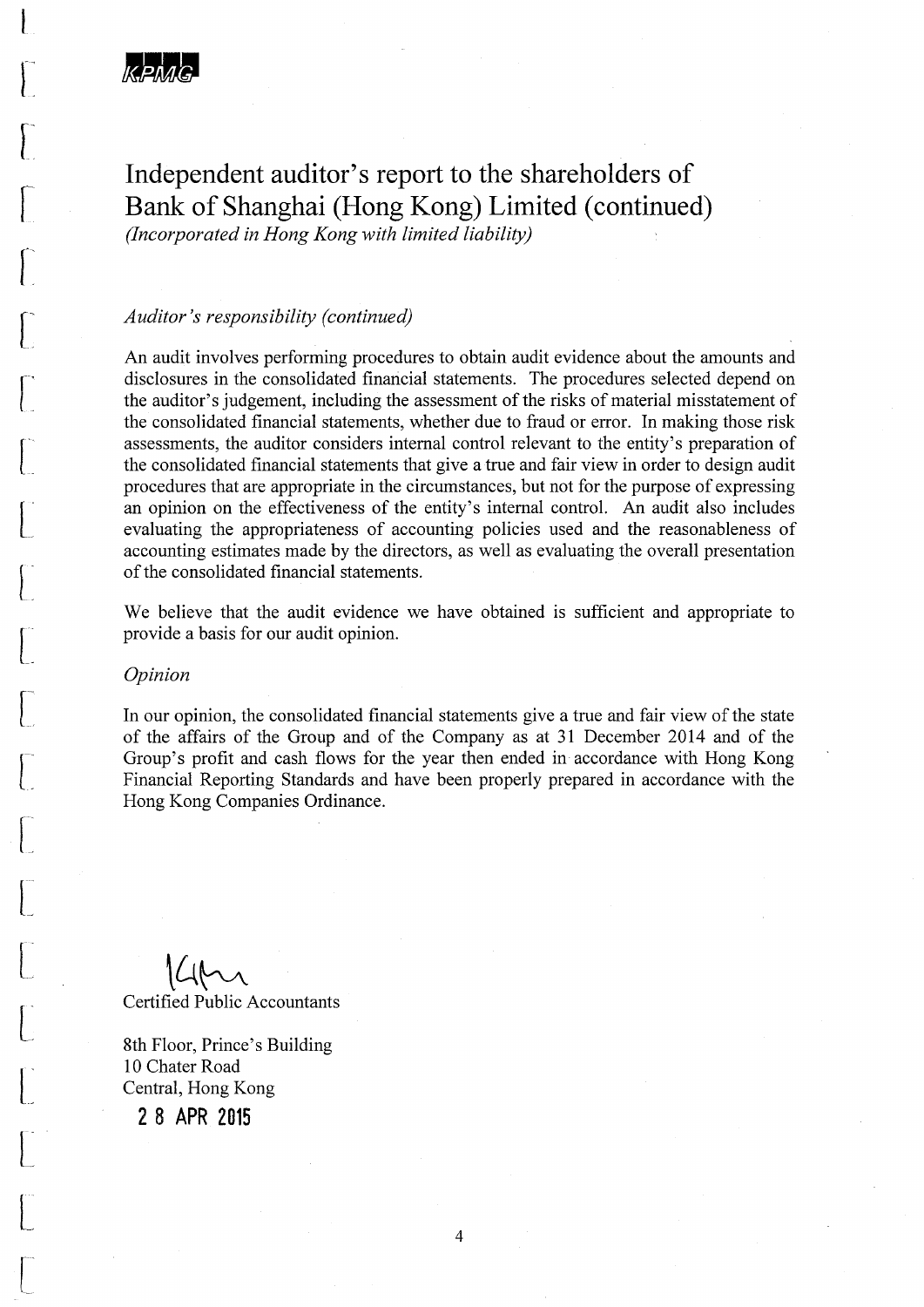# Consolidated statement of comprehensive income for the year ended 31 December 2014

*(Expressed in Hong Kong dollars)*

|                                                                 | <b>Note</b> | 2014<br>\$'000 | 2013<br>\$'000 |
|-----------------------------------------------------------------|-------------|----------------|----------------|
| Interest income                                                 | 5           | 249,893        | 9,868          |
| Interest expense                                                | 5           | (119, 822)     | (5,385)        |
| Net interest income                                             |             | 130,071        | 4,483          |
| Fee and commission income                                       | 6           | 52,786         | 11,552         |
| Fee and commission expense                                      | 6           | (280)          | (106)          |
| Net fee and commission income                                   |             | 52,506         | 11,446         |
| Net trading (loss)/gain                                         | 7           | (31, 725)      | 78             |
| Other operating income                                          |             |                | 1              |
| <b>Total operating income</b>                                   |             | 150,855        | 16,008         |
| Operating expenses                                              | 8           | (67, 781)      | (44, 354)      |
| <b>Operating profit/(loss) before impairment</b><br>losses      |             | 83,074         | (28, 346)      |
| Loan impairment charges                                         | 9           | (7,603)        | (558)          |
| Net profit on sale of available-for-sale financial<br>assets    |             | 111            |                |
| <b>Profit/(loss) before taxation</b>                            |             | 75,582         | (28,904)       |
| Taxation                                                        | 11          | (17,205)       | 4,336          |
| Profit/(loss) for the year                                      |             | 58,377         | (24, 568)      |
| Other comprehensive income for the year<br>net of tax           |             |                |                |
| Item that may be reclassified subsequently to<br>profit or loss |             |                |                |
| Net movement in available-for-sale fair value<br>reserve        | 13          | (1,938)        | 950            |
| Total comprehensive income for the year                         |             | 56,439         | (23,618)       |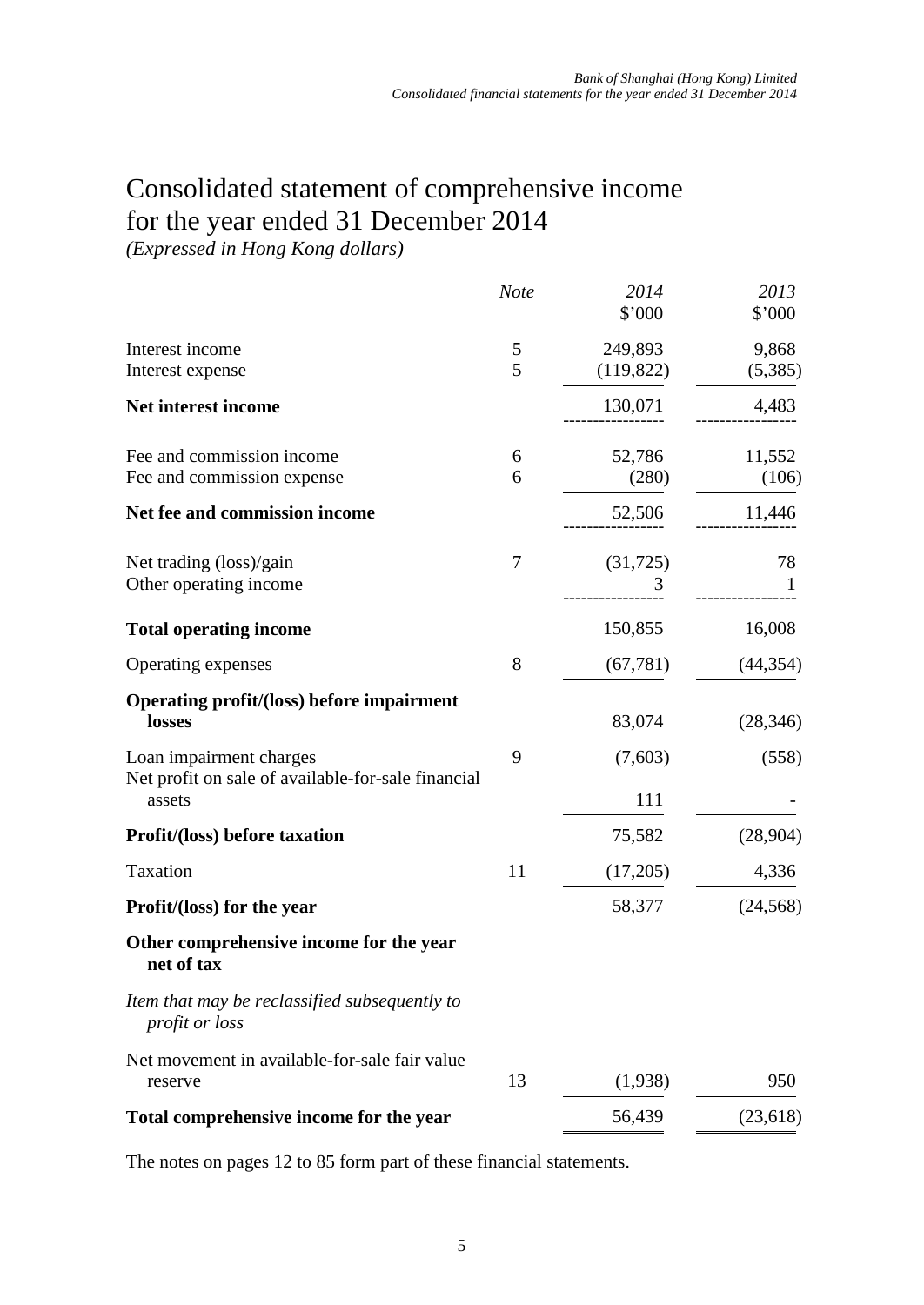# Consolidated statement of financial position as at 31 December 2014

*(Expressed in Hong Kong dollars)*

|                                               | <b>Note</b> | 2014<br>\$'000 | 2013<br>\$'000 |
|-----------------------------------------------|-------------|----------------|----------------|
| <b>Assets</b>                                 |             |                |                |
| Cash and balances with banks and central bank | 14          | 74,616         | 27,370         |
| Placements with banks                         | 15          | 5,147,858      | 1,018,818      |
| Derivative financial assets                   | 27(b)       | 7,541          |                |
| Loans and advances to customers               | 16          | 3,559,717      | 153,901        |
| Available-for-sale financial assets           | 17          | 211,294        | 47,614         |
| <b>Fixed assets</b>                           | 19          | 13,596         | 13,820         |
| Intangible assets                             | 20          | 6,210          | 6,810          |
| Current tax recoverable                       | 23(a)       |                | 424            |
| Deferred tax assets                           | 23(b)       |                | 4,782          |
| Other assets                                  | 21          | 94,366         | 13,662         |
| <b>TOTAL ASSETS</b>                           |             | 9,115,198      | 1,287,201      |
| <b>Liabilities</b>                            |             |                |                |
| Deposits from customers                       | 22          | 4,308,298      | 967,561        |
| Deposits from banks                           |             | 2,278,622      | 130,987        |
| Derivative financial liabilities              | 27(b)       | 9,530          | 302            |
| Certificates of deposit issued                |             | 418,164        |                |
| Current tax payable                           | 23(a)       | 3,534          | 446            |
| Deferred tax liabilities                      | 23(b)       | 401            |                |
| Other liabilities                             | 24          | 64,130         | 11,825         |
| <b>Total liabilities</b>                      |             | 7,082,679      | 1,111,121      |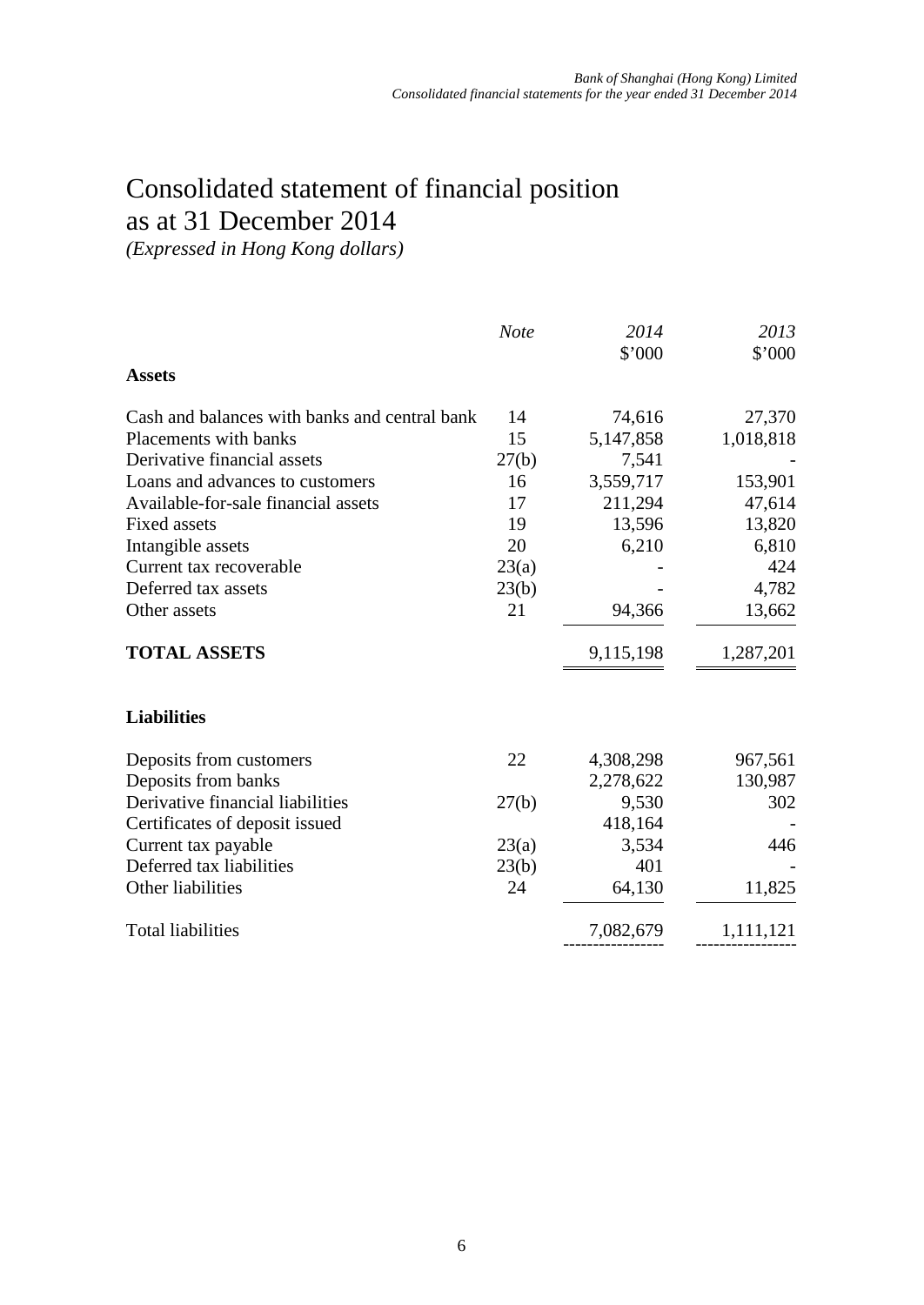# Consolidated statement of financial position as at 31 December 2014 (continued)

(Expressed in Hong Kong dollars)

|                                       | <b>Note</b> | 2014<br>\$'000 | 2013<br>\$'000 |
|---------------------------------------|-------------|----------------|----------------|
| <b>Equity</b>                         |             |                |                |
| Share capital                         | 25          | 2,000,000      | 200,000        |
| Retained profits/(accumulated losses) | 25          | 5,990          | (25, 856)      |
| Other reserves                        | 25          | 26,529         | 1,936          |
| Total equity                          |             | 2,032,519      | 176,080        |
| TOTAL EQUITY AND LIABILITIES          |             | 9,115,198      | 1,287,201      |

Approved and authorised for issue by the board of directors on 28 APR 2315

Charles We

Directors

ſ  $\mathcal{E}$  $\overline{\mathcal{L}}$ 

 $\lambda$  $\lambda$ 

The notes on pages 12 to 85 form part of these financial statements.

 $\overline{7}$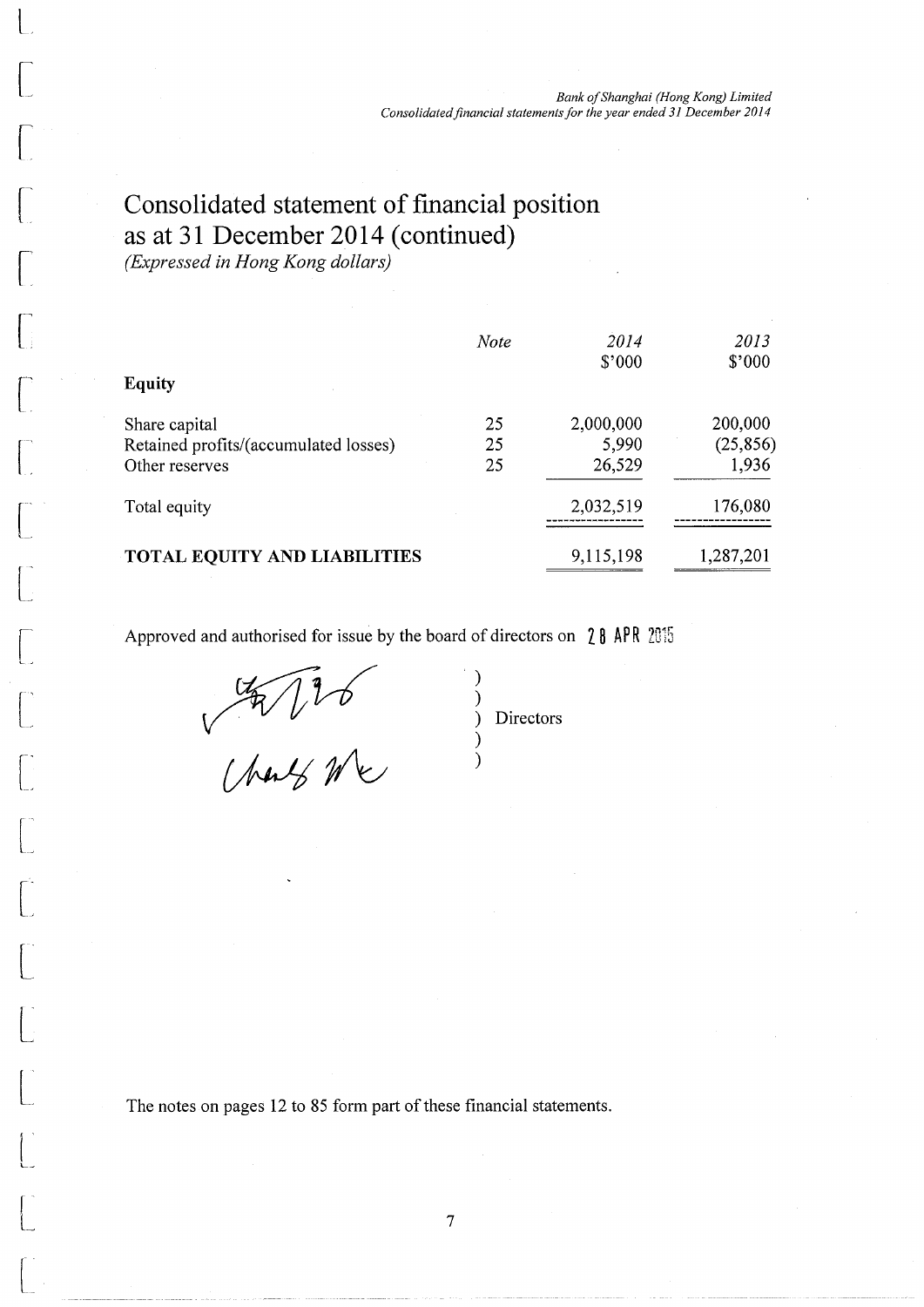# Statement of financial position as at 31 December 2014 *(Expressed in Hong Kong dollars)*

|                                               | <b>Note</b> | 2014<br>\$'000 | 2013<br>\$'000 |
|-----------------------------------------------|-------------|----------------|----------------|
| <b>Assets</b>                                 |             |                |                |
| Cash and balances with banks and central bank | 14          | 74,616         | 27,370         |
| Placements with banks                         | 15          | 5,147,858      | 1,018,818      |
| Derivative financial assets                   | 27(b)       | 7,541          |                |
| Loans and advances to customers               | 16          | 3,559,717      | 153,901        |
| Available-for-sale financial assets           | 17          | 211,294        | 47,614         |
| Investment in a subsidiary                    | 18          | 10,000         |                |
| <b>Fixed assets</b>                           | 19          | 13,596         | 13,820         |
| Intangible assets                             | 20          | 6,210          | 6,810          |
| Current tax recoverable                       | 23(a)       |                | 424            |
| Deferred tax assets                           | 23(b)       |                | 4,782          |
| Other assets                                  | 21          | 97,488         | 13,662         |
| <b>TOTAL ASSETS</b>                           |             | 9,128,320      | 1,287,201      |
| <b>Liabilities</b>                            |             |                |                |
| Deposits from customers                       | 22          | 4,318,298      | 967,561        |
| Deposits from banks                           |             | 2,278,622      | 130,987        |
| Derivative financial liabilities              | 27(b)       | 9,530          | 302            |
| Certificates of deposit issued                |             | 418,164        |                |
| Current tax payable                           | 23(a)       | 3,534          | 446            |
| Deferred tax liabilities                      | 23(b)       | 401            |                |
| Other liabilities                             | 24          | 63,856         | 11,825         |
| <b>Total liabilities</b>                      |             | 7,092,405      | 1,111,121      |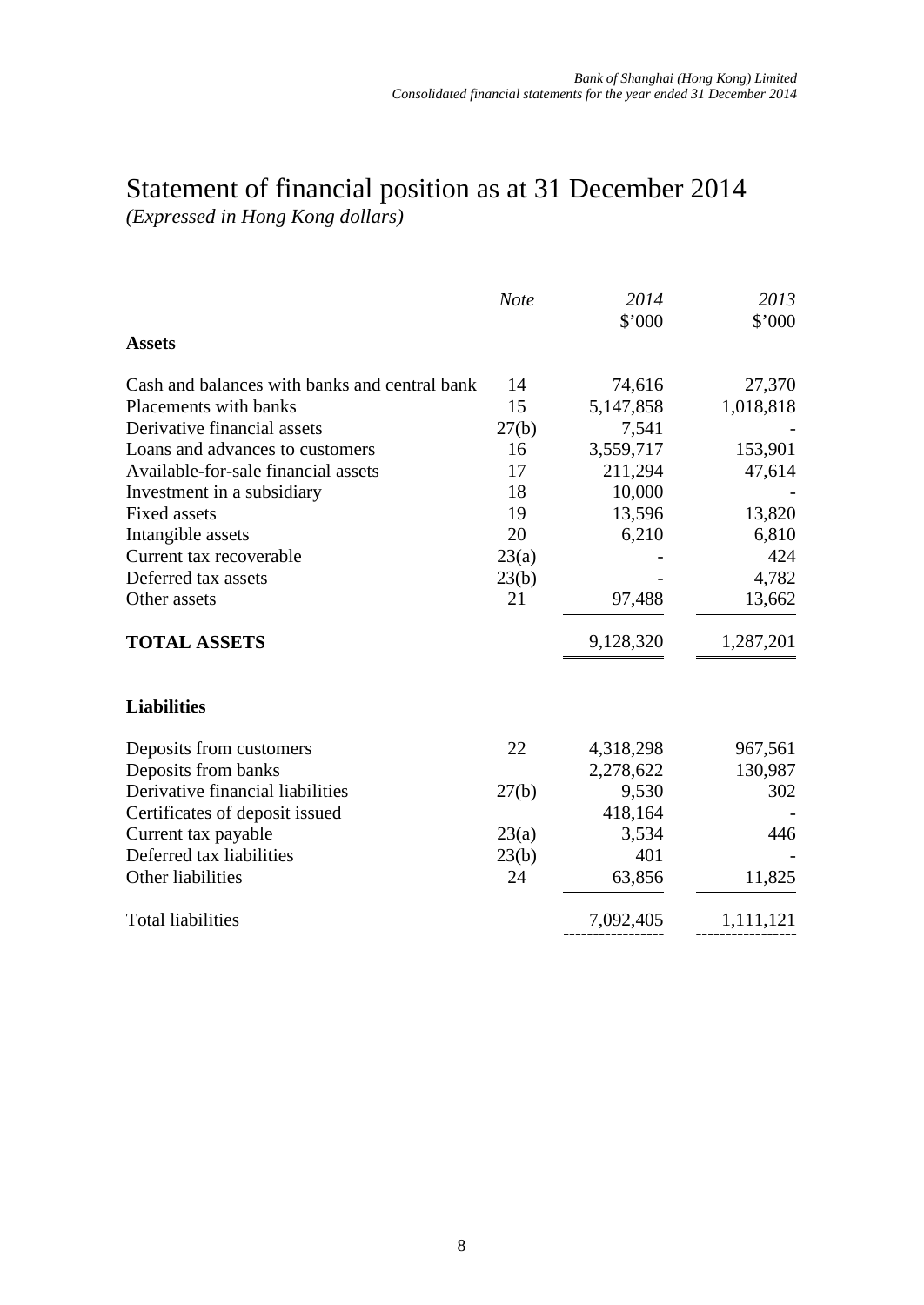# Statement of financial position as at 31 December 2014 (continued)

(Expressed in Hong Kong dollars)

| Equity                                | <b>Note</b> | 2014<br>\$'000 | 2013<br>\$'000 |
|---------------------------------------|-------------|----------------|----------------|
| Share capital                         | 25          | 2,000,000      | 200,000        |
| Retained profits/(accumulated losses) | 25          | 9,386          | (25, 856)      |
| Other reserves                        | 25          | 26,529         | 1,936          |
| Total equity                          |             | 2,035,915      | 176,080        |
| <b>TOTAL EQUITY AND LIABILITIES</b>   |             | 9,128,320      | 1,287,201      |

Approved and authorised for issue by the board of directors on 28 APR 2015

New me

 $\overline{)}$ Directors

 $\lambda$ 

 $\lambda$  $\lambda$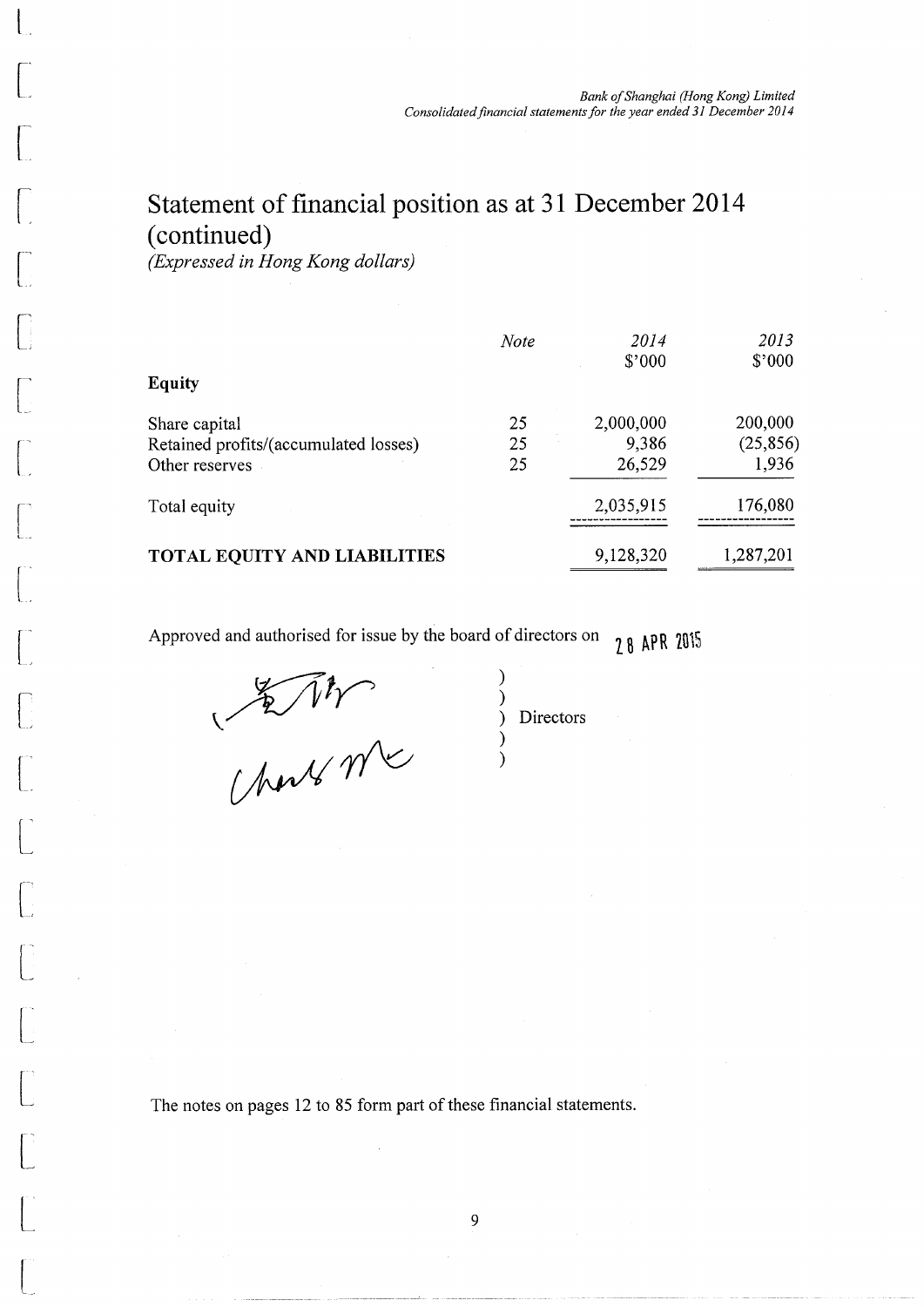# Consolidated statement of changes in equity for the year ended 31 December 2014

*(Expressed in Hong Kong dollars)*

|                                                                     | <b>Note</b>    | <b>Share</b><br>capital<br>\$'000 | (Accumulated<br>losses<br>retained<br>profits<br>\$'000 | Available-<br>for-sale<br>fair value<br>reserve<br>\$'000 | Regulatory<br>reserve<br>\$'000 | Total<br>\$'000        |
|---------------------------------------------------------------------|----------------|-----------------------------------|---------------------------------------------------------|-----------------------------------------------------------|---------------------------------|------------------------|
| <b>Balance at 1 January 2013</b>                                    |                | 250,000                           | 269,629                                                 |                                                           |                                 | 519,629                |
| Changes in equity for 2013:                                         |                |                                   |                                                         |                                                           |                                 |                        |
| Loss for the year<br>Other comprehensive income                     | 13             |                                   | (24, 568)                                               | 950                                                       |                                 | (24, 568)<br>950       |
| Total comprehensive income                                          |                |                                   | (24, 568)                                               | 950                                                       |                                 | (23, 618)              |
| Share repurchase<br>Dividend paid<br>Transfer to regulatory reserve | 25(b)<br>25(c) | (50,000)                          | (269, 931)<br>(986)                                     |                                                           | 986                             | (50,000)<br>(269, 931) |
| <b>Balance at 31 December 2013</b><br>and 1 January 2014            |                | 200,000                           | (25, 856)                                               | 950                                                       | 986                             | 176,080                |
| <b>Changes in equity for 2014:</b>                                  |                |                                   |                                                         |                                                           |                                 |                        |
| Profit for the year<br>Other comprehensive income                   | 13             |                                   | 58,377                                                  | (1,938)                                                   |                                 | 58,377<br>(1,938)      |
| Total comprehensive income                                          |                |                                   | 58,377                                                  | (1,938)                                                   |                                 | 56,439                 |
| Allotment of new shares<br>Transfer to regulatory reserve           | 25(b)          | 1,800,000                         | (26, 531)                                               |                                                           | 26,531                          | 1,800,000              |
| <b>Balance at 31 December 2014</b>                                  |                | 2,000,000                         | 5,990                                                   | (988)                                                     | 27,517                          | 2,032,519              |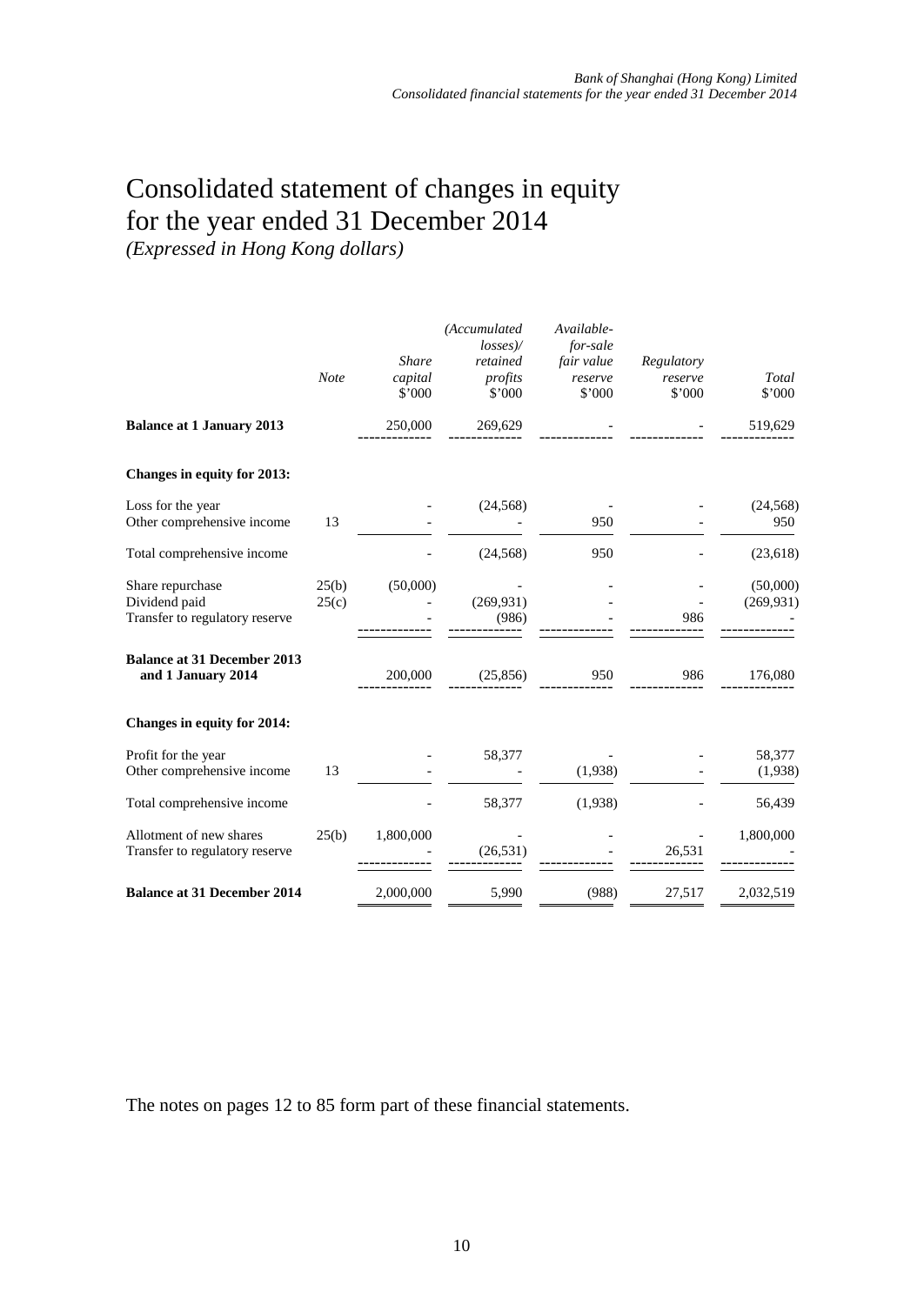# Consolidated statement of cash flows for the year ended 31 December 2014

*(Expressed in Hong Kong dollars)*

|                                                                                                                          | <b>Note</b> | 2014<br>\$'000 | 2013<br>\$'000         |
|--------------------------------------------------------------------------------------------------------------------------|-------------|----------------|------------------------|
| Net cash inflow from operating activities                                                                                | 30(a)       | 375,704        | 663,753                |
| <b>Investing activities</b>                                                                                              |             |                |                        |
| Proceeds from sales and redemption of<br>available-for-sale financial assets<br>Purchases of fixed assets and intangible |             | 46,633         |                        |
| assets                                                                                                                   |             | (5,779)        | (24,098)               |
| Purchase of available-for-sale financial assets<br>Interest received from available-for-sale                             |             | (212, 162)     | (46, 754)              |
| financial assets                                                                                                         |             | 1,717          | 574                    |
| Net cash outflow from investing activities                                                                               |             | (169, 591)     | (70, 278)              |
| <b>Financing activities</b>                                                                                              |             |                |                        |
| Proceeds from allotment of new shares<br>Dividend paid<br>Payment for share repurchase                                   |             | 1,800,000      | (269, 931)<br>(50,000) |
| Net cash inflow/(outflow) from financing<br>activities                                                                   |             | 1,800,000      | (319,931)              |
| Increase in cash and cash equivalents                                                                                    |             | 2,006,113      | 273,544                |
| Cash and cash equivalents at 1 January                                                                                   |             | 787,645        | 514,101                |
| Cash and cash equivalents at 31 December                                                                                 | 30(b)       | 2,793,758      | 787,645                |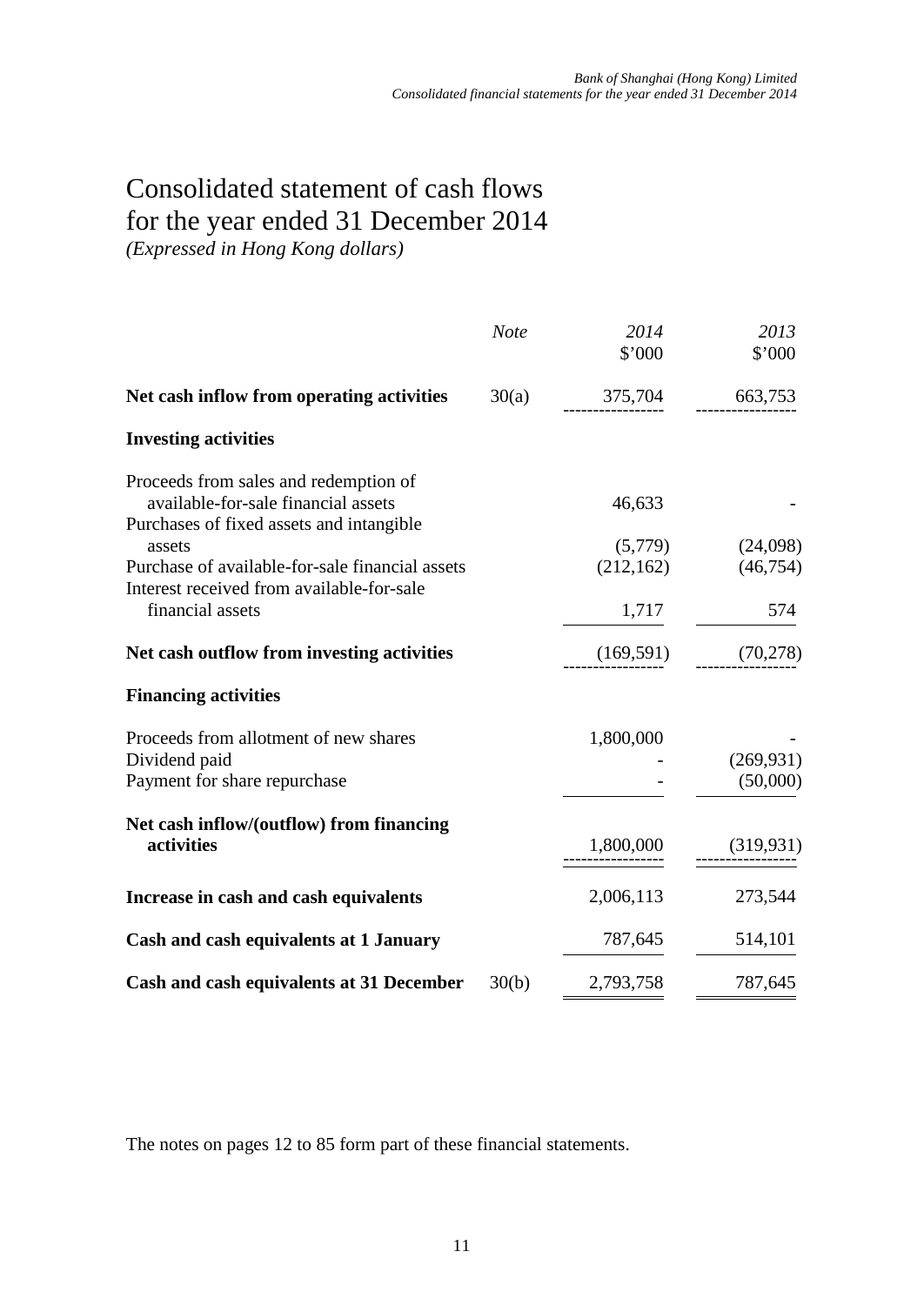# Notes to the financial statements

*(Expressed in Hong Kong dollars)*

# **1 General information and significant accounting policies**

## *(a) General information*

The principal activities of the Company are to provide financial services to corporations and individuals.

The Company is a restricted licence bank incorporated and domiciled in Hong Kong and has its registered office and principal place of business at 2001-05 ICBC Tower, Citibank Plaza, 3 Garden Road, Hong Kong.

The Company established a subsidiary, BOSC International Company Limited, on 5 March 2014 and the subsidiary did not carry out any business activities during the year.

## *(b) Statement of compliance*

These financial statements have been prepared in accordance with all applicable Hong Kong Financial Reporting Standards ("HKFRSs") with collective term includes all applicable individual Hong Kong Financial Reporting Standards, Hong Kong Accounting Standards ("HKASs") and Interpretations issued by the Hong Kong Institute of Certified Public Accountants ("HKICPA") and accounting principles generally accepted in Hong Kong. These financial statements also comply with the applicable requirements of the Hong Kong Companies Ordinance, which for this financial year and the comparative period continue to be those of the predecessor Hong Kong Companies Ordinance (Cap. 32), in accordance with transitional and saving arrangements for Part 9 of the new Hong Kong Companies Ordinance (Cap. 622), "Accounts and Audit", which are set out in sections 76 to 87 of Schedule 11 to that Ordinance.

The HKICPA has issued certain new and revised HKFRSs that are first effective or available for early adoption for the current accounting period of the Group and the Company. Note 2 provides information on any changes in accounting policies resulting from initial application of these developments to the extent that they are relevant to the Group for the current and prior accounting periods reflected in these financial statements.

A summary of the significant accounting policies adopted by the Group and the Company is delineated below.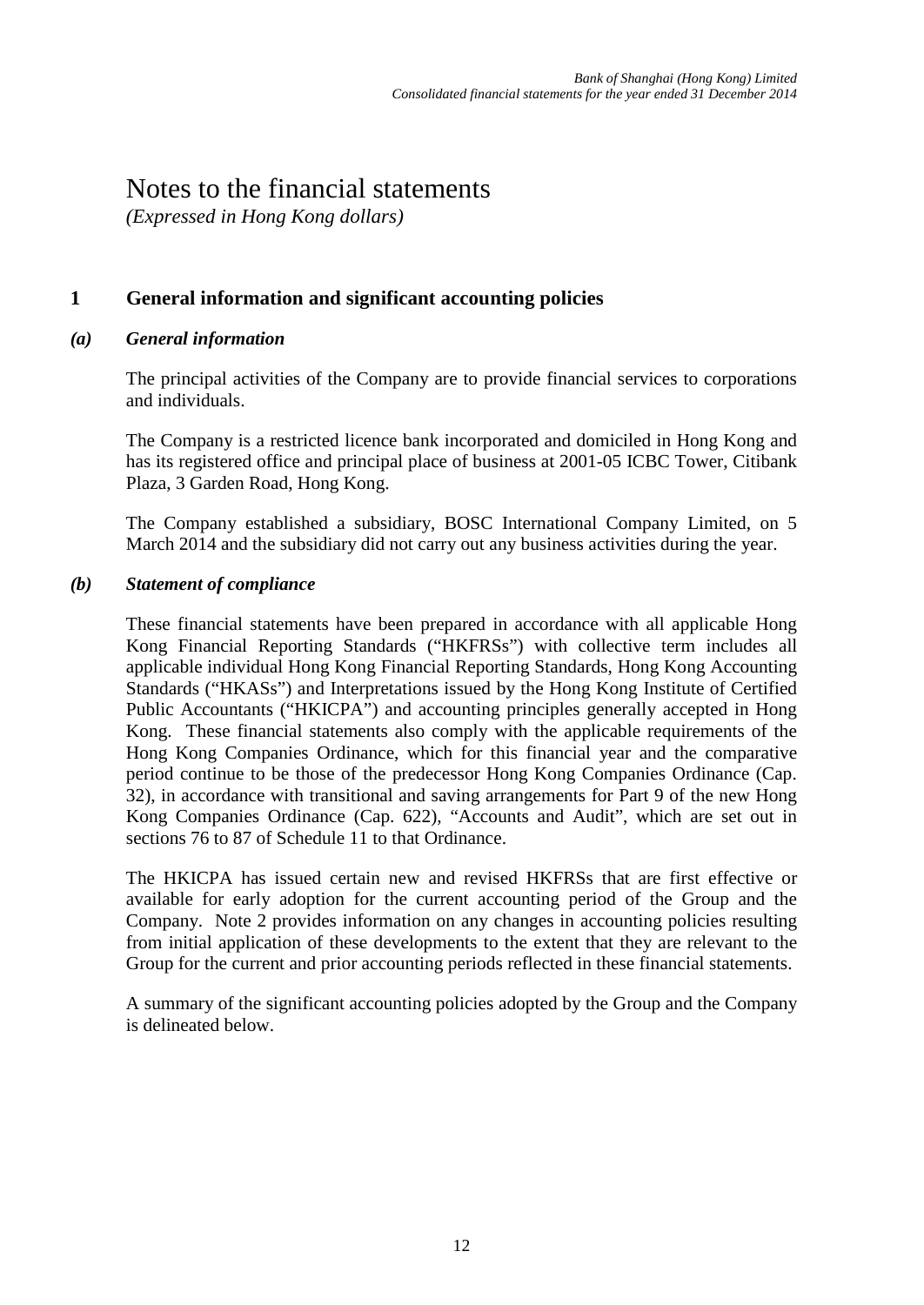#### *(c) Basis of preparation*

The consolidated financial statements for the year ended 31 December 2014 comprise the Company and its subsidiary (together referred to as the "Group").

The measurement basis used in the preparation of the financial statements is the historical cost basis except that financial instruments classified as trading, designated at fair value through profit or loss, or available-for-sale are stated at their fair value as explained in the accounting policies set out below.

The preparation of financial statements in conformity with HKFRSs requires management to make judgements, estimates and assumptions that affect the application of policies and reported amounts of assets, liabilities, income and expenses. The estimates and associated assumptions are based on historical experience and various other factors that are believed to be reasonable under the circumstances, the results of which form the basis of making the judgements about carrying values of assets and liabilities that are not readily apparent from other sources. Actual results may differ from these estimates.

The estimates and underlying assumptions are reviewed on an ongoing basis. Revisions to accounting estimates are recognised in the period in which the estimate is revised if the revision affects only that period, or in the period of the revision and future periods if the revision affects both current and future periods.

Judgements made by management in the application of HKFRSs that have significant effect in the financial statements and major sources of estimation uncertainty are discussed in note 3.

### *(d) Basis of consolidation*

Subsidiary is an entity controlled by the Group. The Group controls an entity when it is exposed, or has rights, to variable returns from its involvement with the entity and has the ability to affect those returns through its power over the entity. When assessing whether the Group has power, only substantive rights (held by the Group and other parties) are considered.

An investment in a subsidiary is consolidated into the consolidated financial statements from the date that control commences until the date that control ceases.

Intra-group balances, transactions and cash flows and any unrealised profits arising from intra-group transactions are eliminated in full in preparing the consolidated financial statements. Unrealised losses resulting from intra-group transactions are eliminated in the same way as unrealised gains but only to the extent that there is no evidence of impairment.

In the Company's statement of financial position, an investment in a subsidiary is stated at cost less impairment losses, unless the investment is classified as held for sale (or included in a disposal group that is classified as held for sale).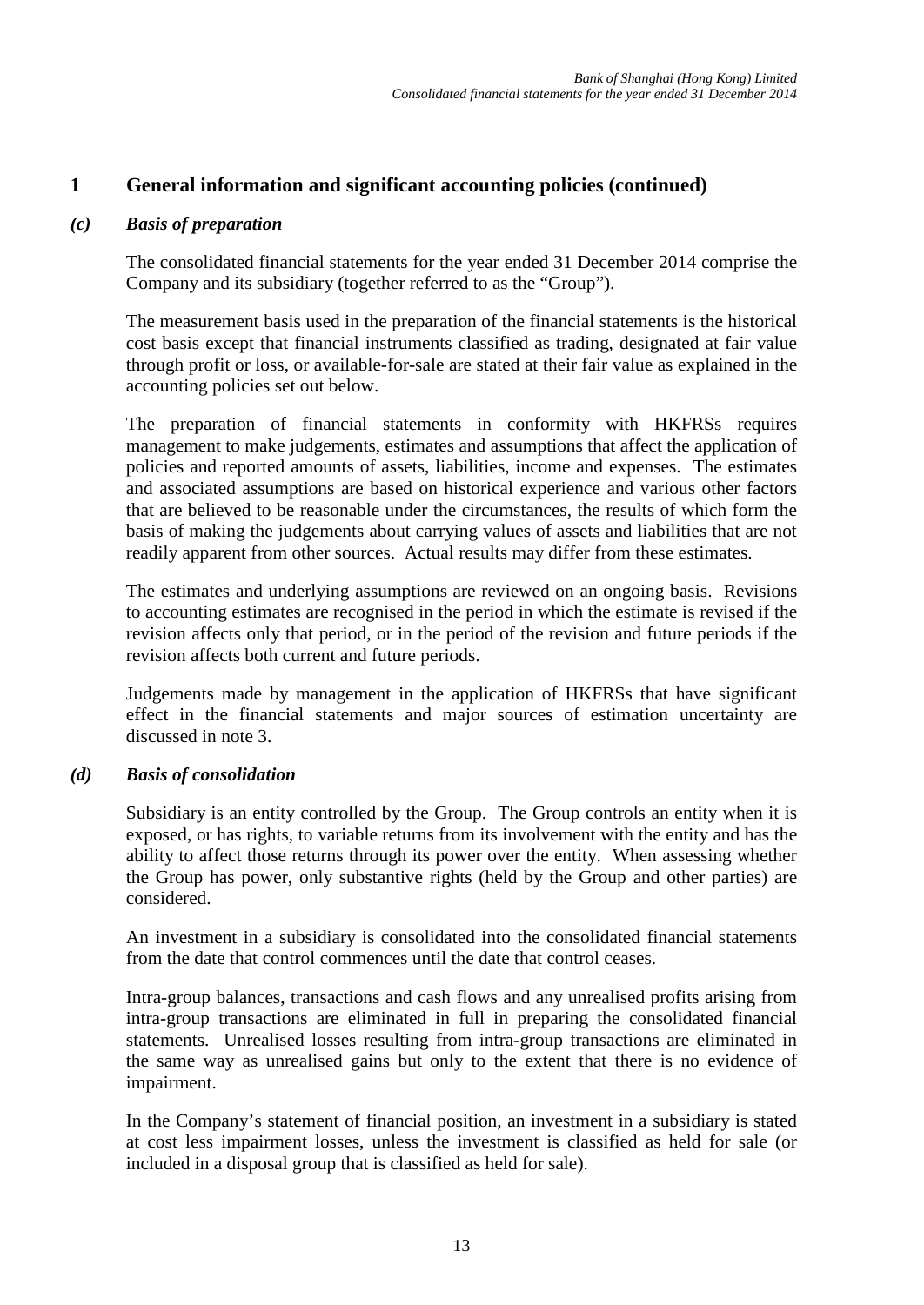#### *(e) Financial instruments*

#### (i) Initial recognition

The Group classifies its financial instruments into different categories at inception, depending on the purpose for which the assets were acquired or the liabilities were incurred. The categories are: fair value through profit or loss, loans and receivables, held-to-maturity investments, available-for-sale financial assets and other financial liabilities.

Financial instruments are measured initially at fair value, which normally will be equal to the transaction price plus, in case of a financial asset or financial liability not held at fair value through profit or loss, transaction costs that are directly attributable to the acquisition of the financial asset or issue of the financial liability. Transaction costs on financial assets and financial liabilities at fair value through profit or loss are expensed immediately.

The Group recognises financial assets and financial liabilities on the date it becomes a party to the contractual provisions of the instrument. A regular way purchase or sale of financial assets and financial liabilities is recognised using trade date accounting. From these dates, any gains and losses arising from changes in fair value of the financial assets or financial liabilities at fair value through profit or loss and available-for-sale financial assets are recorded.

#### (ii) Classification

### *Fair value through profit or loss*

This category comprises financial assets and financial liabilities held for trading. Derivatives that do not qualify for hedge accounting are accounted for as trading instruments.

Financial assets and financial liabilities under this category are carried at fair value. Changes in the fair value are included in profit or loss in the period in which they arise. Upon disposal or repurchase, the difference between the net sale proceeds or the net payment and the carrying value is included in profit or loss.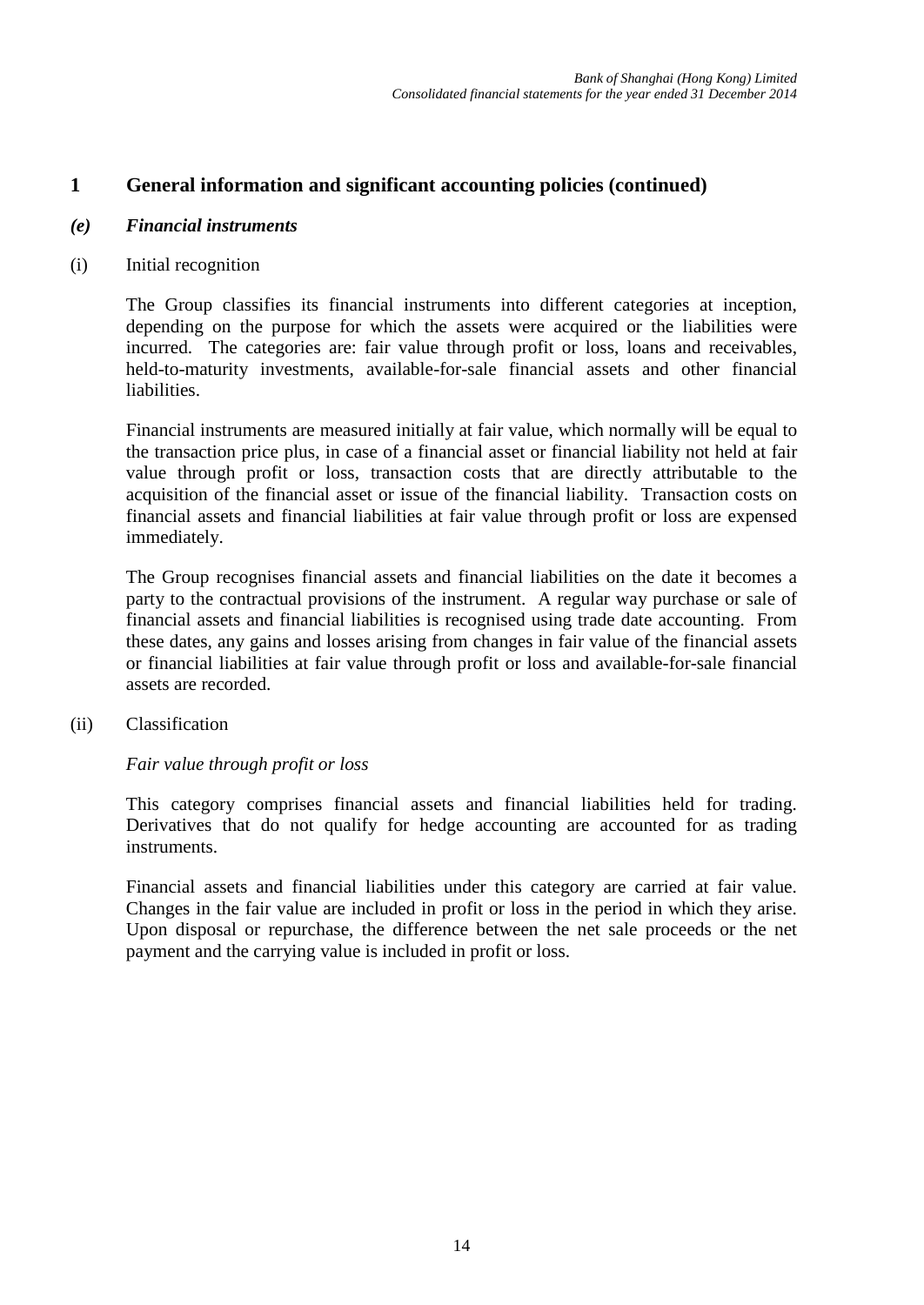## *(e) Financial instruments (continued)*

(ii) Classification (continued)

### *Loans and receivables*

Loans and receivables are non-derivative financial assets with fixed or determinable payments that are not quoted in an active market, other than (a) those that the Group intends to sell immediately or in the near term, which will be classified as held for trading; (b) those that the Group, upon initial recognition, designates as at fair value through profit or loss or as available-for-sale; or (c) those where the Group may not recover substantially all of its initial investment, other than because of credit deterioration, which will be classified as available-for-sale. Loans and receivables mainly comprise loans and advances to customers and placements with banks.

Loans and receivables are carried at amortised cost using the effective interest method, less impairment losses, if any (see note 1(j)).

### *Available-for-sale financial assets*

Available-for-sale financial assets are non-derivative financial assets that are designated as available-for-sale or are not classified in any of the other two categories above and those not classified as held-to-maturity. They include financial assets intended to be held for an indefinite period of time, but which may be sold in response to needs for liquidity or changes in the market environment.

Available-for-sale financial assets are carried at fair value. Unrealised gains and losses arising from changes in the fair value are recognised in other comprehensive income and accumulated separately in equity, except for impairment losses and foreign exchange gains and losses on monetary items such as debt securities which are recognised directly in profit or loss.

Investments in equity securities that do not have a quoted market price in an active market and which fair value cannot be measured reliably, and derivatives that are linked to and must be settled by delivery of such unquoted equity securities are carried at cost less impairment losses, if any (see note 1(j)).

When the available-for-sale financial assets are sold, gains or losses on disposal include the difference between the net sale proceeds and the carrying value, and the accumulated fair value adjustments which are previously recognised in other comprehensive income shall be reclassified from equity to profit or loss.

### *Other financial liabilities*

Financial liabilities, other than trading liabilities, are measured at amortised cost using the effective interest method.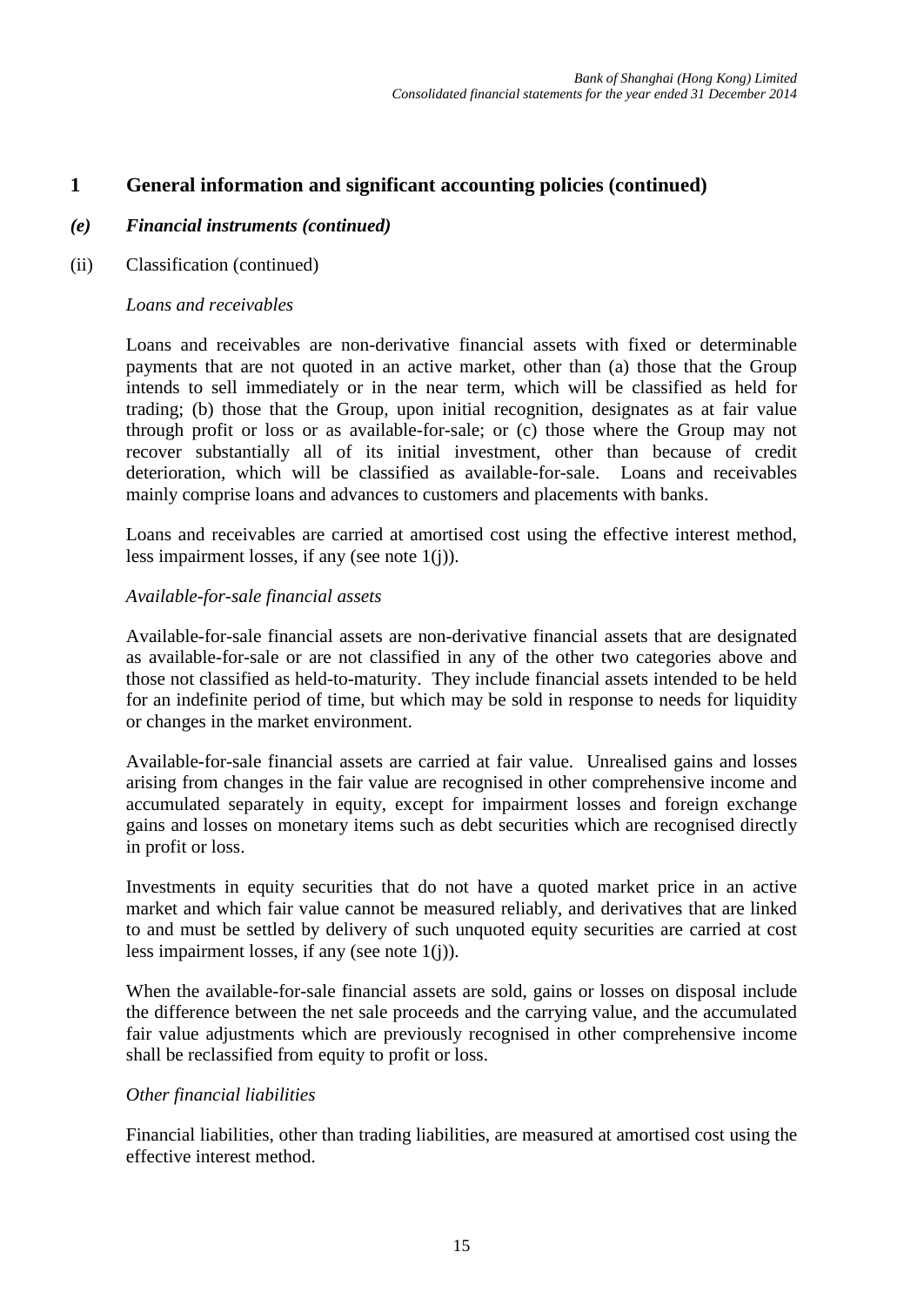## *(e) Financial instruments (continued)*

### (iii) Fair value measurement principles

The fair value of financial instruments is based on their quoted market prices at the reporting date without any deduction for estimated future selling costs. Financial assets are priced at current bid prices, while financial liabilities are priced at current offer prices.

If there is no publicly available latest traded price nor a quoted market price on a recognised stock exchange or a price from a broker/dealer for non-exchange-traded financial instruments, or if the market for it is not active, the fair value of the instrument is estimated using valuation techniques that provide a reliable estimate of prices which could be obtained in actual market transactions.

Where discounted cash flow techniques are used, estimated future cash flows are based on management's best estimates and the discount rate used is a market rate at the reporting date applicable for an instrument with similar terms and conditions. Where other pricing models are used, inputs are based on market data at the reporting date.

(iv) Derecognition

A financial asset is derecognised when the contractual rights to receive the cash flows from the financial asset expire, or where the financial asset together with substantially all the risks and rewards of ownership have been transferred.

A financial liability is derecognised when the obligation specified in the contract is discharged, cancelled or expires.

(v) Offsetting

Financial assets and financial liabilities are offset and the net amount is reported in the statement of financial position where there is a legally enforceable right to set off the recognised amounts and there is an intention to settle on a net basis, or realise the asset and settle the liability simultaneously.

### (vi) Embedded derivatives

An embedded derivative is a component of a hybrid (combined) instrument that includes both the derivative and a host contract with the effect that some of the cash flows of the combined instrument vary in a way similar to a stand-alone derivative. The embedded derivatives are separated from the host contract and accounted for as a derivative when (a) the economic characteristics and risks of the embedded derivative are not closely related to the host contract; and (b) the hybrid (combined) instrument is not measured at fair value with changes in fair value recognised in the income statement.

When the embedded derivative is separated, the host contract is accounted for in accordance with note 1(e)(ii) above.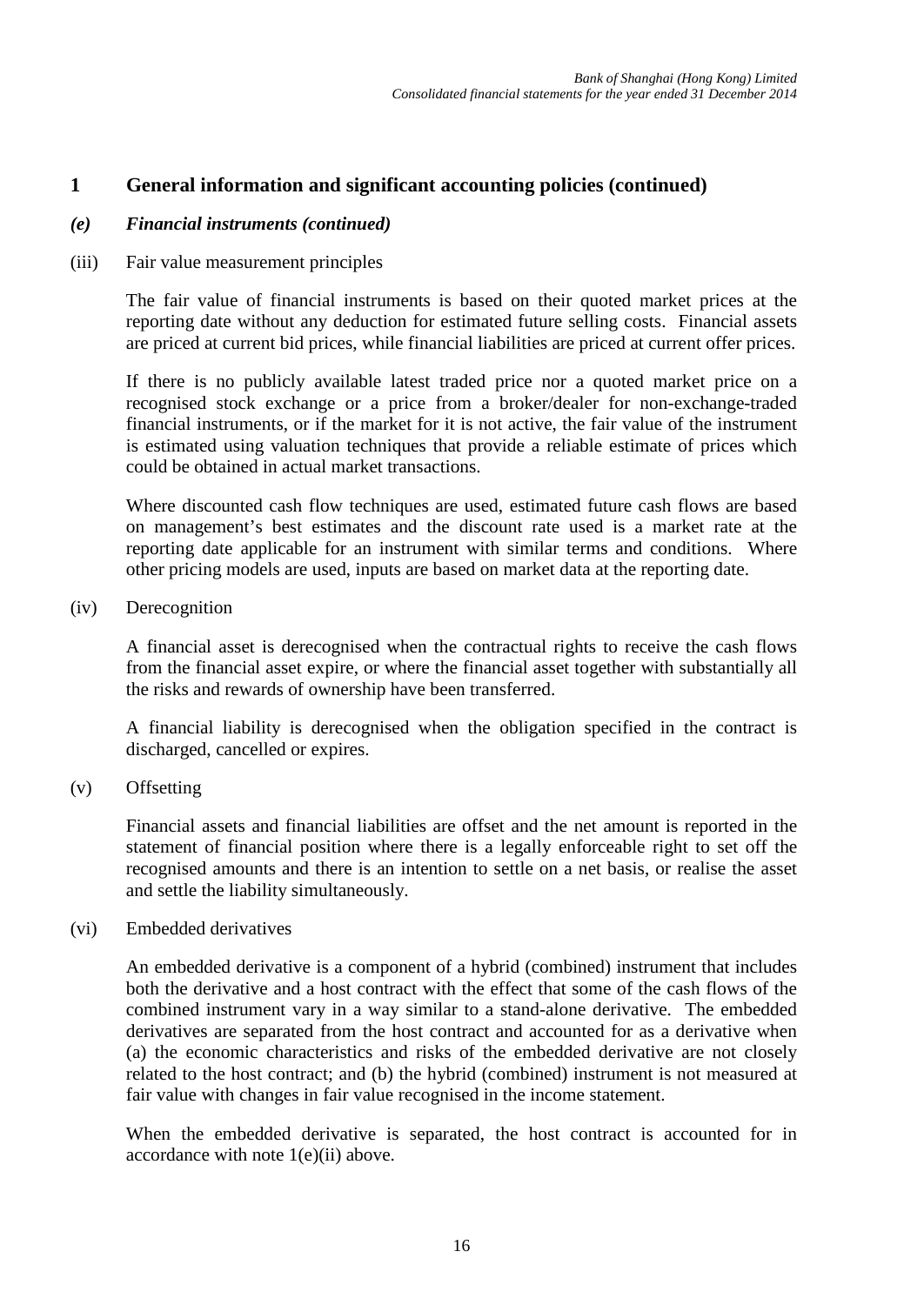### *(f) Fixed assets*

Fixed assets are stated in the statement of financial position at cost less accumulated depreciation and impairment losses (see note 1(j)).

Gains or losses arising from the retirement or disposal of an item of fixed assets are determined as the difference between the net disposal proceeds and the carrying amount of the item and are recognised in profit or loss on the date of retirement or disposal.

Depreciation is calculated to write off the cost or valuation of items of fixed assets, less their estimated residual value, if any, using the straight-line method over the estimated useful lives as follows:

| $\equiv$ | Leasehold improvements                  | Shorter of the lease term or their<br>estimated useful lives to the Group |
|----------|-----------------------------------------|---------------------------------------------------------------------------|
|          | Furniture, computer and other equipment | $2 - 5$ years                                                             |
|          | Motor vehicles                          | 4 years                                                                   |

Where parts of an item of fixed assets have different useful lives, the cost of the item is allocated on a reasonable basis between the parts and each part is depreciated separately. Both the useful life of an asset and its residual value, if any, are reviewed annually.

#### *(g) Intangible assets*

Intangible assets included acquired software and club membership. Intangible assets are stated in the statement of financial position at cost less accumulated amortisation and impairment losses (see note 1(j)).

Amortisation of intangible assets with finite useful lives is charged to the statement of comprehensive income on a straight-line basis over the assets' estimated useful lives. The following intangible assets with finite useful lives are amortised from the date they are available for use and their estimated useful lives are as follow:

| acquired software |  | 1 - 5 years |  |
|-------------------|--|-------------|--|
|                   |  |             |  |

Both the period and method of amortisation are reviewed annually.

Intangible assets are not amortised while their useful lives are assessed to be indefinite. Any conclusion that the useful life of an intangible asset is indefinite is reviewed annually to determine whether events and circumstances continue to support the indefinite useful life assessment for that asset. If they do not, the change in the useful life assessment from indefinite to definite is accounted for prospectively from the date of change and in accordance with the policy for amortisation of intangible assets with finite lives as set out above.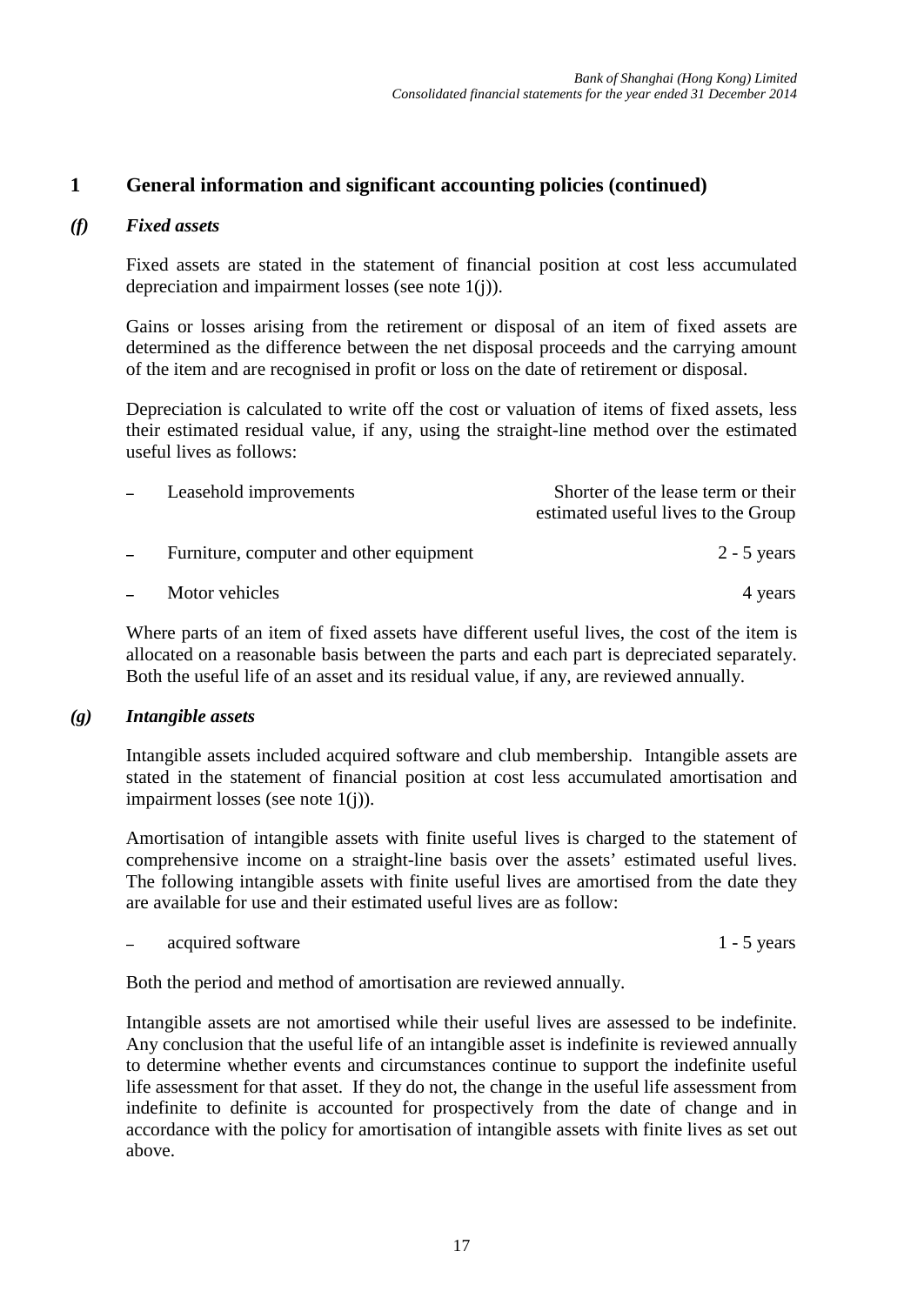### *(h) Leases and hire purchase contracts*

An arrangement, comprising a transaction or a series of transactions, is or contains a lease if the Group determines that the arrangement conveys a right to use a specific asset or assets for an agreed period of time in return for a payment or a series of payments. Such a determination is made based on an evaluation of the substance of the arrangement and is regardless of whether the arrangement takes the legal form of a lease.

#### (i) Classification

Leases which transfer substantially all the risks and rewards of ownership to the lessee are classified as finance leases. Leases which do not transfer substantially all the risks and rewards of ownership to the lessee are classified as operating leases.

(ii) Finance leases

Where the Group is a lessor under finance leases, an amount representing the net investment in the lease is included in the statement of financial position as loans and advances to customers. Hire purchase contracts having the characteristics of finance leases are accounted for in the same manner as finance leases. Impairment losses are accounted for in accordance with the accounting policy as set out in note 1(j).

Where the Group acquires the use of assets under finance leases, the amounts representing the fair value of the leased assets, or, if lower, the present values of the minimum lease payments of such assets, are included in fixed assets and the corresponding liabilities, net of finance charges, are recorded as obligations under finance leases. Depreciation is provided at rates which write off the cost or valuation of the assets over the term of the relevant leases or, where it is likely the Group will obtain ownership of the asset, the life of the asset, as set out in note 1(f). Impairment losses are accounted for in accordance with the accounting policy as set out in note 1(j). Finance charges implicit in the lease payments are charged to profit or loss over the period of the leases so as to produce an approximately constant periodic rate of charge on the remaining balance of the obligations for each accounting period. Contingent rentals are written off as an expense of the accounting period in which they are incurred.

(iii) Operating leases

Where the Group has the use of assets held under operating leases, payments made under the leases are charged to profit or loss in equal instalments over the accounting periods covered by the lease term, except where an alternative basis is more representative of the pattern of benefits to be derived from the leased asset. Lease incentives received are recognised in profit or loss as an integral part of the aggregate net lease payments made. Contingent rentals are charged to profit or loss in the accounting period in which they are incurred.

The cost of acquiring land held under an operating lease is amortised on a straight-line basis over the period of the lease term.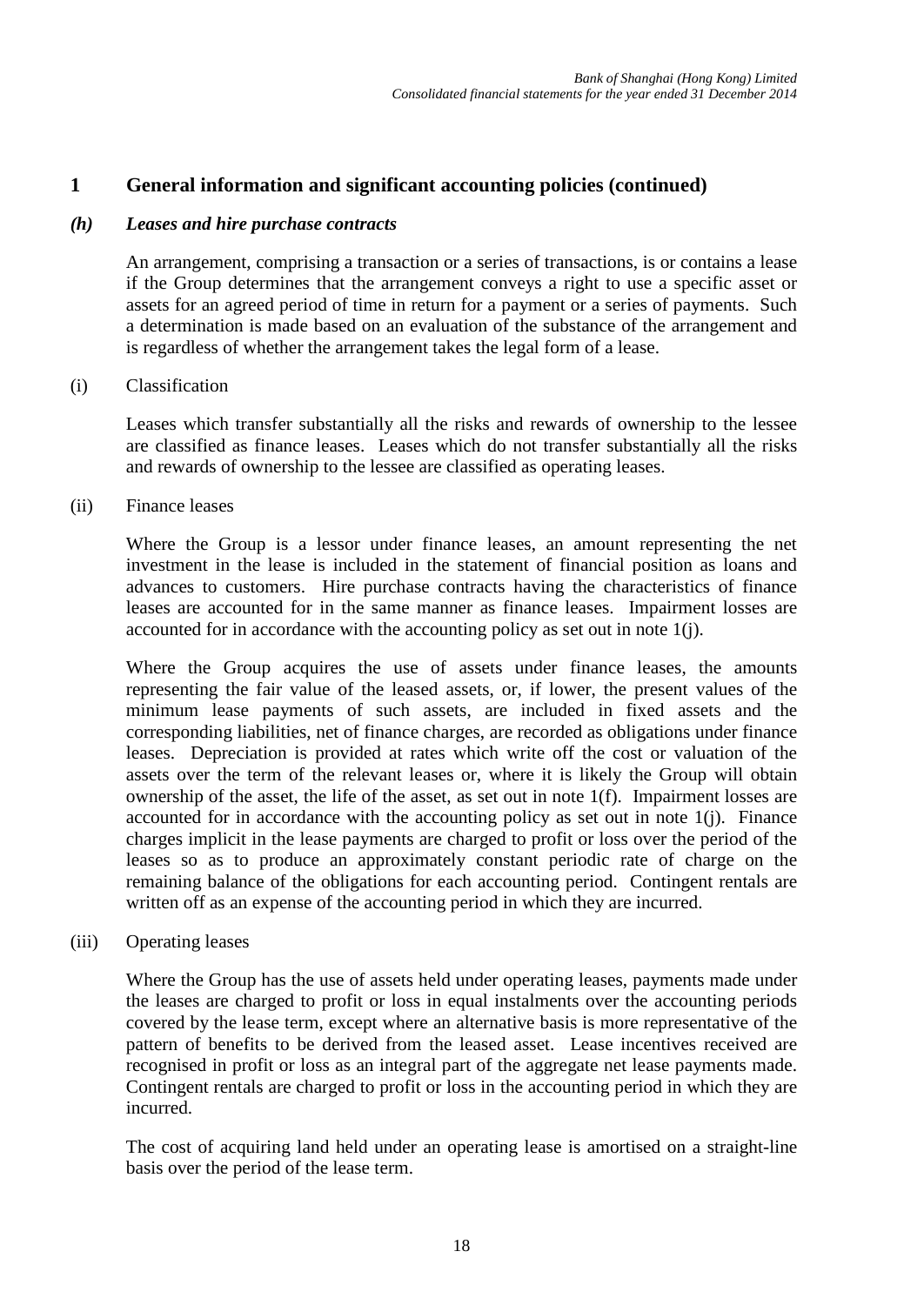### *(i) Repossessed assets*

In the recovery of impaired loans and advances, the Group may take possession of assets held as collateral through court proceedings or voluntary delivery of possession by the borrowers. Where it is intended to achieve an orderly realisation of the impaired assets and the Group is no longer seeking repayment from the borrowers, repossessed assets are reported in "Other assets". The Group does not hold the repossessed assets for its own use.

Repossessed assets are recorded at the lower of the amount of the related loans and advances and fair value less costs to sell at the date of repossession, and the related loans and advances together with the related impairment allowances are derecognised from the statement of financial position. They are not depreciated or amortised.

## *(j) Impairment of assets*

(i) Financial assets

The carrying amount of the Group's assets is reviewed at each reporting date to determine whether there is objective evidence of impairment. Objective evidence that financial assets are impaired includes observable data that comes to the attention of the Group about one or more of the following loss events which has an impact on the future cash flows on the assets that can be estimated reliably:

- delinquency in contractual payments of principal or interest;
- cash flow difficulties experienced by the borrower;
- breach of loans covenants or conditions:
- initiation of bankruptcy proceedings;
- − deterioration in the value of collateral; and
- a significant or prolonged decline in the fair value of an investment in an equity instrument below its cost.

If any such evidence exists, the carrying amount is reduced to the estimated recoverable amount by means of a charge to profit or loss.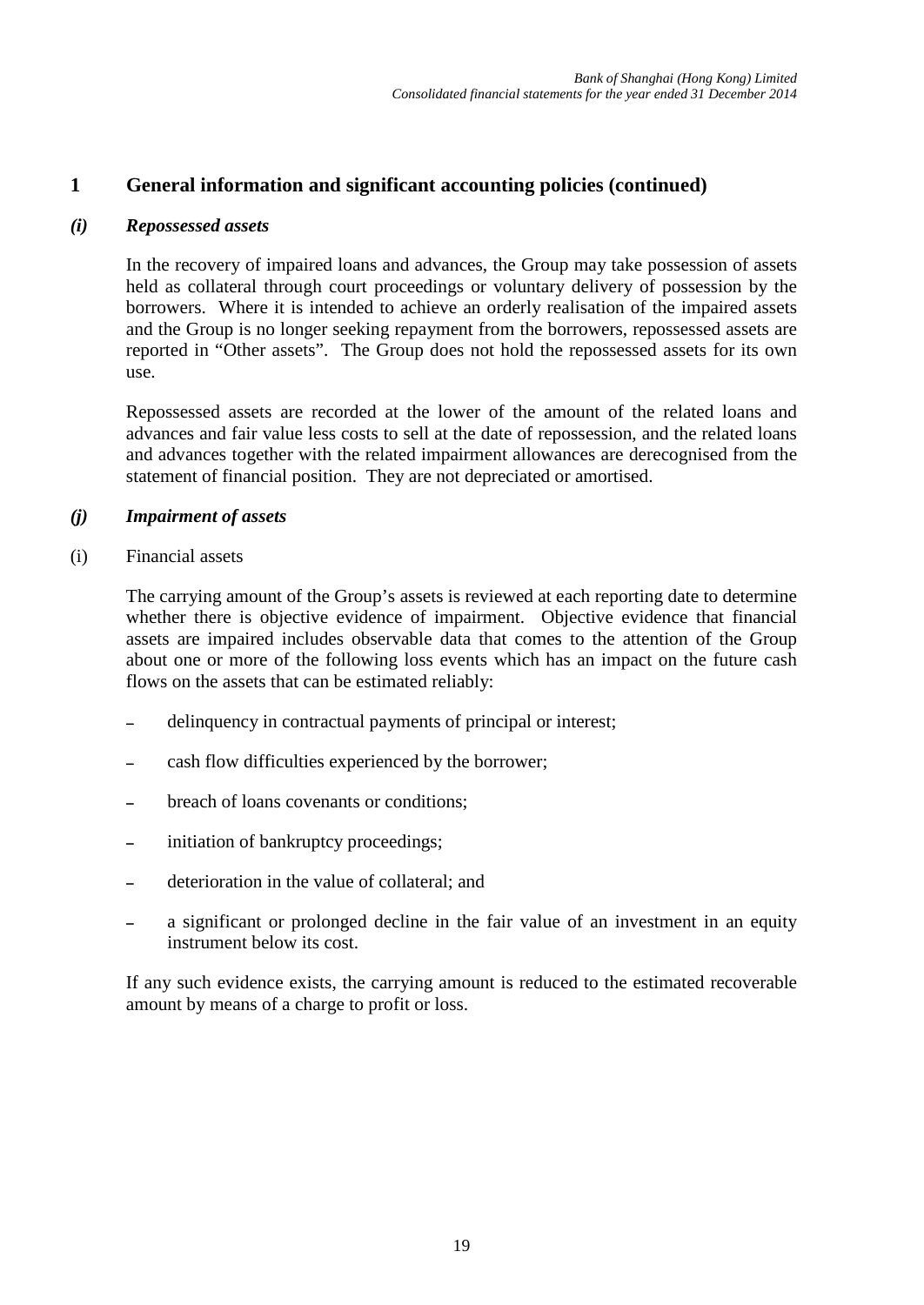## *(j) Impairment of assets (continued)*

### (i) Financial assets (continued)

Impairment losses are written off against the corresponding assets directly, except for impairment losses recognised in respect of loans and receivables which are measured at amortised cost, whose recovery is considered doubtful but not remote. In this case, the impairment losses are recorded using an allowance account. When the Group is satisfied that recovery is remote, the amount considered irrecoverable is written off against loans and receivables directly and any amounts held in the allowance account relating to that borrower are reversed. Subsequent recoveries of amounts previously charged to the allowance account are reversed against the allowance account. Other changes in the allowance account and subsequent recoveries of amounts previously written off directly are recognised in profit or loss.

### *Loans and receivables*

Impairment losses on loans and receivables are measured as the difference between the asset's carrying amount and the present value of estimated future cash flows discounted at the asset's original effective interest rate (i.e. the effective interest rate computed at initial recognition of these assets). Receivables with a short duration are not discounted if the effect of discounting is immaterial.

The total allowance for credit losses consists of two components: individually assessed impairment allowances and collectively assessed impairment allowances.

The Group first assesses whether objective evidence of impairment exists individually for financial assets that are individually significant, and individually or collectively for financial assets that are not individually significant. If the Group determines that no objective evidence of impairment exists for an individually assessed financial asset, whether significant or not, it includes the asset in a group of financial assets with similar credit risk characteristics and collectively assesses them for impairment. Assets that are individually assessed for impairment and for which an impairment loss is or continues to be recognised are not included in a collective assessment of impairment.

The individually assessed impairment allowance is based upon management's best estimate of the present value of the cash flows which are expected to be received discounted at the original effective interest rate. In estimating these cash flows, management makes judgements about the borrower's financial situation and the net realisable value of any underlying collateral or guarantees in favour of the Group. Each impaired asset is assessed on its own merits.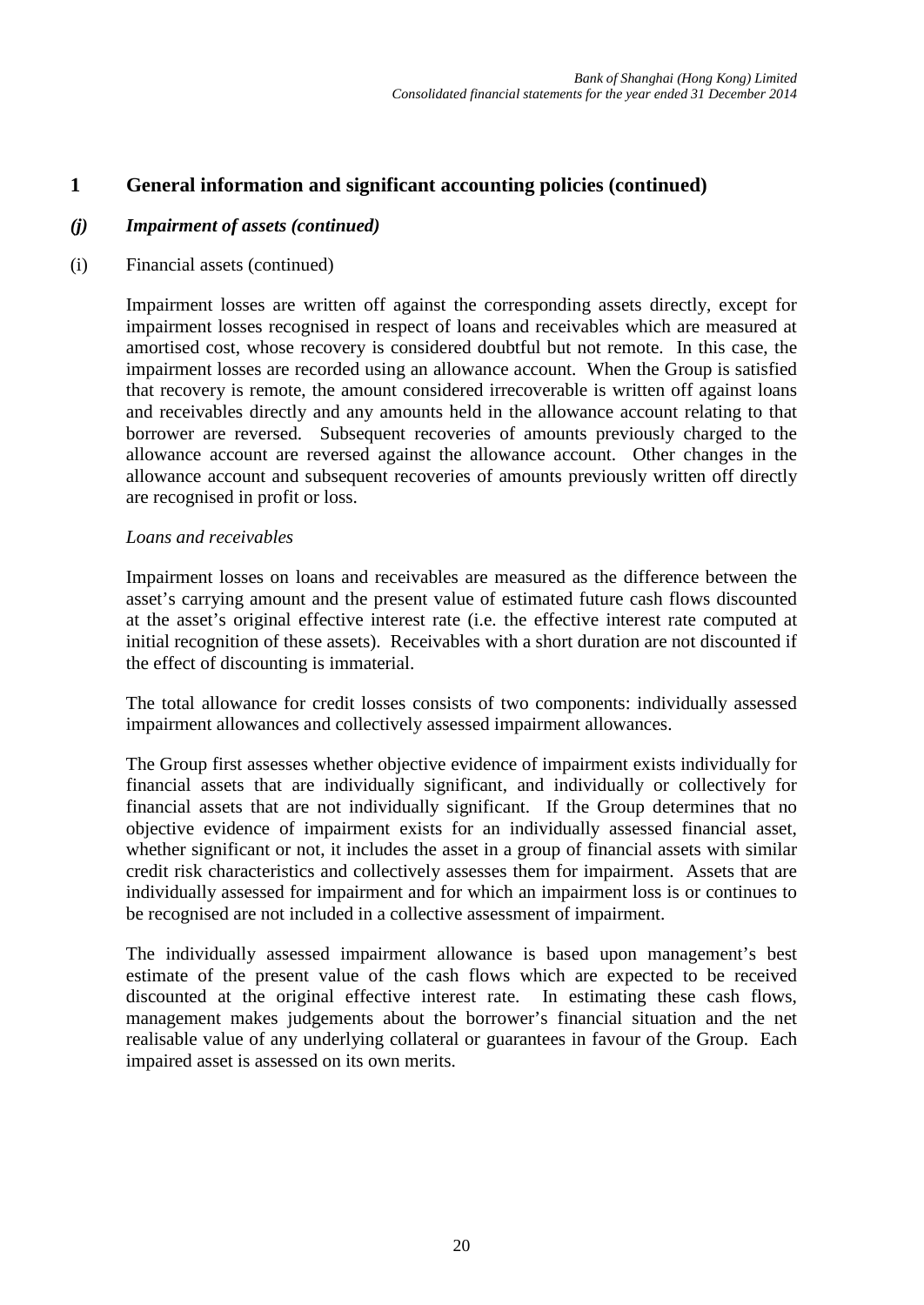## *(j) Impairment of assets (continued)*

(i) Financial assets (continued)

## *Loans and receivables (continued)*

For the purposes of a collective evaluation of impairment, financial assets are grouped on the basis of similar credit risk characteristics. Future cash flows in a group of financial assets that are collectively evaluated for impairment are estimated on the basis of the contractual cash flows of the assets in the Group and historical loss experience for assets with credit risk characteristics similar to those of the Group. Historical loss experience is adjusted on the basis of current observable data on economic and credit environment to reflect the effects of current conditions that did not affect the period on which the historical loss experience is based and to remove the effects of conditions in the historical period that do not exist currently.

Any subsequent changes to the amounts and timing of the expected future cash flows compared to the prior estimates that can be linked objectively to an event occurring after the write-down, will result in a change in the impairment allowances on loans and receivables and be charged or credited to profit or loss. A reversal of impairment losses is limited to the loans and receivables' carrying amount that would have been determined had no impairment loss been recognised in prior years.

When there is no reasonable prospect of recovery, the loan and the related interest receivables are written off.

Loans and receivables with renegotiated terms are loans that have been restructured due to deterioration in the borrower's financial position and where the Group has made concessions that it would not otherwise consider. Renegotiated loans and receivables are subject to ongoing monitoring to determine whether they remain impaired or past due.

### *Available-for-sale financial assets*

When there is objective evidence that an available-for-sale financial asset is impaired, the cumulative loss that had been recognised in the fair value reserve is reclassified to profit or loss. The amount of the cumulative loss that is recognised in profit or loss is the difference between the acquisition cost (net of any principal repayment and amortisation) and current fair value, less any impairment loss on that asset previously recognised in profit or loss.

For unquoted available-for-sale equity securities that are carried at cost, the impairment loss is measured as the difference between the carrying amount of the equity securities and the estimated future cash flows, discounted at the current market rate of return for a similar financial asset where the effect of discounting is material.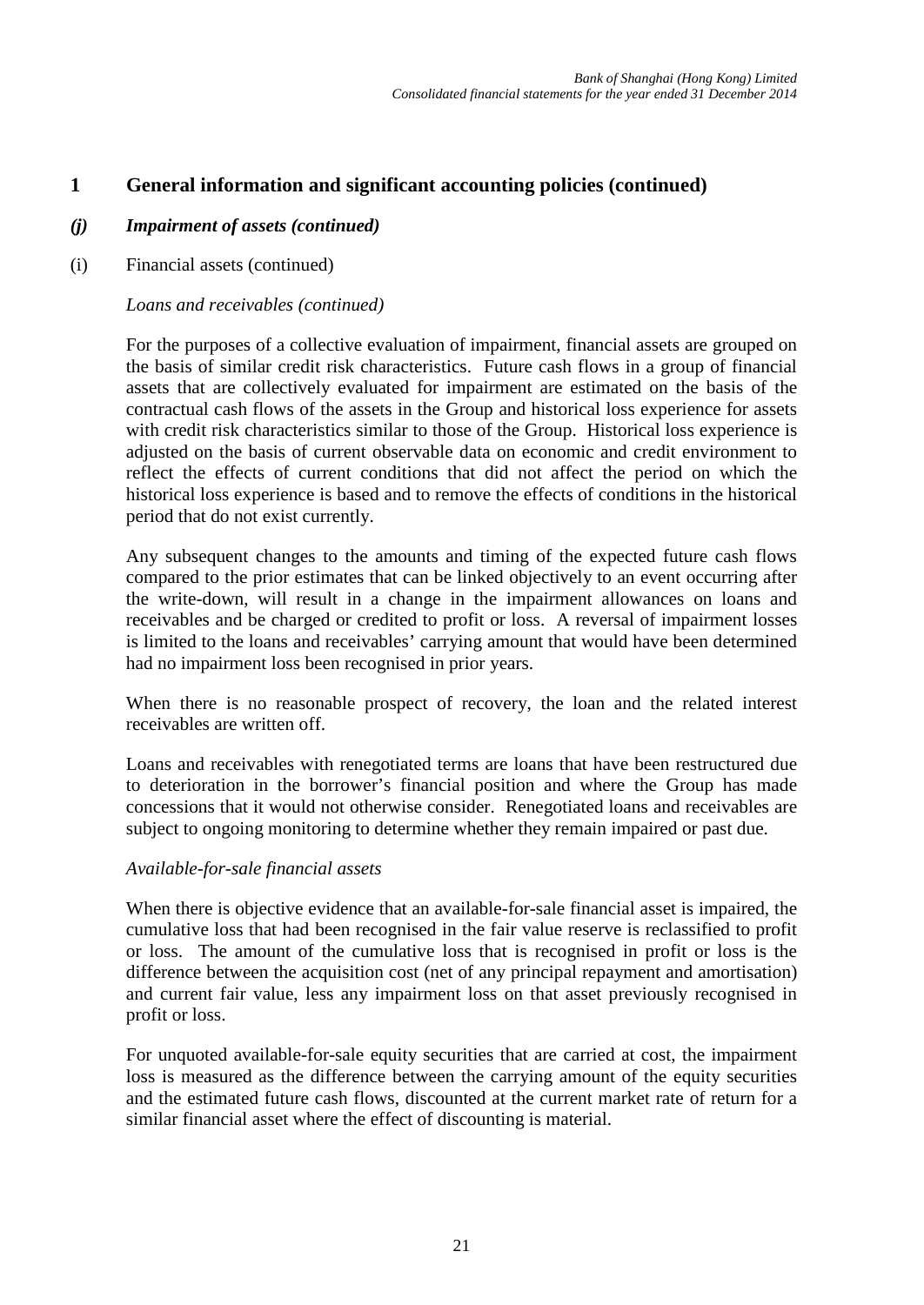## *(j) Impairment of assets (continued)*

(i) Financial assets (continued)

## *Available-for-sale financial assets (continued)*

Impairment losses recognised in profit or loss in respect of available-for-sale equity securities are not reversed through profit or loss. Any subsequent increase in the fair value of such assets is recognised in other comprehensive income.

Impairment losses in respect of available-for-sale debt securities are reversed if the subsequent increase in fair value can be objectively related to an event occurring after the impairment loss was recognised. Reversals of impairment losses in such circumstances are recognised in profit or loss.

(ii) Non-financial assets

Internal and external sources of information are reviewed at each reporting date to identify indications that the fixed and intangible assets may be impaired or an impairment loss previously recognised no longer exists or may have decreased.

If any such indication exists, the asset's recoverable amount is estimated. In addition, for intangible assets that are not yet available for use and intangible assets that have indefinite useful lives, the recoverable amount is estimated annually whether or not there is any indication of impairment.

− Calculation of recoverable amount

The recoverable amount of an asset is the greater of its fair value less costs to sell and value in use. In assessing value in use, the estimated future cash flows are discounted to their present value using a pre-tax discount rate that reflects current market assessments of time value of money and the risks specific to the asset. Where an asset does not generate cash inflows largely independent of those from other assets, the recoverable amount is determined for the smallest group of assets that generates cash inflows independently (i.e. a cash-generating unit).

Recognition of impairment losses

An impairment loss is recognised in profit or loss whenever the carrying amount of an asset, or the cash-generating unit to which it belongs, exceeds its recoverable amount. Impairment losses recognised in respect of cash-generating units are allocated first to reduce the carrying amount of any goodwill allocated to the cashgenerating unit (or group of units) and then, to reduce the carrying amount of the other assets in the unit (or group of units) on a pro-rata basis, except that the carrying value of an asset will not be reduced below its individual fair value less costs to sell, if measurable, or value in use, if determinable.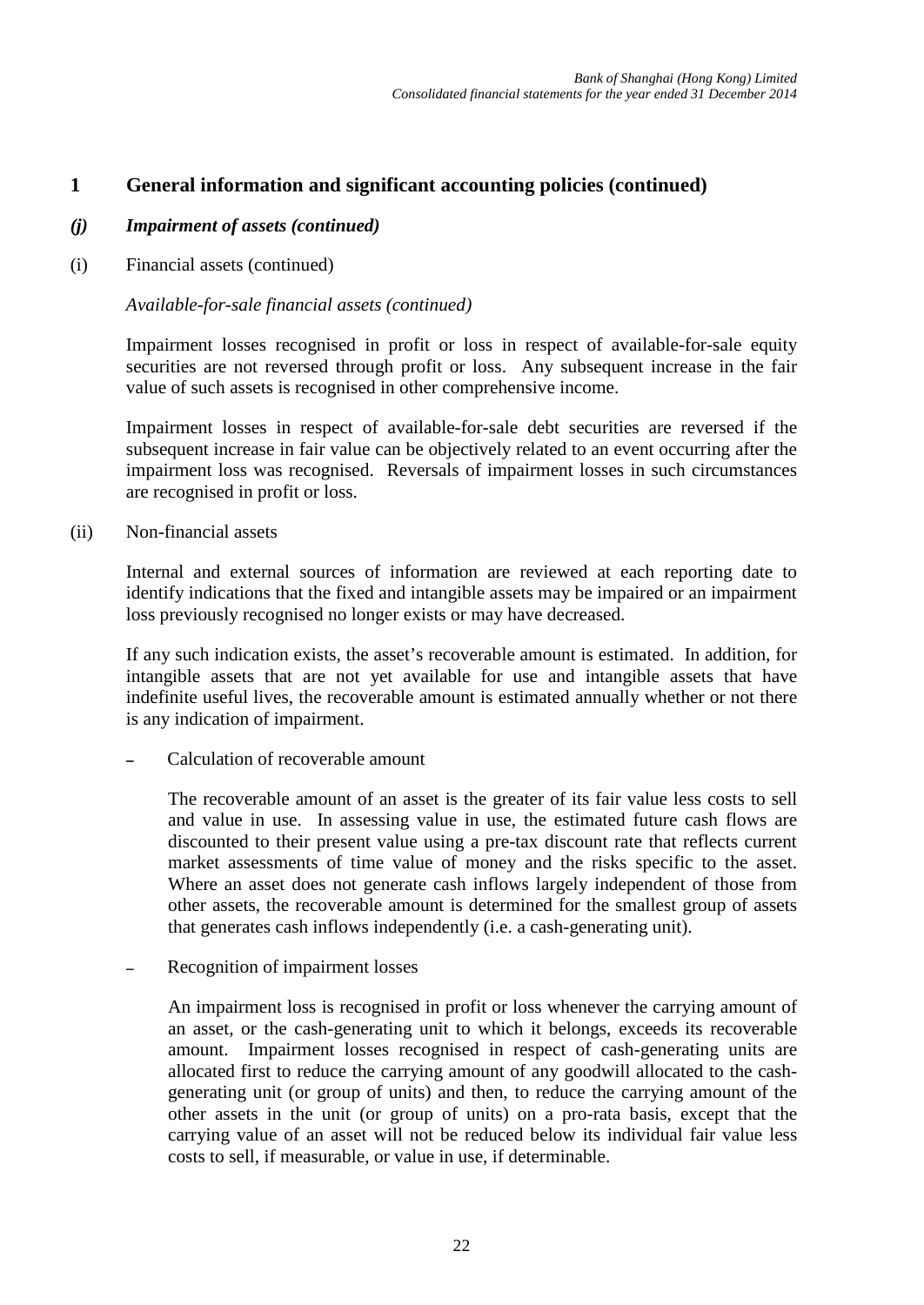### *(j) Impairment of assets (continued)*

- (ii) Non-financial assets (continued)
	- Reversals of impairment losses

An impairment loss is reversed if there has been a favourable change in the estimates used to determine the recoverable amount.

A reversal of impairment losses is limited to the asset's carrying amount that would have been determined had no impairment loss been recognised in prior years. Reversals of impairment losses are credited to profit or loss in the year in which the reversals are recognised.

### *(k) Cash equivalents*

Cash equivalents are short-term, highly liquid investments that are readily convertible into known amounts of cash and which are subject to an insignificant risk of changes in value, having been within three months of maturity at acquisition.

For the purpose of the statement of cash flows, cash and cash equivalents comprise balances with less than three months' maturity from the date of acquisition, including cash and balances with banks and central bank and placements with banks.

### *(l) Employee benefits*

It represents short-term employee benefits and contributions to defined contribution retirement plans.

Salaries, annual bonuses, paid annual leave, contributions to defined contribution retirement plans and the cost of non-monetary benefits are accrued in the year in which the associated services are rendered by employees. Where payment or settlement is deferred and the effect would be material, these amounts are stated at their present values.

### *(m) Income tax*

Income tax for the year comprises current tax and movements in deferred tax assets and liabilities. Current tax and movements in deferred tax assets and liabilities are recognised in profit or loss except to the extent that they relate to items recognised in other comprehensive income or directly in equity, in which case the relevant amounts of tax are recognised in other comprehensive income or directly in equity, separately.

Current tax is the expected tax payable on the taxable income for the year, using tax rates enacted or substantively enacted at the reporting date, and any adjustment to tax payable in respect of previous years.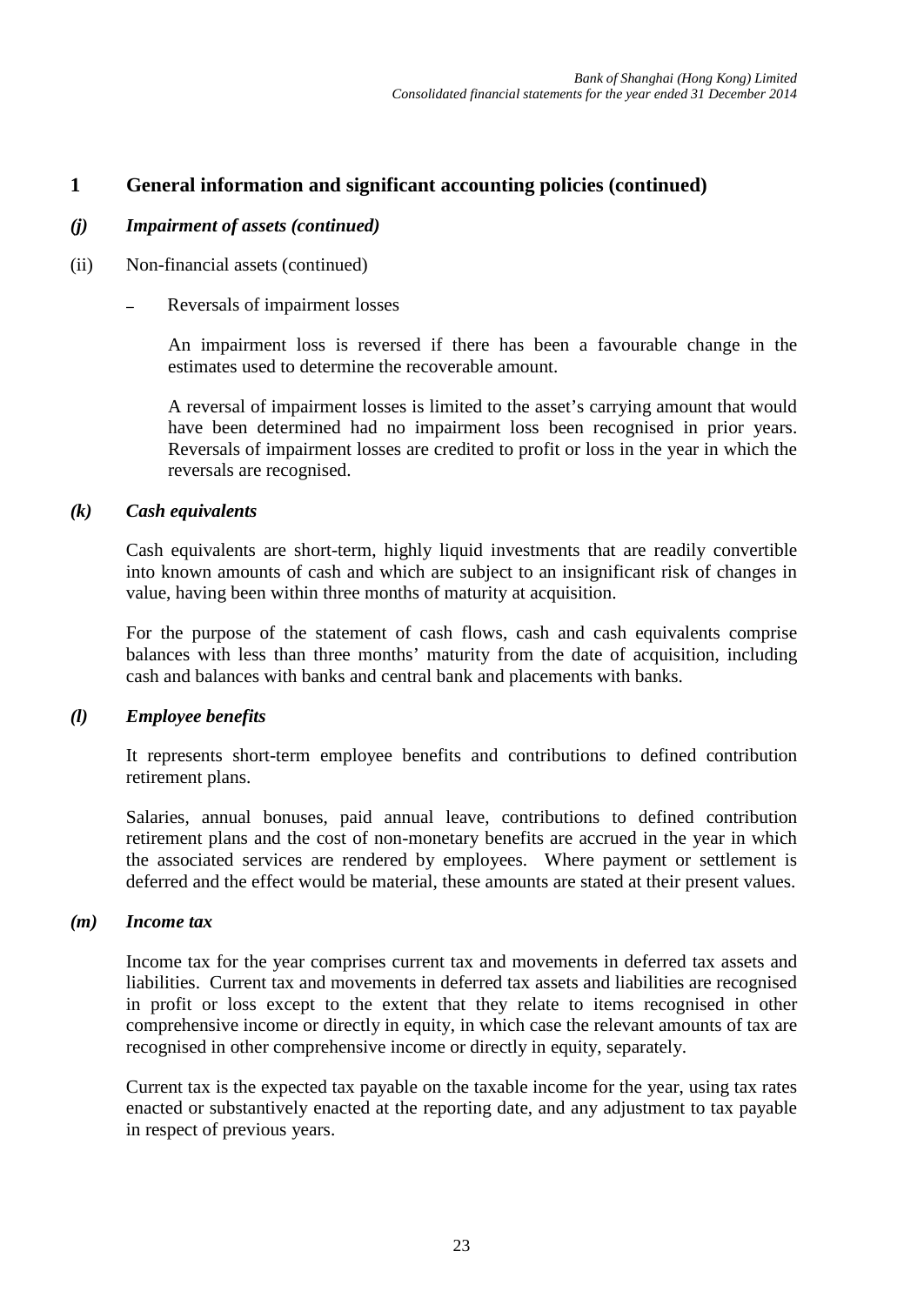## *(m) Income tax (continued)*

Deferred tax assets and liabilities arise from deductible and taxable temporary differences respectively, being the differences between the carrying amounts of assets and liabilities for financial reporting purposes and their tax bases. Deferred tax assets also arise from unused tax losses and unused tax credits. Deferred income tax is determined using tax rates and law that have been enacted or substantially enacted by the end of the reporting period and are expected to apply when the related deferred income tax asset is realised or the deferred income tax liability is settled.

The principal temporary differences arise from asset impairment provisions, depreciation of fixed assets, revaluation of certain assets and tax losses carried forward. However, the deferred tax is not recognised if it arises from initial recognition of an asset or liability in a transaction other than a business combination that at the time of the transaction affects neither accounting nor taxable profit or loss.

Deferred tax liabilities are provided in full on all taxable temporary differences and deferred tax assets are recognised to the extent that it is probable that future taxable profits will be available against which the temporary differences can be utilised.

Current tax balances and deferred tax balances, and movements therein are presented separately from each other and are not offset. Current tax assets are offset against current tax liabilities, and deferred tax assets against deferred tax liabilities if the Group or the Company has the legally enforceable right to set off current tax assets against current tax liabilities and the following additional conditions are met:

- in the case of current tax assets and liabilities, the Group or the Company intends either to settle on a net basis, or to realise the asset and settle the liability simultaneously; or
- in the case of deferred tax assets and liabilities, if they relate to income taxes levied by the same taxation authority on either:
	- the same taxable entity; or
	- − different taxable entities, which, in each future period in which significant amounts of deferred tax liabilities or assets are expected to be settled or recovered, intend to realise the current tax assets and settle the current tax liabilities on a net basis or realise and settle simultaneously.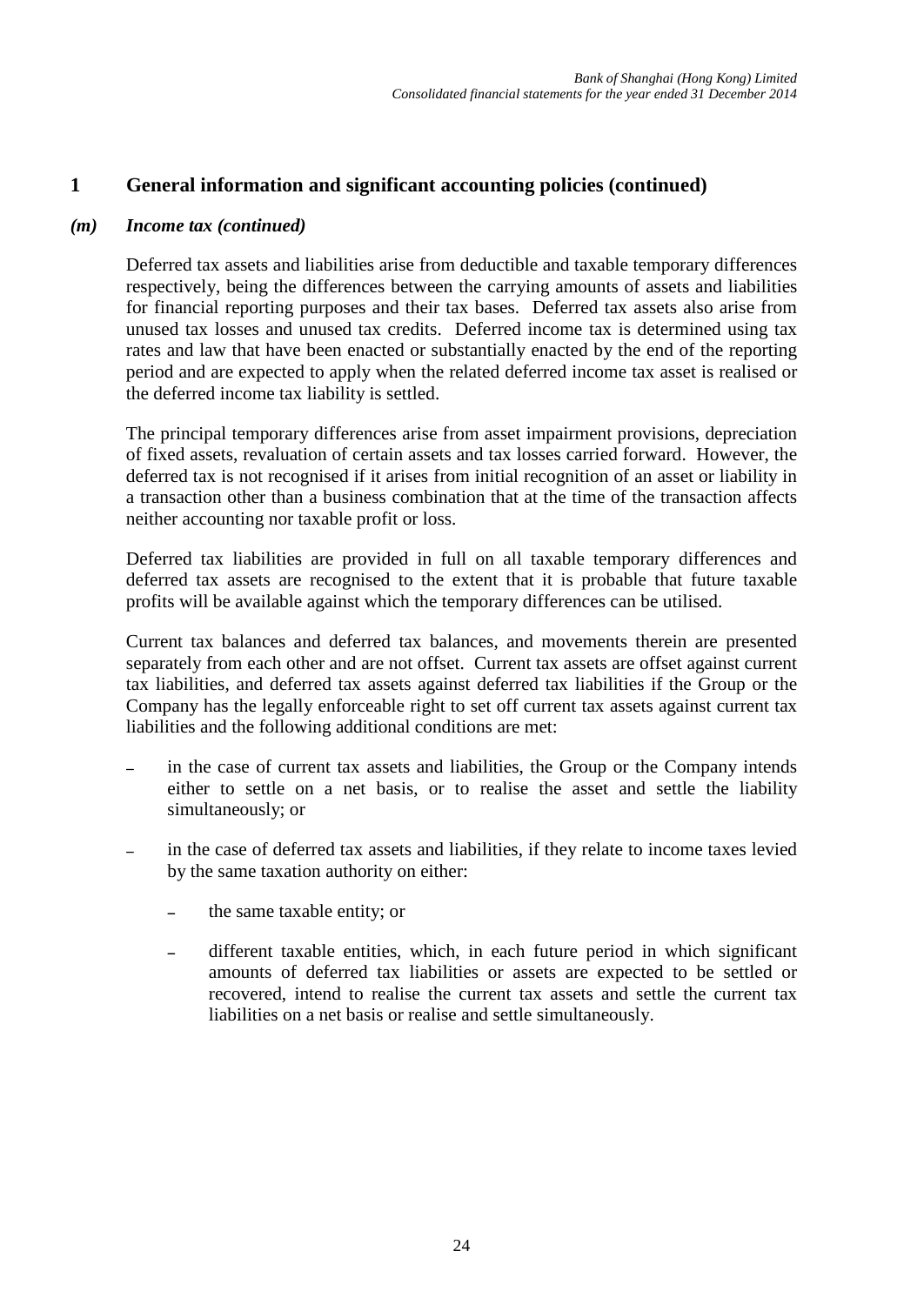### *(n) Financial guarantees issued, provisions and contingent liabilities*

#### (i) Financial guarantees issued

Financial guarantees are contracts that require the issuer (i.e. the guarantor) to make specified payments to reimburse the beneficiary of the guarantee (the holder) for a loss the holder incurs because a specified debtor fails to make payment when due in accordance with the terms of a debt instrument.

Where the Group issues a financial guarantee to customers, the fair value of the guarantee (being the guarantee fees received) is initially recognised as deferred income within other liabilities.

The deferred income is amortised in profit or loss over the term of the guarantee as income from financial guarantees issued. In addition, provisions are recognised in accordance with note  $1(n)(ii)$  if and when (i) it becomes probable that the holder of the guarantee will call upon the Group under the guarantee, and (ii) the amount of that claim on the Group is expected to exceed the amount currently carried in other liabilities in respect of that guarantee i.e. the amount initially recognised, less accumulated amortisation.

(ii) Other provisions and contingent liabilities

Provisions are recognised for liabilities of uncertain timing or amount when the Group or the Company has a legal or constructive obligation arising as a result of a past event, it is probable that an outflow of economic benefits will be required to settle the obligation and a reliable estimate can be made. Where the time value of money is material, provisions are stated at the present value of the expenditure expected to settle the obligation.

Where it is not probable that an outflow of economic benefits will be required, or the amount cannot be estimated reliably, the obligation is disclosed as a contingent liability, unless the probability of outflow of economic benefits is remote. Possible obligations, whose existence will only be confirmed by the occurrence or non-occurrence of one or more future events are also disclosed as contingent liabilities unless the probability of outflow of economic benefits is remote.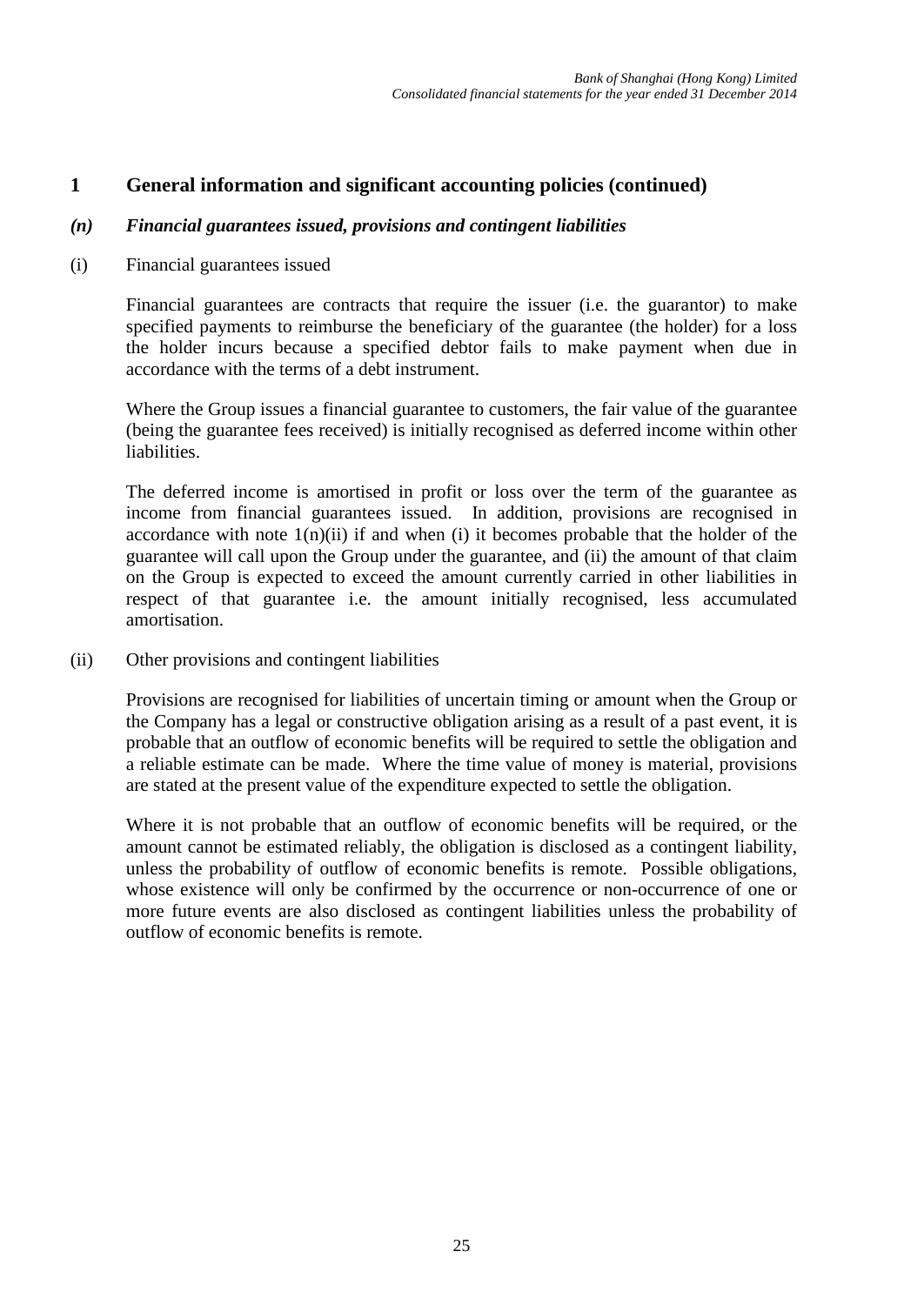#### *(o) Revenue recognition*

Revenue is measured at the fair value of the consideration received or receivable. Provided it is probable that economic benefits will flow to the Group and the revenue and costs, if applicable, can be measured reliably, revenue is recognised in profit or loss as follows:

#### (i) Interest income

Interest income for all interest-bearing financial instruments is recognised in the profit or loss on an accruals basis using the effective interest method.

The effective interest method is a method of calculating the amortised cost of a financial asset and of allocating the interest income over the relevant period. The effective interest rate is the rate that exactly discounts estimated future cash payments or receipts through the expected life of the financial instrument or, when appropriate, a shorter period to the net carrying amount of the financial asset. When calculating the effective interest rate, the Group estimates cash flows considering all contractual terms of the financial instrument (for example, prepayment, call and similar options) but does not consider future credit losses. The calculation includes all fees and points paid or received between parties to the contract that are an integral part of the effective interest rate, transaction costs and all other premiums or discounts.

For impaired loans, the accrual of interest income based on the original terms of the loan is discontinued, but any increase in the present value of impaired loans due to the passage of time is reported as interest income.

(ii) Fee and commission income

Fee and commission income is recognised when the corresponding service is provided, except where the fee is charged to cover the costs of a continuing service to, or risk borne for, the customer, or is interest in nature. In these cases, the fee is recognised as income in the accounting period in which the costs or risk is incurred and is accounted for as interest income.

Origination or commitment fees received/paid by the Group which result in the creation or acquisition of a financial asset are deferred and recognised as an adjustment to the effective interest rate. When a loan commitment is not expected to result in the drawdown of a loan, loan commitment fees are recognised on a straight-line basis over the commitment period.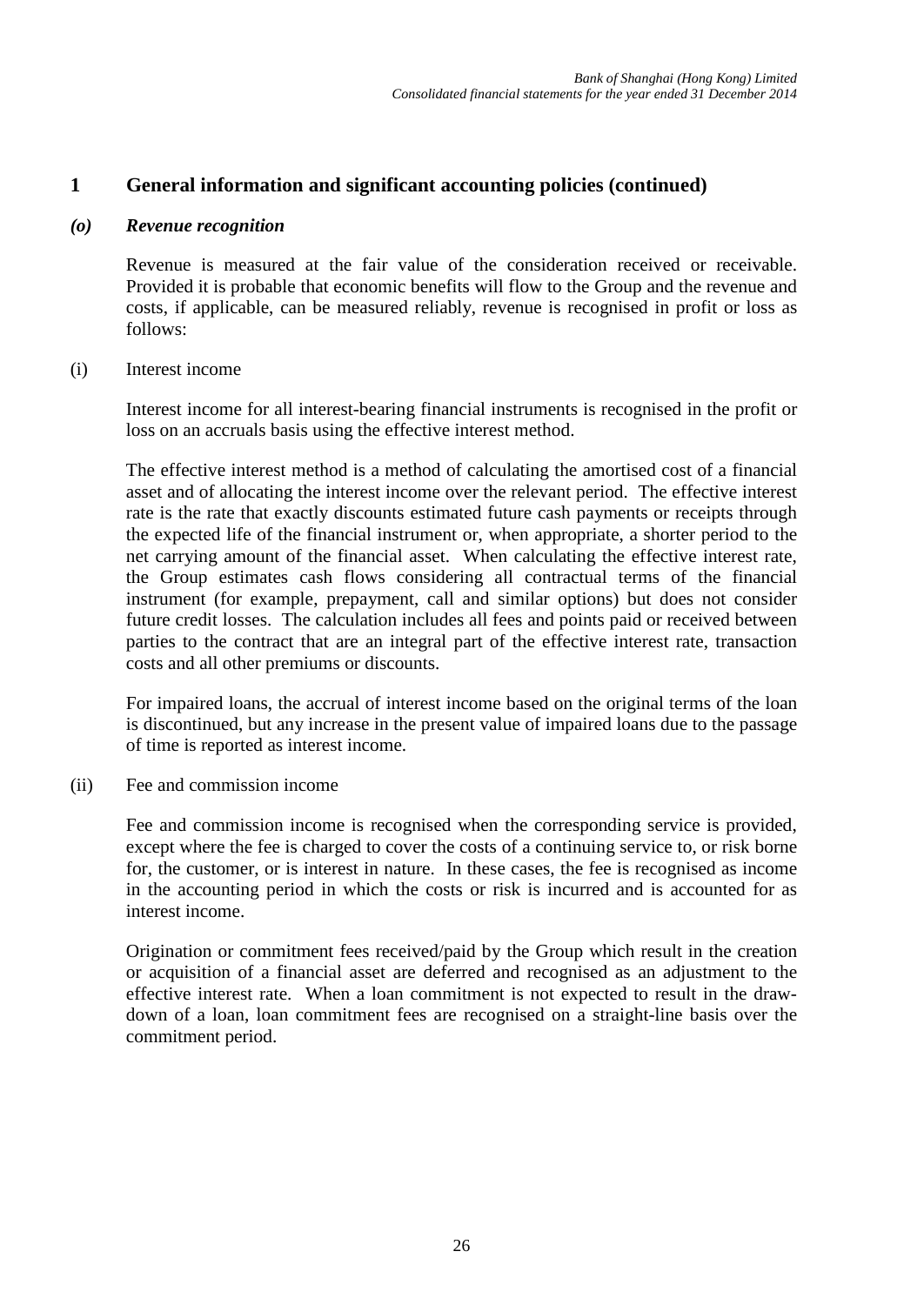### *(o) Revenue recognition (continued)*

#### (iii) Finance income from finance lease and hire purchase contract

Finance income implicit in finance lease and hire purchase payments is recognised as interest income over the period of the leases so as to produce an approximately constant periodic rate of return on the outstanding net investment in the leases for each accounting period. Contingent rentals receivable are recognised as income in the accounting period in which they are earned. Commission paid to dealers for acquisition of finance lease loans or hire purchase contracts is included in the carrying value of the assets and amortised to profit or loss over the expected life of the lease as an adjustment to interest income.

#### (iv) Dividend income

Dividend income from unlisted investments is recognised when the shareholder's right to receive payment is established. Dividend income from listed investments is recognised when the share price of the investment is quoted ex-dividend.

#### *(p) Translation of foreign currencies*

Foreign currency transactions during the year are translated into Hong Kong dollars at the foreign exchange rates ruling at the transaction dates. Monetary assets and liabilities denominated in foreign currencies are translated into Hong Kong dollars at the foreign exchange rates ruling at the reporting date. Exchange gains and losses are recognised in profit or loss.

Non-monetary assets and liabilities that are measured in terms of historical cost in a foreign currency are translated into Hong Kong dollars using the foreign exchange rates ruling at the transaction dates. Non-monetary assets and liabilities denominated in foreign currencies that are stated at fair value are translated using the foreign exchange rates ruling at the dates the fair value was determined.

Exchange differences relating to derivative financial instruments and monetary items are presented in the statement of comprehensive income as net trading gain or loss. Differences arising on translation of available-for-sale equity instruments are recognised in reserves.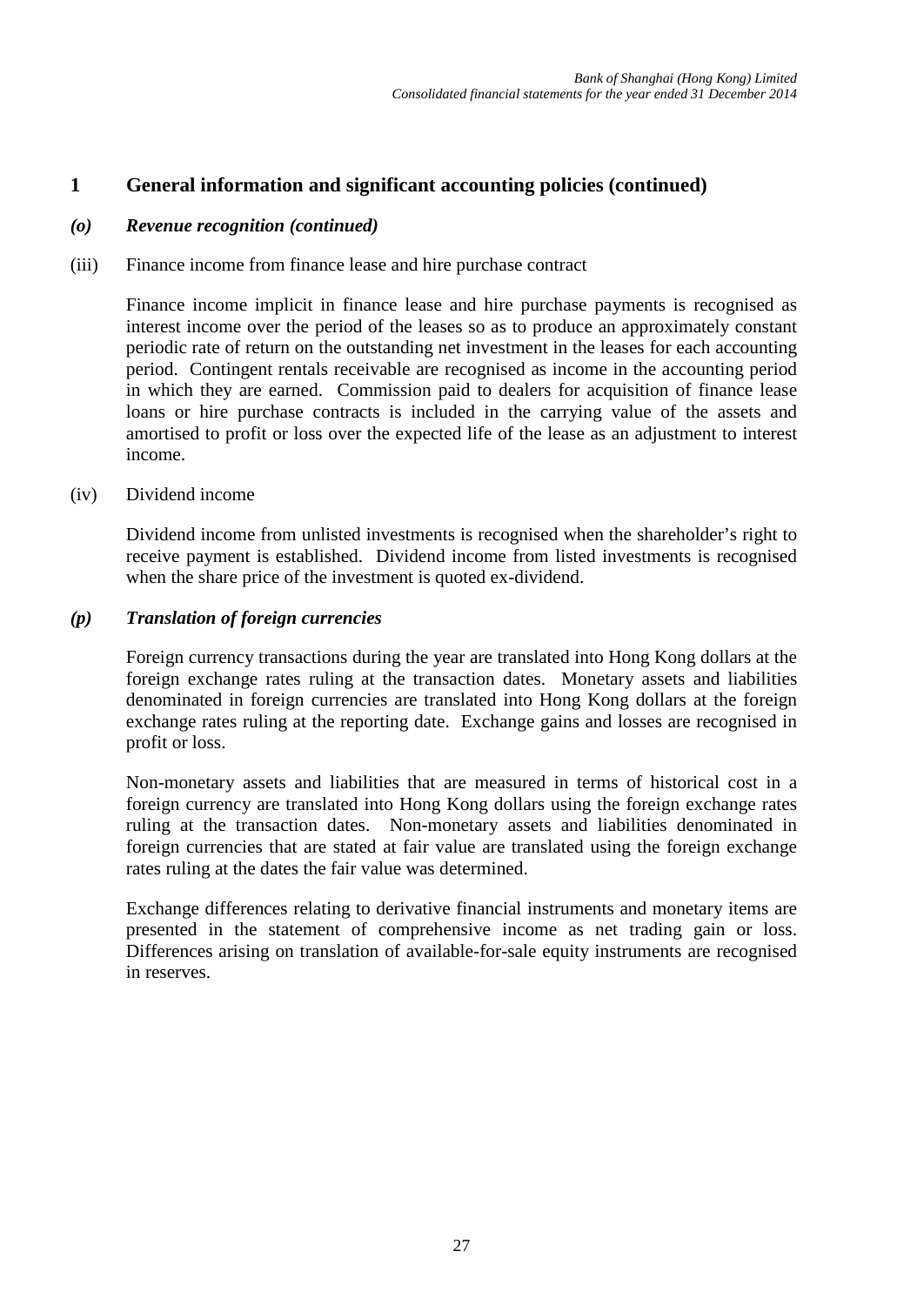### *(q) Related parties*

- (a) A person, or a close member of that person's family, is related to the Group if that person:
	- (i) has control or joint control over the Group;
	- (ii) has significant influence over the Group; or
	- (iii) is a member of the key management personnel of the Group or the Group's parent.
- (b) An entity is related to the Group if any of the following conditions applies:
	- (i) The entity and the Group are members of the same group (which means that each parent, subsidiary and fellow subsidiary is related to the others).
	- (ii) One entity is an associate or joint venture of the other entity (or an associate or joint venture of a member of a group of which the other entity is a member).
	- (iii) Both entities are joint ventures of the same third party.
	- (iv) One entity is a joint venture of a third entity and the other entity is an associate of the third entity.
	- (v) The entity is a post-employment benefit plan for the benefit of employees of either the Group or an entity related to the Group.
	- (vi) The entity is controlled or jointly controlled by a person identified in (a).
	- (vii) A person identified in (a)(i) has significant influence over the entity or is a member of the key management personnel of the entity (or of a parent of the entity).

Close members of the family of a person are those family members who may be expected to influence, or be influenced by, that person in their dealings with the entity.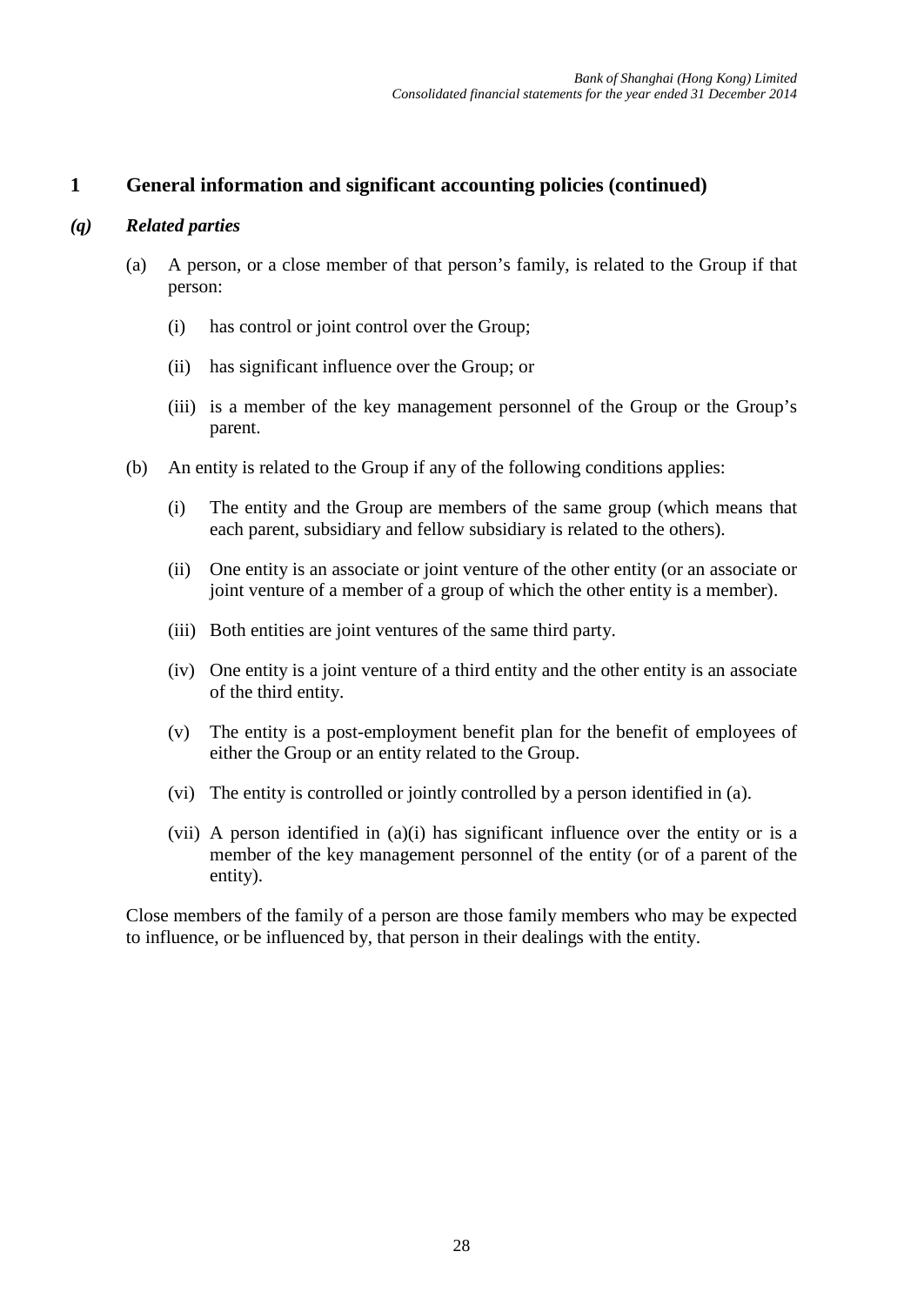# **2 Changes in accounting policies**

The HKICPA has issued the several amendments to HKFRSs and one new Interpretation that are first effective for the current accounting period of the Group. The Group has adopted the following amendments to standards and one new Interpretation which have insignificant or no effect on the consolidated financial statements of the Group:

- − Amendments to HKFRS 10, HKFRS 12 and HKAS 27, *Investment entities*
- − Amendments to HKAS 32, *Offsetting financial assets and financial liabilities*
- − Amendments to HKAS 36, *Recoverable amount disclosures for non-financial assets*
- − Amendments to HKAS 39, *Novation of derivatives and continuation of hedge accounting*
- − HK(IFRIC) 21, *Levies*

The Group has not applied any new standard or interpretation that is not yet effective for the current accounting period (note 32).

## **3 Accounting estimates and assumptions**

The Group makes estimates and assumptions that affect the reported amounts of assets and liabilities. Estimates and assumptions are continually evaluated and are based on historical experience and other factors, including expectations of future events that are believed to be reasonable under the circumstances.

### *Impairment allowance*

### *Loans and advances to customers*

Loan portfolios are reviewed periodically to assess whether impairment losses exist. The Group makes judgements as to whether there is any objective evidence that a loan portfolio is impaired, i.e. whether there is a decrease in estimated future cash flows. Objective evidence for impairment is described in note 1(j). If management has determined, based on their judgement, that objective evidence of impairment exists, expected future cash flows are estimated based on historical loss experience for assets with credit risk characteristics similar to those of the Group. Historical loss experience is adjusted on the basis of the current observable data. Management reviews the methodology and assumptions used in estimating future cash flows regularly to reduce any difference between loss estimates and actual loss experience.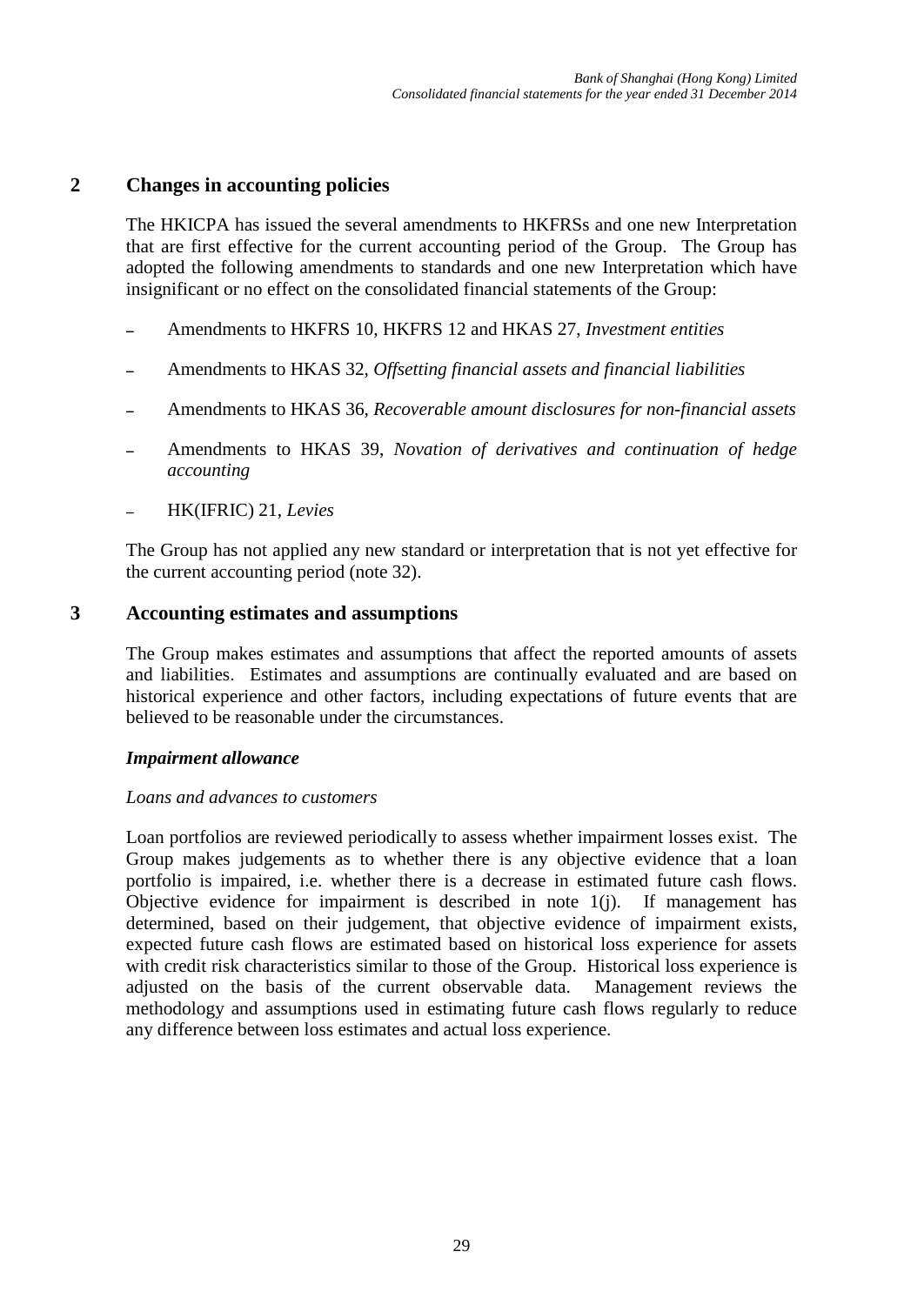## **4 Financial risk management**

The Group's activities expose it to a variety of financial and operational risks and those activities involve analysis, evaluation, acceptance and management of some degree of risk or combination of risks. The most important types of financial risks are credit risk, market risk and liquidity risk. Market risk includes currency risk, interest rate and price risk.

Taking risk is core to the financial business, and the financial and operational risks are an inevitable consequence of being in business. The Group's aim is therefore to achieve an appropriate balance between risk and return and minimise potential adverse effects on the Group's financial performance.

The Group's risk management policies are designed to identify and analyse these risks so as to set appropriate risk limits and controls, and to monitor the risks and adhere to limits by means of reliable and up-to-date information systems. The Group regularly reviews its risk management policies and systems to cope with changes in markets, products and industry best practice.

Risk management functions are carried out by the specialised committees and the functional departments under the oversight of the Board of Directors. The Board provides guiding principles and directives for overall risk management including necessary policies covering the important risks as described below.

### *(a) Credit risk*

Credit risk is the potential losses caused by obligor's inability to fulfil their contractual debt obligations. It arises from lending, treasury, derivatives and other activities undertaken by the Group. Credit exposures arise principally in loans and advances and debt securities in the Group's asset portfolio. There is also credit risk in off-balance sheet financial arrangements such as loan commitments.

The Group has established core procedures to foster its credit discipline in accordance with its credit policies.

The Group's approach to credit risk management focuses on monitoring and managing credit portfolios. Regular portfolio analyses are conducted to track the asset quality and support credit underwriting strategies on an ongoing basis. The Group's exposures to individuals, counterparties and products are subject to various risk control limits which are reviewed and approved from time to time. The senior management of the Group evaluates new product proposals as well as credit criteria for new account relationship approval and credit limit management. As a rule, credit quality takes precedence over opportunistic business development.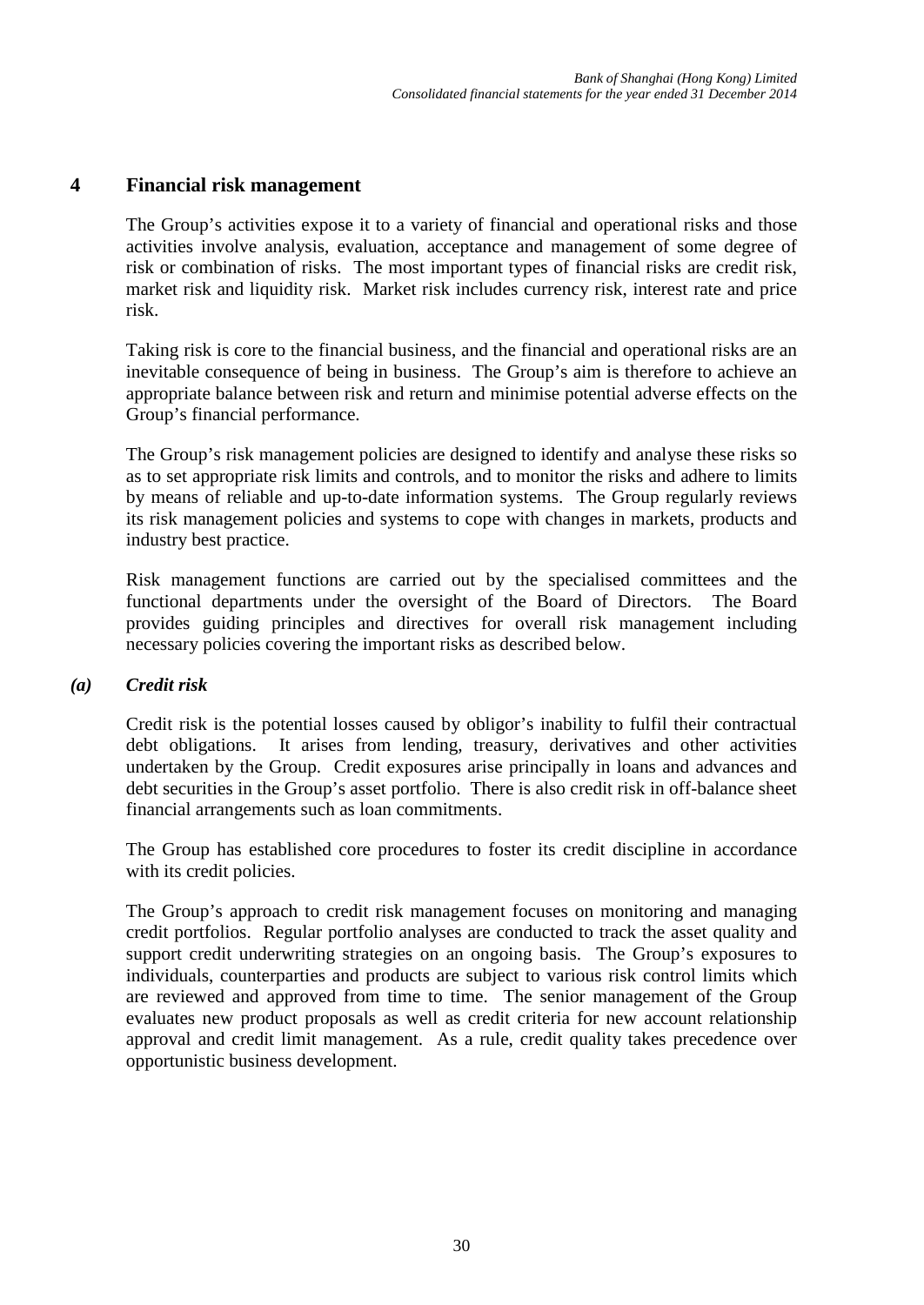#### *(a) Credit risk (continued)*

Facility requests are processed in the prescribed format and those conforming to defined credit criteria are approved within delegated credit approval authorities in compliance with established policies, standards and procedures. The Group's credit risk is being mitigated by taking of security under its secured lending transactions. Credit exceptions to defined criteria must be approved by an officer with sufficient exception approval authority. Exceptions are documented, tracked and submitted for review by senior management on a regular basis.

All credit exposures are subject to stringent collection, classification and charge-off policies. In addition, the Group performs loan loss analyses, taking into consideration the economic factors and loss identification periods, to determine the appropriate level of impairment allowances.

#### (i) Maximum exposure

The table below shows the maximum exposure to credit risk at the reporting date without taking into consideration any collateral held or other credit enhancements. For onbalance sheet assets, the exposures set out below are based on the carrying amount of each financial asset in the statement of financial position after deducting any impairment allowance. For loan commitments and other credit related commitments that are irrevocable over the life of the respective facilities or revocable in the extent of significant adverse change, the maximum exposure to credit risk is disclosed as the full amount of the committed facilities sought on these balances.

|                             | The Group |           | The Company |           |
|-----------------------------|-----------|-----------|-------------|-----------|
|                             | 2014      | 2013      | 2014        | 2013      |
|                             | \$'000    | \$'000    | \$'000      | \$'000    |
| Cash and balances with      |           |           |             |           |
| banks and central bank      | 74,616    | 27,370    | 74,616      | 27,370    |
| Placements with banks       | 5,147,858 | 1,018,818 | 5,147,858   | 1,018,818 |
| Derivative financial assets | 7,541     |           | 7,541       |           |
| Loans and advances to       |           |           |             |           |
| customers                   | 3,559,717 | 153,901   | 3,559,717   | 153,901   |
| Available-for-sale          |           |           |             |           |
| financial assets            | 211,294   | 47,614    | 211,294     | 47,614    |
| Other assets                | 94,366    | 13,662    | 97,488      | 13,662    |
| Financial guarantees and    |           |           |             |           |
| other credit related        |           |           |             |           |
| contingent liabilities      | 5,868     | 1,007     | 5,868       | 1,007     |
| Loan commitments and        |           |           |             |           |
| other credit related        |           |           |             |           |
| commitments                 | 622,197   | 54,649    | 622,197     | 54,649    |
|                             | 9,723,457 | 1,317,021 | 9,726,579   | 1,317,021 |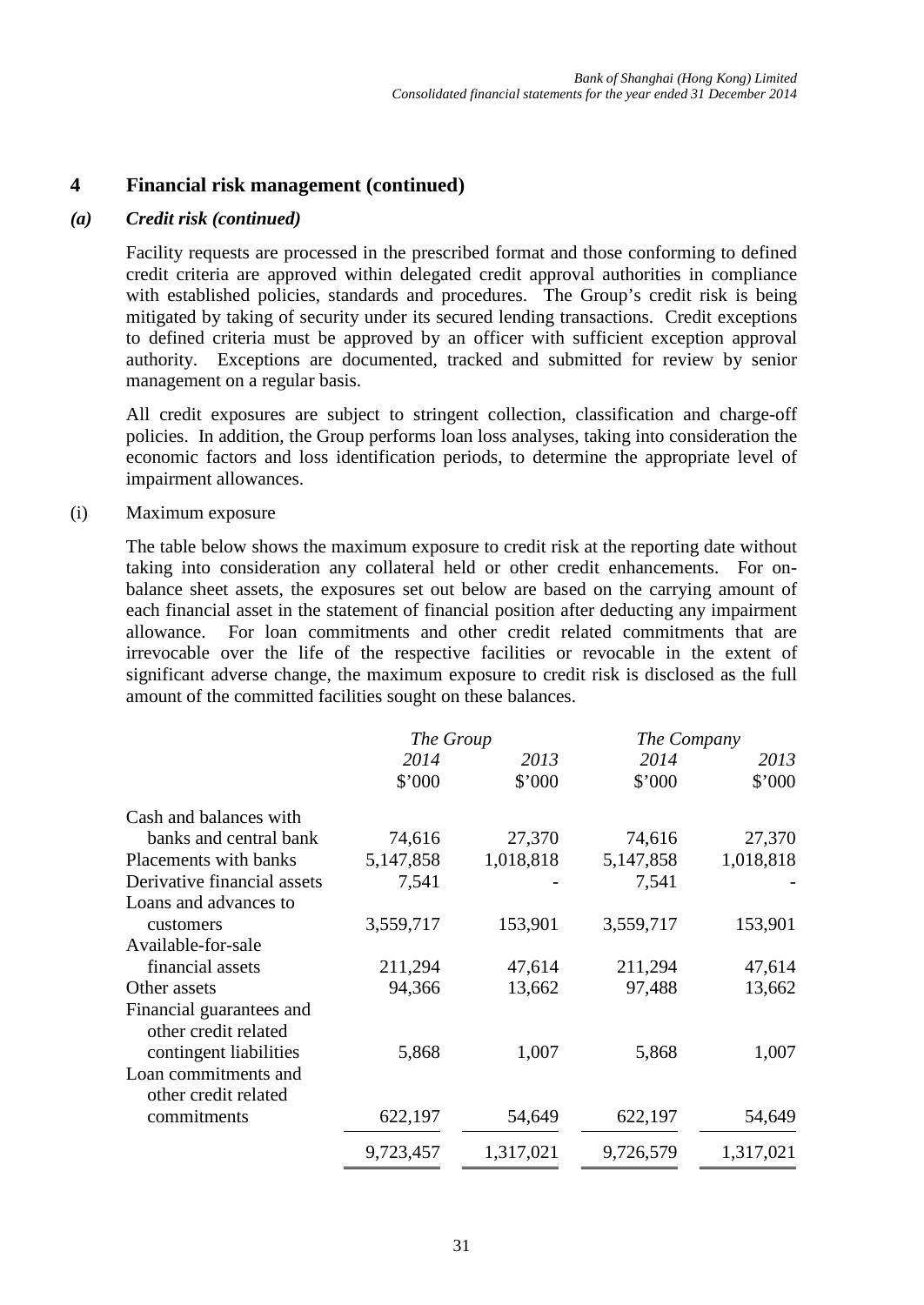#### *(a) Credit risk (continued)*

(i) Maximum exposure (continued)

#### *Credit risk mitigation, collateral and other credit enhancement*

The Group uses a variety of techniques to reduce the credit risk arising from its lending activities. Enforceable legal documentation establishes the Group's direct, irrevocable and unconditional recourse to any collateral, security or other credit enhancement provided. The table below describes the nature of collateral held and their financial effect by class of financial asset:

| Balances and placements<br>with banks and central<br>bank |                | These exposures are generally considered to be low risk<br>due to the nature of the counterparties. Collateral is<br>generally not sought on these balances.                                                                                                                                                                                                                                                               |
|-----------------------------------------------------------|----------------|----------------------------------------------------------------------------------------------------------------------------------------------------------------------------------------------------------------------------------------------------------------------------------------------------------------------------------------------------------------------------------------------------------------------------|
| Derivative financial assets                               | $\ddot{\cdot}$ | Master netting agreements are typically used to enable<br>the effects of derivative financial assets and liabilities<br>with the same counterparty to be offset in case of<br>default.                                                                                                                                                                                                                                     |
| Available-for-sale financial<br>assets                    | $\ddot{\cdot}$ | No collateral is sought directly from the issuer. The fair<br>value of these assets has reflected the credit risk<br>element.                                                                                                                                                                                                                                                                                              |
| Loans and advances to<br>customers                        |                | These exposures are secured, partially secured or<br>unsecured depending on the type of customers and the<br>products offered to them. Collaterals accepted by the<br>Group includes residential properties, commercial real<br>estates, share listed on a recognised stock exchange,<br>standby letter of credit issued by banks accepted by the<br>Group, bank deposits, etc.                                            |
| Contingent liabilities and<br>commitments                 | $\ddot{\cdot}$ | The components and the nature of contingent liabilities<br>and commitments are disclosed in note 28.<br>For<br>commitments that are unconditionally cancellable, the<br>Group would assess whether the credit facilities should<br>be withdrawn whenever the Group is aware of the<br>deterioration of borrower's credit quality. Accordingly,<br>these commitments do not expose the Group to<br>significant credit risk. |
|                                                           |                | For<br>commitments that<br>not unconditionally<br>are<br>cancellable, including letter of credit issued and other<br>credit facilities, they are secured, partially secured or<br>unsecured depending on the type of customers and the<br>products offered to them.                                                                                                                                                        |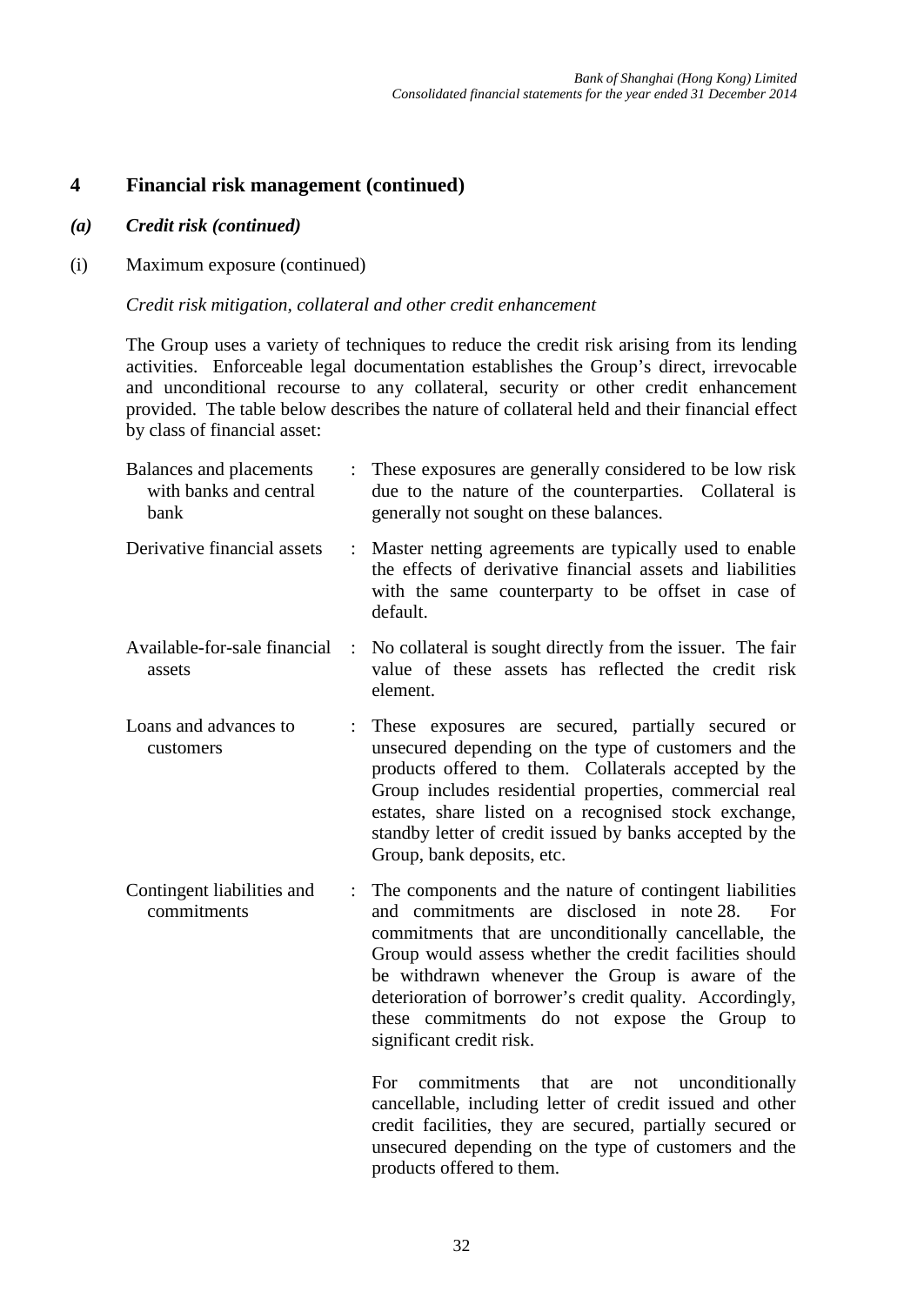#### *(a) Credit risk (continued)*

#### (ii) Credit quality of loans and advances

As at 31 December 2014 and 2013, all placements with banks and loans and advances to customers were neither past due nor impaired. According to the loan classification system as defined by the HKMA, all these loans and advances are graded as "Pass".

#### (iii) Credit quality of available-for-sale financial assets

As at 31 December 2014, all available-for-sale financial assets were neither past due nor impaired. The following table presents an analysis of available-for-sale debt securities investments by rating agency designation at the reporting date, based on Standard and Poor's Rating Services or Moody's Investors Services, to the respective issues of the debt securities. In the absence of such issue ratings, the ratings designated for the issuers are reported. If there are different ratings for the same securities, the securities are reported against the lower rating.

|               | The Group and the Company |        |  |
|---------------|---------------------------|--------|--|
|               | 2014                      | 2013   |  |
|               | \$'000                    | \$'000 |  |
| $AA+$ to $A-$ | 211,294                   |        |  |
| <b>BBB</b>    |                           | 6,388  |  |
| BB            |                           | 41,226 |  |
|               | 211,294                   | 47,614 |  |

#### (iv) Enforceable netting arrangements or similar agreements

For the financial assets and liabilities subject to enforceable netting arrangements or similar agreements, each agreement between the Group and the counterparty allows for net settlement of the relevant financial assets and liabilities when both elect to settle on a net basis, in the absence of such an election, financial assets and liabilities will be settled on a gross basis. However, each party to the master netting arrangement or similar agreement will have the option to settle all such amounts on a net basis in the event of default of the other party.

The tables below present details of financial instruments subject to enforceable netting arrangements and similar agreements.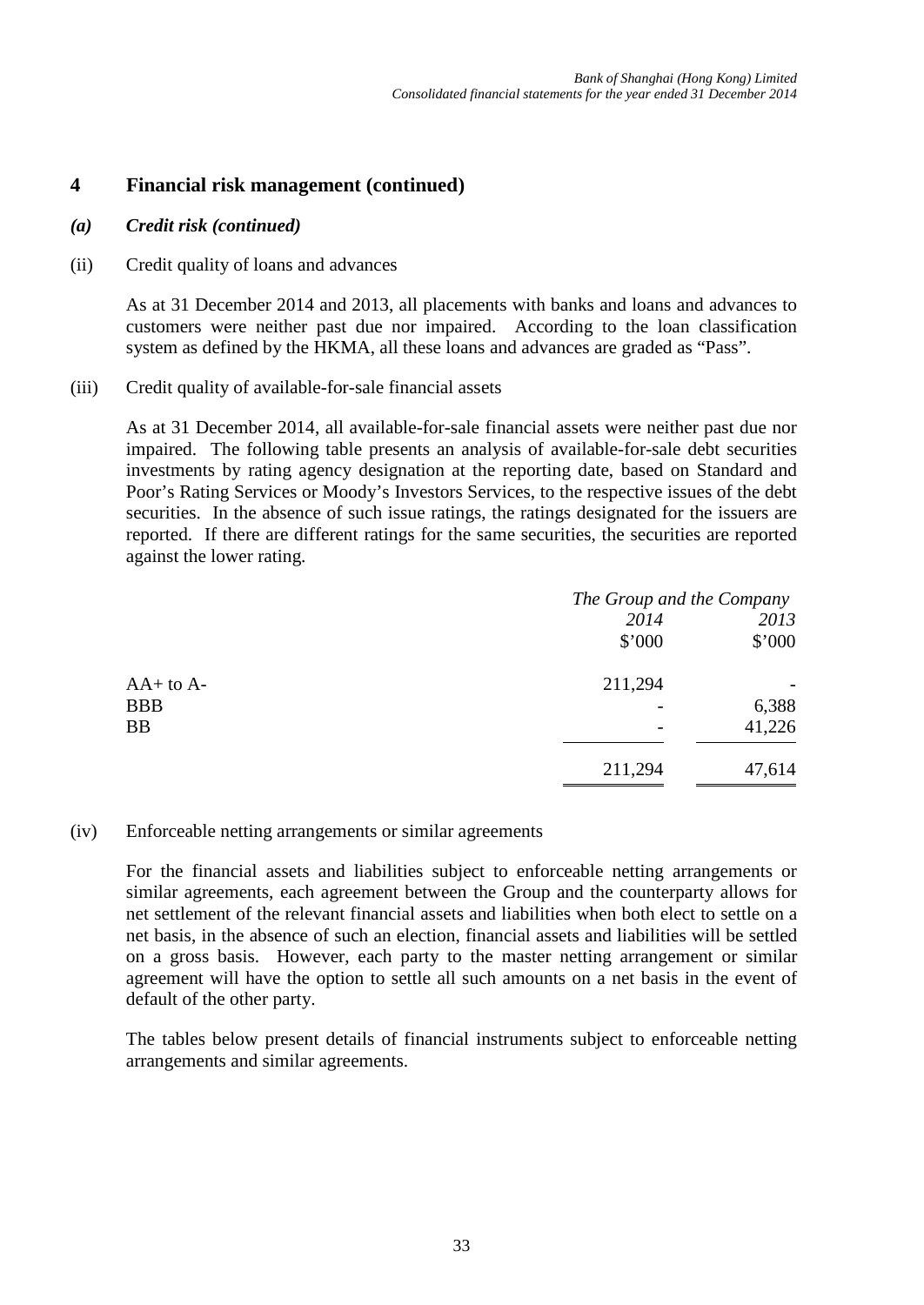#### *(a) Credit risk (continued)*

(iv) Enforceable netting arrangements or similar agreements (continued)

#### **The Group and the Company**

*As at 31 December 2014*

|                     |                               | Gross                           | Net <sub></sub>                    |                                                                       |                                          |                      |
|---------------------|-------------------------------|---------------------------------|------------------------------------|-----------------------------------------------------------------------|------------------------------------------|----------------------|
|                     |                               | <i>amounts of</i>               | <i>amounts of</i>                  |                                                                       |                                          |                      |
|                     |                               | recognised                      | financial                          |                                                                       |                                          |                      |
|                     |                               | financial                       | assets                             |                                                                       |                                          |                      |
|                     | Gross<br><i>amounts of</i>    | liabilities<br>set off in the   | presented<br>in the                | Related amounts not set off in the<br>statement of financial position |                                          |                      |
|                     | recognised                    | statement of                    | statement                          |                                                                       | Cash                                     |                      |
|                     | financial<br>assets<br>\$7000 | financial<br>position<br>\$'000 | of financial<br>position<br>\$7000 | Financial<br>instruments<br>\$'000                                    | collateral<br>received<br>$$^{\circ}000$ | Net amount<br>\$'000 |
| Derivative          |                               |                                 |                                    |                                                                       |                                          |                      |
| financial<br>assets | 2,051                         |                                 | 2,051                              | (1,921)                                                               |                                          | 130                  |

#### *As at 31 December 2014*

|                                        | Gross<br>amounts of                              | Gross<br><i>amounts of</i><br>recognised<br>financial<br>assets<br>set off in the | <b>Net</b><br><i>amounts of</i><br>financial<br>liabilities<br>presented<br>in the<br>statement<br>of financial<br>position<br>$$^{\circ}000$ | Related amounts not set off in the<br>statement of financial position |                                          |                              |
|----------------------------------------|--------------------------------------------------|-----------------------------------------------------------------------------------|-----------------------------------------------------------------------------------------------------------------------------------------------|-----------------------------------------------------------------------|------------------------------------------|------------------------------|
|                                        | recognised<br>financial<br>liabilities<br>\$'000 | statement of<br>financial<br>position<br>\$'000                                   |                                                                                                                                               | Financial<br><i>instruments</i><br>\$7000                             | Cash<br>collateral<br>received<br>\$7000 | Net amount<br>$$^{\circ}000$ |
| Derivative<br>financial<br>liabilities | 9,530                                            |                                                                                   | 9,530                                                                                                                                         | (1,921)                                                               |                                          | 7,609                        |

## *(b) Market risk*

Market risk is the risk of loss on assets, liabilities and commitments arising from the net effect of changes in market rates, such as foreign exchange rates and interest rates.

The Group entered into foreign exchange, interest rate and money market transactions, solely for the purpose of hedging, funding or deployment of surplus liquidity. Financial instruments entered into in respect of the above objectives mainly include forward foreign exchange contracts and money market transactions.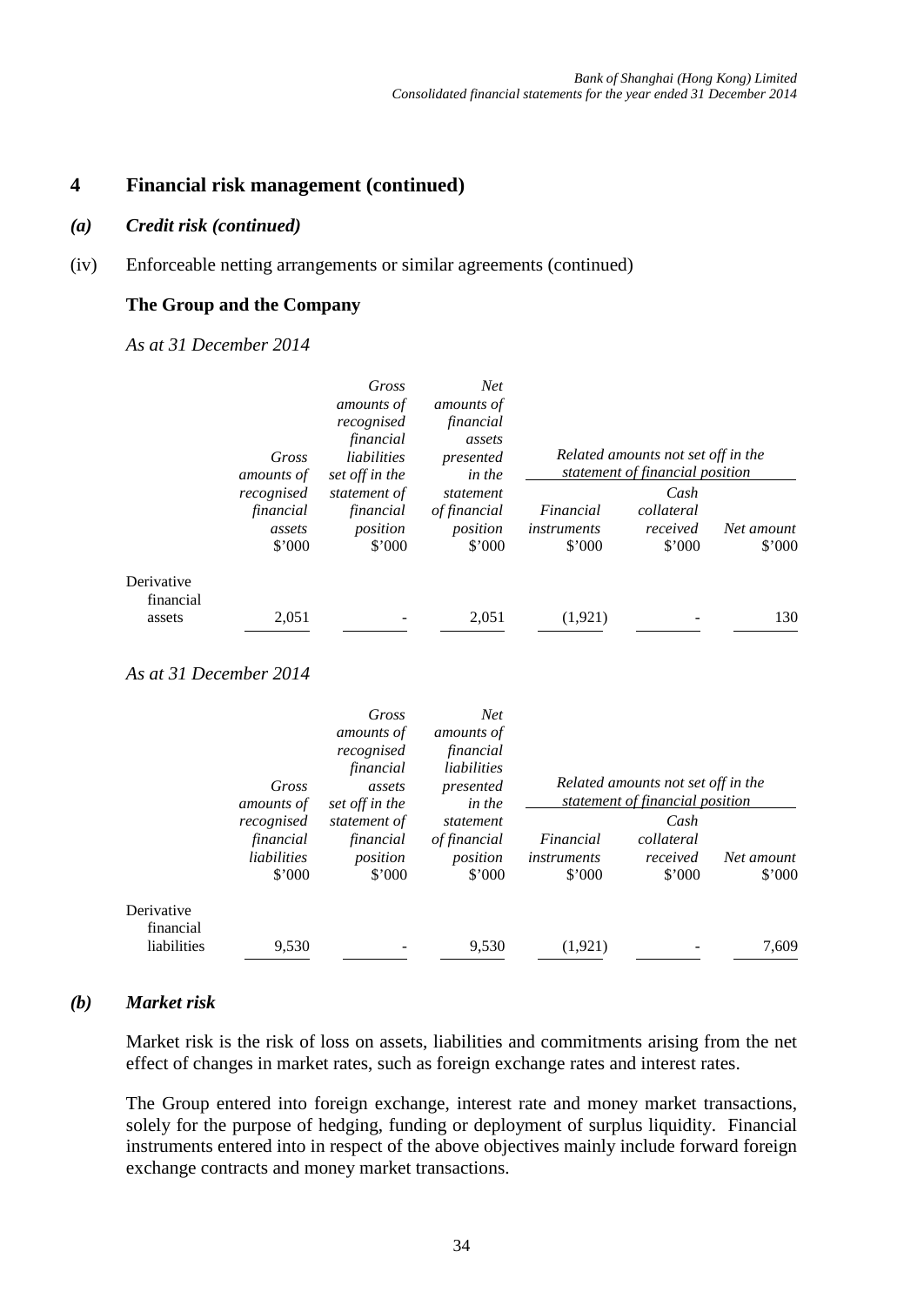#### *(b) Market risk (continued)*

#### (i) Currency risk

The Group took on exposure due to effects of fluctuations in the prevailing foreign currency exchange rates on its financial position and cash flows. The Board set limits on the level of certain foreign exchange exposures, which were managed by Treasury Department and monitored by Risk Management Department. The Group employed forward foreign currency exchange contracts to maintain its overall foreign currency exposure within such currency limit. The table below summarises the Group's exposures to foreign currency exchange rate risks that are recorded and not recorded in the statement of financial position.

The following table indicates the currency concentration of the assets and liabilities at carrying amounts in Hong Kong dollars equivalent, categorised by original currency.

#### **The Group**

|                                | <b>HKD</b> | <b>USD</b> | <b>EUR</b> | RMB       | <b>Others</b> | Total     |
|--------------------------------|------------|------------|------------|-----------|---------------|-----------|
| <b>Assets</b>                  | \$'000     | \$'000     | \$'000     | \$'000    | \$'000        | \$'000    |
| Cash and balances with         |            |            |            |           |               |           |
| banks and central bank         | 32,381     | 14,564     | 2,234      | 25,243    | 194           | 74,616    |
| Placements with banks          | 10,000     | 1,473,488  |            | 3,664,370 |               | 5,147,858 |
| Derivative financial assets    | 7,541      |            |            |           |               | 7,541     |
| Loans and advances to          |            |            |            |           |               |           |
| customers                      | 1,320,021  | 2,149,276  | 28,260     | 62,160    |               | 3,559,717 |
| Available-for-sale financial   |            |            |            |           |               |           |
| assets                         | 99,923     |            |            | 111,371   |               | 211,294   |
| Fixed assets                   | 13,596     |            |            |           |               | 13,596    |
| Intangible assets              | 6,210      |            |            |           |               | 6,210     |
| Other assets                   | 8,608      | 34,350     | 16,880     | 34,528    |               | 94,366    |
| Spot assets                    | 1,498,280  | 3,671,678  | 47,374     | 3,897,672 | 194           | 9,115,198 |
| <b>Liabilities</b>             |            |            |            |           |               |           |
| Deposits from customers        | 268,916    | 1,486,849  | 45,532     | 2,507,001 |               | 4,308,298 |
| Deposits from banks            | 150,000    | 1,907,779  |            | 220,843   |               | 2,278,622 |
| Derivative financial           |            |            |            |           |               |           |
| liabilities                    | 9,530      |            |            |           |               | 9,530     |
| Certificates of deposit issued |            | 418,164    |            |           |               | 418,164   |
| Current tax payable            |            | 1,132      |            | 2,402     |               | 3,534     |
| Deferred tax liabilities       | 401        |            |            |           |               | 401       |
| Other liabilities              | 15,407     | 22,084     |            | 26,616    | 23            | 64,130    |
| Spot liabilities               | 444,254    | 3,836,008  | 45,532     | 2,756,862 | 23            | 7,082,679 |
| Net long/(short) position      | 1,054,026  | (164, 330) | 1,842      | 1,140,810 | 171           | 2,032,519 |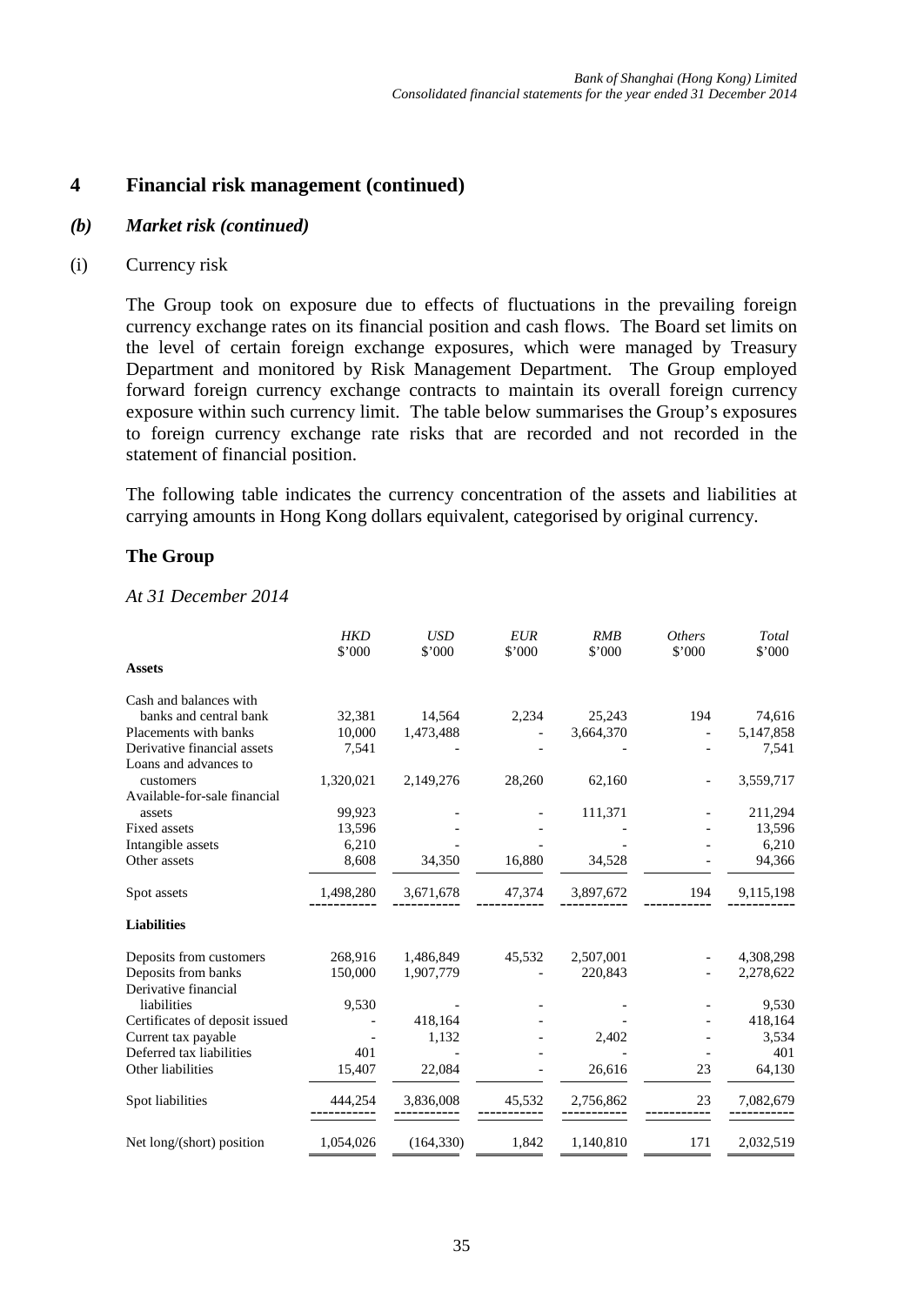## *(b) Market risk (continued)*

## (i) Currency risk (continued)

## **The Company**

|                                | <b>HKD</b><br>\$'000 | <b>USD</b><br>\$'000 | <b>EUR</b><br>\$'000 | RMB<br>\$'000 | <b>Others</b><br>\$'000 | Total<br>\$'000 |
|--------------------------------|----------------------|----------------------|----------------------|---------------|-------------------------|-----------------|
| <b>Assets</b>                  |                      |                      |                      |               |                         |                 |
| Cash and balances with         |                      |                      |                      |               |                         |                 |
| banks and central bank         | 32,381               | 14,564               | 2,234                | 25,243        | 194                     | 74,616          |
| Placements with banks          | 10,000               | 1,473,488            |                      | 3,664,370     |                         | 5,147,858       |
| Derivative financial           |                      |                      |                      |               |                         |                 |
| instruments                    | 7,541                |                      |                      |               |                         | 7,541           |
| Loans and advances to          |                      |                      |                      |               |                         |                 |
| customers                      | 1,320,021            | 2,149,276            | 28,260               | 62,160        |                         | 3,559,717       |
| Available-for-sale financial   |                      |                      |                      |               |                         |                 |
| assets                         | 99,923               |                      |                      | 111,371       |                         | 211,294         |
| Investment in a subsidiary     | 10,000               |                      |                      |               |                         | 10,000          |
| Fixed assets                   | 13,596               |                      |                      |               |                         | 13,596          |
| Intangible assets              | 6,210                |                      |                      |               |                         | 6,210           |
| Other assets                   | 11,730               | 34,350               | 16,880               | 34,528        |                         | 97,488          |
| Spot assets                    | 1,511,402            | 3,671,678            | 47,374               | 3,897,672     | 194                     | 9,128,320       |
| <b>Liabilities</b>             |                      |                      |                      |               |                         |                 |
| Deposits from customers        | 278,916              | 1,486,849            | 45,532               | 2,507,001     |                         | 4,318,298       |
| Deposits from banks            | 150,000              | 1,907,779            |                      | 220,843       |                         | 2,278,622       |
| Derivative financial           |                      |                      |                      |               |                         |                 |
| liabilities                    | 9,530                |                      |                      |               |                         | 9,530           |
| Certificates of deposit issued |                      | 418,164              |                      |               |                         | 418,164         |
| Current tax payable            |                      | 1,132                |                      | 2,402         |                         | 3,534           |
| Deferred tax liabilities       | 401                  |                      |                      |               |                         | 401             |
| Other liabilities              | 15,133               | 22,084               |                      | 26,616        | 23                      | 63,856          |
| Spot liabilities               | 453,980              | 3,836,008            | 45,532               | 2,756,862     | 23                      | 7,092,405       |
| Net long/(short) position      | 1,057,422            | (164, 330)           | 1,842                | 1,140,810     | 171                     | 2,035,915       |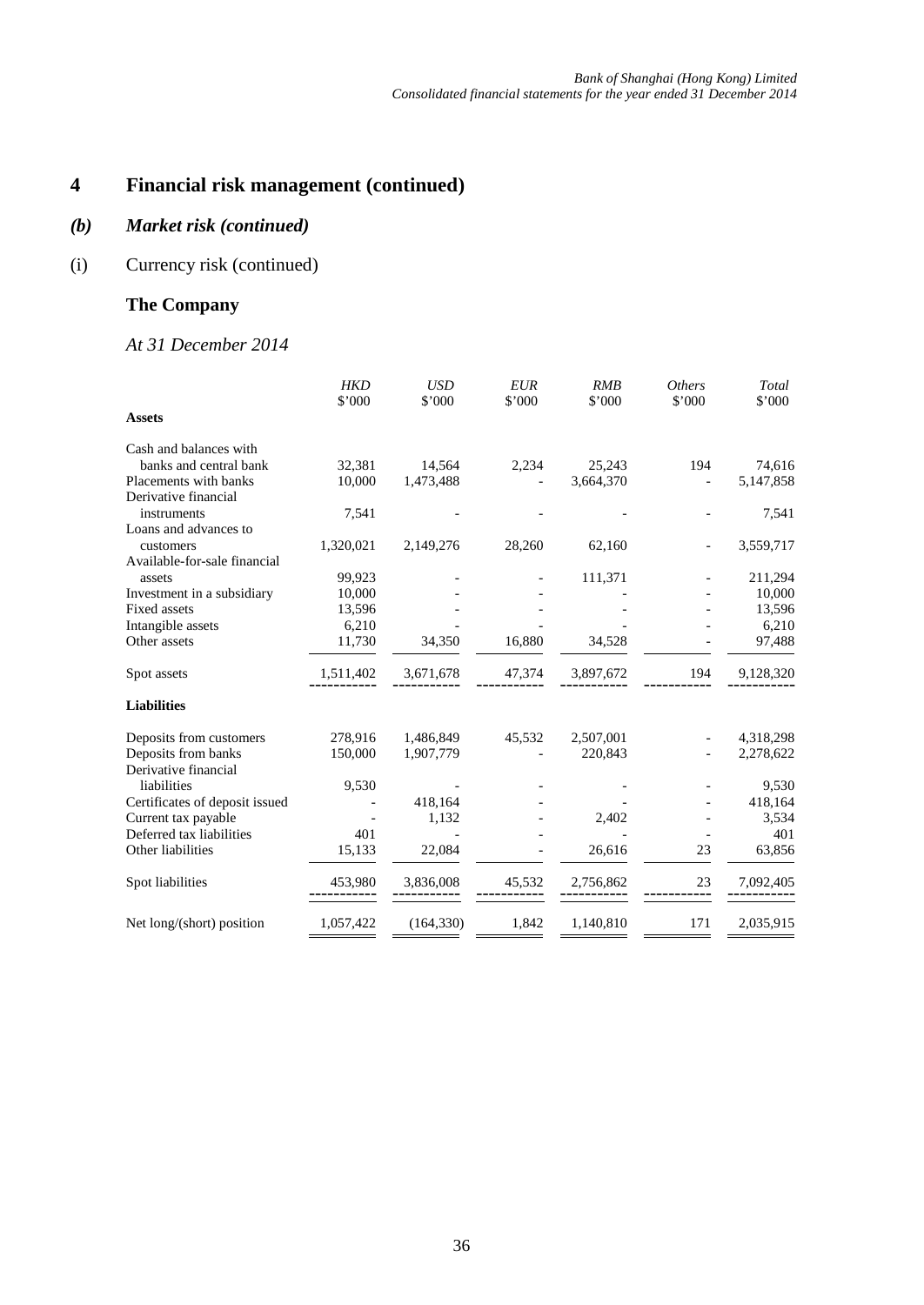#### *(b) Market risk (continued)*

#### (i) Currency risk (continued)

### **The Group and the Company**

#### *At 31 December 2013*

|                              | <b>HKD</b><br>\$'000 | <b>USD</b><br>\$'000 | <b>EUR</b><br>\$'000 | RMB<br>\$'000 | <i><b>Others</b></i><br>\$'000 | Total<br>\$'000 |
|------------------------------|----------------------|----------------------|----------------------|---------------|--------------------------------|-----------------|
| <b>Assets</b>                |                      |                      |                      |               |                                |                 |
| Cash and balances with       |                      |                      |                      |               |                                |                 |
| banks and central bank       | 23,066               | 911                  | 2,864                | 103           | 426                            | 27,370          |
| Placements with banks        | 10,000               |                      | 64,230               | 882,578       | 62,010                         | 1,018,818       |
| Loans and advances to        |                      |                      |                      |               |                                |                 |
| customers                    | 114,750              | 5,287                | 33,864               |               |                                | 153,901         |
| Available-for-sale financial |                      |                      |                      |               |                                |                 |
| assets                       |                      | 41,226               |                      | 6,388         |                                | 47,614          |
| <b>Fixed assets</b>          | 13,820               |                      |                      |               |                                | 13,820          |
| Intangible assets            | 6,810                |                      |                      |               |                                | 6,810           |
| Deferred tax assets          | 4,782                |                      |                      |               |                                | 4,782           |
| Current tax recoverable      | 424                  |                      |                      |               |                                | 424             |
| Other assets                 | 3,494                | 1,431                | 3,544                | 5,173         | 20                             | 13,662          |
| Spot assets                  | 177,146              | 48,855               | 104,502              | 894,242       | 62,456                         | 1,287,201       |
| <b>Liabilities</b>           |                      |                      |                      |               |                                |                 |
| Deposits from customers      | 120,922              | 3,206                | 63,524               | 717,861       | 62,048                         | 967,561         |
| Deposits from banks          | 10,000               | 16,673               | 33,988               | 70,326        |                                | 130,987         |
| Derivative financial         |                      |                      |                      |               |                                |                 |
| liabilities                  | 302                  |                      |                      |               |                                | 302             |
| Current tax payable          |                      |                      |                      | 446           |                                | 446             |
| Other liabilities            | 7,240                | 700                  | 20                   | 3,848         | 17                             | 11,825          |
| Spot liabilities             | 138,464              | 20,579               | 97,532               | 792,481       | 62,065                         | 1,111,121       |
| Net long position            | 38,682               | 28,276               | 6,970                | 101,761       | 391                            | 176,080         |

#### (ii) Interest rate risk

Cash flow interest rate risk is the risk that the future cash flows of a financial instrument will fluctuate because of changes in market interest rates. Fair value interest rate risk is the risk that the value of a financial instrument will fluctuate because of changes in market interest rates.

The Group took on exposure to the effects of fluctuations in the prevailing levels of market interest rates on both its fair value and cash flow interest rate risk. Interest margins may increase as a result of such changes but may reduce or create losses in the event that unexpected movements arise. The Board set limits on the level of mismatch of interest rate repricing that may be undertaken, which were managed by Treasury Department and monitored by Risk Management Department.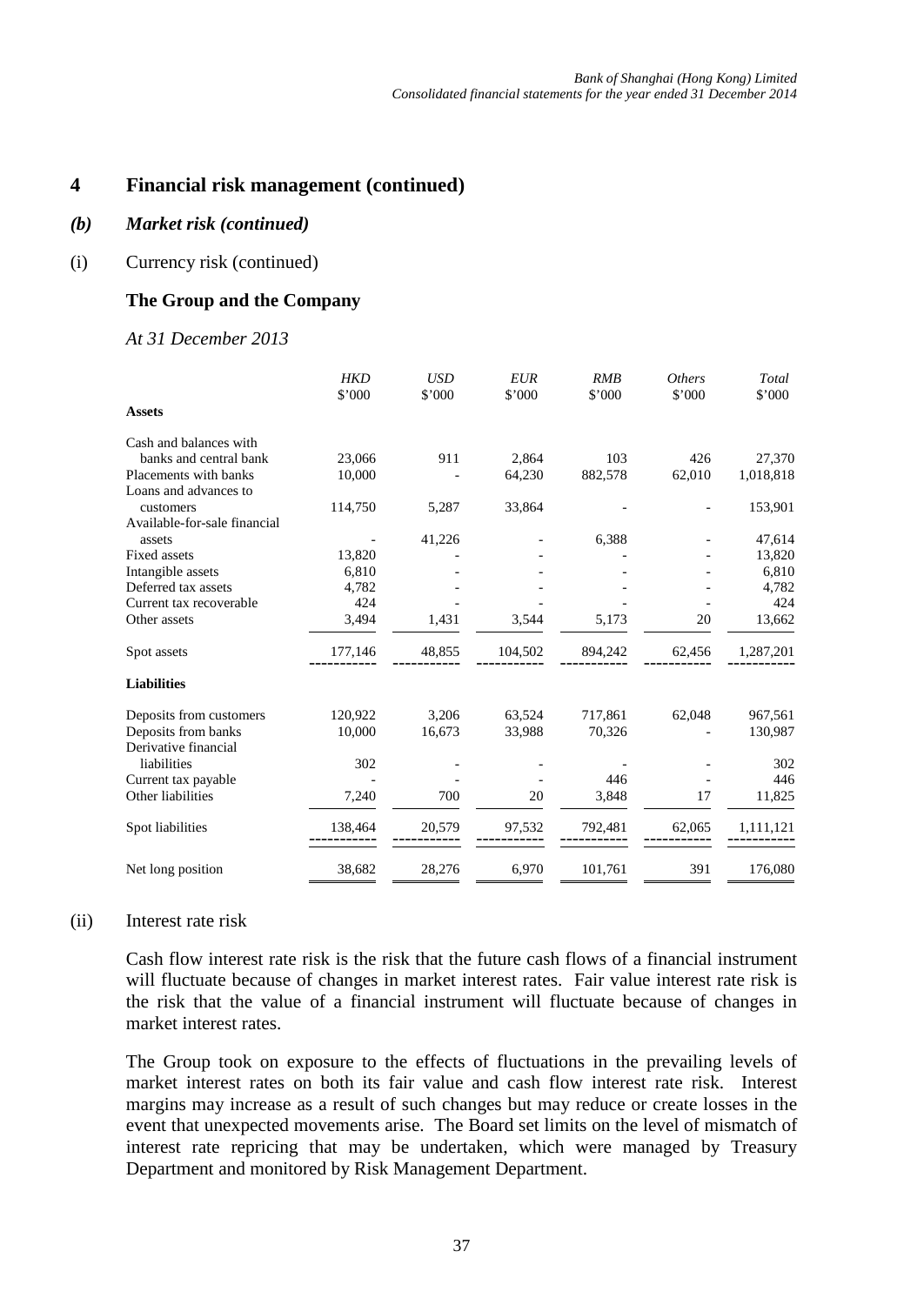#### *(b) Market risk (continued)*

#### (ii) Interest rate risk (continued)

As at 31 December 2014, if market interest rates had been 1% higher with other variables maintained constant, profit before taxation for the year would have been \$19.4 million higher (2013: loss before tax \$1.0 million lower). However, if market interest rates had been 1% lower with other variables held constant, profit before tax for the year would have been \$22.8 million lower (2013: the extent of decrease in interest rates was expected to be minimal which would increase the Group's loss before taxation by an insignificant amount).

The table below summarises the Group's and the Company's exposure to interest rate risk. It includes the Group's and the Company's financial instruments at carrying amounts, categorised by the earlier of contractual repricing or maturity dates.

#### **The Group**

| <b>Assets</b>                  | Within<br>1 month<br>\$'000 | Over<br>1 month<br>but within<br>3 months<br>\$'000 | Over<br>3 months<br>but within<br>$1$ year<br>\$'000 | Over<br>1 year<br>but within<br>5 years<br>\$'000 | Non-<br>interest<br>bearing<br>\$'000 | Total<br>\$'000 |
|--------------------------------|-----------------------------|-----------------------------------------------------|------------------------------------------------------|---------------------------------------------------|---------------------------------------|-----------------|
| Cash and balances with         |                             |                                                     |                                                      |                                                   |                                       |                 |
| banks and central bank         | 38,042                      |                                                     |                                                      |                                                   | 36,574                                | 74,616          |
| Placements with banks          | 2,334,869                   | 1,753,978                                           | 1,059,011                                            |                                                   |                                       | 5,147,858       |
| Derivative financial assets    |                             |                                                     |                                                      |                                                   | 7,541                                 | 7,541           |
| Loans and advances to          |                             |                                                     |                                                      |                                                   |                                       |                 |
| customers                      | 1,175,095                   | 2,151,705                                           | 241,078                                              |                                                   | (8,161)                               | 3,559,717       |
| Available-for-sale financial   |                             |                                                     |                                                      |                                                   |                                       |                 |
| assets                         |                             |                                                     | 99,923                                               | 111,371                                           |                                       | 211,294         |
| Fixed assets                   |                             |                                                     |                                                      |                                                   | 13,596                                | 13,596          |
| Intangible assets              |                             |                                                     |                                                      |                                                   | 6,210                                 | 6,210           |
| Other assets                   |                             |                                                     |                                                      |                                                   | 94,366                                | 94,366          |
| <b>Total assets</b>            | 3,548,006                   | 3,905,683                                           | 1,400,012                                            | 111,371                                           | 150,126                               | 9,115,198       |
| <b>Liabilities</b>             |                             |                                                     |                                                      |                                                   |                                       |                 |
| Deposits from customers        | 1,541,289                   | 1,694,777                                           | 1,071,203                                            |                                                   | 1,029                                 | 4,308,298       |
| Deposits from banks            | 786,905                     | 946,134                                             | 545,583                                              |                                                   |                                       | 2,278,622       |
| Derivative financial           |                             |                                                     |                                                      |                                                   |                                       |                 |
| liabilities                    |                             |                                                     |                                                      |                                                   | 9,530                                 | 9,530           |
| Certificates of deposit issued |                             |                                                     | 418,164                                              |                                                   |                                       | 418,164         |
| Current tax payable            |                             |                                                     |                                                      |                                                   | 3,534                                 | 3,534           |
| Deferred tax liabilities       |                             |                                                     |                                                      |                                                   | 401                                   | 401             |
| Other liabilities              |                             |                                                     |                                                      | 85                                                | 64,045                                | 64,130          |
| <b>Total liabilities</b>       | 2,328,194                   | 2,640,911                                           | 2,034,950                                            | 85                                                | 78,539                                | 7,082,679       |
| Net repricing gap              | 1,219,812                   | 1,264,772                                           | (634,938)                                            | 111,286                                           | 71,587                                | 2,032,519       |
|                                |                             |                                                     |                                                      |                                                   |                                       |                 |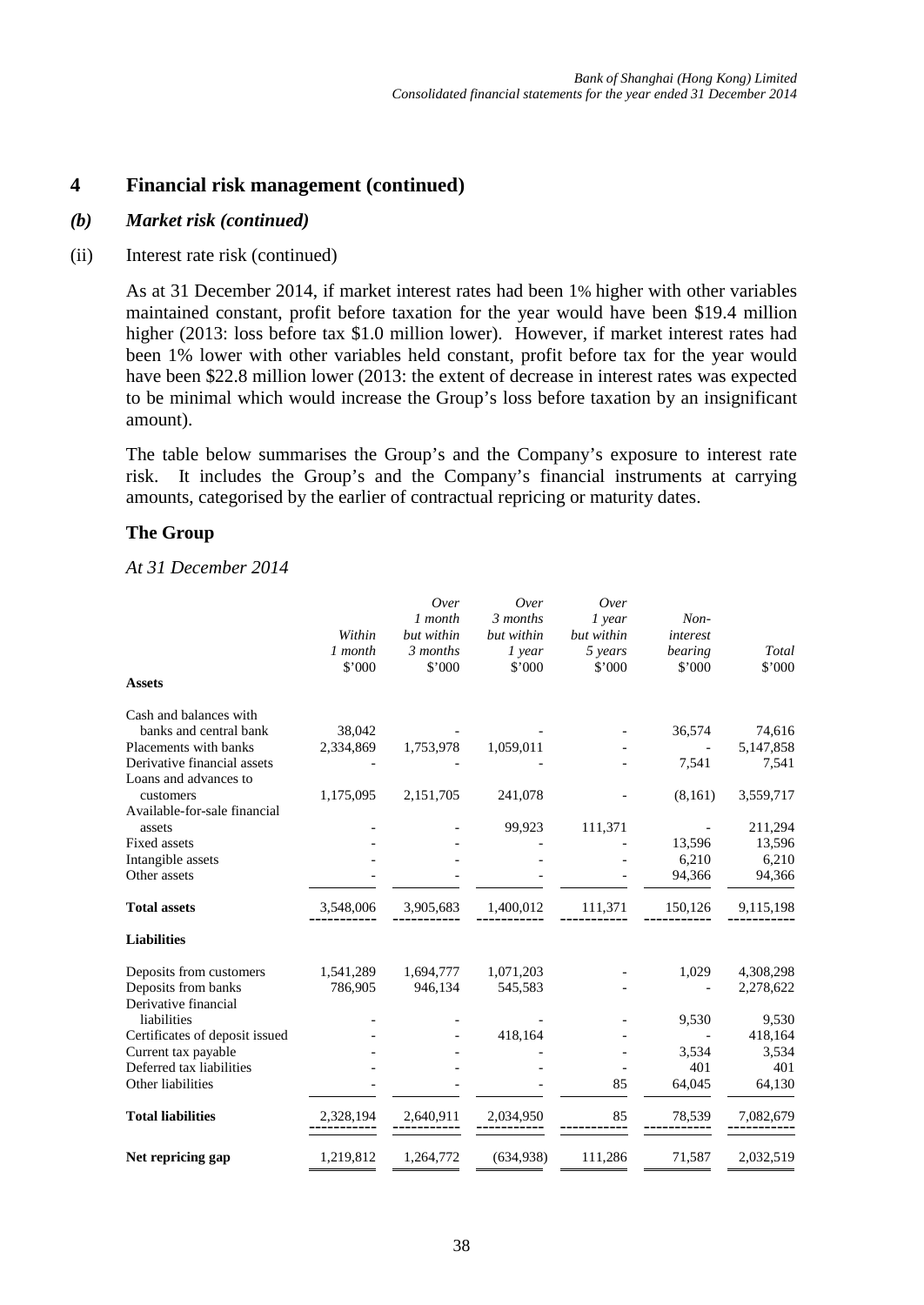## *(b) Market risk (continued)*

## (ii) Interest rate risk (continued)

## **The Company**

| <b>Assets</b>                  | Within<br>1 month<br>\$'000 | Over<br>1 month<br>but within<br>3 months<br>\$'000 | Over<br>3 months<br>but within<br>1 year<br>\$'000 | Over<br>1 year<br>but within<br>5 years<br>\$'000 | $Non-$<br>interest<br>bearing<br>\$'000 | Total<br>\$'000 |
|--------------------------------|-----------------------------|-----------------------------------------------------|----------------------------------------------------|---------------------------------------------------|-----------------------------------------|-----------------|
| Cash and balances with         |                             |                                                     |                                                    |                                                   |                                         |                 |
| banks and central bank         | 38,042                      |                                                     |                                                    |                                                   | 36,574                                  | 74,616          |
| Placements with banks          | 2,334,869                   | 1,753,978                                           | 1,059,011                                          |                                                   |                                         | 5,147,858       |
| Derivate financial assets      |                             |                                                     |                                                    |                                                   | 7,541                                   | 7,541           |
| Loans and advances to          |                             |                                                     |                                                    |                                                   |                                         |                 |
| customers                      | 1,175,095                   | 2,151,705                                           | 241,078                                            |                                                   | (8,161)                                 | 3,559,717       |
| Available-for-sale financial   |                             |                                                     |                                                    |                                                   |                                         |                 |
| assets                         |                             |                                                     | 99,923                                             | 111,371                                           |                                         | 211,294         |
| Investment in a subsidiary     |                             |                                                     |                                                    |                                                   | 10,000                                  | 10,000          |
| Fixed assets                   |                             |                                                     |                                                    |                                                   | 13,596                                  | 13,596          |
| Intangible assets              |                             |                                                     |                                                    |                                                   | 6,210                                   | 6,210           |
| Other assets                   |                             |                                                     |                                                    |                                                   | 97,488                                  | 97,488          |
| <b>Total assets</b>            | 3,548,006                   | 3,905,683                                           | 1,400,012                                          | 111,371                                           | 163,248                                 | 9,128,320       |
| <b>Liabilities</b>             |                             |                                                     |                                                    |                                                   |                                         |                 |
| Deposits from customers        | 1,551,289                   | 1,694,777                                           | 1,071,203                                          |                                                   | 1,029                                   | 4,318,298       |
| Deposits from banks            | 786,905                     | 946,134                                             | 545,583                                            |                                                   |                                         | 2,278,622       |
| Derivative financial           |                             |                                                     |                                                    |                                                   |                                         |                 |
| liabilities                    |                             |                                                     |                                                    |                                                   | 9,530                                   | 9,530           |
| Certificates of deposit issued |                             |                                                     | 418,164                                            |                                                   |                                         | 418,164         |
| Current tax payable            |                             |                                                     |                                                    |                                                   | 3,534                                   | 3,534           |
| Deferred tax liabilities       |                             |                                                     |                                                    |                                                   | 401                                     | 401             |
| Other liabilities              |                             |                                                     |                                                    | 85                                                | 63,771                                  | 63,856          |
| <b>Total liabilities</b>       | 2,338,194                   | 2,640,911                                           | 2,034,950                                          | 85                                                | 78,265                                  | 7,092,405       |
| Net repricing gap              | 1,209,812                   | 1,264,772                                           | (634, 938)                                         | 111,286                                           | 84,983                                  | 2,035,915       |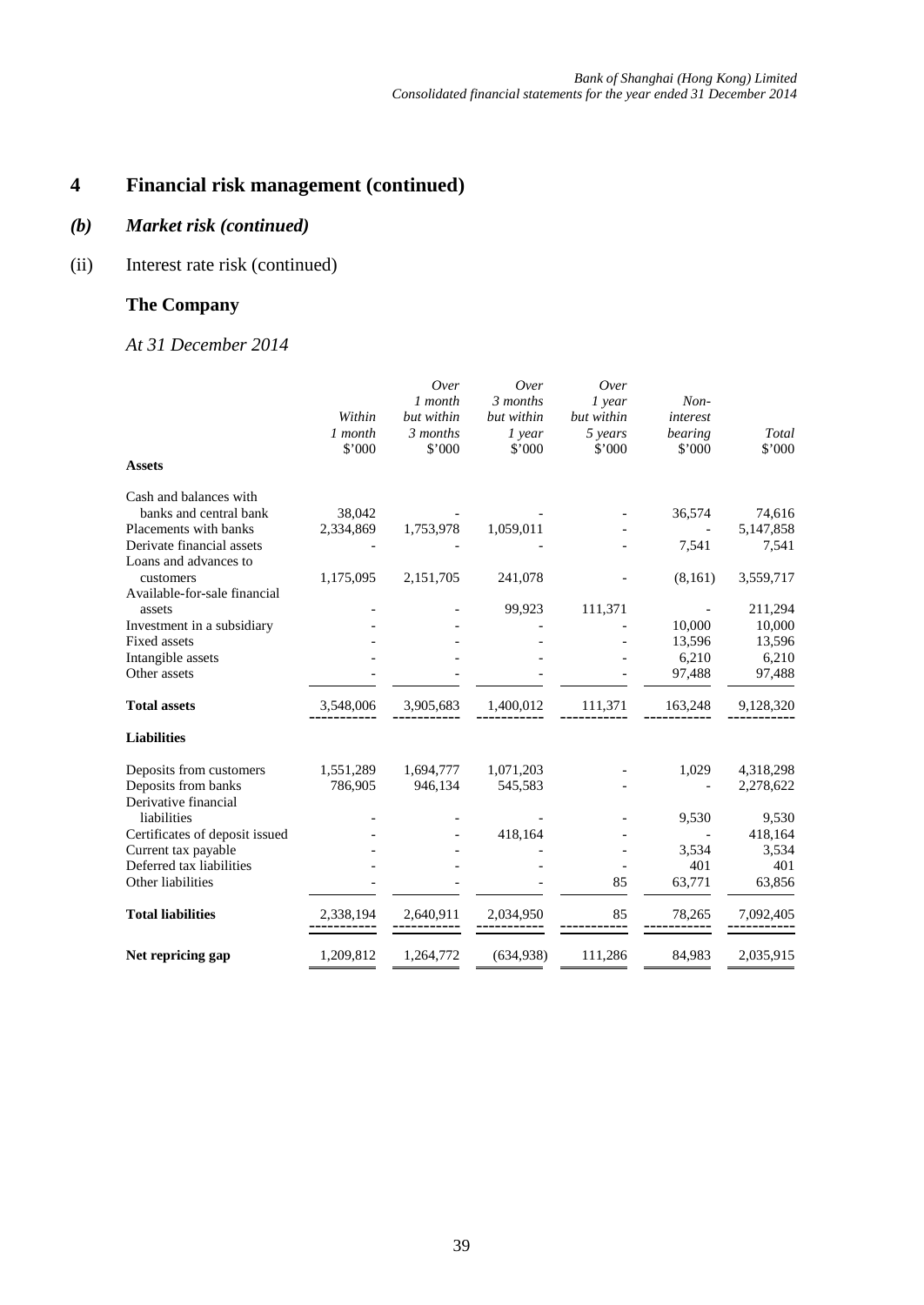## *(b) Market risk (continued)*

## (ii) Interest rate risk (continued)

## **The Group and the Company**

|                                                | Within<br>1 month<br>\$'000 | Over<br>1 month<br>but within<br>3 months<br>\$'000 | Over<br>3 months<br>but within<br>$1$ year<br>\$'000 | Over<br>1 year<br>but within<br>5 years<br>\$'000 | Non-<br>interest<br>bearing<br>\$'000 | Total<br>\$'000 |
|------------------------------------------------|-----------------------------|-----------------------------------------------------|------------------------------------------------------|---------------------------------------------------|---------------------------------------|-----------------|
| <b>Assets</b>                                  |                             |                                                     |                                                      |                                                   |                                       |                 |
| Cash and balances with                         |                             |                                                     |                                                      |                                                   |                                       |                 |
| banks and central bank                         | 25,280                      |                                                     |                                                      |                                                   | 2,090                                 | 27,370          |
| Placements with banks<br>Loans and advances to | 208,793                     | 558,387                                             | 251,638                                              |                                                   |                                       | 1,018,818       |
| customers                                      | 134,497                     | 17,034                                              | 2,928                                                |                                                   | (558)                                 | 153,901         |
| Available-for-sale financial                   |                             |                                                     |                                                      |                                                   |                                       |                 |
| assets                                         |                             |                                                     | 6,388                                                | 41,226                                            |                                       | 47,614          |
| Fixed assets                                   |                             |                                                     |                                                      |                                                   | 13,820                                | 13,820          |
| Intangible assets                              |                             |                                                     |                                                      |                                                   | 6,810                                 | 6,810           |
| Deferred tax assets                            |                             |                                                     |                                                      |                                                   | 4,782                                 | 4,782           |
| Current tax recoverable                        |                             |                                                     |                                                      |                                                   | 424                                   | 424             |
| Other assets                                   |                             |                                                     |                                                      |                                                   | 13,662                                | 13,662          |
| <b>Total assets</b>                            | 368,570                     | 575,421                                             | 260,954                                              | 41,226                                            | 41,030                                | 1,287,201       |
| <b>Liabilities</b>                             |                             |                                                     |                                                      |                                                   |                                       |                 |
| Deposits from customers                        | 148,228                     | 567,670                                             | 251,663                                              |                                                   |                                       | 967,561         |
| Deposits from banks                            | 129,113                     | 1,874                                               |                                                      |                                                   |                                       | 130,987         |
| Derivative financial                           |                             |                                                     |                                                      |                                                   |                                       |                 |
| liabilities                                    |                             |                                                     |                                                      |                                                   | 302                                   | 302             |
| Current tax payable                            |                             |                                                     |                                                      |                                                   | 446                                   | 446             |
| Other liabilities                              |                             |                                                     |                                                      |                                                   | 11,825                                | 11,825          |
| <b>Total liabilities</b>                       | 277,341                     | 569,544                                             | 251,663                                              |                                                   | 12,573                                | 1,111,121       |
| Net repricing gap                              | 91,229                      | 5,877                                               | 9,291                                                | 41,226                                            | 28,457                                | 176,080         |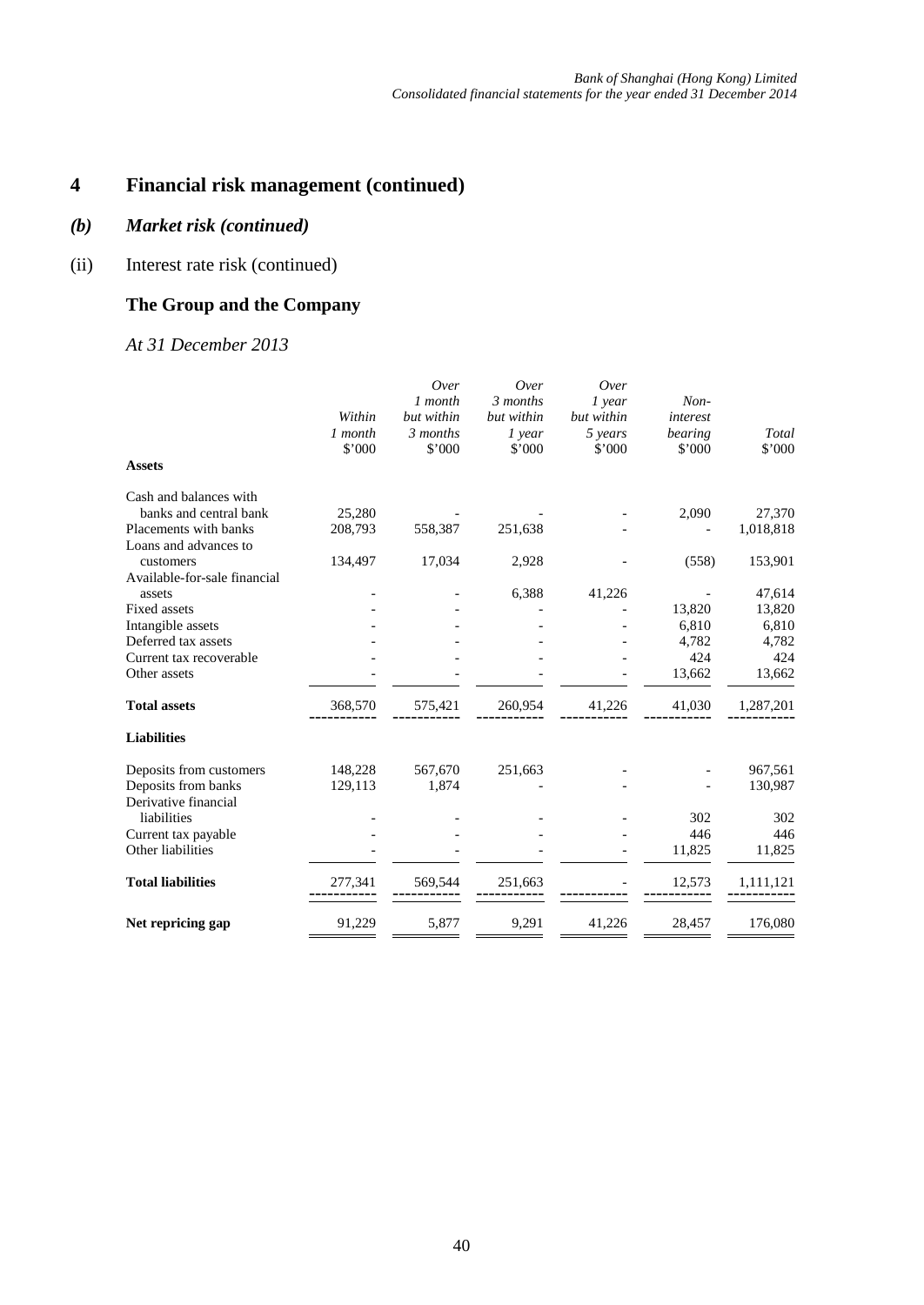## *(b) Market risk (continued)*

## (ii) Interest rate risk (continued)

The table below summarises the effective interest rates for interest-bearing financial instruments at the reporting date:

|                         |      | The Group |      | The Company |
|-------------------------|------|-----------|------|-------------|
|                         | 2014 | 2013      | 2014 | 2013        |
|                         | $\%$ | %         | %    | $\%$        |
| <b>Assets</b>           |      |           |      |             |
| Cash and balances with  |      |           |      |             |
| banks and central bank  | 0.50 | 0.01      | 0.50 | 0.01        |
| Placements with banks   | 4.13 | 4.79      | 4.13 | 4.79        |
| Loans and advances to   |      |           |      |             |
| customers               | 3.66 | 2.70      | 3.66 | 2.70        |
| Available-for-sale      |      |           |      |             |
| financial assets        | 1.86 | 6.20      | 1.86 | 6.20        |
| <b>Liabilities</b>      |      |           |      |             |
| Deposits from customers | 2.77 | 3.52      | 2.76 | 3.52        |
| Deposits from banks     | 1.27 | 1.88      | 1.27 | 1.88        |
| Certificates of deposit |      |           |      |             |
| issued                  | 1.91 |           | 1.91 |             |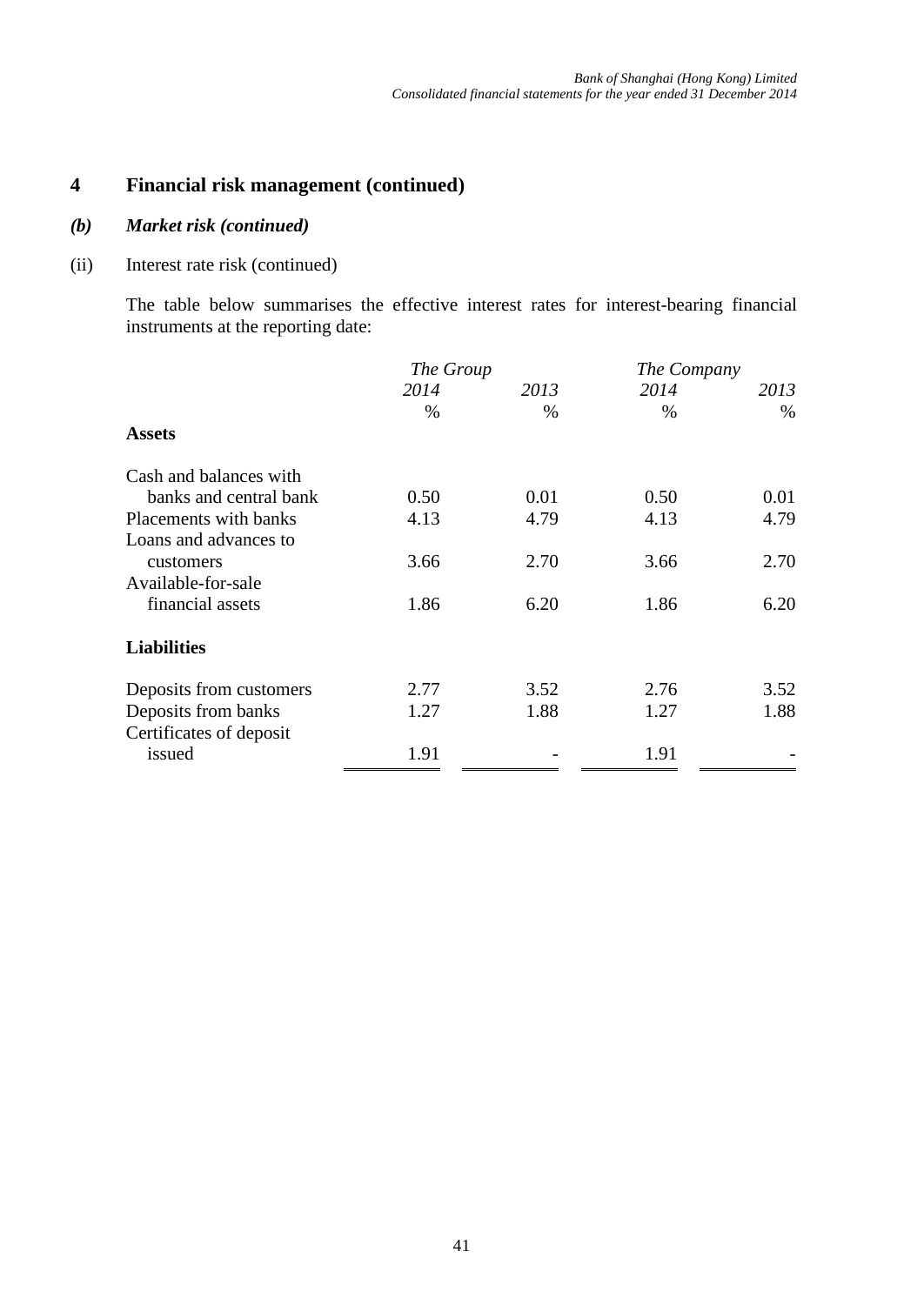#### *(c) Liquidity risk*

Liquidity risk is the risk that the Group is unable to meet its payment obligations associated with its financial liabilities when they fall due, and to replace funds when they are withdrawn. The consequence may be the failure to meet obligations to repay depositors and fulfil commitments to lend.

The Group's liquidity management process, managed by Treasury Department included:

- day-to-day funding managed by monitoring future cash flows to ensure that requirements can be met. This includes replenishment of funds as they mature or are borrowed by customers;
- maintaining a portfolio of highly marketable assets that can easily be liquidated as protection against any unforeseen interruption to cash flow;
- monitoring liquidity ratios against internal and regulatory requirements; and
- managing the concentration and profile of debt maturities.

Monitoring and reporting took the form of cash flow measurement and projections for the next day, week and month respectively, as these were key periods for liquidity management.

Treasury Department also monitored unmatched medium-term assets, the level and type of undrawn lending commitments, the usage of overdraft facilities and the impact of contingent liabilities.

Finance Department validated liquidity ratios and reported exceptions to Asset and Liability Committee ("ALCO").

Sources of liquidity were regularly reviewed by Treasury Department to maintain a diversification by provider, product and term.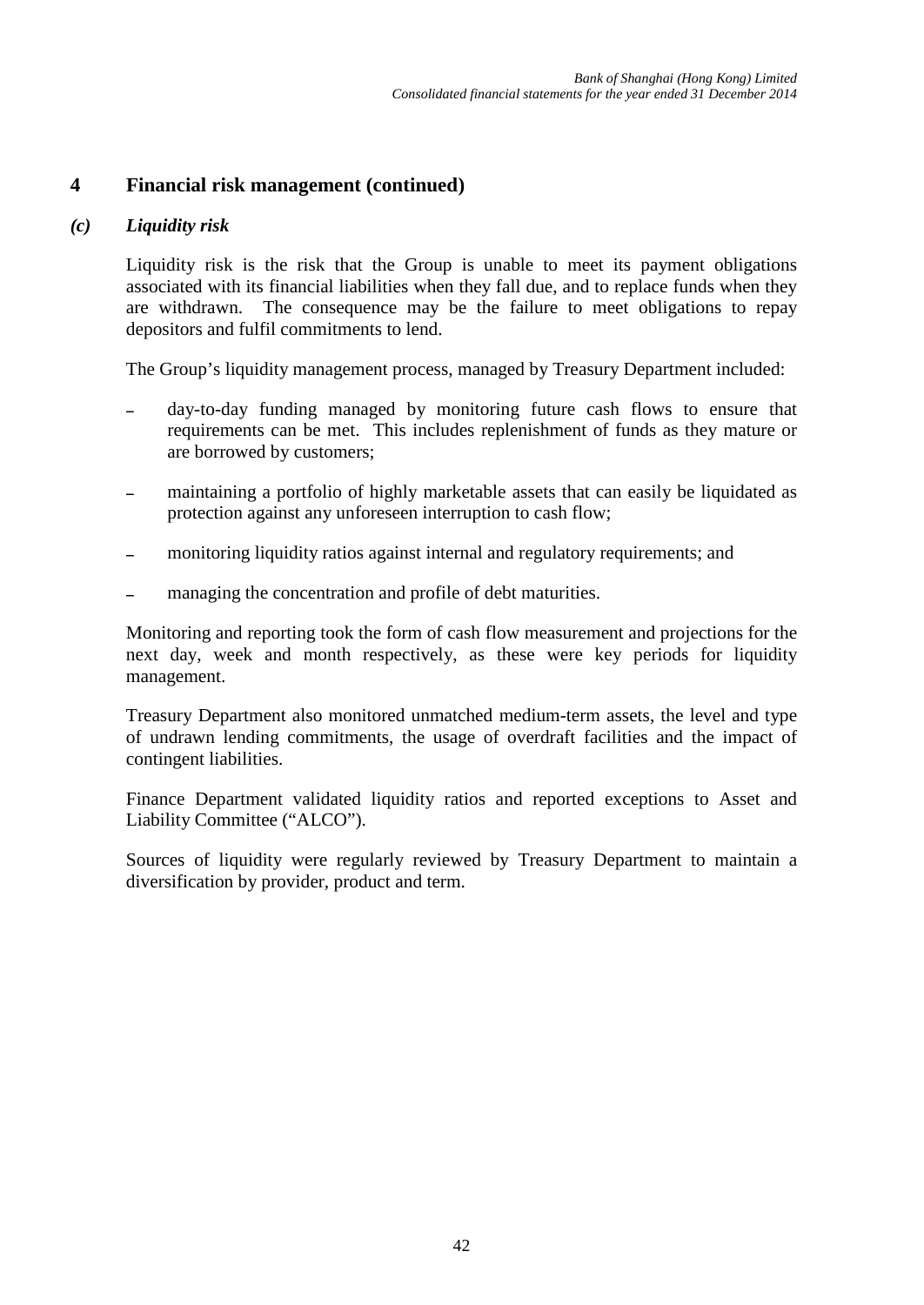## *(c) Liquidity risk (continued)*

## (i) Maturity analysis

The table below sets out the maturity profile of assets and liabilities analysed by the remaining period to repayment as at the reporting date:

## **The Group**

| <b>Assets</b>                          | Repayable<br>on demand<br>\$'000 | Within<br>1 month<br>\$'000 | Over<br>1 month<br>but within<br>3 months<br>\$'000 | Over<br>3 months<br>but within<br>$1$ year<br>\$'000 | Over<br>1 year<br>but within<br>5 years<br>\$'000 | Over<br>5 years<br>\$'000 | <b>Undated</b><br>\$'000 | Total<br>\$'000 |
|----------------------------------------|----------------------------------|-----------------------------|-----------------------------------------------------|------------------------------------------------------|---------------------------------------------------|---------------------------|--------------------------|-----------------|
| Cash and balances                      |                                  |                             |                                                     |                                                      |                                                   |                           |                          |                 |
| with banks and                         |                                  |                             |                                                     |                                                      |                                                   |                           |                          |                 |
| central bank                           | 74,616                           |                             |                                                     |                                                      |                                                   |                           |                          | 74,616          |
| Placements with<br>banks               |                                  | 2,334,869                   | 1,753,978                                           | 1,059,011                                            |                                                   |                           |                          | 5,147,858       |
| Derivative financial                   |                                  |                             |                                                     |                                                      |                                                   |                           |                          |                 |
| assets                                 |                                  |                             |                                                     |                                                      |                                                   |                           | 7,541                    | 7,541           |
| Loans and advances                     |                                  |                             |                                                     |                                                      |                                                   |                           |                          |                 |
| to customers                           |                                  | 203,235                     | 738,018                                             | 1,480,773                                            | 1,132,303                                         | 13,549                    | (8,161)                  | 3,559,717       |
| Available-for-sale                     |                                  |                             |                                                     |                                                      |                                                   |                           |                          |                 |
| financial assets                       |                                  |                             |                                                     | 99,923                                               | 111,371                                           |                           |                          | 211,294         |
| Fixed assets                           |                                  |                             |                                                     |                                                      |                                                   |                           | 13,596<br>6,210          | 13,596          |
| Intangible assets<br>Other assets      |                                  | 32,548                      | 25,252                                              | 29,392                                               | 5,198                                             |                           | 1,976                    | 6,210<br>94,366 |
|                                        |                                  |                             |                                                     |                                                      |                                                   |                           |                          |                 |
| <b>Total assets</b>                    | 74,616                           | 2,570,652                   | 2,517,248                                           | 2,669,099                                            | 1,248,872                                         | 13,549                    | 21,162                   | 9,115,198       |
| <b>Liabilities</b>                     |                                  |                             |                                                     |                                                      |                                                   |                           |                          |                 |
| Deposits from                          |                                  |                             |                                                     |                                                      |                                                   |                           |                          |                 |
| customers                              |                                  | 1,542,318                   | 1,694,777                                           | 1,071,203                                            |                                                   |                           |                          | 4,308,298       |
| Deposits from banks                    |                                  | 786,905                     | 946,134                                             | 545,583                                              |                                                   |                           |                          | 2,278,622       |
| Derivative financial                   |                                  |                             |                                                     |                                                      |                                                   |                           |                          |                 |
| liabilities<br>Certificates of deposit |                                  |                             |                                                     |                                                      |                                                   |                           | 9,530                    | 9,530           |
| issued                                 |                                  |                             |                                                     | 418,164                                              |                                                   |                           |                          | 418,164         |
| Current tax payable                    |                                  | 728                         | 1,140                                               | 1,666                                                |                                                   |                           |                          | 3,534           |
| Deferred tax                           |                                  |                             |                                                     |                                                      |                                                   |                           |                          |                 |
| liabilities                            |                                  |                             |                                                     |                                                      |                                                   |                           | 401                      | 401             |
| Other liabilities                      |                                  | 11,965                      | 25,579                                              | 24,836                                               | 205                                               |                           | 1,545                    | 64,130          |
| <b>Total liabilities</b>               |                                  | 2,341,916                   | 2,667,630                                           | 2,061,452                                            | 205                                               |                           | 11,476                   | 7,082,679       |
| Net liquidity gap                      | 74,616                           | 228,736                     | (150, 382)                                          | 607,647                                              | 1,248,667                                         | 13,549                    | 9,686                    | 2,032,519       |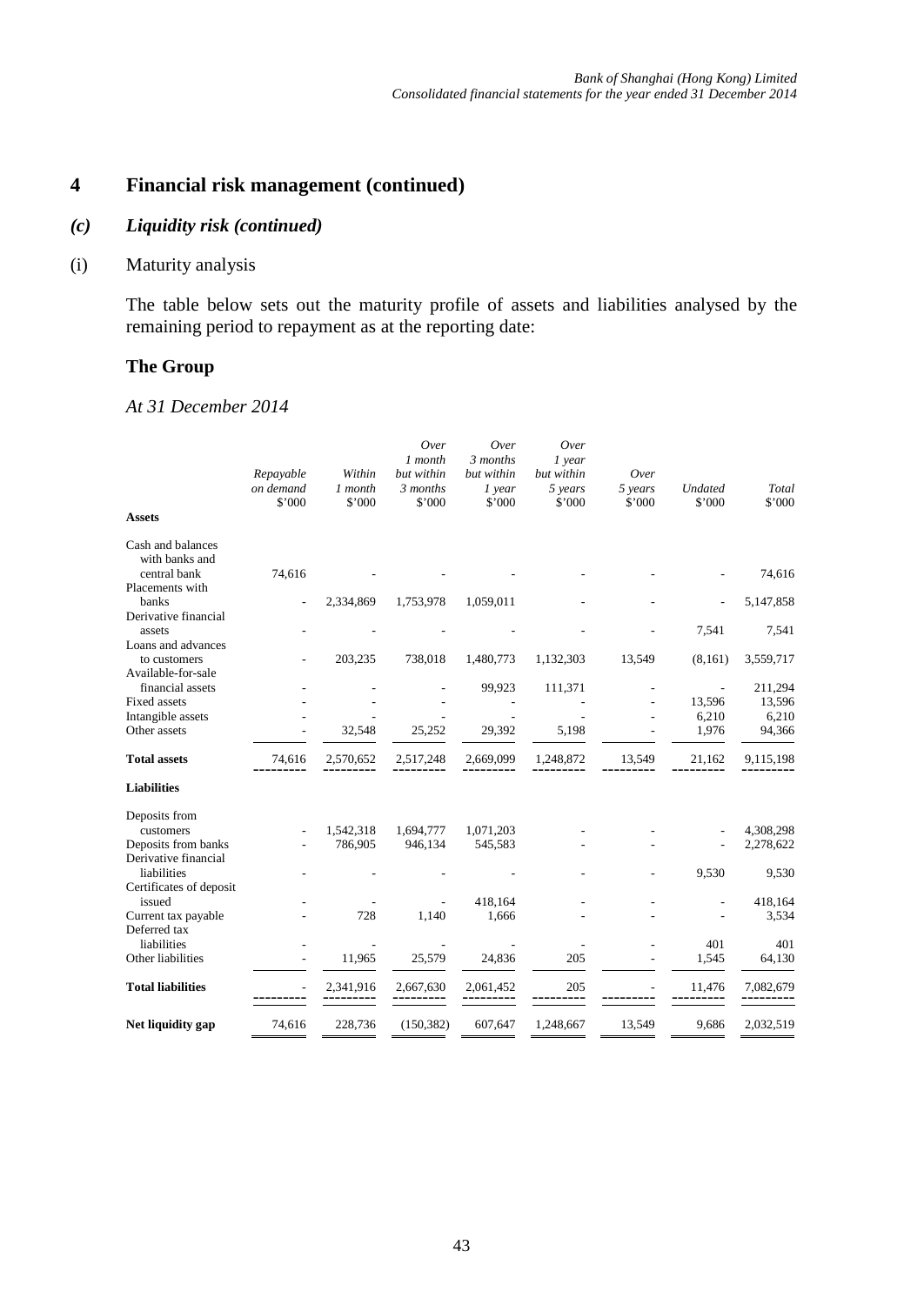## *(c) Liquidity risk (continued)*

## (i) Maturity analysis (continued)

## **The Company**

|                                                     | Repayable<br>on demand<br>\$'000 | Within<br>1 month<br>\$'000 | Over<br>1 month<br>but within<br>3 months<br>\$'000 | Over<br>3 months<br>but within<br>$1$ year<br>\$'000 | Over<br>$1$ year<br>but within<br>5 years<br>\$'000 | Over<br>5 years<br>\$'000 | <b>Undated</b><br>\$'000 | Total<br>\$'000 |
|-----------------------------------------------------|----------------------------------|-----------------------------|-----------------------------------------------------|------------------------------------------------------|-----------------------------------------------------|---------------------------|--------------------------|-----------------|
| <b>Assets</b>                                       |                                  |                             |                                                     |                                                      |                                                     |                           |                          |                 |
| Cash and balances<br>with banks and<br>central bank | 74,616                           |                             |                                                     |                                                      |                                                     |                           |                          | 74,616          |
| Placements with                                     |                                  |                             |                                                     |                                                      |                                                     |                           |                          |                 |
| banks<br>Derivative financial                       |                                  | 2,334,869                   | 1,753,978                                           | 1,059,011                                            |                                                     |                           |                          | 5,147,858       |
| assets<br>Loans and advances                        |                                  |                             |                                                     |                                                      |                                                     |                           | 7,541                    | 7,541           |
| to customers<br>Available-for-sale                  |                                  | 203,235                     | 738,018                                             | 1,480,773                                            | 1,132,303                                           | 13,549                    | (8,161)                  | 3,559,717       |
| financial assets<br>Investment in a                 |                                  |                             |                                                     | 99,923                                               | 111,371                                             |                           |                          | 211,294         |
| subsidiary                                          |                                  |                             |                                                     |                                                      |                                                     |                           | 10,000                   | 10,000          |
| Fixed assets                                        |                                  |                             |                                                     |                                                      |                                                     |                           | 13,596                   | 13,596          |
| Intangible assets<br>Other assets                   |                                  | 35,670                      | 25,252                                              | 29,392                                               | 5,198                                               |                           | 6,210<br>1,976           | 6,210<br>97,488 |
| <b>Total assets</b>                                 | 74,616                           | 2,573,774                   | 2,517,248                                           | 2,669,099                                            | 1,248,872                                           | 13,549                    | 31,162                   | 9,128,320       |
| <b>Liabilities</b>                                  |                                  |                             |                                                     |                                                      |                                                     |                           |                          |                 |
| Deposits from<br>customers                          |                                  | 1,552,318                   | 1,694,777                                           | 1,071,203                                            |                                                     |                           |                          | 4,318,298       |
| Deposits from banks<br>Derivative financial         |                                  | 786,905                     | 946,134                                             | 545,583                                              |                                                     |                           |                          | 2,278,622       |
| liabilities<br>Certificates of deposit              |                                  |                             |                                                     |                                                      |                                                     |                           | 9,530                    | 9,530           |
| issued                                              |                                  |                             |                                                     | 418,164                                              |                                                     |                           |                          | 418,164         |
| Current tax payable<br>Deferred tax                 |                                  | 728                         | 1,140                                               | 1,666                                                |                                                     |                           |                          | 3,534           |
| liabilities                                         |                                  |                             |                                                     |                                                      |                                                     |                           | 401                      | 401             |
| Other liabilities                                   |                                  | 11,691                      | 25,579                                              | 24,836                                               | 205                                                 |                           | 1,545                    | 63,856          |
| <b>Total liabilities</b>                            |                                  | 2,351,642                   | 2,667,630                                           | 2,061,452                                            | 205                                                 |                           | 11,476                   | 7,092,405       |
| Net liquidity gap                                   | 74,616                           | 222,132                     | (150, 382)                                          | 607,647                                              | 1,248,667                                           | 13,549                    | 19,686                   | 2,035,915       |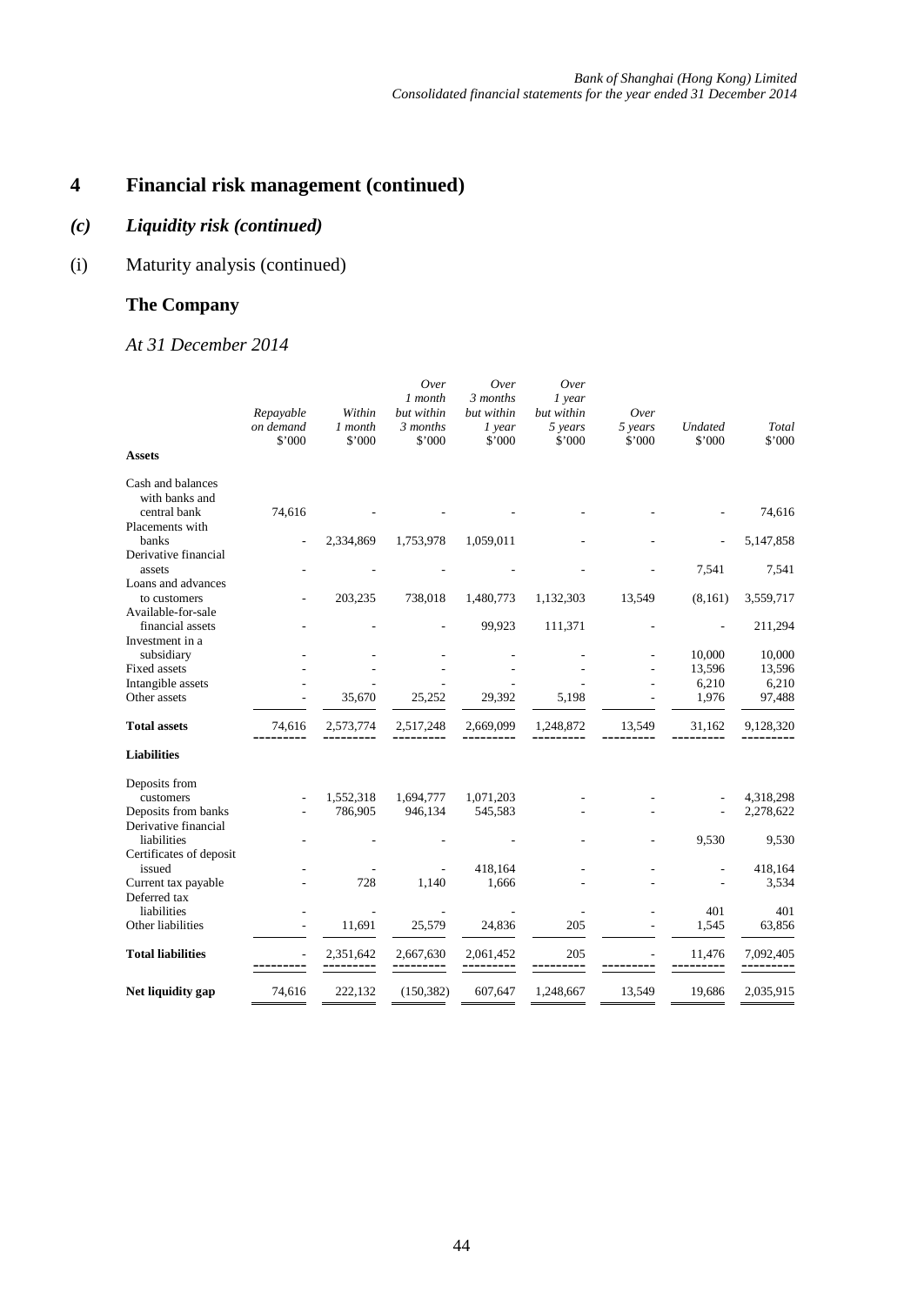## *(c) Liquidity risk (continued)*

## (i) Maturity analysis (continued)

## **The Group and the Company**

| <b>Assets</b>                                  | Repayable<br>on demand<br>\$'000 | Within<br>1 month<br>\$'000 | Over<br>1 month<br>but within<br>3 months<br>\$'000 | Over<br>3 months<br>but within<br>$1$ year<br>\$'000 | Over<br>$1$ year<br>but within<br>5 years<br>\$'000 | <b>Undated</b><br>\$'000 | Total<br>\$'000 |
|------------------------------------------------|----------------------------------|-----------------------------|-----------------------------------------------------|------------------------------------------------------|-----------------------------------------------------|--------------------------|-----------------|
|                                                |                                  |                             |                                                     |                                                      |                                                     |                          |                 |
| Cash and balances with<br>banks and central    |                                  |                             |                                                     |                                                      |                                                     |                          |                 |
| bank                                           | 27,370                           |                             |                                                     |                                                      |                                                     |                          | 27,370          |
| Placements with banks<br>Loans and advances to |                                  | 208,793                     | 558,387                                             | 251,638                                              |                                                     |                          | 1,018,818       |
| customers<br>Available-for-sale                |                                  | 53,417                      | 65,039                                              | 3,888                                                | 32,115                                              | (558)                    | 153,901         |
| financial assets                               |                                  |                             |                                                     | 6,388                                                | 41,226                                              |                          | 47,614          |
| Fixed assets                                   |                                  |                             |                                                     |                                                      |                                                     | 13,820                   | 13,820          |
| Intangible assets                              |                                  |                             |                                                     |                                                      |                                                     | 6,810                    | 6,810           |
| Deferred tax assets                            |                                  |                             |                                                     |                                                      |                                                     | 4,782                    | 4,782           |
| Current tax recoverable                        |                                  |                             |                                                     | 424                                                  |                                                     |                          | 424             |
| Other assets                                   |                                  | 4,306                       | 3,145                                               | 1,590                                                | 1,205                                               | 3,416                    | 13,662          |
| <b>Total assets</b>                            | 27,370                           | 266,516                     | 626,571                                             | 263,928                                              | 74,546                                              | 28,270                   | 1,287,201       |
| <b>Liabilities</b>                             |                                  |                             |                                                     |                                                      |                                                     |                          |                 |
| Deposits from                                  |                                  |                             |                                                     |                                                      |                                                     |                          |                 |
| customers                                      |                                  | 148,228                     | 567,670                                             | 251,663                                              |                                                     |                          | 967,561         |
| Deposits from banks                            |                                  | 129,113                     | 1,874                                               |                                                      |                                                     |                          | 130,987         |
| Derivative financial<br>liabilities            |                                  |                             |                                                     |                                                      |                                                     | 302                      | 302             |
| Current tax payable                            |                                  |                             | 294                                                 | 152                                                  |                                                     |                          | 446             |
| Other liabilities                              |                                  | 646                         | 2,210                                               | 1,154                                                |                                                     | 7,815                    | 11,825          |
| <b>Total liabilities</b>                       |                                  | 277,987                     | 572,048                                             | 252,969                                              |                                                     | 8,117                    | 1,111,121       |
| Net liquidity gap                              | 27,370                           | (11, 471)                   | 54,523                                              | 10,959                                               | 74,546                                              | 20,153                   | 176,080         |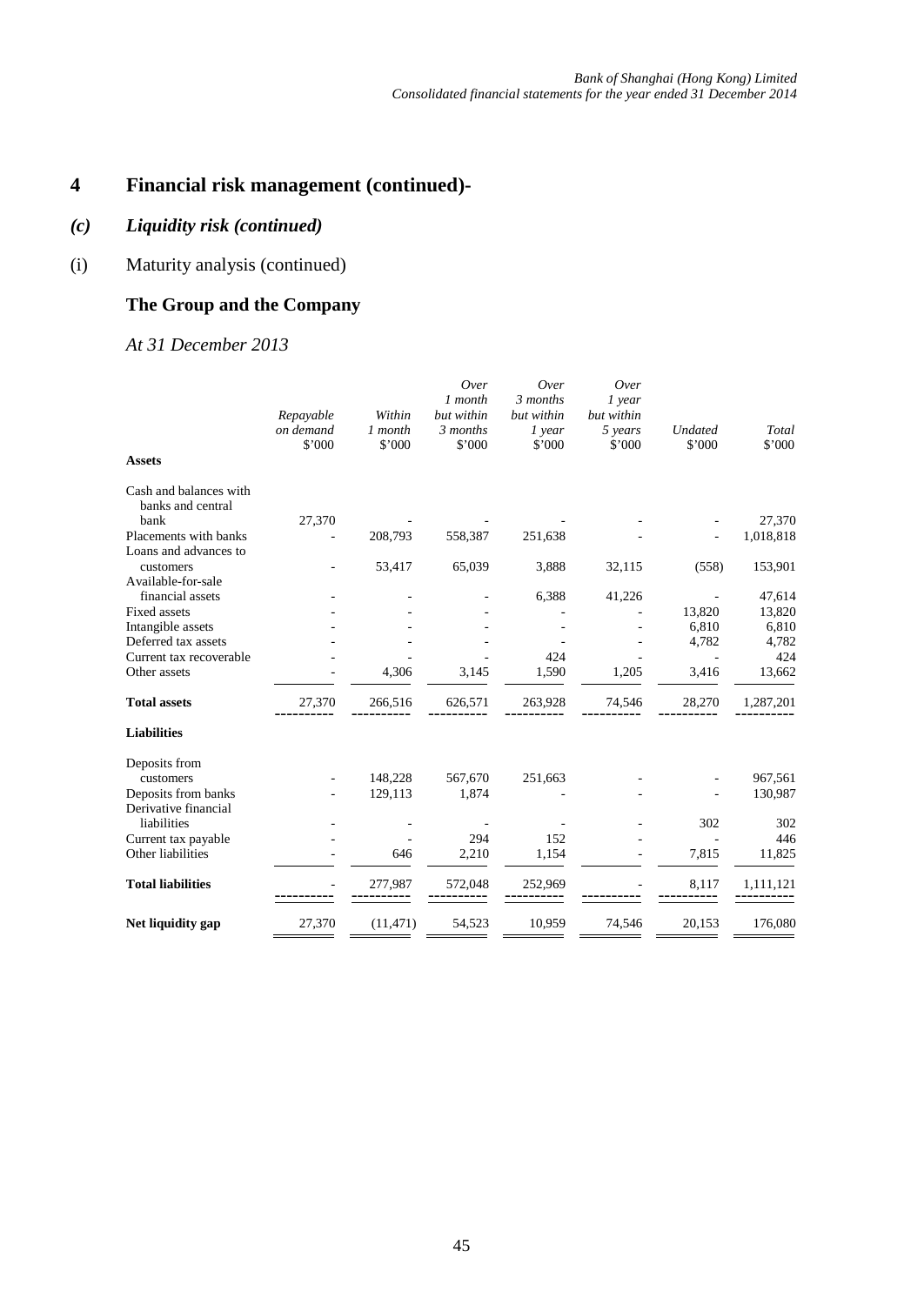#### *(c) Liquidity risk (continued)*

#### (ii) Undiscounted cash flows by contractual maturities

The table below presents the cash flows payable by the Group and the Company under non-derivative financial liabilities and derivative financial instruments by remaining contractual maturities at the reporting date, and also the cash flows payable in respect of other off-balance sheet items by the earliest date they could be called. The amounts disclosed in the table were the contractual undiscounted cash flows (including interest payments computed using contractual rates or, if floating based on rates prevailing at the reporting date), whereas the Group manages the inherent liquidity risk based on expected undiscounted cash flows.

#### **The Group**

|                                                     | Within<br>1 month<br>\$'000 | Over<br>1 month<br>but within<br>3 months<br>\$'000 | Over<br>3 months<br>but within<br>1 year<br>\$'000 | Over<br>$1$ year<br>but within<br>5 years<br>\$'000 | Total<br>\$'000  |
|-----------------------------------------------------|-----------------------------|-----------------------------------------------------|----------------------------------------------------|-----------------------------------------------------|------------------|
| Non-derivative financial<br><b>liabilities</b>      |                             |                                                     |                                                    |                                                     |                  |
| Deposits from customers                             | 1,549,941                   | 1,707,270                                           | 1,098,622                                          |                                                     | 4,355,833        |
| Deposits from banks                                 | 788,201                     | 955,364                                             | 557,081                                            |                                                     | 2,300,646        |
| Certificates of deposit issued<br>Other liabilities | 1,573                       | 5,064                                               | 425,880<br>3,112                                   |                                                     | 425,880<br>9,749 |
|                                                     | 2,339,715                   | 2,667,698                                           | 2,084,695                                          |                                                     | 7,092,108        |
| Derivative cash flow settled on<br>a gross basis    |                             |                                                     |                                                    |                                                     |                  |
| Total inflow                                        | 1,744,044                   | 239,990                                             | 1,022,155                                          |                                                     | 3,006,189        |
| Total outflow                                       | (1,742,852)                 | (240, 408)                                          | (1,020,966)                                        |                                                     | (3,004,226)      |
|                                                     | 1,192                       | (418)                                               | 1,189                                              |                                                     | 1,963            |
| Other off-balance sheet items                       |                             |                                                     |                                                    |                                                     |                  |
| Loan commitment<br>Financial guarantees and other   | 622,197                     |                                                     |                                                    |                                                     | 622,197          |
| credit related contingent                           |                             |                                                     |                                                    |                                                     |                  |
| liabilities                                         | 5,868                       |                                                     |                                                    |                                                     | 5,868            |
|                                                     | 628,065                     |                                                     |                                                    |                                                     | 628,065          |
|                                                     |                             |                                                     |                                                    |                                                     |                  |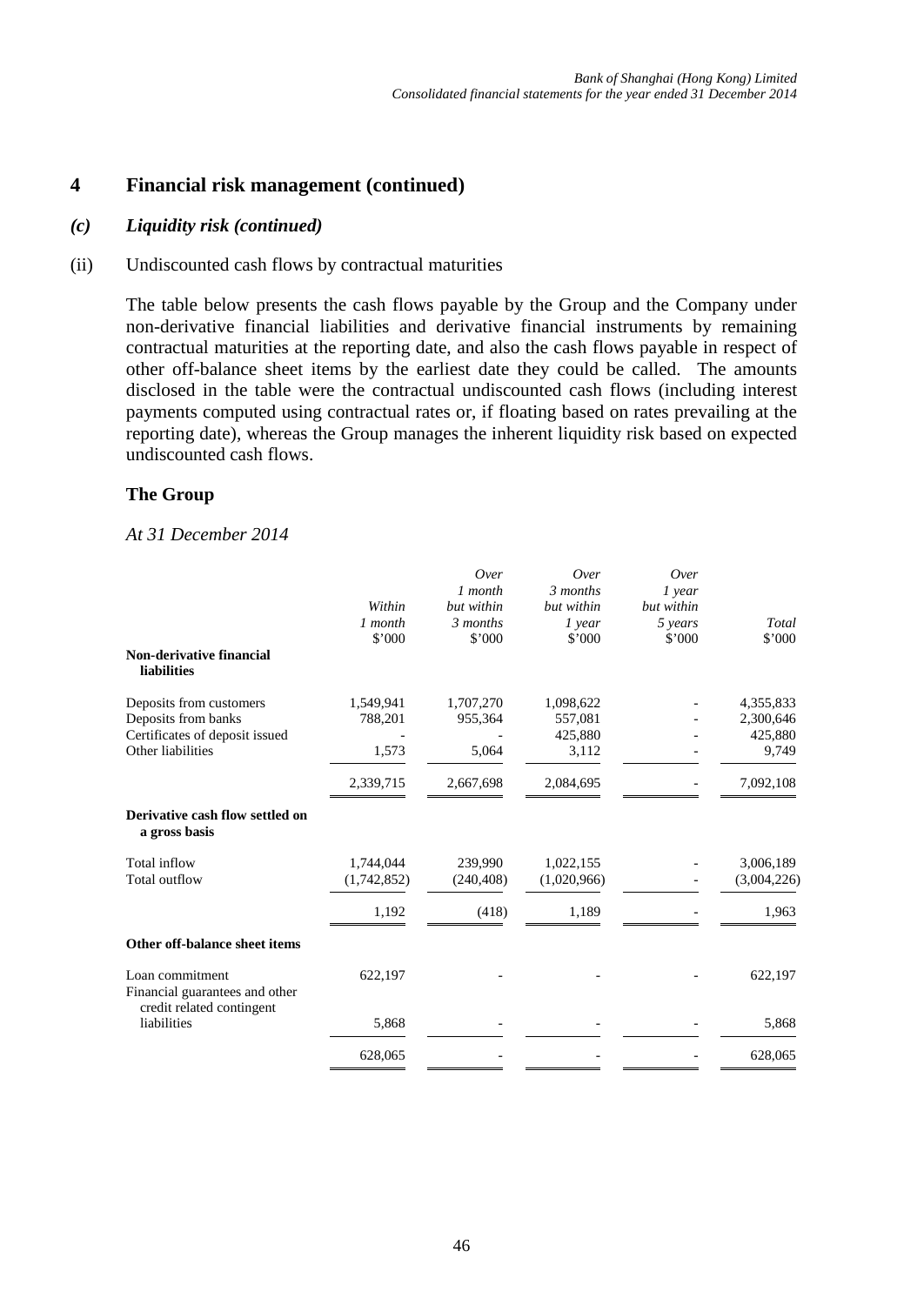## *(c) Liquidity risk (continued)*

## (ii) Undiscounted cash flows by contractual maturities (continued)

## **The Company**

|                                                                      | Within<br>1 month<br>\$'000 | Over<br>1 month<br>but within<br>3 months<br>\$'000 | Over<br>3 months<br>but within<br>$1$ year<br>\$'000 | Over<br>$1$ year<br>but within<br>5 years<br>\$'000 | <b>Total</b><br>\$'000 |
|----------------------------------------------------------------------|-----------------------------|-----------------------------------------------------|------------------------------------------------------|-----------------------------------------------------|------------------------|
| <b>Non-derivative financial</b><br><b>liabilities</b>                |                             |                                                     |                                                      |                                                     |                        |
| Deposits from customers                                              | 1,559,941                   | 1,707,270                                           | 1,098,622                                            |                                                     | 4,365,833              |
| Deposits from banks<br>Certificates of deposit                       | 788,201                     | 955,364                                             | 557,081                                              |                                                     | 2,300,646              |
| issued                                                               |                             |                                                     | 425,880                                              |                                                     | 425,880                |
| Other liabilities                                                    | 1,573                       | 5,064                                               | 3,112                                                |                                                     | 9,749                  |
|                                                                      | 2,349,715                   | 2,667,698                                           | 2,084,695                                            | $\overline{a}$                                      | 7,102,108              |
| <b>Derivative cash flow</b><br>settled on a gross basis              |                             |                                                     |                                                      |                                                     |                        |
| Total inflow                                                         | 1,744,044                   | 239,990                                             | 1,022,155                                            |                                                     | 3,006,189              |
| Total outflow                                                        | (1,742,852)                 | (240, 408)                                          | (1,020,966)                                          |                                                     | (3,004,226)            |
|                                                                      | 1,192                       | (418)                                               | 1,189                                                |                                                     | 1,963                  |
| Other off-balance sheet<br>items                                     |                             |                                                     |                                                      |                                                     |                        |
| Loan commitments<br>Financial guarantees and<br>other credit related | 622,197                     |                                                     |                                                      |                                                     | 622,197                |
| contingent liabilities                                               | 5,868                       |                                                     |                                                      |                                                     | 5,868                  |
|                                                                      | 628,065                     |                                                     |                                                      |                                                     | 628,065                |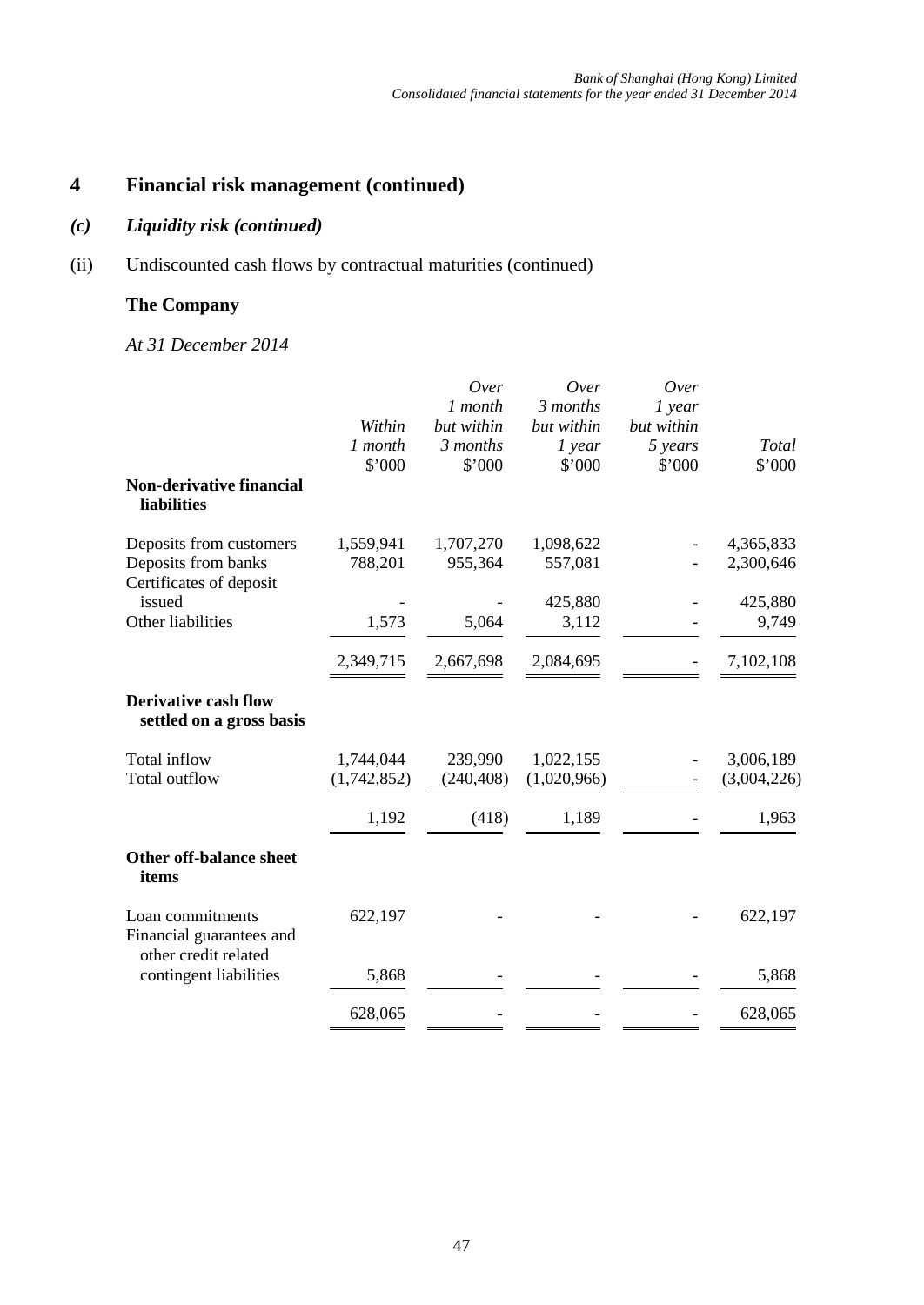## *(c) Liquidity risk (continued)*

(ii) Undiscounted cash flows by contractual maturities (continued)

## **The Group and the Company**

| Non-derivative financial<br>liabilities                             | Within<br>1 month<br>\$'000 | Over<br>1 month<br>but within<br>3 months<br>\$'000 | Over<br>3 months<br>but within<br>$1$ year<br>\$'000 | Over<br>1 year<br>but within<br>5 years<br>\$'000 | Total<br>\$'000       |
|---------------------------------------------------------------------|-----------------------------|-----------------------------------------------------|------------------------------------------------------|---------------------------------------------------|-----------------------|
| Deposits from customers<br>Deposits from banks                      | 148,425<br>129,655          | 573,180<br>1,879                                    | 257,064                                              |                                                   | 978,669<br>131,534    |
| Other liabilities                                                   | 1,539                       | 5,405                                               | 21                                                   | 289                                               | 7,254                 |
|                                                                     | 279,619                     | 580,464                                             | 257,085                                              | 289                                               | 1,117,457             |
| <b>Derivative cash flow</b><br>settled on a gross basis             |                             |                                                     |                                                      |                                                   |                       |
| Total inflow<br>Total outflow                                       |                             | 100,328<br>(100, 758)                               |                                                      |                                                   | 100,328<br>(100, 758) |
|                                                                     |                             | (430)                                               |                                                      |                                                   | (430)                 |
| <b>Other off-balance sheet</b><br>items                             |                             |                                                     |                                                      |                                                   |                       |
| Loan commitment<br>Financial guarantees and<br>other credit related | 54,649                      |                                                     |                                                      |                                                   | 54,649                |
| contingent liabilities                                              | 1,007                       |                                                     |                                                      |                                                   | 1,007                 |
|                                                                     | 55,656                      |                                                     |                                                      |                                                   | 55,656                |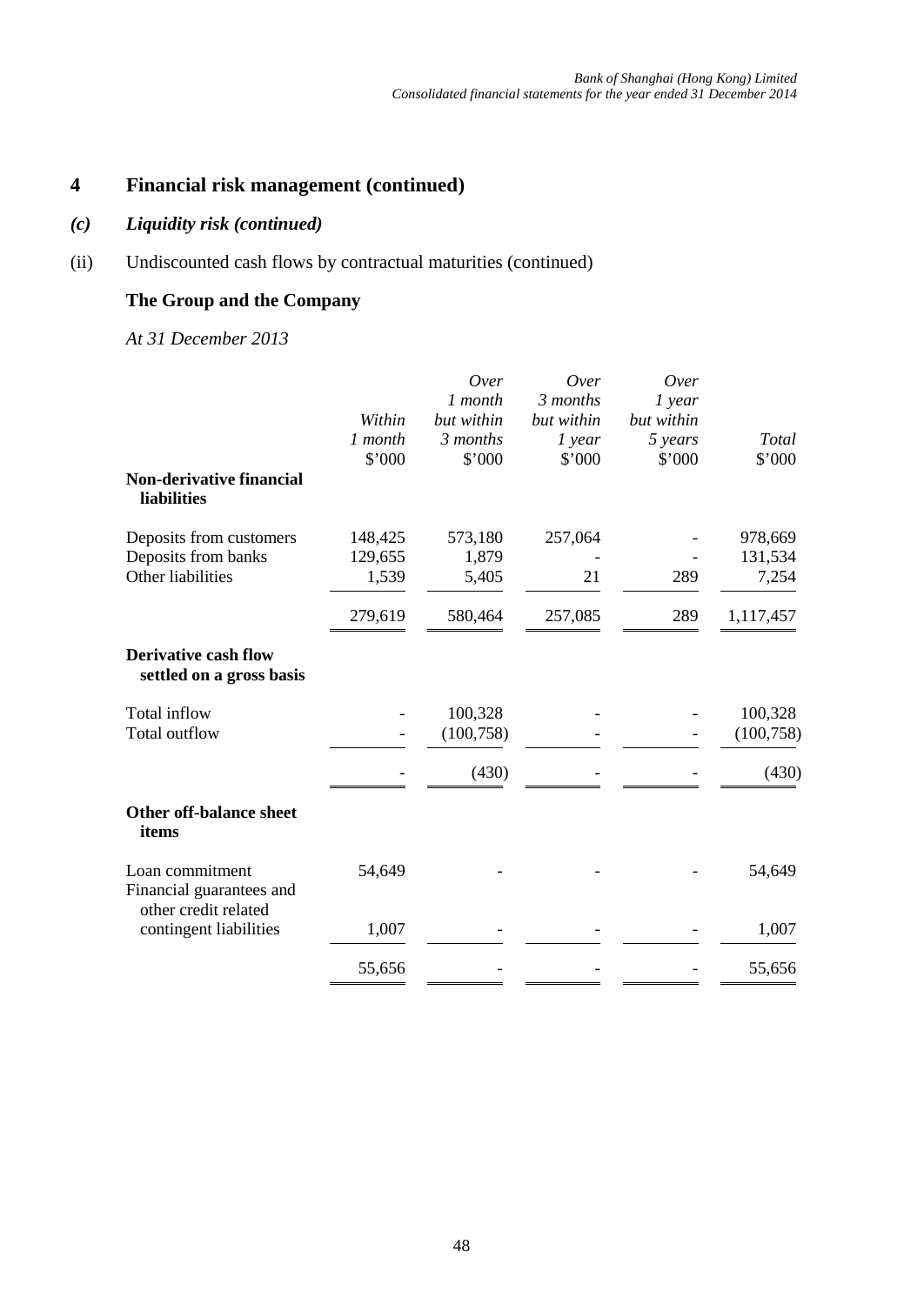#### *(d) Capital management*

Being an authorised institution incorporated in Hong Kong, the Group is regulated by the HKMA which sets and monitors capital requirements for the Group.

The HKMA has issued the Banking (Capital) Rules, which require the Group to maintain adequate regulatory capital to support credit risk, market risk and operational risk.

In addition to meeting the regulatory requirements, the Group's primary objective in managing its capital is to ensure the Group's ability to continue as a going concern so that it can continue to provide returns and benefits to shareholders and other stakeholders. To achieve the targeted return, products and services are priced to commensurate with the level of risk and funds are acquired at a reasonable cost.

The Group actively and regularly reviews and manages its capital structure to maintain a balance between satisfactory shareholder returns and adequate security afforded by a sound capital position, and makes adjustments to the capital structure in light of any significant changes in economic conditions.

The Group monitors its capital structure with due consideration of the capital adequacy ratio as calculated in accordance with the Banking (Capital) Rules. The Group has adopted the Standardised (Credit Risk) Approach in calculating credit risk for nonsecuritisation exposures.

Throughout the years of 2014 and 2013, the Group fully complied with the capital requirements imposed by the HKMA.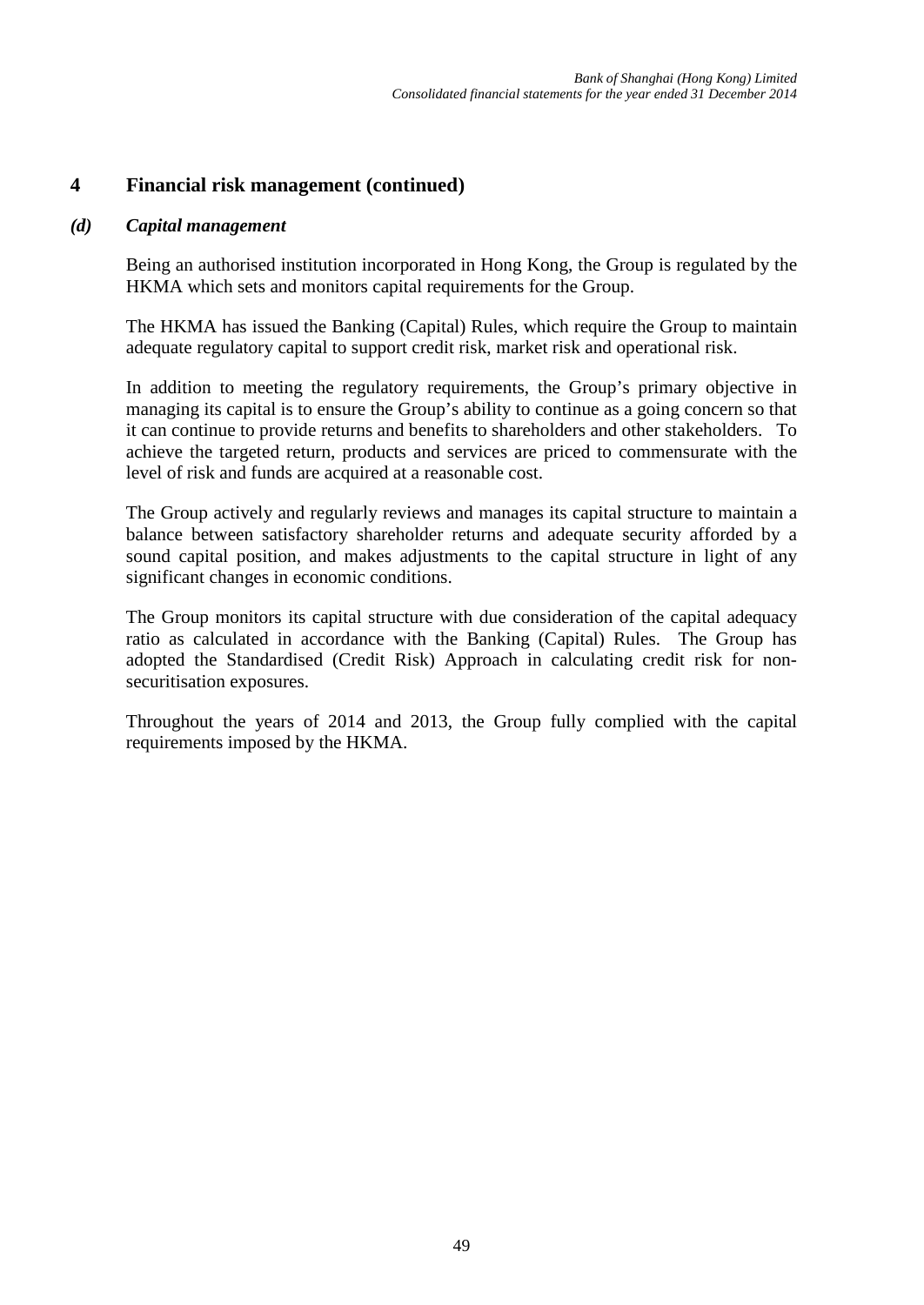#### *(e) Fair value of financial assets and liabilities*

(i) Financial assets and liabilities measured at fair value

Fair value estimates are generally subjective in nature, and are made as of a specific point in time based on the characteristics of the financial instruments and relevant market information. The Group measures fair value using the following fair value hierarchy that reflects the significance of the inputs used in making the measurements:

- Level 1: fair value measured using quoted market prices (unadjusted) in active markets for identical assets and liabilities.
- Level 2: fair value measured using valuation techniques based on observable inputs, either directly or indirectly. This category includes quoted prices in active markets for similar financial instruments, or quoted prices for identical or similar instruments in markets that are considered less than active, or other valuation techniques where all significant inputs are directly or indirectly observable from market data.
- Level 3: fair value measured using significant unobservable inputs. This category includes inputs to valuation techniques not based on observable data and the unobservable inputs have a significant effect on the instrument's valuation. This category includes instruments that are valued based on quoted prices for similar instruments where significant unobservable adjustments or assumptions are required to reflect difference between the instruments.

Where available, the most suitable measure for fair value is the quoted market price. In absence of organised secondary markets for most of the unlisted securities and over-thecounter derivatives, direct market prices of these financial instruments may not be available. The fair values of such instruments are therefore calculated based on established valuation techniques using current market parameters or market prices provided by counterparties.

The fair value of forward foreign exchange contracts is determined using forward exchange market rates at the reporting date. For other derivative financial instruments, the Group uses estimated discounted cash flows to determine their fair value and the discount rate used is a discount rate at the end of reporting period applicable for an instrument with similar terms and conditions.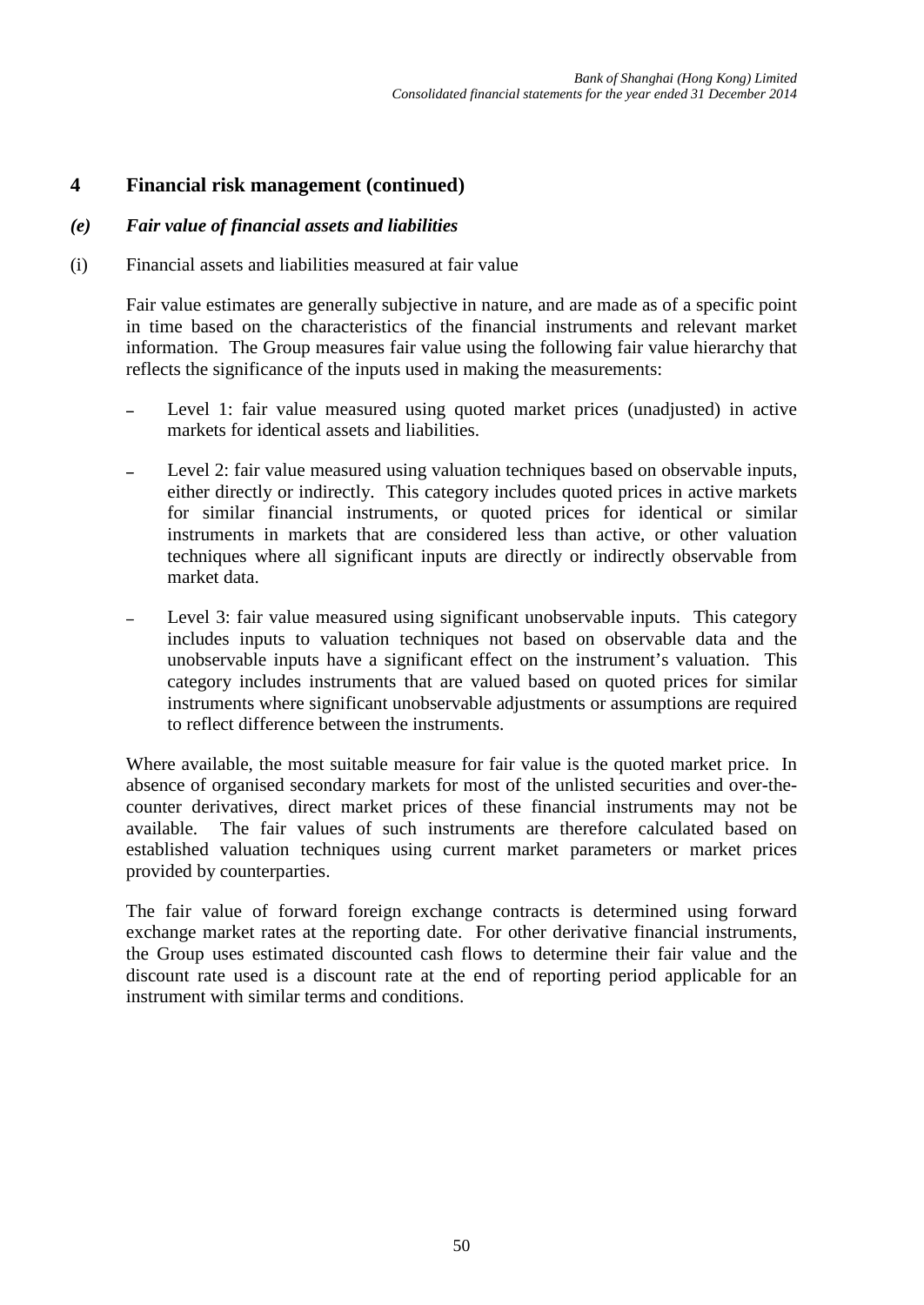#### *(e) Fair value of financial assets and liabilities (continued)*

(i) Financial assets and liabilities measured at fair value (continued)

The table below analyses financial instruments, measured at fair value as at 31 December 2014, by the level in the fair value hierarchy into which the fair value treatment is categorised:

#### **The Group and the Company**

|                                                             |                   |                   | 2014              |                 |
|-------------------------------------------------------------|-------------------|-------------------|-------------------|-----------------|
|                                                             | Level 1<br>\$'000 | Level 2<br>\$'000 | Level 3<br>\$'000 | Total<br>\$'000 |
| <b>Recurring fair value</b><br>measurements                 |                   |                   |                   |                 |
| Assets                                                      |                   |                   |                   |                 |
| Derivative financial assets<br>Available-for-sale financial |                   | 7,287             | 254               | 7,541           |
| assets                                                      | 99,923            | 111,371           |                   | 211,294         |
| Liabilities                                                 |                   |                   |                   |                 |
| Derivative financial liabilities                            |                   | 9,530             |                   | 9,530           |

### **The Group and the Company**

|                                             |                   | 2013              |                   |                 |
|---------------------------------------------|-------------------|-------------------|-------------------|-----------------|
| <b>Recurring fair value</b><br>measurements | Level 1<br>\$'000 | Level 2<br>\$'000 | Level 3<br>\$'000 | Total<br>\$'000 |
| Assets                                      |                   |                   |                   |                 |
| Available-for-sale financial<br>assets      |                   | 47,614            |                   | 47,614          |
| Liabilities                                 |                   |                   |                   |                 |
| Derivative financial liabilities            |                   | 302               |                   | 302             |

During the years of 2014 and 2013, there were no transfers of financial instruments between Level 1 and Level 2. The Group's policy is to recognise transfers between levels of fair value hierarchy as at the end of the reporting period in which they occur.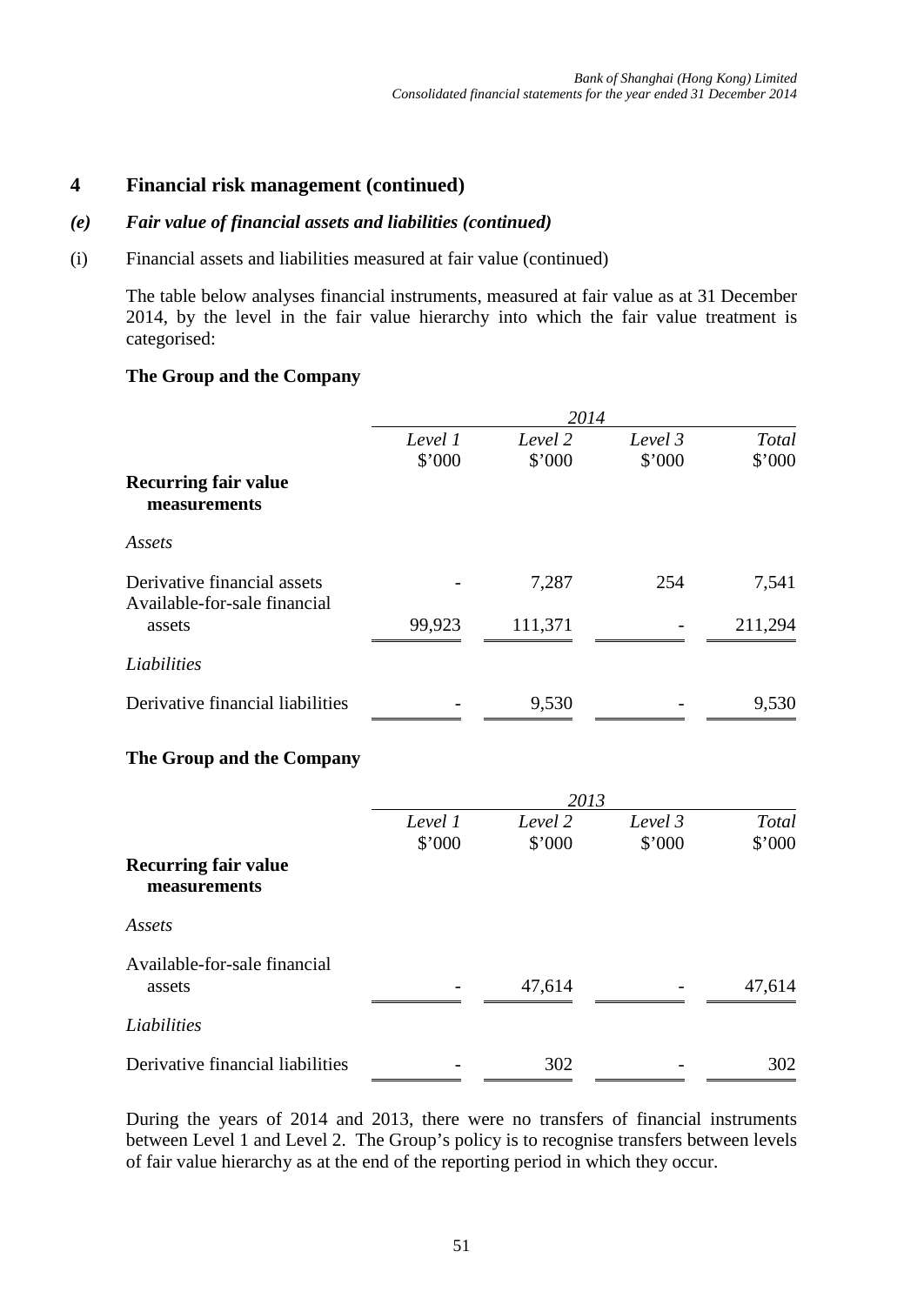#### *(e) Fair value of financial assets and liabilities (continued)*

(i) Financial assets and liabilities measured at fair value (continued)

*Valuation of financial instruments with significant unobservable inputs*

The following table shows a reconciliation from the beginning balance to the ending balance for fair value measurements in Level 3 of the fair value hierarchy:

|                                                                                                                                         | Derivative financial assets |                |
|-----------------------------------------------------------------------------------------------------------------------------------------|-----------------------------|----------------|
|                                                                                                                                         | 2014                        | 2013           |
|                                                                                                                                         | \$'000                      | $$^{\circ}000$ |
| At 1 January                                                                                                                            |                             |                |
| Purchases/initiation                                                                                                                    | 973                         |                |
| Sales                                                                                                                                   |                             |                |
| Settlements                                                                                                                             |                             |                |
| Transfer in                                                                                                                             |                             |                |
| <b>Transfer out</b>                                                                                                                     |                             |                |
| Changes in fair value recognised in the profit or loss:                                                                                 |                             |                |
| $-$ Net trading (losses)/gain                                                                                                           | (719)                       |                |
| At 31 December                                                                                                                          | 254                         |                |
| Total gains or losses for the year included in the profit<br>or loss for assets held at the end of the reporting<br>period recorded in: |                             |                |
| $-$ Net trading (losses)/gain                                                                                                           | (719)                       |                |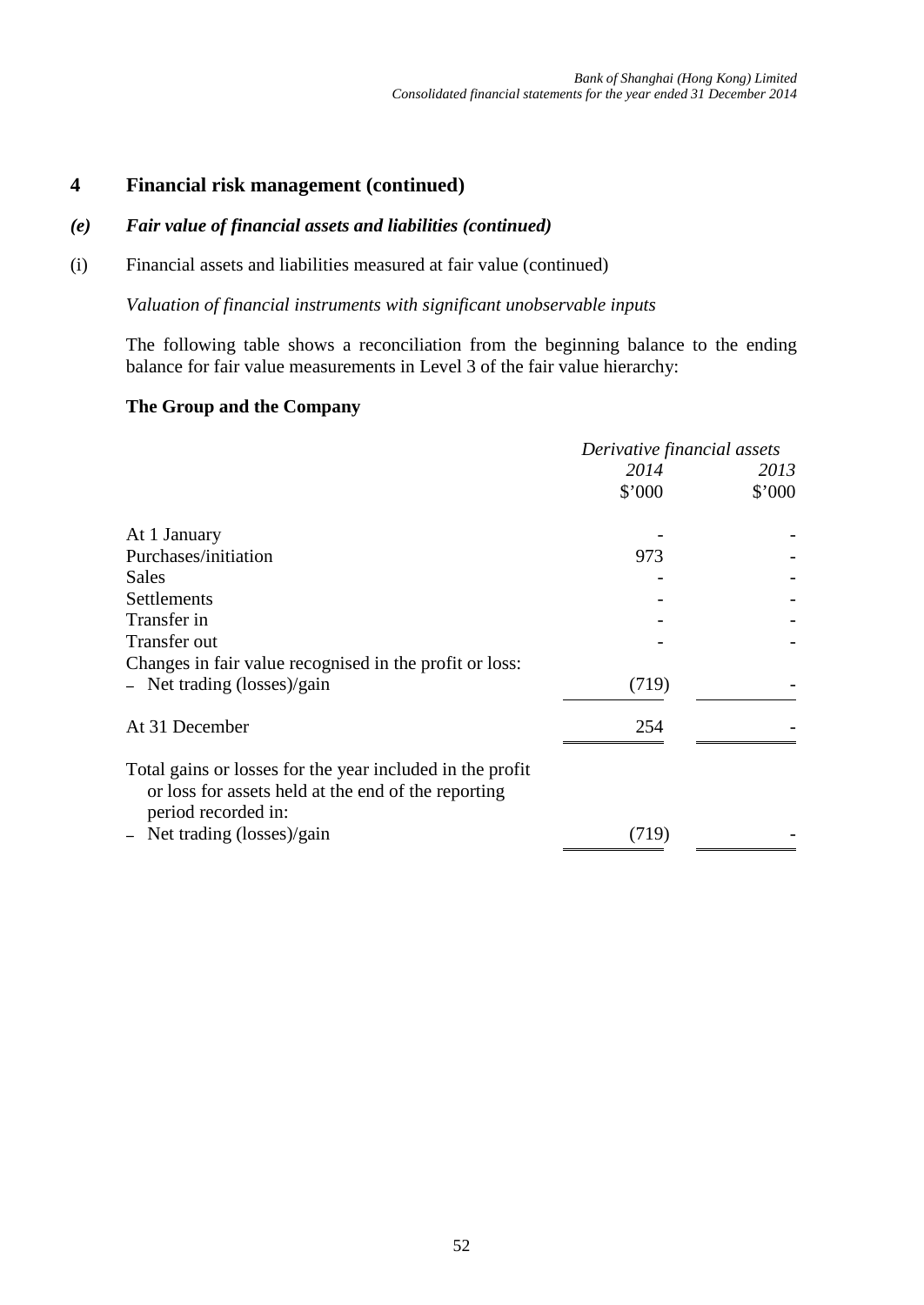#### *(e) Fair value of financial assets and liabilities (continued)*

#### (i) Financial assets and liabilities measured at fair value (continued)

The table below sets out information about significant unobservable inputs used at year end in measuring financial instruments categorised as Level 3 in the fair value hierarchy.

|                                                                     | Valuation<br>techniques | Significant<br>unobservable<br>input | Range               | Fair value<br>measurement<br>sensitivity to<br>unobservable<br>inputs  |
|---------------------------------------------------------------------|-------------------------|--------------------------------------|---------------------|------------------------------------------------------------------------|
| Equity derivative<br>embedded in loans and<br>advances to customers | Trinomial<br>Tree model | Volatility of<br>stock price         | 30.53% to<br>52.93% | Increase in the<br>volatility would<br>result in higher<br>fair value. |
|                                                                     |                         | Credit spread                        | 14.91% to<br>28.77% | Increase in credit<br>spread would<br>result in lower<br>fair value.   |

*Effect of changes in significant unobservable assumptions to reasonably possible alternative assumptions*

Although the Group believes that its estimates of fair value are appropriate, the use of different methodologies or assumptions could lead to different measurements of fair value. For fair value measurements in Level 3 of the fair value hierarchy, changing one or more of the unobservable inputs used for reasonably possible alternative assumptions would have the following effects:

|                               |            | Reflected in profit or loss |
|-------------------------------|------------|-----------------------------|
|                               | Favourable | <i>Unfavourable</i>         |
|                               | changes    | changes                     |
|                               | \$'000     | \$'000                      |
| 2014                          |            |                             |
| Derivative financial assets   |            |                             |
| - Embedded equity derivatives | 646        | 254)                        |
|                               |            |                             |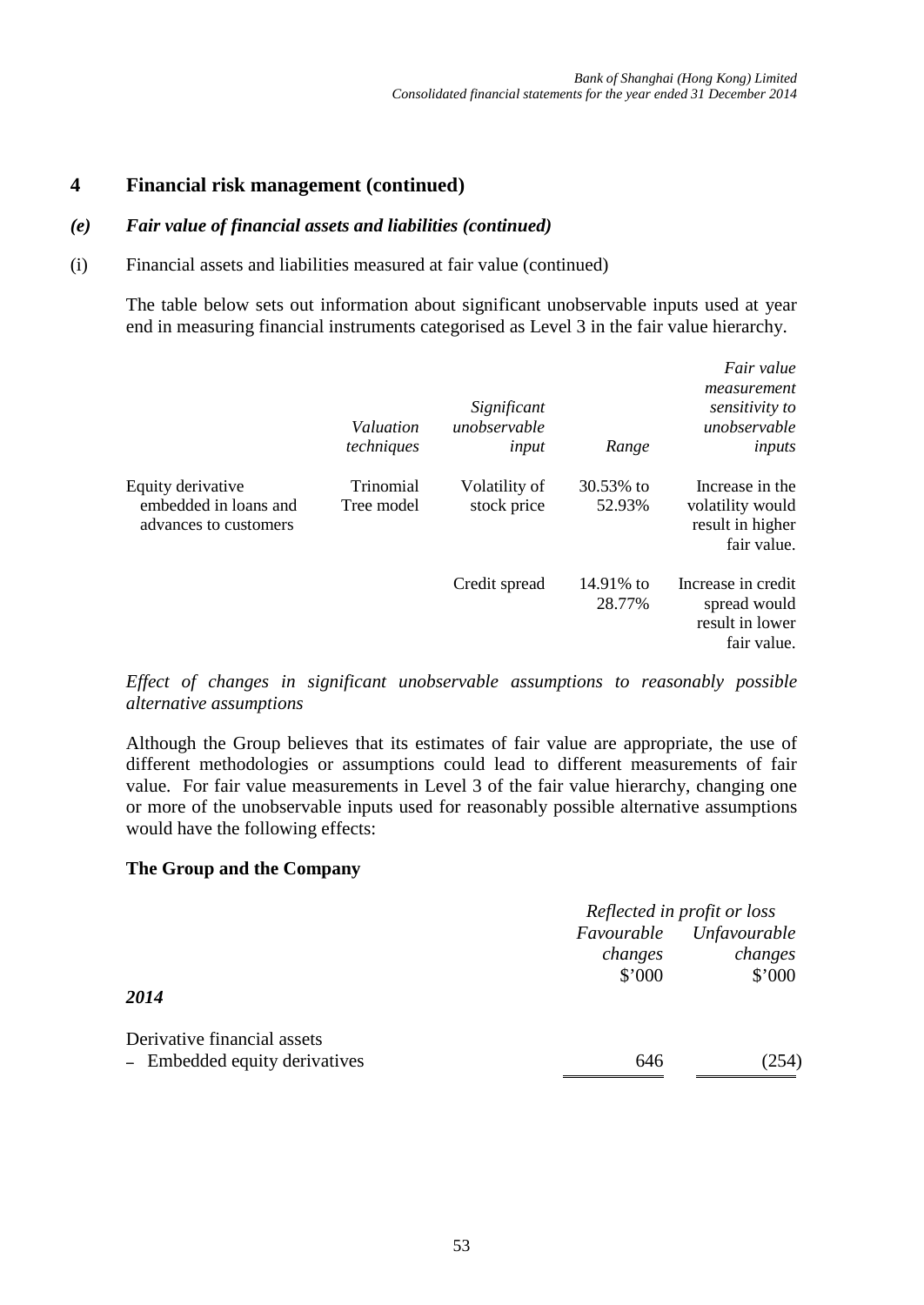#### *(e) Fair value of financial assets and liabilities (continued)*

#### (ii) Financial assets and liabilities not measured at fair value

Financial assets and liabilities that are presented not at their fair value on the Group's consolidated statement of financial position and the Company's statement of financial position mainly represent cash and balances with banks and central bank, placements with banks, and loans and advances to customers. These financial assets are measured at amortised cost less impairment. Financial liabilities not presented at their fair value on the Group's consolidated statement of financial position and the Company's statement of financial position mainly represent deposits from banks, deposits from customers and certificates of deposit issued. These financial liabilities are measured at amortised cost.

The Group assessed that the differences between fair values and carrying amounts of those financial assets and liabilities not presented on the Group's and the Company's statement of financial position at their fair values are minimal as most of the Group's and the Company's financial assets and liabilities are either short-term or priced at floating rates.

#### *(f) Transfers of financial assets*

The Group enters into transactions in the normal course of business which transfers recognised financial assets directly to third party. In 2014, all these transfers resulted in full derecognition of the financial assets concerned as the Group transferred its contractual right to receive cash flows from these financial assets, or retained the rights but assumed an obligation to pass on the cash flows from these financial assets, and transferred substantially all the risks and rewards of ownership. The risks included credit, interest rate, currency, prepayment and other price risks.

As at 31 December 2014, there were no outstanding transferred financial assets in which the Group had a continuing involvement, that were derecognised in their entirety.

In 2013, the Group did not engage in any transfer of financial assets.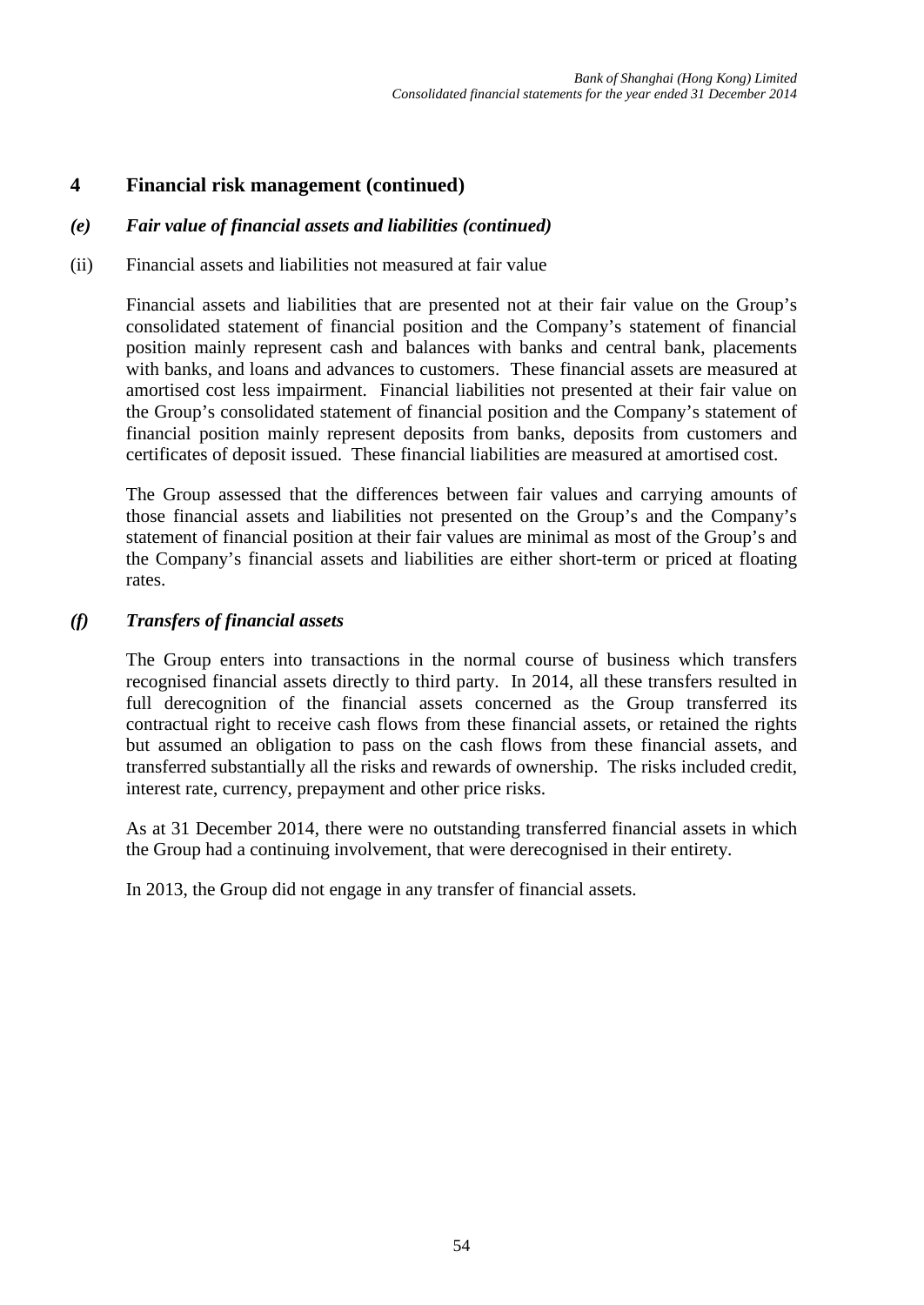### **5 Net interest income**

|                                                          | 2014       | 2013    |
|----------------------------------------------------------|------------|---------|
| <b>Interest income</b>                                   | \$'000     | \$'000  |
| Interest income arising from financial assets that are   |            |         |
| not measured at fair value through profit or loss        |            |         |
| Balances and placements with banks                       | 173,552    | 7,082   |
| Loans and advances to customers                          | 73,783     | 1,734   |
| Unlisted available-for-sale financial assets             | 555        | 1,052   |
| Listed available-for-sale financial assets               | 2,003      |         |
|                                                          | 249,893    | 9,868   |
| <b>Interest expense</b>                                  |            |         |
| Interest expense arising from financial liabilities that |            |         |
| are not measured at fair value through profit or loss    |            |         |
| Deposits from banks                                      | (18,750)   | (809)   |
| Deposits from customers                                  | (99, 778)  | (4,572) |
| Certificates of deposit issued                           | (1,288)    |         |
| Others                                                   | (6)        | (4)     |
|                                                          | (119, 822) | (5,385) |
| Net interest income                                      | 130,071    | 4,483   |

There was no interest income accrued on impaired financial assets and on unwinding of discount on loan impairment losses for the years ended 31 December 2014 and 2013.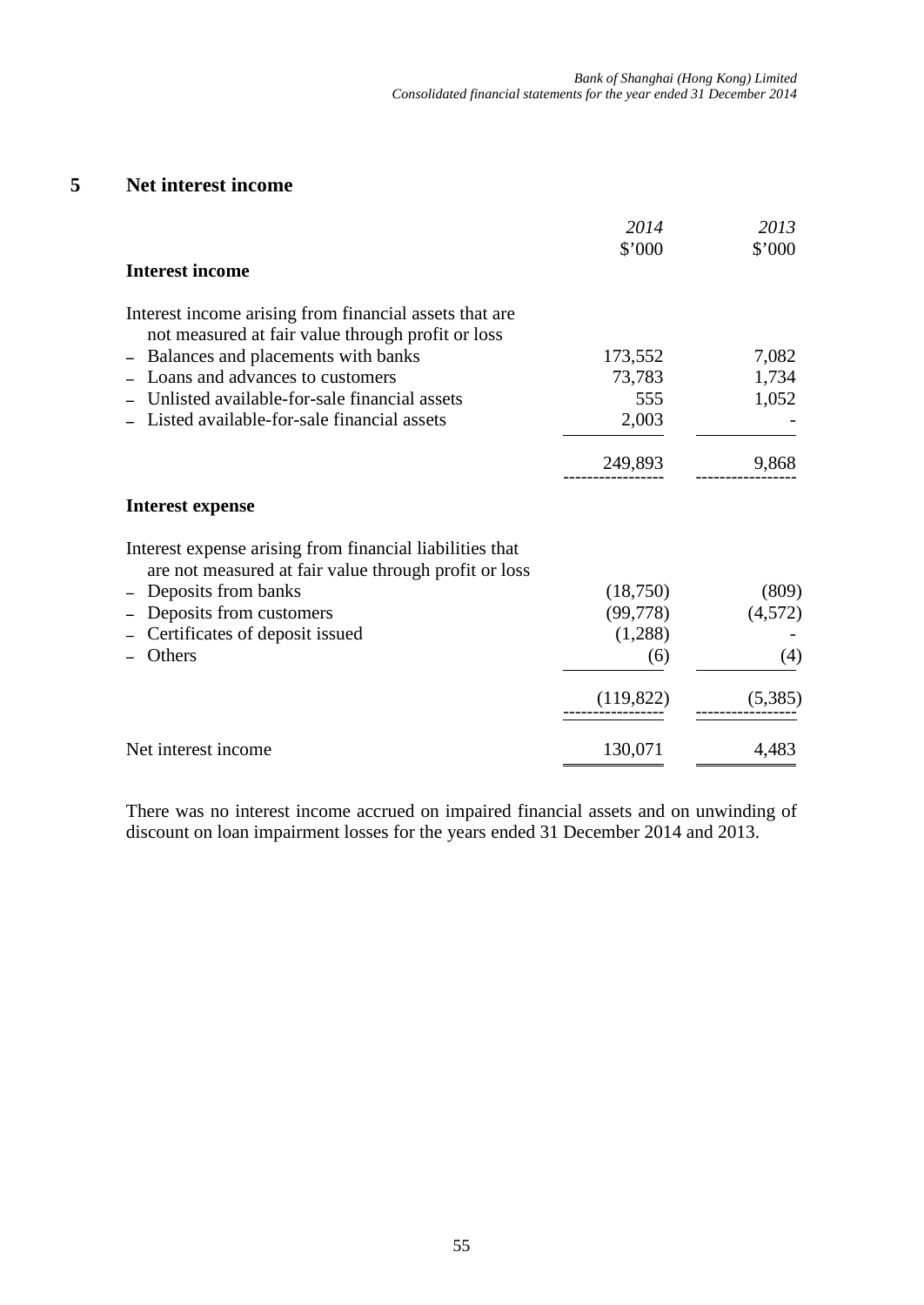### **6 Net fee and commission income**

|                               | 2014<br>\$'000 | 2013<br>\$'000 |
|-------------------------------|----------------|----------------|
| Fee and commission income     |                |                |
| - Credit facilities           | 51,614         | 11,426         |
| - Trade services              | 881            | 115            |
| - Others                      | 291            | 11             |
|                               | 52,786         | 11,552         |
| Fee and commission expense    | (280)          | (106)          |
| Net fee and commission income | 52,506         | 11,446         |

All the fee and commission income of \$52,786,000 (2013: \$11,552,000) and fee and commission expense of \$280,000 (2013: \$106,000) for the year ended 31 December 2014 arose from financial assets and financial liabilities that were not measured at fair value through profit or loss.

No net fee and commission income arose from trust or other fiduciary activities in which the Group held or invested on behalf of its customers for the years ended 31 December 2014 and 2013.

### **7 Net trading (loss)/gain**

|                                                   | 2014<br>\$'000    | 2013<br>\$'000 |
|---------------------------------------------------|-------------------|----------------|
| Foreign exchange (loss)/gain<br>Other derivatives | (31,006)<br>(719) | 78             |
|                                                   | (31, 725)         | 78             |

The foreign exchange losses in 2014 included the translation loss of \$47 million on those RMB assets funded by the Company's capital denominated in RMB (which is recorded on these financial statements at historical exchange rate) due to the deprecation of RMB against HKD in 2014. Excluding this translation loss, foreign exchange trading gain from normal activities was \$16 million.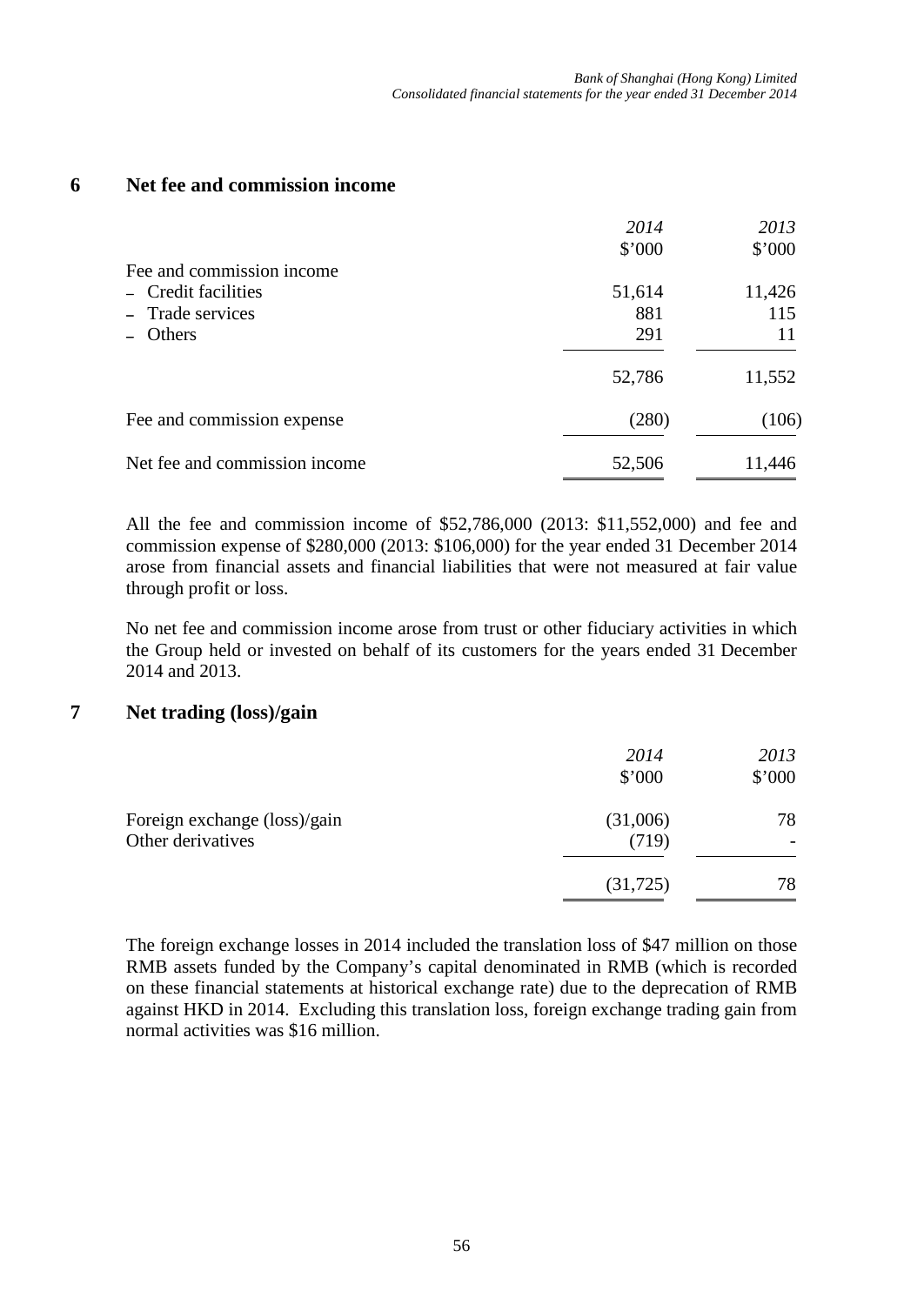# **8 Operating expenses**

|   |                                                           | 2014   | 2013   |
|---|-----------------------------------------------------------|--------|--------|
|   | Staff costs                                               | \$'000 | \$'000 |
|   | Salaries and other benefits                               | 36,543 | 21,411 |
|   | Pension and provident fund costs                          | 2,257  | 1,371  |
|   |                                                           | 38,800 | 22,782 |
|   | Premises and equipment expenses excluding<br>depreciation |        |        |
|   | Rental of premises                                        | 8,398  | 4,764  |
|   | Maintenance and office facility expenses                  | 1,226  | 603    |
|   | Others                                                    | 721    | 428    |
|   |                                                           | 10,345 | 5,795  |
|   | Auditor's remuneration                                    |        |        |
|   | Statutory audit services                                  | 500    | 400    |
|   | - Non-statutory audit and other services                  | 288    | 8      |
|   | Depreciation of fixed assets                              | 6,119  | 2,759  |
|   | Amortisation of intangible assets                         | 1,864  | 928    |
|   | Legal and professional fees                               | 2,510  | 5,319  |
|   | IT and system expenses                                    | 4,141  | 4,777  |
|   | Other operating expenses                                  | 3,214  | 1,586  |
|   |                                                           | 18,636 | 15,777 |
|   |                                                           | 67,781 | 44,354 |
| 9 | Loan impairment charges                                   |        |        |
|   |                                                           |        |        |
|   |                                                           | 2014   | 2013   |
|   |                                                           | \$'000 | \$'000 |
|   | Loan impairment charges (note $16(b)$ )                   | 7,603  | 558    |
|   | <b>Representing:</b>                                      |        |        |
|   | New provision (note $16(b)$ )                             | 7,603  | 558    |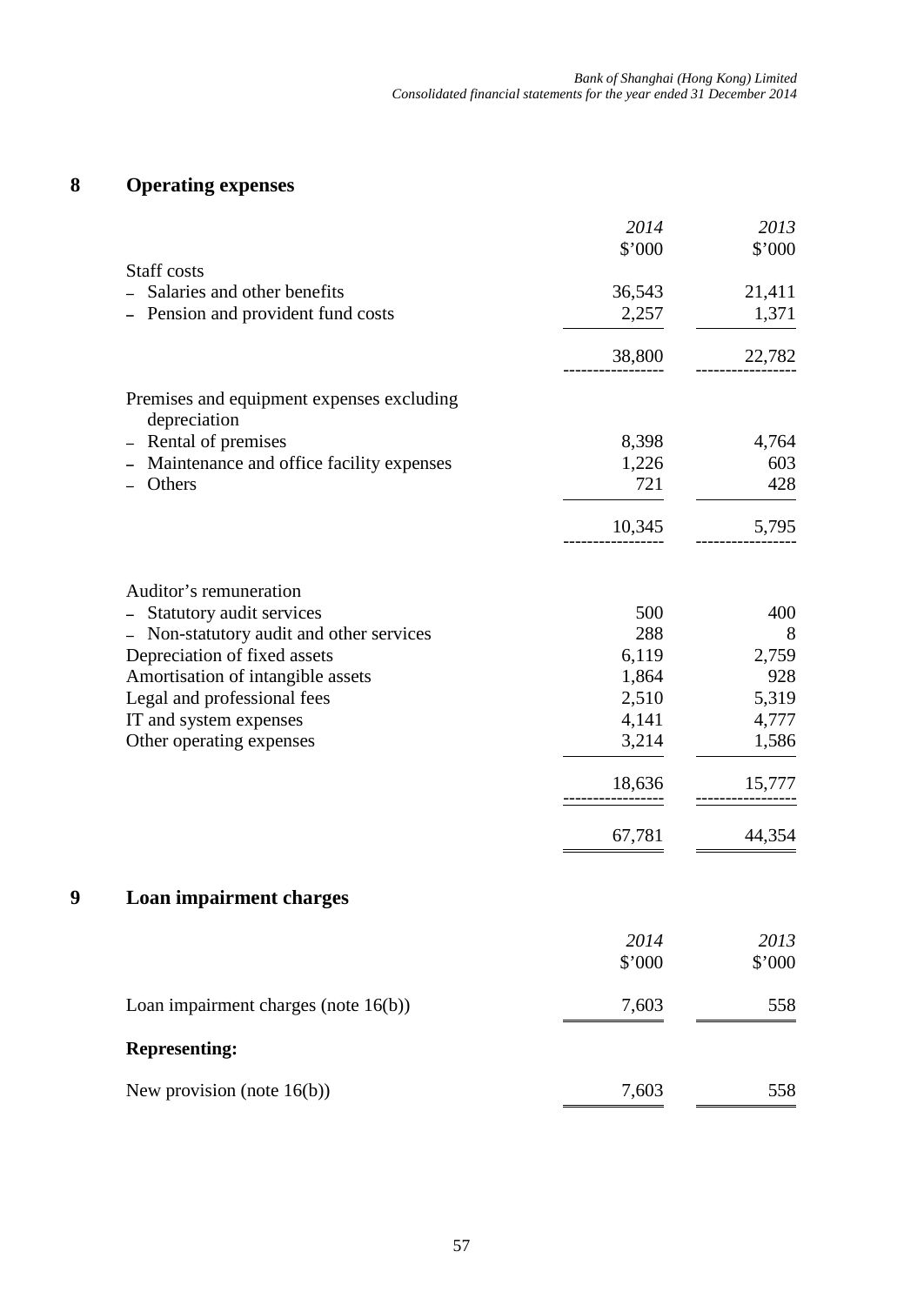## **10 Directors' emoluments**

|                                | 2014<br>\$'000 | 2013<br>\$'000 |
|--------------------------------|----------------|----------------|
| Fees                           | 120            | 70             |
| Other emoluments               | 4,139          | 2,893          |
| Contribution to provident fund | 197            | 175            |
|                                | 4,456          | 3,138          |

## **11 Taxation**

### *(a) Taxation in the statement of comprehensive income represents:*

|                                                                                   | 2014<br>\$'000 | 2013<br>\$'000 |
|-----------------------------------------------------------------------------------|----------------|----------------|
| <b>Current tax</b>                                                                |                |                |
| Hong Kong Profits Tax<br>- Provision for the year<br>Over-provision in prior year | (10)           |                |
|                                                                                   | (10)           |                |
| Taxation outside Hong Kong<br>- Withholding tax in the People's Republic of China | 12,032         | 446            |
|                                                                                   | 12,032         | 446            |
| Deferred tax                                                                      |                |                |
| Origination and reversal of temporary differences                                 | 5,183          | (4,782)        |
|                                                                                   | 17,205         | (4, 336)       |

The provision of Hong Kong Profits Tax for 2014 was calculated at 16.5% (2013: 16.5%) of the estimated assessable profits for the year.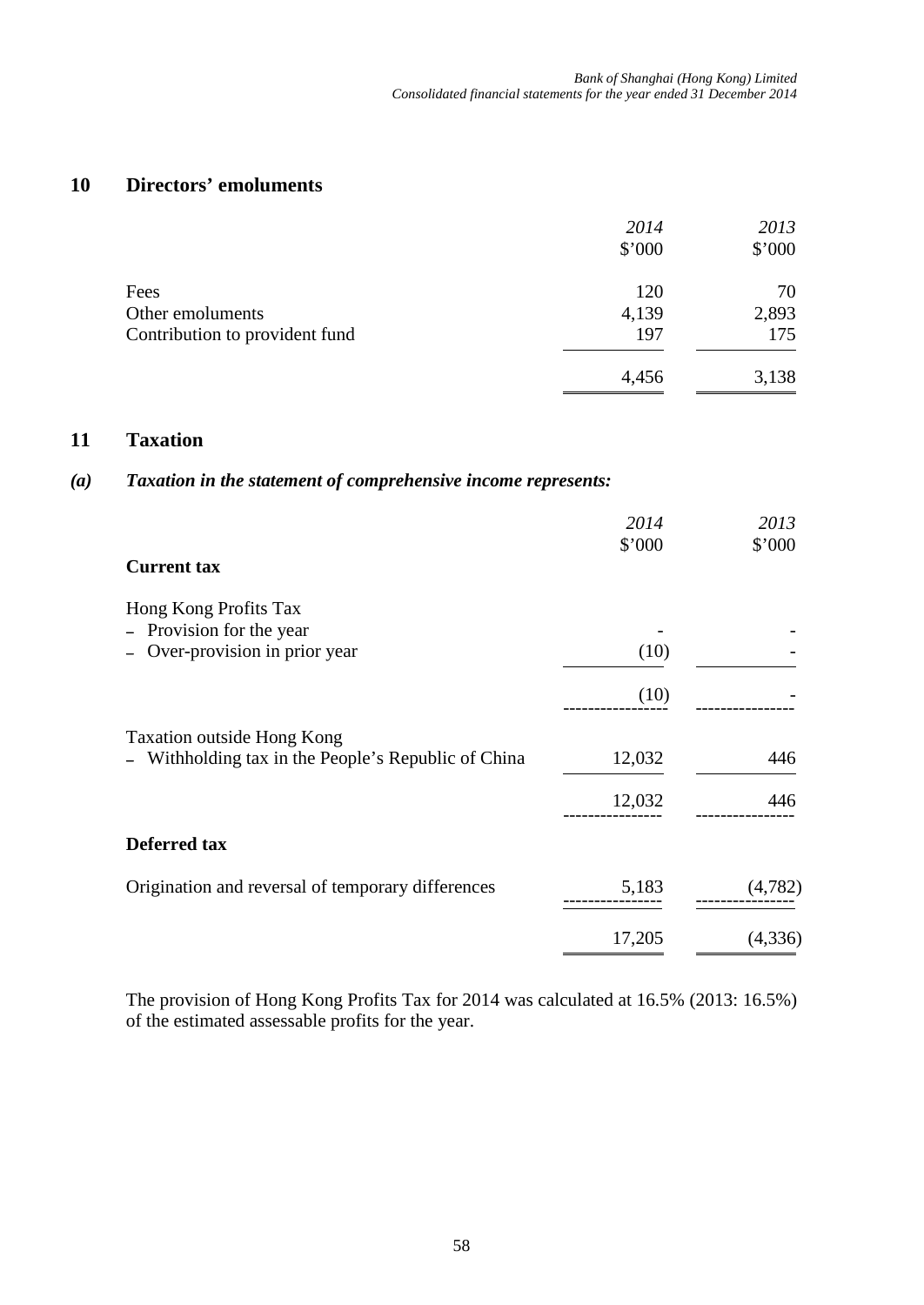### **11 Taxation (continued)**

## *(b) Reconciliation between tax expense and accounting profit/(loss) at applicable tax rates:*

|                                                         | 2014<br>\$'000 | 2013<br>$$^{\circ}000$ |
|---------------------------------------------------------|----------------|------------------------|
| Profit/(loss) before taxation                           | 75,582         | (28,904)               |
| Notional tax on profit/(loss) before tax, calculated at |                |                        |
| the tax rate of $16.5\%$                                | 12,471         | (4,769)                |
| Tax effect of income/expense not subject to taxation    | (7,320)        |                        |
| Over-provision in prior year                            | (10)           |                        |
| Foreign withholding tax                                 | 12,032         | 446                    |
| Others                                                  | 32             | (13)                   |
|                                                         | 17,205         | (4,336)                |

### **12 Profit attributable to equity shareholders of the Company**

The consolidated profit attributable to equity shareholder of the Group included a profit of \$61,773,000 (2013: loss of \$24,568,000) which has been dealt with the financial statements of the Company.

## **13 Other comprehensive income**

#### *(a) Tax effects relating to each component of other comprehensive income*

|                                                                                    | 2014                           |                                  |                                           |                                | 2013                             |                                  |
|------------------------------------------------------------------------------------|--------------------------------|----------------------------------|-------------------------------------------|--------------------------------|----------------------------------|----------------------------------|
|                                                                                    | Before tax<br>amount<br>\$'000 | Tax<br>expense<br>$$^{\circ}000$ | $Net-of-tax$<br>amount<br>$$^{\prime}000$ | Before tax<br>amount<br>\$'000 | Tax<br>expense<br>$$^{\circ}000$ | $Net-of-tax$<br>amount<br>\$'000 |
| Available-for-sale financial<br>assets: net movement in<br>available-for-sale fair |                                |                                  |                                           |                                |                                  |                                  |
| value reserve                                                                      | (1,938)                        | $\overline{\phantom{a}}$         | (1,938)                                   | 950                            |                                  | 950                              |
| Other comprehensive income                                                         | (1,938)                        |                                  | (1,938)                                   | 950                            |                                  | 950                              |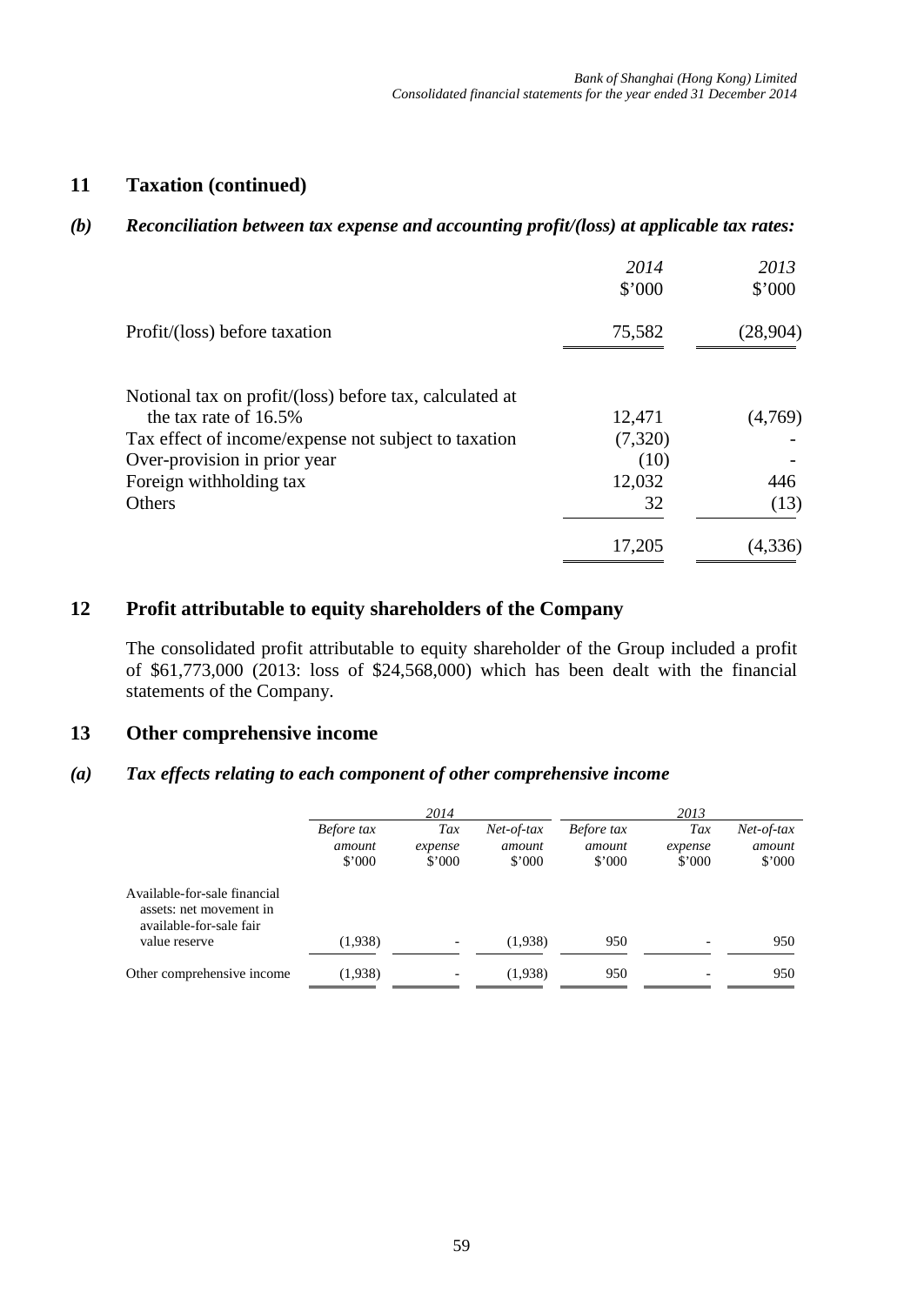# **13 Other comprehensive income (continued)**

## *(b) Components of other comprehensive income*

|                                                                                                            | 2014   | 2013   |
|------------------------------------------------------------------------------------------------------------|--------|--------|
|                                                                                                            | \$'000 | \$'000 |
| <b>Available-for-sale financial assets:</b>                                                                |        |        |
| Changes in fair value recognised during the year<br>Reclassification adjustments for amounts transferred   | (983)  | 950    |
| to profit or loss upon disposal                                                                            | (955)  |        |
| Net movement in available-for-sale fair value reserve<br>during the year recognised in other comprehensive |        |        |
| income                                                                                                     | (1.938 |        |

## **14 Cash and balances with banks and central bank**

|                           | The Group and the Company |                |
|---------------------------|---------------------------|----------------|
|                           | 2014                      | 2013           |
|                           | \$'000                    | $$^{\circ}000$ |
| Balances with banks       | 46,428                    | 27,370         |
| Balance with central bank | 28,188                    |                |
|                           | 74,616                    | 27,370         |

## **15 Placements with banks**

|                                          | The Group and the Company |                |
|------------------------------------------|---------------------------|----------------|
|                                          | 2014                      | 2013           |
|                                          | \$'000                    | $$^{\circ}000$ |
| Placements with banks                    |                           |                |
| - maturing within one month              | 208,793<br>2,334,869      |                |
| - maturing between one and twelve months | 2,812,989                 | 810,025        |
|                                          | 5,147,858                 | 1,018,818      |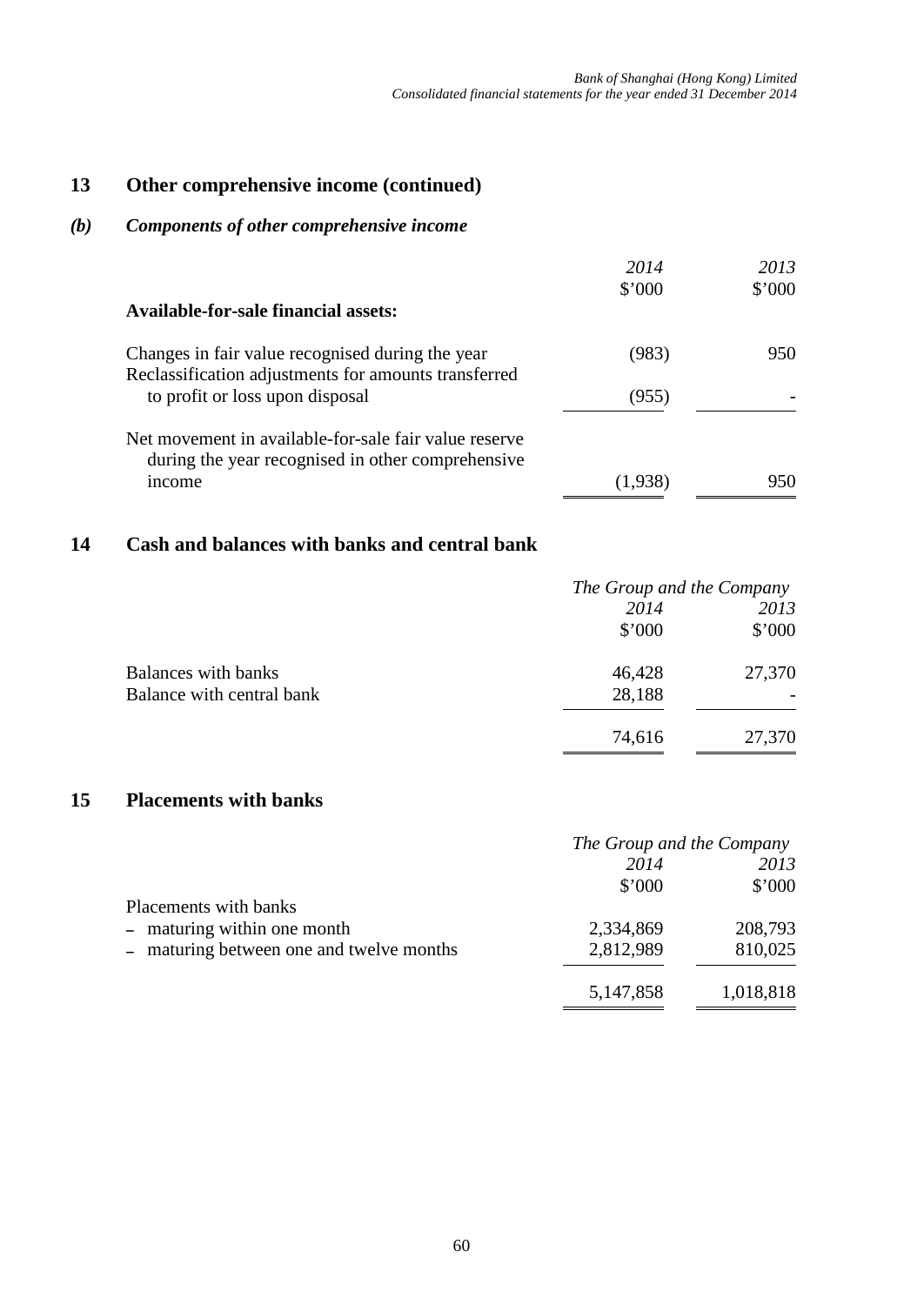## **16 Loans and advances to customers**

#### *(a) Loans and advances to customers*

|                                       | The Group and the Company |         |  |
|---------------------------------------|---------------------------|---------|--|
|                                       | 2014                      | 2013    |  |
|                                       | \$'000                    | \$'000  |  |
| Gross loans and advances to customers | 3,567,878                 | 154,459 |  |
| Less: loan impairment allowances      |                           |         |  |
| - individually assessed               |                           |         |  |
| - collectively assessed               | (8,161)                   | (558)   |  |
|                                       | 3,559,717                 | 153,901 |  |

There were no impaired loans and advances to customers as at 31 December 2014 and 2013.

#### *(b) Loan impairment allowances against loans and advances to customers*

|                                   | Individually<br>assessed<br>\$'000 | Collectively<br>assessed<br>\$'000 | Total<br>\$'000 |
|-----------------------------------|------------------------------------|------------------------------------|-----------------|
| At 1 January 2013                 |                                    |                                    |                 |
| New impairment allowances charges |                                    | (558)                              | (558)           |
| At 31 December 2013 and 1 January |                                    |                                    |                 |
| 2014                              |                                    | (558)                              | (558)           |
| New impairment allowances charges |                                    | (7,603)                            | (7,603)         |
| At 31 December 2014               |                                    | (8,161)                            | (8,161)         |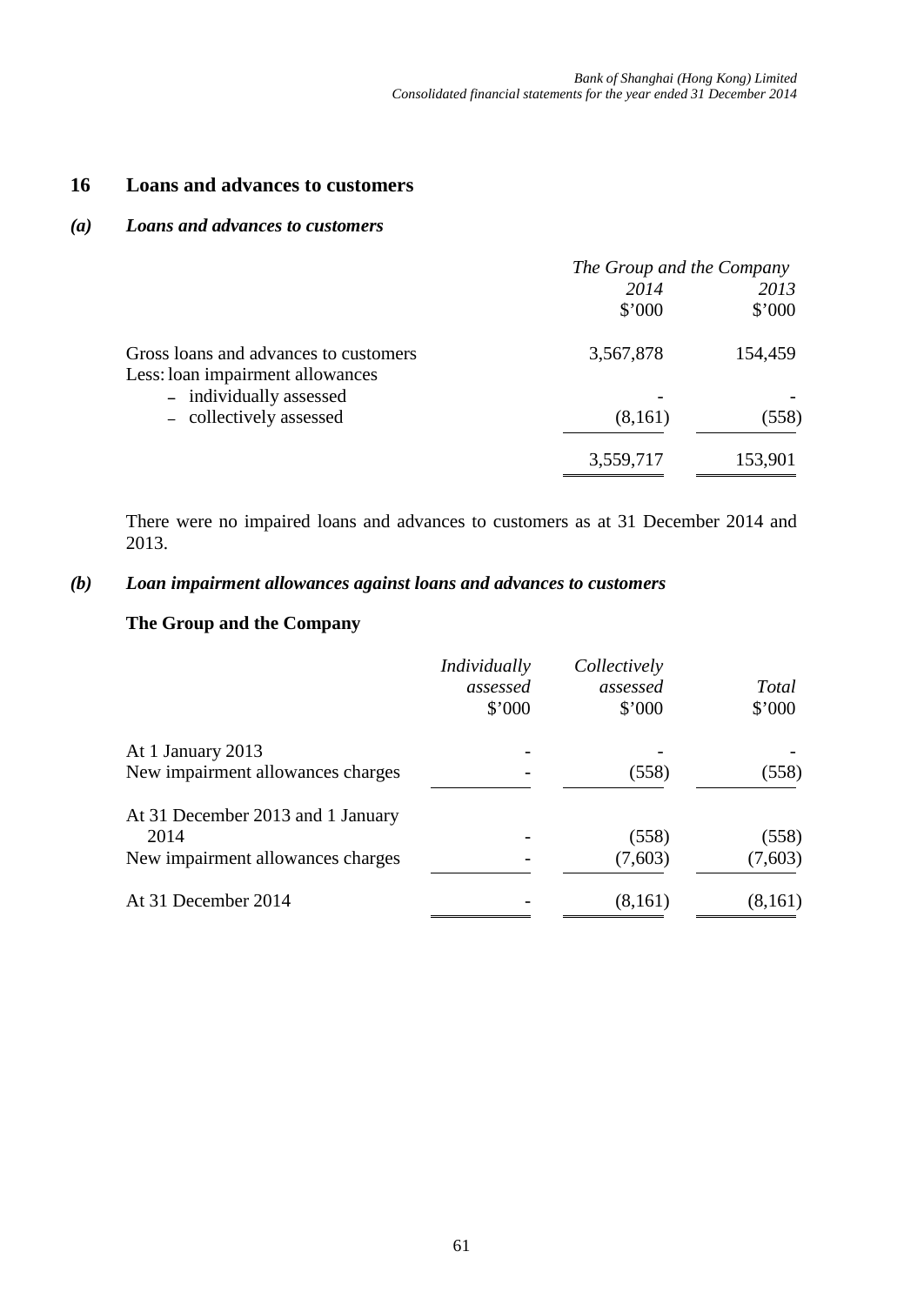# **16 Loans and advances to customers (continued)**

## *(c) Gross loans and advances to customers by industry sector*

|                                                                         | 2014      |                                                    | 2013    |                                                    |
|-------------------------------------------------------------------------|-----------|----------------------------------------------------|---------|----------------------------------------------------|
|                                                                         |           | % of gross<br>advances<br>covered by<br>collateral |         | % of gross<br>advances<br>covered by<br>collateral |
| Gross loans and advances to<br>customers for use in<br><b>Hong Kong</b> | \$'000    |                                                    | \$'000  |                                                    |
| Industrial, commercial and<br>financial sectors                         |           |                                                    |         |                                                    |
| property development                                                    | 265,000   | 62.3                                               |         |                                                    |
| - property investment                                                   | 15,792    | 100.0                                              |         |                                                    |
| - financial concerns                                                    | 1,013,306 | 77.3                                               |         |                                                    |
| wholesale and retail trade                                              | 304,369   | 18.8                                               | 55,000  | 29.1                                               |
| manufacturing                                                           | 31,000    | 10.5                                               | 31,000  | 12.9                                               |
| others                                                                  | 12,000    |                                                    |         |                                                    |
|                                                                         | 1,641,467 | 62.4                                               | 86,000  | 23.3                                               |
| <b>Individuals</b>                                                      | 215,100   |                                                    |         |                                                    |
| <b>Total gross loans and</b><br>advances for use in Hong<br>Kong        | 1,856,567 | 55.2                                               | 86,000  | 23.3                                               |
|                                                                         |           |                                                    |         |                                                    |
| <b>Trade finance</b>                                                    | 145,803   | 85.0                                               | 36,344  | 11.1                                               |
| <b>Gross loans and advances</b><br>for use outside Hong                 |           |                                                    |         |                                                    |
| Kong                                                                    | 1,565,508 | 61.6                                               | 32,115  | 100.0                                              |
| <b>Gross loans and advances to</b>                                      |           |                                                    |         |                                                    |
| customers                                                               | 3,567,878 | 59.2                                               | 154,459 | 36.4                                               |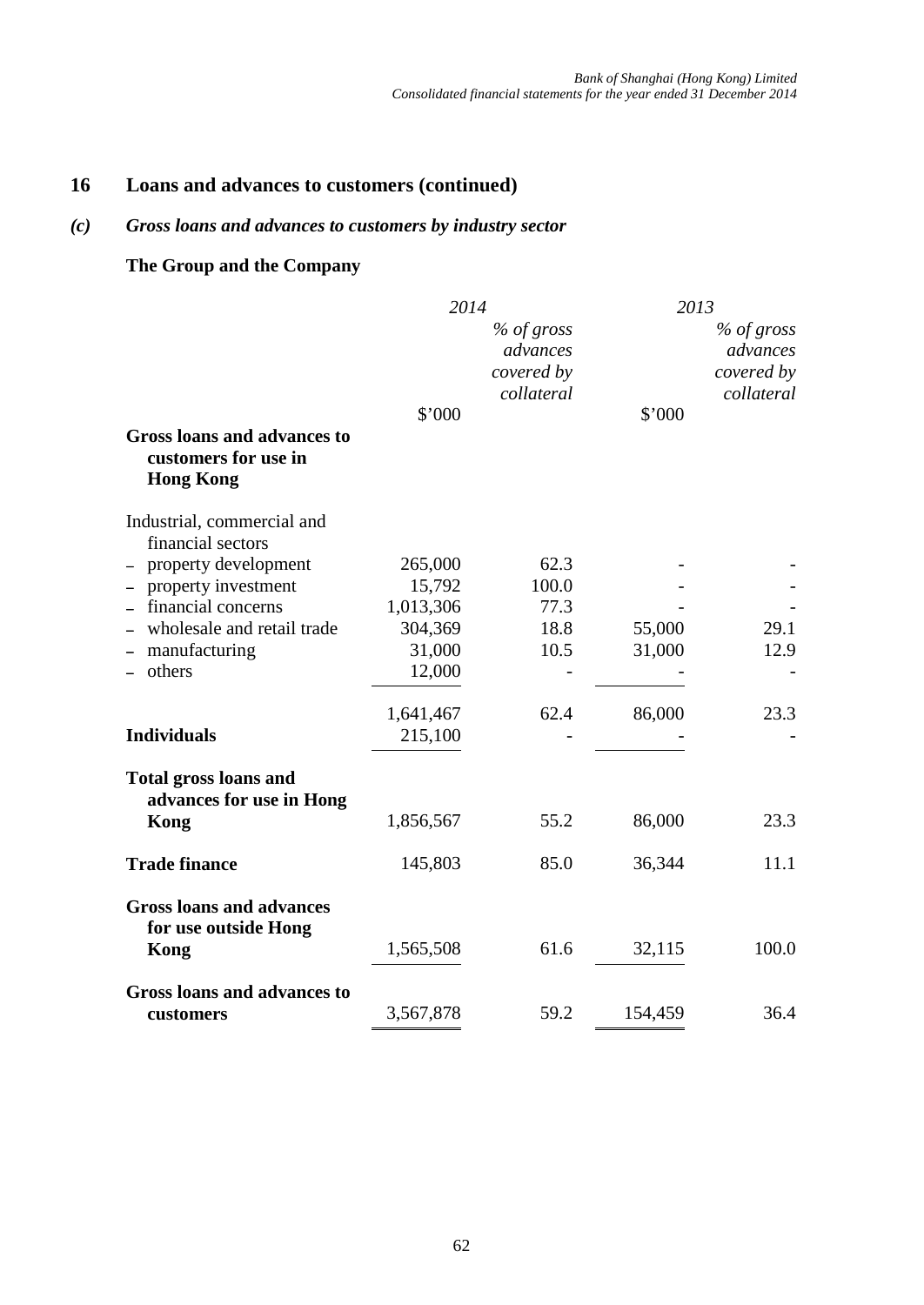### **16 Loans and advances to customers (continued)**

#### *(d) Segmental analysis of loans and advances to customers by geographical area*

Loans and advances to customers by geographical area are classified according to the location of the counterparties after taking into account the transfer of risk. In general, risk transfer applies when a loan is guaranteed by a party located in an area that is different from that of the counterparty.

|           | Individually |           |              |              |
|-----------|--------------|-----------|--------------|--------------|
| Gross     | impaired     | Overdue   | Individually | Collectively |
| loans and | loans and    | loans and | assessed     | assessed     |
| advances  | advances     | advances  | allowances   | allowances   |
| \$'000    | \$'000       | \$'000    | \$'000       | \$'000       |
|           |              |           |              |              |
| 956,291   |              |           |              | (3, 443)     |
| 2,611,587 |              |           |              | (4,718)      |
| 3,567,878 |              |           |              | (8,161)      |
|           |              |           |              |              |
| 122,304   |              |           |              | (442)        |
| 32,155    |              |           |              | (116)        |
| 154,459   |              |           |              | (558)        |
|           |              |           |              |              |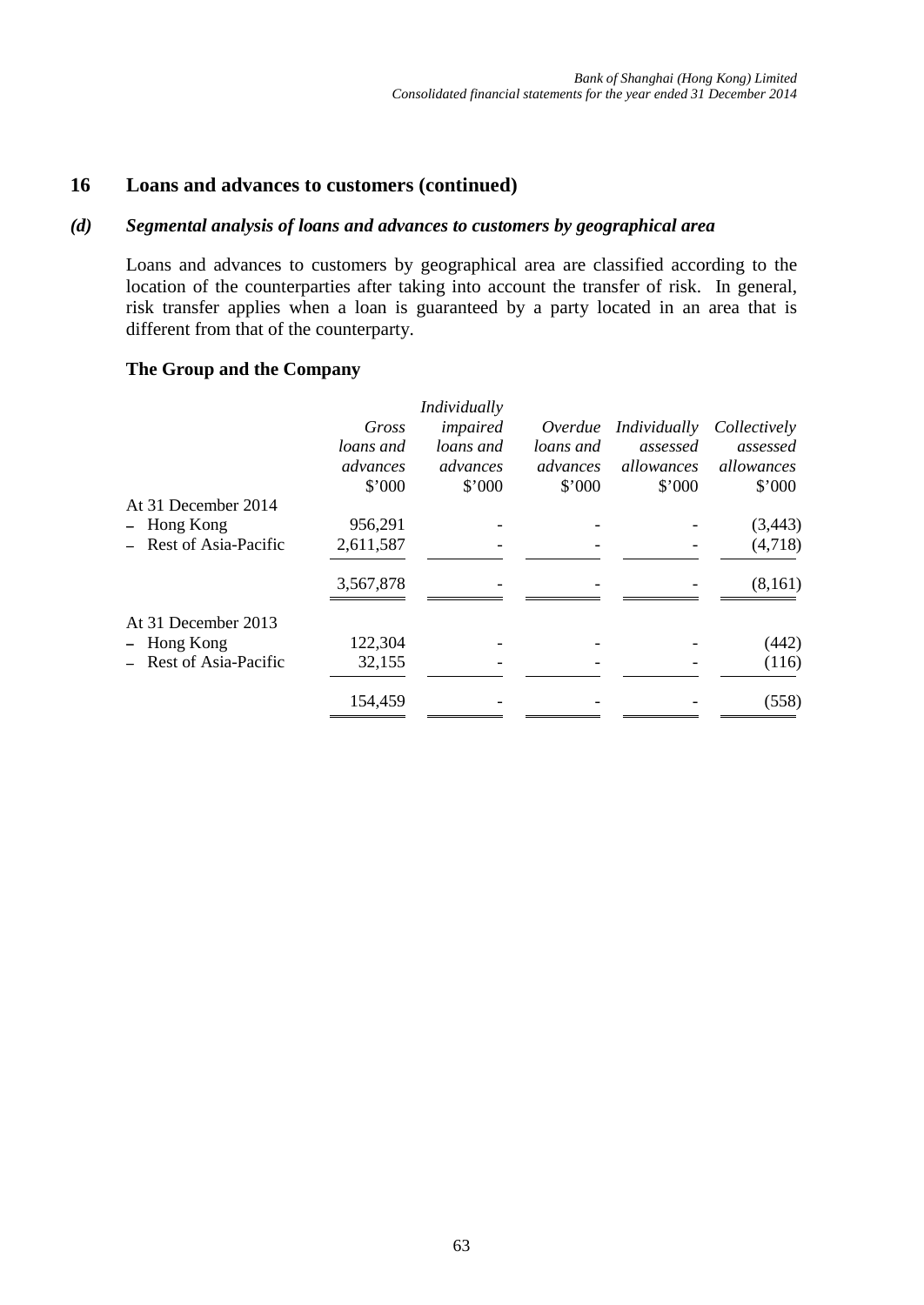# **17 Available-for-sale financial assets**

|                              | The Group and the Company |        |  |
|------------------------------|---------------------------|--------|--|
|                              | 2014                      | 2013   |  |
|                              | \$'000                    | \$'000 |  |
| Exchange fund bills          | 99,923                    |        |  |
| Certificates of deposit held |                           | 6,388  |  |
| Debt securities              | 111,371                   | 41,226 |  |
|                              | 211,294                   | 47,614 |  |
| Issued by:                   |                           |        |  |
| Sovereigns                   | 99,923                    |        |  |
| <b>Banks</b>                 | 111,371                   | 6,388  |  |
| Corporates                   |                           | 41,226 |  |
|                              | 211,294                   | 47,614 |  |
| Analysed by listing status:  |                           |        |  |
| Listed                       | 111,371                   |        |  |
| Unlisted                     | 99,923                    | 47,614 |  |
|                              | 211,294                   | 47,614 |  |

As at 31 December 2014 and 2013, there were no available-for-sale debt securities individually determined to be impaired.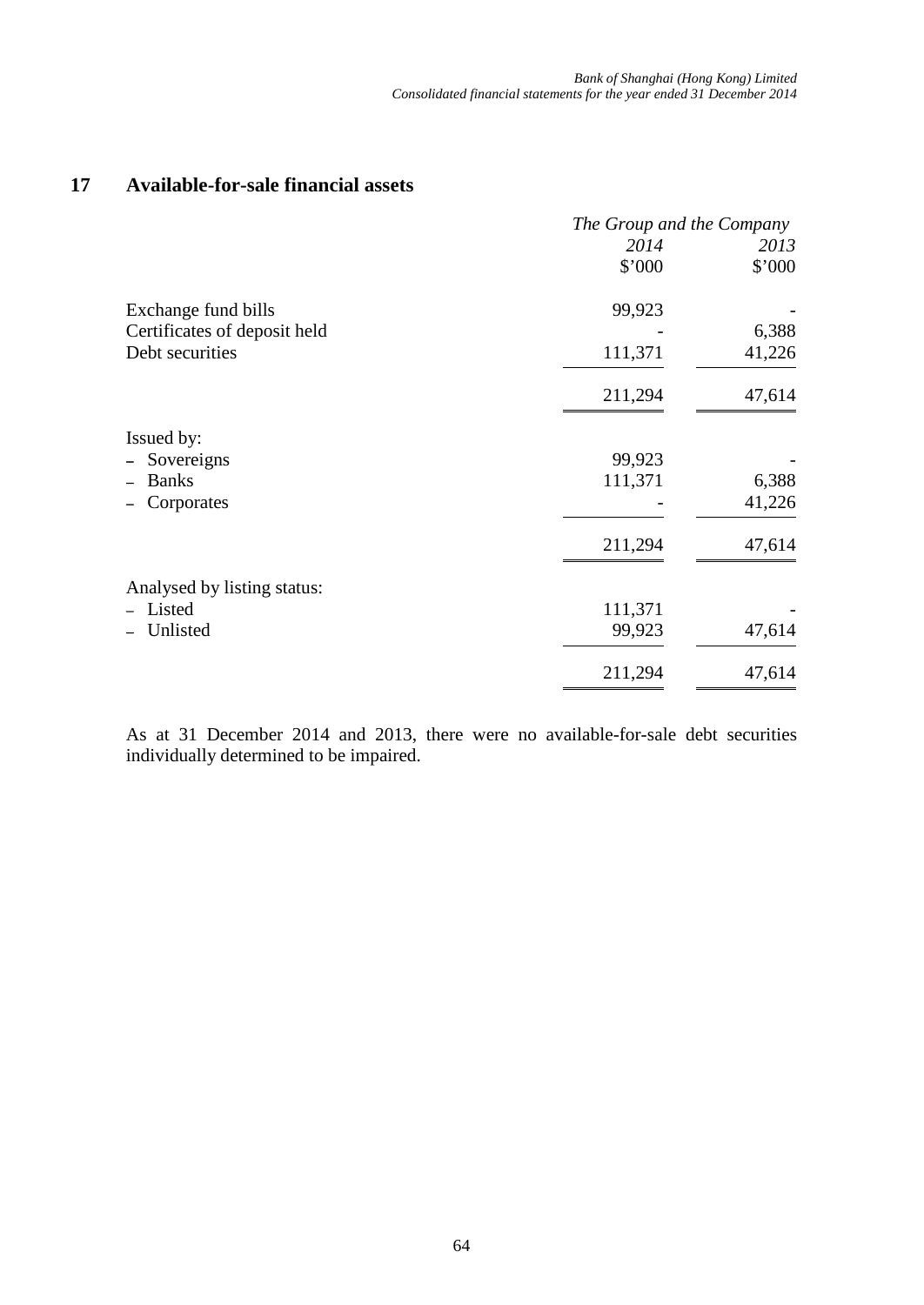## **18 Investment in a subsidiary**

|                          | The Company              |        |
|--------------------------|--------------------------|--------|
|                          | 2014                     | 2013   |
|                          | \$'000                   | \$'000 |
| Unlisted shares, at cost |                          |        |
| At 1 January             | $\overline{\phantom{0}}$ |        |
| Addition                 | 10,000                   |        |
| At December              | 10,000                   |        |

Particulars of the subsidiary at 31 December 2014 are as follows:

| Name of Company                                              | Place of<br>incorporation<br>and place of<br>business | Particulars of<br>issued shares<br>held | Proportion<br>of ownership<br>interest | Principal<br>activities |
|--------------------------------------------------------------|-------------------------------------------------------|-----------------------------------------|----------------------------------------|-------------------------|
| <b>BOSC</b> International<br>Company<br>Limited<br>("BOSCI") | Hong Kong                                             | 1,000,000<br>shares of<br>HK\$10 each   | 100%                                   | Corporate<br>finance    |

The proportion of voting rights in the subsidiary did not differ from the proportion of ordinary shares held. There was no non-controlling interest in BOSCI.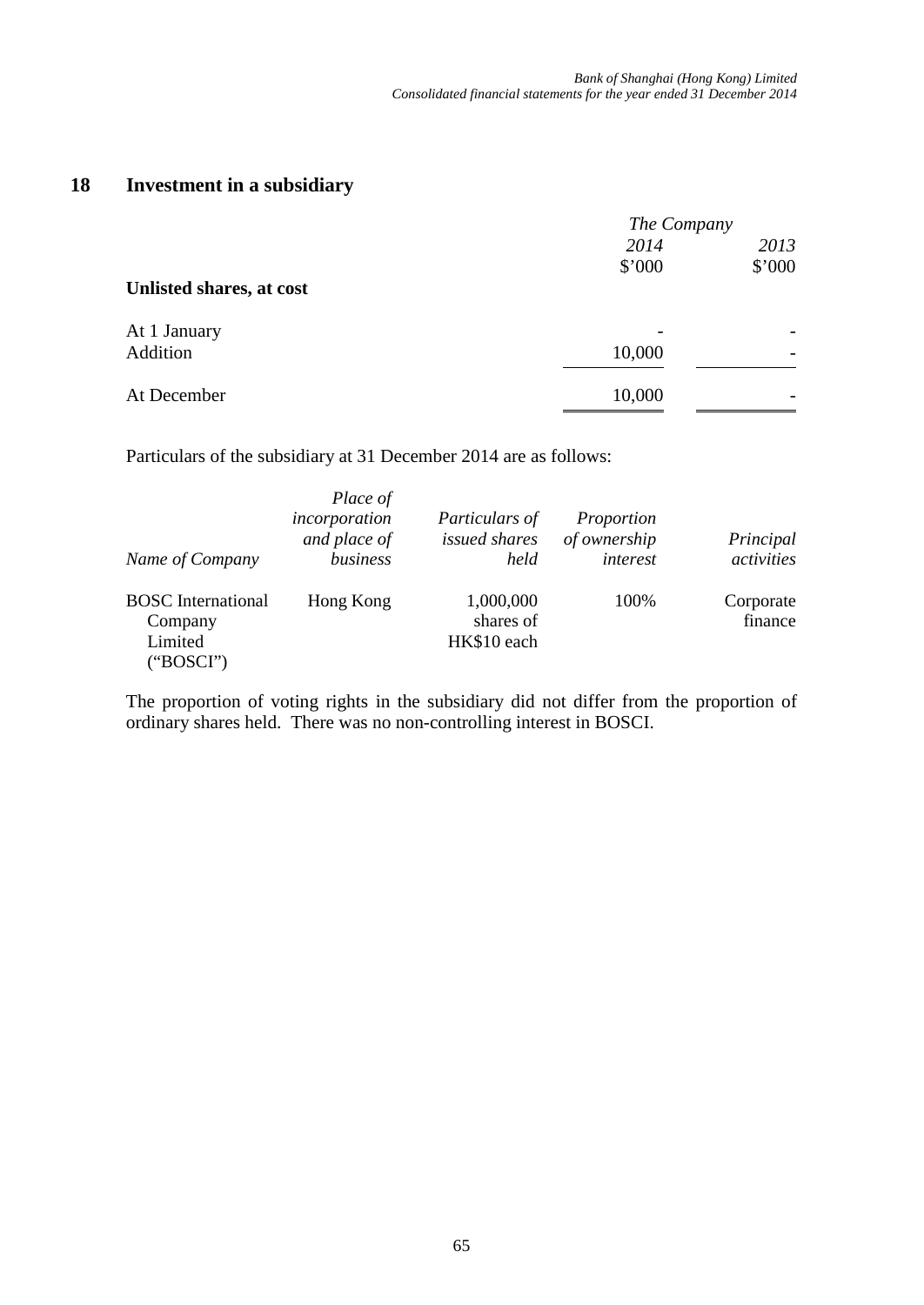## **19 Fixed assets**

Details of movement of fixed assets are as follows:

## **The Group and the Company**

|                                  | Leasehold<br>improvements<br>\$'000 | Furniture,<br>computer<br>and other<br>equipment<br>\$'000 | Motor<br>vehicles<br>\$'000 | Total<br>\$'000 |
|----------------------------------|-------------------------------------|------------------------------------------------------------|-----------------------------|-----------------|
| Cost:                            |                                     |                                                            |                             |                 |
| At 1 January 2013                |                                     |                                                            |                             |                 |
| Additions                        | 5,298                               | 10,274                                                     | 1,007                       | 16,579          |
| At 31 December 2013              | 5,298                               | 10,274                                                     | 1,007                       | 16,579          |
| At 1 January 2014                | 5,298                               | 10,274                                                     | 1,007                       | 16,579          |
| Additions                        | 4,018                               | 1,877                                                      |                             | 5,895           |
| At 31 December 2014              | 9,316                               | 12,151                                                     | 1,007                       | 22,474          |
| <b>Accumulated depreciation:</b> |                                     |                                                            |                             |                 |
| At 1 January 2013                |                                     |                                                            |                             |                 |
| Charge for the year              | (1,124)                             | (1, 488)                                                   | (147)                       | (2,759)         |
| At 31 December 2013              | (1,124)                             | (1,488)                                                    | (147)                       | (2,759)         |
| At 1 January 2014                | (1,124)                             | (1,488)                                                    | (147)                       | (2,759)         |
| Charge for the year              | (2,985)                             | (2,882)                                                    | (252)                       | (6, 119)        |
| At 31 December 2014              | (4,109)                             | (4,370)                                                    | (399)                       | (8, 878)        |
| Net book value:                  |                                     |                                                            |                             |                 |
| At 31 December 2014              | 5,207                               | 7,781                                                      | 608                         | 13,596          |
| At 31 December 2013              | 4,174                               | 8,786                                                      | 860                         | 13,820          |

The Group and the Company had leased equipment under finance lease expiring in 5 years. None of these leases contained contingent rentals.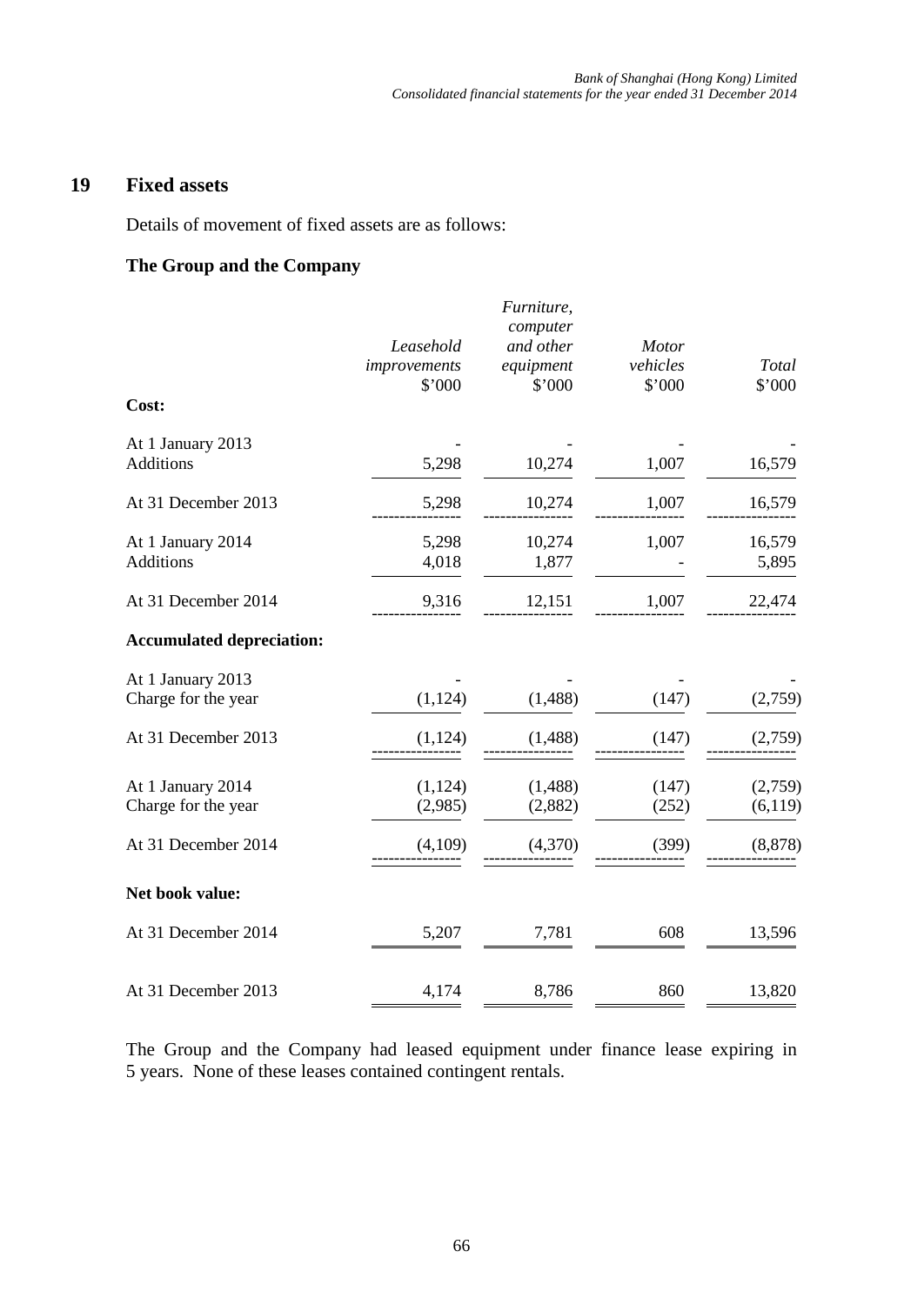# **20 Intangible assets**

|                   | The Group and the Company |        |  |
|-------------------|---------------------------|--------|--|
|                   | 2014                      | 2013   |  |
|                   | \$'000                    | \$'000 |  |
| Acquired software | 6,060                     | 6,660  |  |
| Club membership   | 150                       | 150    |  |
|                   | 6,210                     | 6,810  |  |

Details of movement of intangible assets are as follows:

|                                  | The Group and the Company |        |  |
|----------------------------------|---------------------------|--------|--|
|                                  | 2014                      | 2013   |  |
|                                  | \$'000                    | \$'000 |  |
| Cost:                            |                           |        |  |
| At 1 January                     | 7,738                     |        |  |
| Additions                        | 1,264                     | 7,738  |  |
| At 31 December                   | 9,002                     | 7,738  |  |
| <b>Accumulated amortisation:</b> |                           |        |  |
| At 1 January                     | (928)                     |        |  |
| Charge for the year (note 8)     | (1,864)                   | (928)  |  |
| At 31 December                   | (2,792)                   | (928)  |  |
| Net book value:                  |                           |        |  |
| At 31 December                   | 6,210                     | 6,810  |  |

During 2014 and 2013, there was no impairment on intangible assets.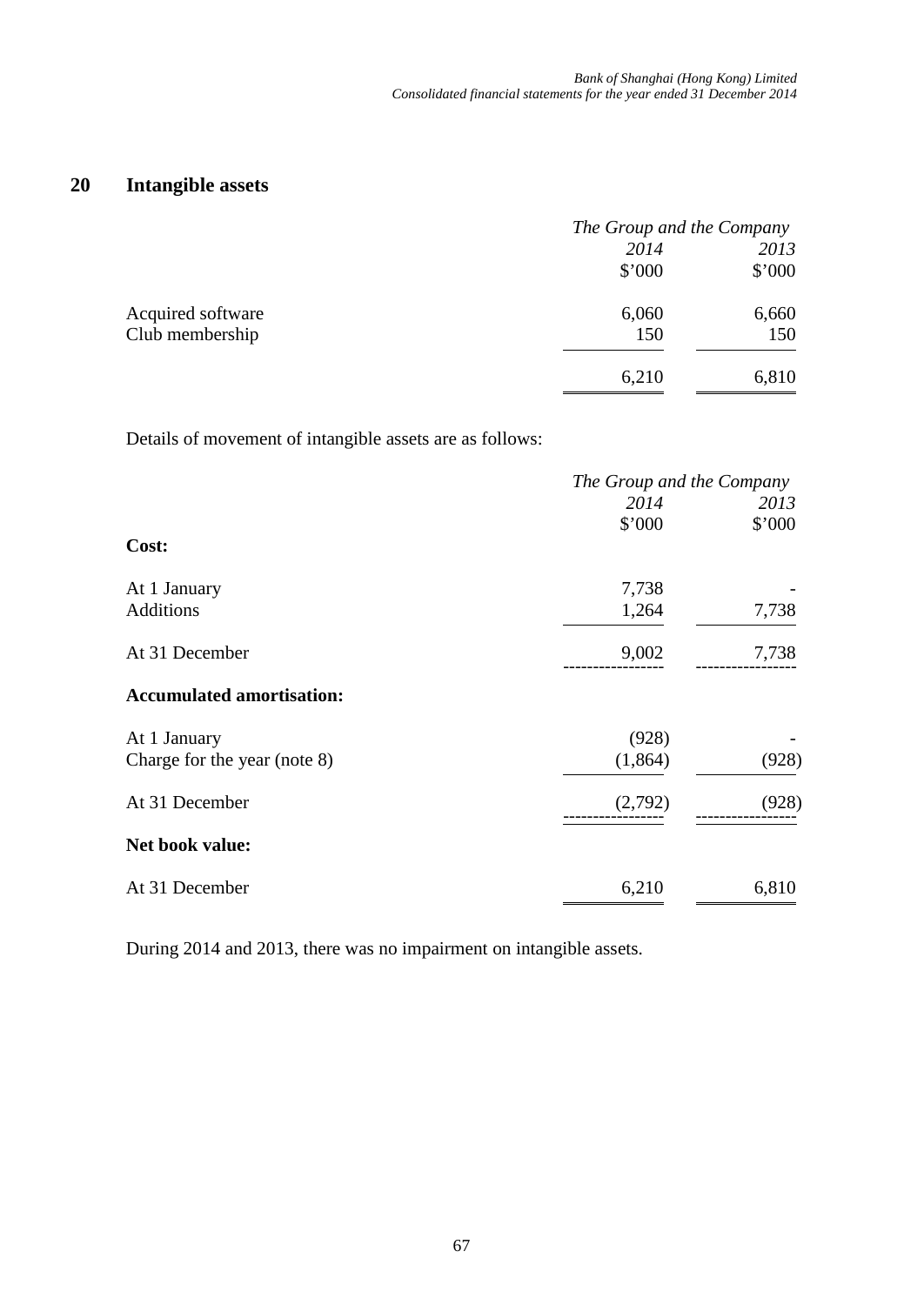## **21 Other assets**

|                          | The Group |        | The Company |        |
|--------------------------|-----------|--------|-------------|--------|
|                          | 2014      | 2013   | 2014        | 2013   |
|                          | \$'000    | \$'000 | \$'000      | \$'000 |
| Interest receivable      | 61,188    | 6,766  | 61,188      | 6,766  |
| Fee receivable           | 18,417    | 3,480  | 18,417      | 3,480  |
| Customer liability under |           |        |             |        |
| acceptances              | 9,458     |        | 9,458       |        |
| Amount due from a        |           |        |             |        |
| subsidiary               |           |        | 3,122       |        |
| Prepaid expenses         | 1,976     | 1,607  | 1,976       | 1,607  |
| Others                   | 3,327     | 1,809  | 3,327       | 1,809  |
|                          | 94,366    | 13,662 | 97,488      | 13,662 |

# **22 Deposits from customers**

|                                                    | The Group    |         | The Company |         |
|----------------------------------------------------|--------------|---------|-------------|---------|
|                                                    | 2013<br>2014 |         | 2014        | 2013    |
|                                                    | \$'000       | \$'000  | \$'000      | \$'000  |
| Deposits from customers<br>- Time, call and notice |              |         |             |         |
| deposits                                           | 4,308,298    | 967,561 | 4,318,298   | 967,561 |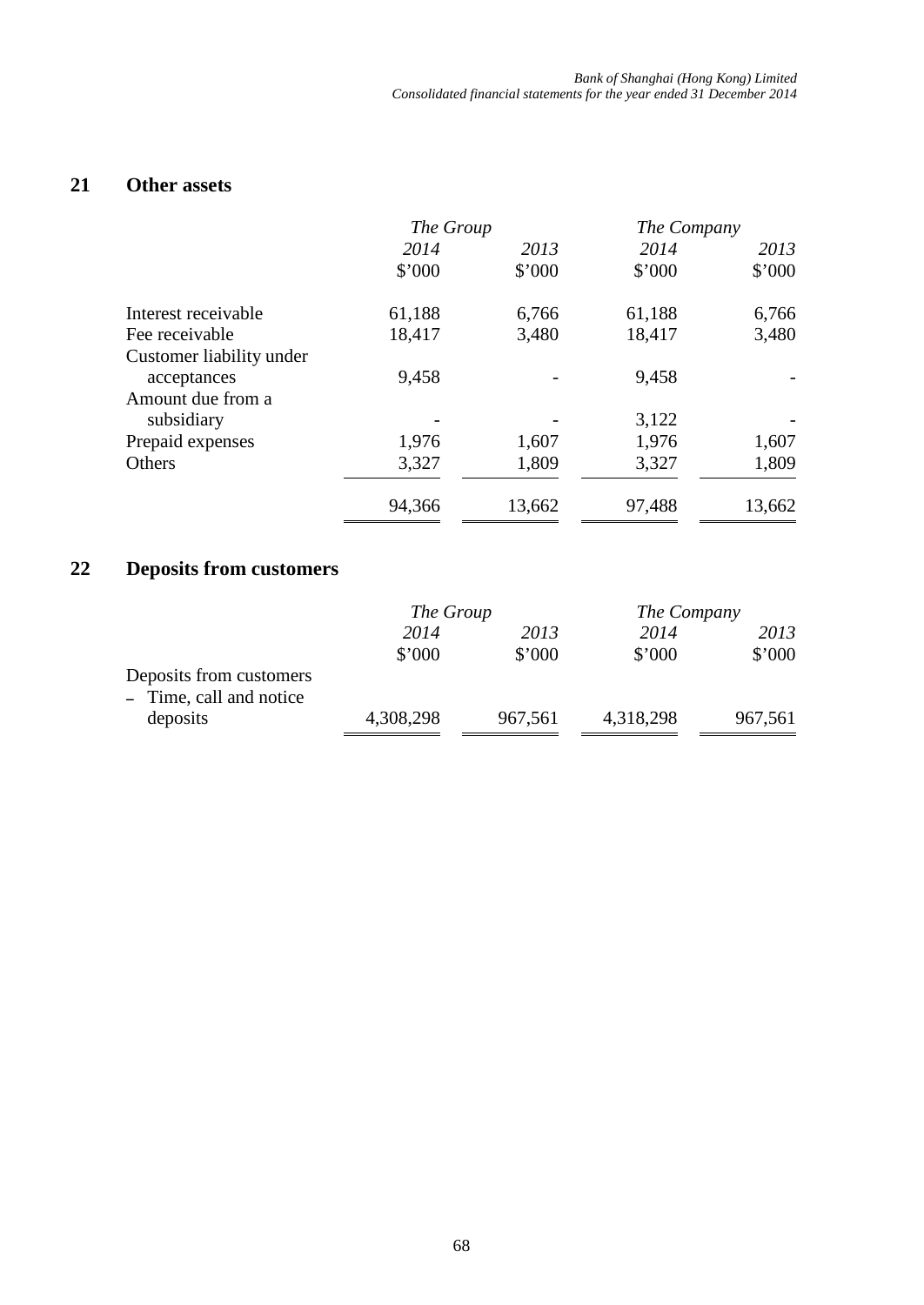# **23 Income tax in the consolidated statement of financial position**

## *(a) Current tax in the consolidated statement of financial position represents:*

| The Group and the Company |        |  |
|---------------------------|--------|--|
| 2014                      | 2013   |  |
| \$'000                    | \$'000 |  |
|                           |        |  |
|                           | (434)  |  |
|                           |        |  |
|                           | 10     |  |
|                           | (424)  |  |
|                           |        |  |
| 3,534                     | 446    |  |
| 3,534                     | 22     |  |
|                           |        |  |
|                           | (424)  |  |
| 3,534                     | 446    |  |
|                           | 22     |  |
|                           | 3,534  |  |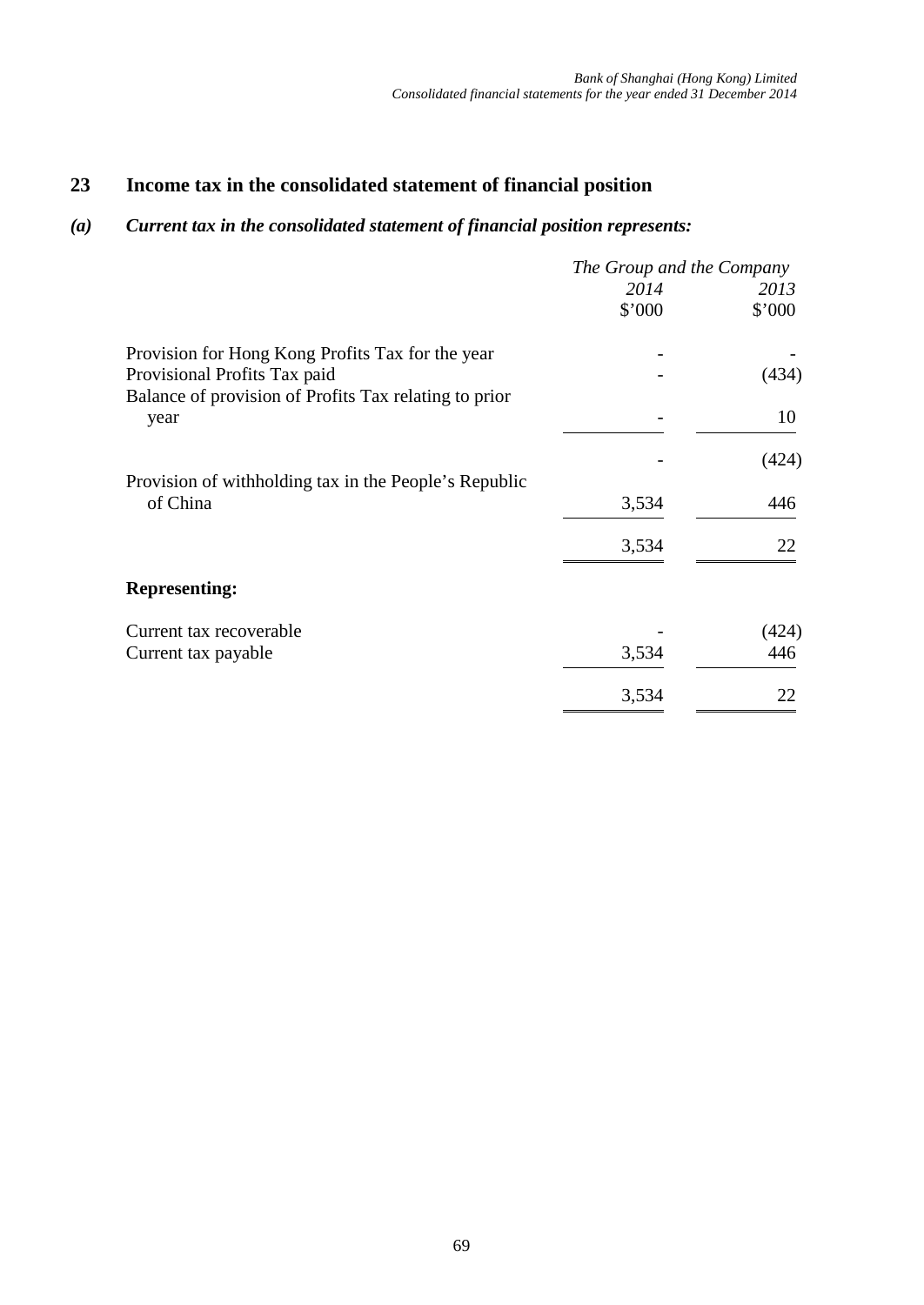## **23 Income tax in the consolidated statement of financial position (continued)**

## *(b) Deferred tax assets and liabilities recognised:*

## **The Group and the Company**

| Depreciation<br>allowances<br>in excess of<br>the related<br>depreciation<br>\$'000 | Amortisation<br>of intangible<br>assets<br>\$'000 | Loan<br>impairment<br>allowance<br>\$'000 | Tax losses<br>\$'000 | <i>Others</i><br>\$'000 | Total<br>\$'000 |
|-------------------------------------------------------------------------------------|---------------------------------------------------|-------------------------------------------|----------------------|-------------------------|-----------------|
|                                                                                     |                                                   |                                           |                      |                         |                 |
|                                                                                     |                                                   |                                           |                      |                         |                 |
| 845                                                                                 | 1,099                                             | (92)                                      | (6,602)              | (32)                    | (4,782)         |
| 845                                                                                 | 1,099                                             | (92)                                      | (6,602)              | (32)                    | (4, 782)        |
| 845                                                                                 | 1,099                                             | (92)                                      | (6,602)              | (32)                    | (4,782)         |
| (98)                                                                                | (99)                                              | (1,254)                                   | 6,602                | 32                      | 5,183           |
| 747                                                                                 | 1,000                                             | (1,346)                                   |                      |                         | 401             |
|                                                                                     |                                                   |                                           |                      |                         |                 |

At 31 December 2014 and 2013, there were no significant deferred tax assets or liabilities not recognised.

## **24 Other liabilities**

|                           | The Group |        | The Company |        |
|---------------------------|-----------|--------|-------------|--------|
|                           | 2014      | 2013   | 2014        | 2013   |
|                           | \$'000    | \$'000 | \$'000      | \$'000 |
| Interest payable          | 39,279    | 4,010  | 39,279      | 4,010  |
| Acceptances outstanding   | 9,458     |        | 9,458       |        |
| Accounts payable          | 266       | 40     | 266         | 40     |
| Accrued expenses          | 2,804     | 1,497  | 2,638       | 1,497  |
| Provision for short term  |           |        |             |        |
| employee benefits         | 10,000    | 5,000  | 10,000      | 5,000  |
| Obligations under finance |           |        |             |        |
| leases                    | 85        | 107    | 85          | 107    |
| Others                    | 2,238     | 1,171  | 2,130       | 1,171  |
|                           | 64,130    | 11,825 | 63,856      | 11,825 |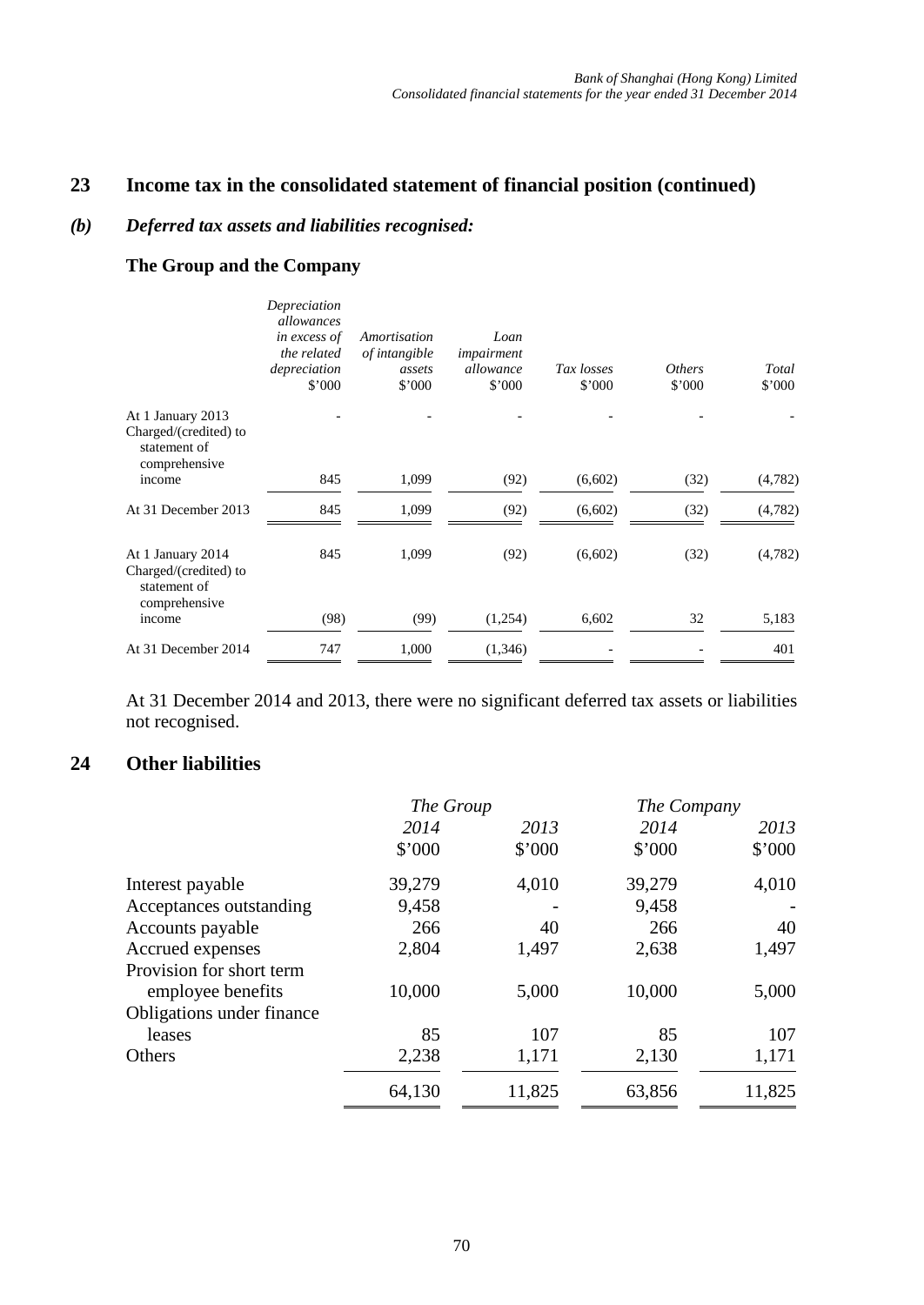### **25 Capital and reserves**

#### *(a) Movement in components of equity*

The reconciliation between the opening and closing balances of each component of the Group's consolidated equity is set out in the consolidated statement of changes in equity. Details of the changes in the Company's individual components of equity between the beginning and the end of the year are set out below:

|                                                                     | Note           | <b>Share</b><br>capital<br>\$'000 | (Accumulated<br>losses<br>retained<br>profits<br>\$'000 | Available-<br>for-sale<br>fair value<br>reserve<br>\$'000 | Regulatory<br>reserve<br>\$'000 | Total<br>\$'000        |
|---------------------------------------------------------------------|----------------|-----------------------------------|---------------------------------------------------------|-----------------------------------------------------------|---------------------------------|------------------------|
| <b>Balance at 1 January 2013</b>                                    |                | 250,000                           | 269,629                                                 |                                                           |                                 | 519,629                |
| Changes in equity for 2013:                                         |                |                                   |                                                         |                                                           |                                 |                        |
| Loss for the year<br>Other comprehensive income                     | 12             |                                   | (24, 568)                                               | 950                                                       |                                 | (24, 568)<br>950       |
| Total comprehensive income                                          |                |                                   | (24, 568)                                               | 950                                                       |                                 | (23, 618)              |
| Share repurchase<br>Dividend paid<br>Transfer to regulatory reserve | 25(b)<br>25(c) | (50,000)                          | (269, 931)<br>(986)                                     |                                                           | 986                             | (50,000)<br>(269, 931) |
| <b>Balance at 31 December 2013</b><br>and 1 January 2014            |                | 200,000                           | (25, 856)                                               | 950                                                       | 986                             | 176,080                |
| <b>Changes in equity for 2014:</b>                                  |                |                                   |                                                         |                                                           |                                 |                        |
| Profit for the year<br>Other comprehensive income                   | 12             |                                   | 61,773                                                  | (1,938)                                                   |                                 | 61,773<br>(1,938)      |
| Total comprehensive income                                          |                |                                   | 61,773                                                  | (1,938)                                                   |                                 | 59,835                 |
| Allotment of new shares<br>Transfer to regulatory reserve           | 25(b)          | 1,800,000                         | (26, 531)                                               |                                                           | 26,531                          | 1,800,000              |
| <b>Balance at 31 December 2014</b>                                  |                | 2,000,000                         | 9,386                                                   | (988)                                                     | 27,517                          | 2,035,915              |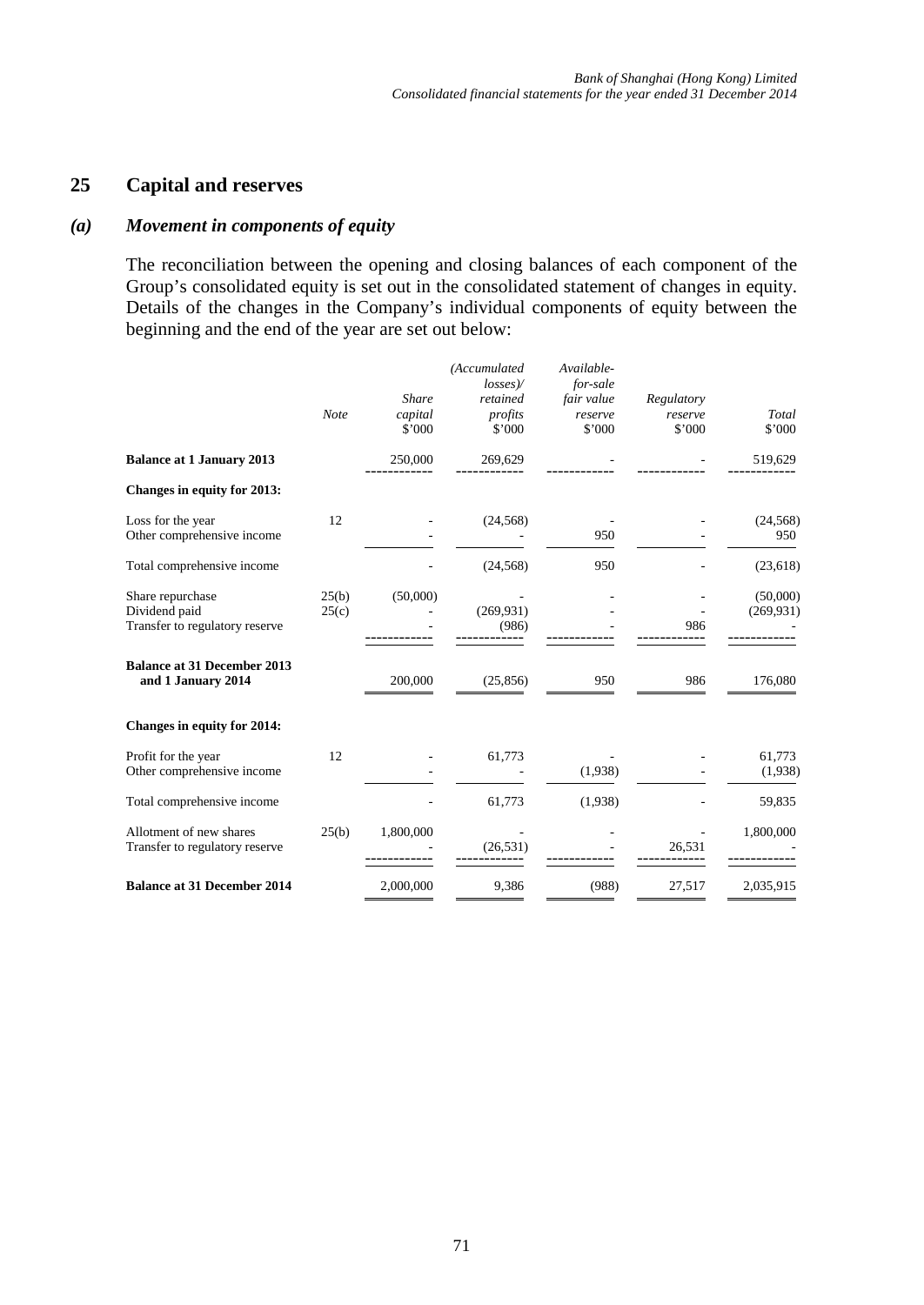# **25 Capital and reserves (continued)**

#### *(b) Share capital*

|                                          | 2014                    |                      | 2013                    |          |
|------------------------------------------|-------------------------|----------------------|-------------------------|----------|
|                                          | No. of<br>shares<br>000 | \$'000               | No. of<br>shares<br>000 | \$'000   |
| <b>Authorised:</b> (note 1)              |                         |                      |                         |          |
| Ordinary shares of \$10 each<br>(note 2) |                         |                      | 50,000                  | 500,000  |
| <b>Issued and fully paid:</b>            |                         |                      |                         |          |
| At 1 January<br>Allotment of new shares  | 20,000<br>140,439       | 200,000<br>1,800,000 | 25,000                  | 250,000  |
| Share repurchase                         |                         |                      | (5,000)                 | (50,000) |
| At 31 December                           | 160,439                 | 2,000,000            | 20,000                  | 200,000  |

In 2013, the Company repurchased 5,000,000 shares at par pursuant to the special resolution passed by the shareholders.

In January 2014, the Company increased its authorised share capital by the creation of 400,000,000 shares of RMB10.00 each totalling RMB4,000,000,000. Upon issuance, such new RMB shares are to rank pari passu as regards dividends and in all respects with the existing ordinary shares of the Company. The Company then issued 140,438,500 shares of RMB10.00 each to its holding company at par to strengthen its capital position.

- Note 1: Under the new Hong Kong Companies Ordinance (Cap. 622), effective from 3 March 2014, the concept of authorised share capital no longer exists.
- Note 2: In accordance with section 135 of the new Hong Kong Companies Ordinance (Cap. 622), the company's shares no longer have a par or nominal value with effect from 3 March 2014. There is no impact on the number of shares in issue or the relative entitlement of any of the members as a result of this change.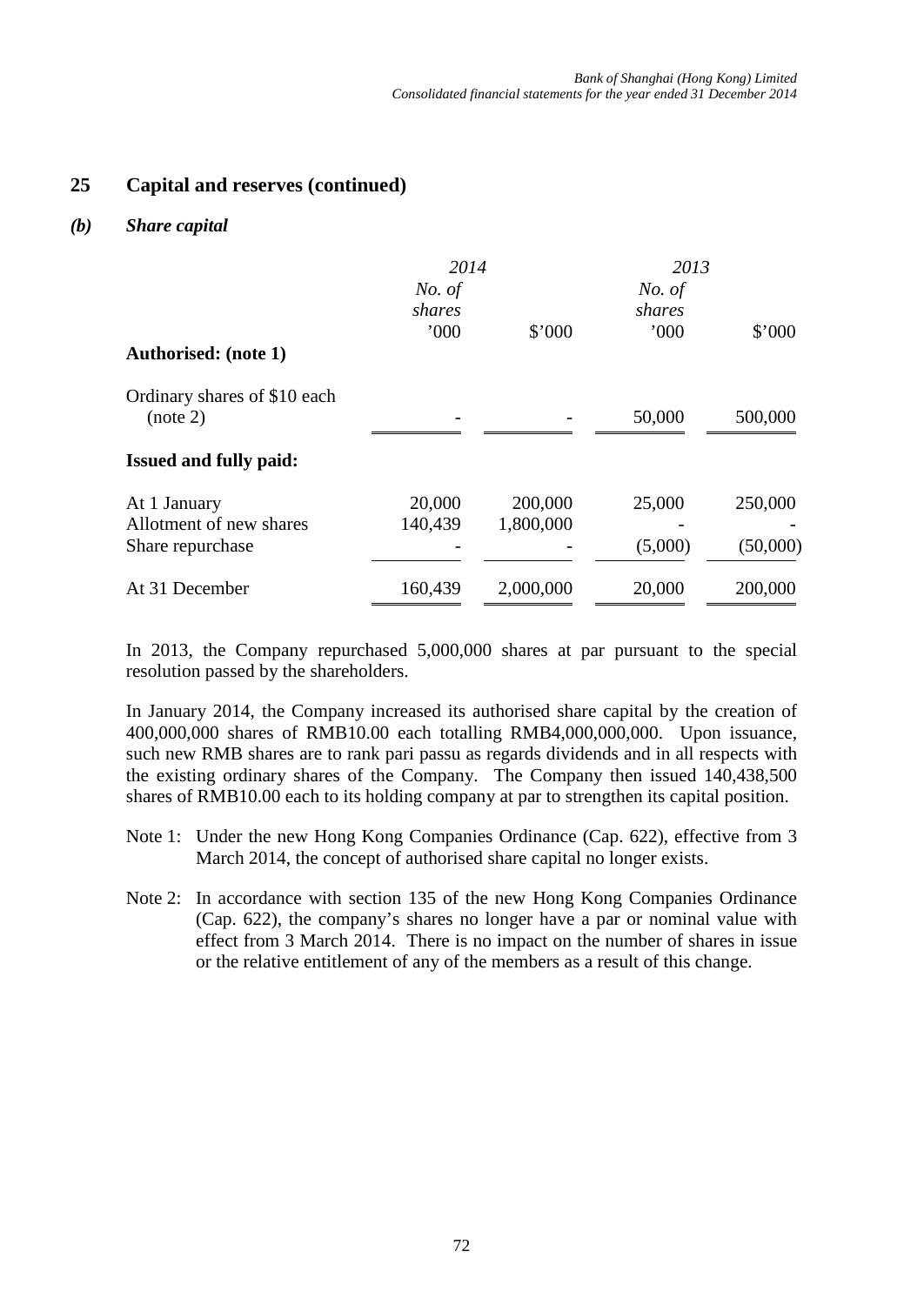### **25 Capital and reserves (continued)**

### *(c) Dividends*

Dividends approved and paid during the year

| 2014                     | 2013           |
|--------------------------|----------------|
| $$^{\circ}000$           | $$^{\circ}000$ |
|                          |                |
| $\overline{\phantom{0}}$ | 269,931        |
|                          |                |

### *(d) Nature and purpose of reserves*

### (i) Available-for-sale fair value reserve

This comprises the cumulative net change in the fair value of available-for-sale financial assets until the financial assets are derecognised and is dealt with in accordance with the accounting policies adopted for the measurement of the available-for-sale financial assets at fair value.

(ii) Retained profits/accumulated losses

The Group is required to maintain minimum capital adequacy ratio set by the HKMA. The minimum capital requirements could therefore potentially restrict the amount of retained profits available for distribution to the shareholders.

(iii) Regulatory reserve

The regulatory reserve is maintained in accordance with Hong Kong Banking regulations. At 31 December 2014, a regulatory reserve of \$27,517,000 (2013: \$986,000) was maintained to satisfy the provisions of the Hong Kong Banking Ordinance for prudential supervision purposes. Movement in this reserve was made directly through retained profits under consultation with the HKMA. The regulatory reserve is non-distributable.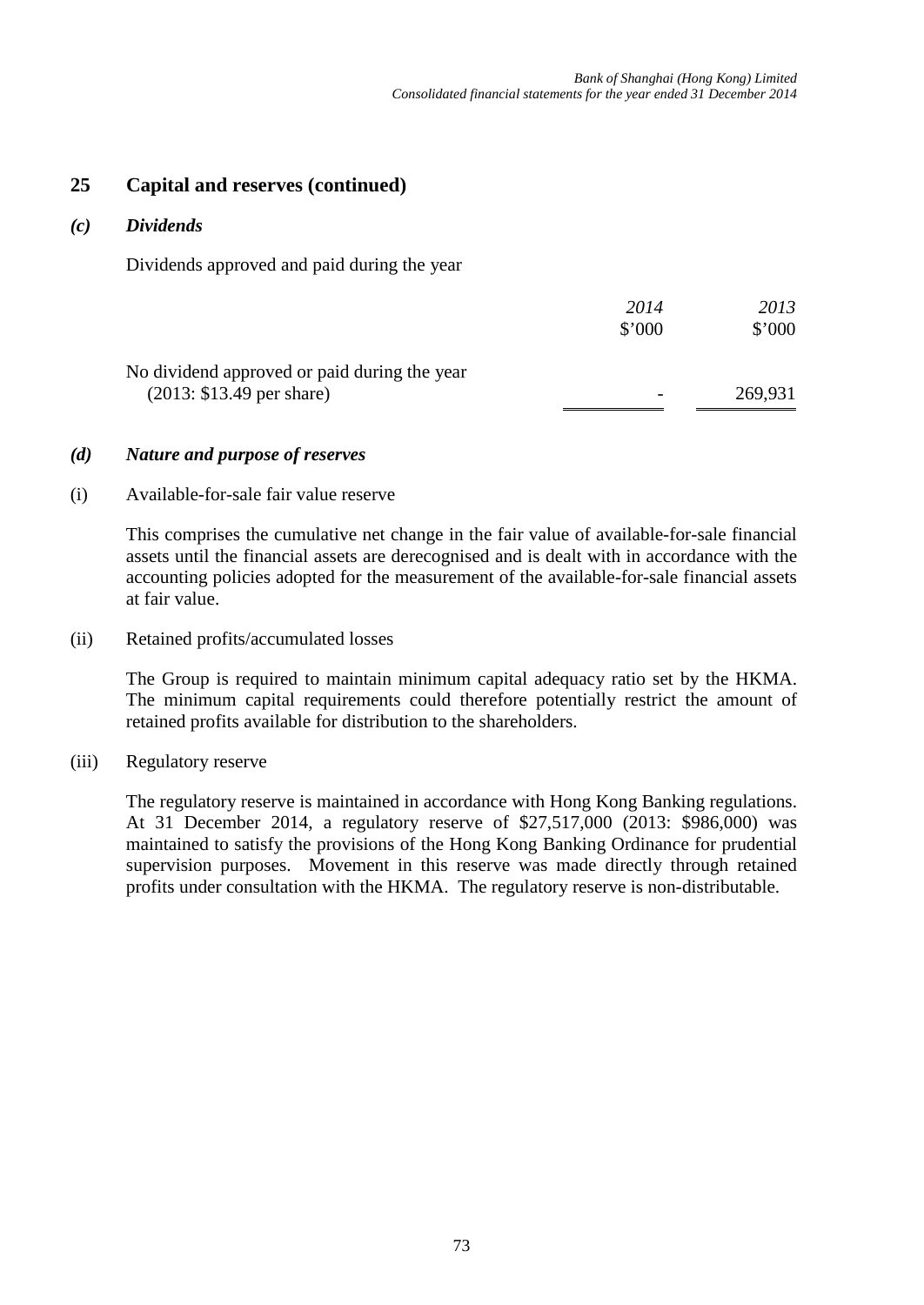# **26 Material related party transactions**

During the year, the Group entered into transactions with related parties in the normal course of business including accepting and placement of inter-bank deposits, conducting correspondent banking and foreign exchange transactions. All these related party transactions were priced at the relevant market rates at the time of each transaction.

### *(a) The amount of material related party transactions during the year and outstanding balances at the reporting date are set out below:*

|                                                      | The Group                 |        |
|------------------------------------------------------|---------------------------|--------|
|                                                      | Immediate holding company |        |
|                                                      | 2014                      | 2013   |
|                                                      | $$^{\circ}000$            | \$'000 |
| Consolidated statement of comprehensive income:      |                           |        |
| Interest income                                      | 62,426                    |        |
| Interest expense                                     | (3,486)                   | (22)   |
| <b>Consolidated statement of financial position:</b> |                           |        |
| Amounts due from:                                    |                           |        |
| Cash and balances with banks and central bank        | 8                         |        |
| Placement with banks                                 | 226,707                   |        |
| Derivative financial assets                          | 5,236                     |        |
| Other assets                                         | 4,320                     |        |
| Amounts due to:                                      |                           |        |
| Deposits from banks                                  | 474,046                   |        |
| Other liabilities                                    | 817                       |        |
| Derivative contracts:                                |                           |        |
| Contract amount                                      | 587,412                   |        |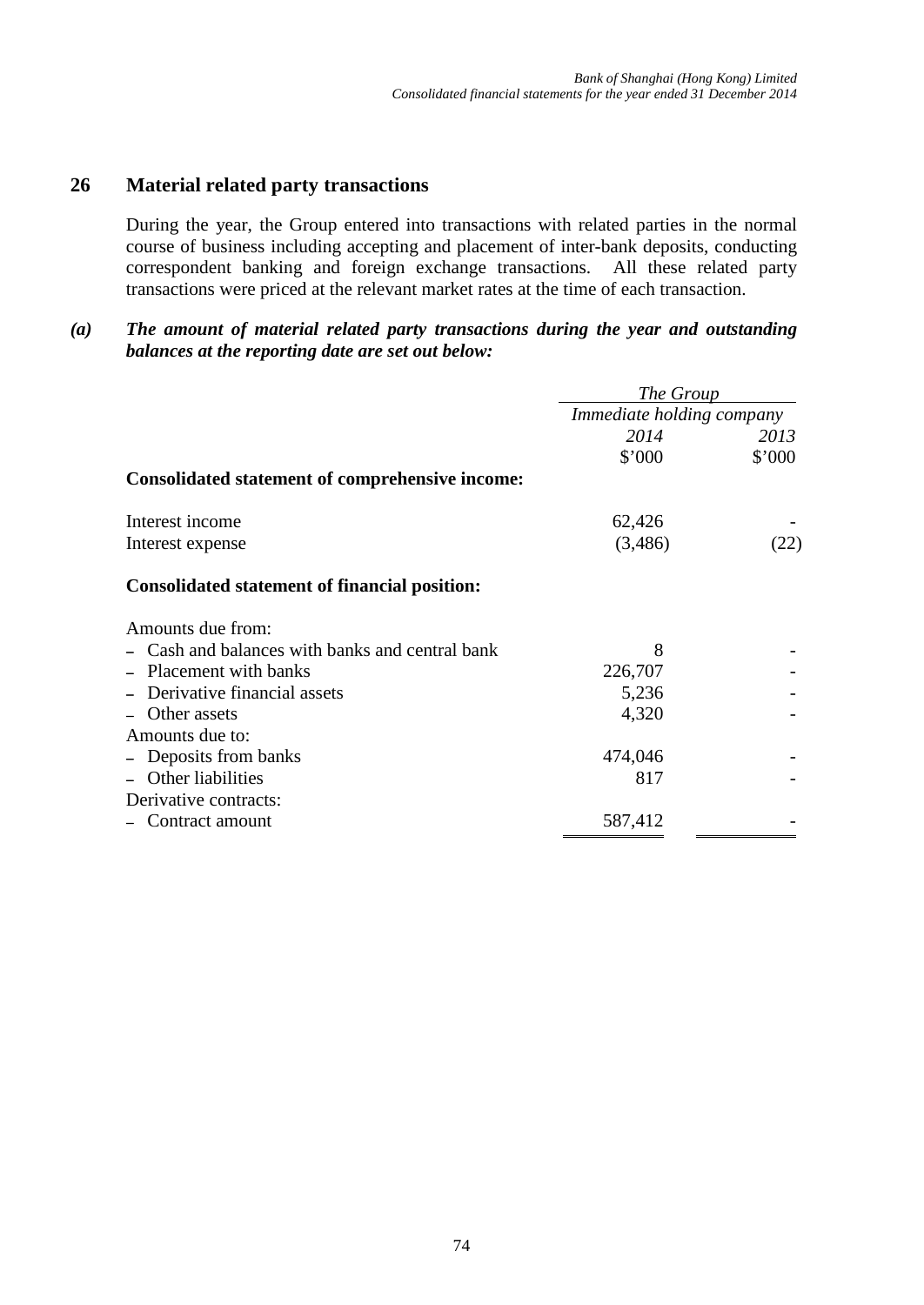### **26 Material related party transactions (continued)**

### *(a) The amount of material related party transactions during the year and outstanding balances at the reporting date are set out below: (continued)*

|                                            | The Company       |        |        |            |  |
|--------------------------------------------|-------------------|--------|--------|------------|--|
|                                            | Immediate holding |        |        |            |  |
|                                            | company           |        |        | Subsidiary |  |
|                                            | 2014              | 2013   | 2014   | 2013       |  |
|                                            | $$^{\circ}000$    | \$'000 | \$'000 | \$'000     |  |
| <b>Statement of financial</b><br>position: |                   |        |        |            |  |
| Amounts due from:                          |                   |        |        |            |  |
| Cash and balances with                     |                   |        |        |            |  |
| banks and central bank                     | 8                 |        |        |            |  |
| Placement with banks                       | 226,707           |        |        |            |  |
| Derivative financial assets                | 5,236             |        |        |            |  |
| Other assets                               | 4,320             |        | 3,122  |            |  |
| Amounts due to:                            |                   |        |        |            |  |
| Deposits from banks                        | 474,046           |        |        |            |  |
| Deposits from customers                    |                   |        | 10,000 |            |  |
| Other liabilities                          | 817               |        |        |            |  |
| Derivative contracts:                      |                   |        |        |            |  |
| Contract amount                            | 587,412           |        |        |            |  |

### *(b) Directors and key management personnel*

During the year, the Group did not provide any credit facilities nor accept any deposits from the directors and key management personnel of the Group and its holding companies as well as their close family members and companies controlled or significantly influenced by them.

Remunerations, for key management personnel, including amounts paid to the Group's directors as disclosed in note 10, are as follows:

|                                | 2014   | 2013   |
|--------------------------------|--------|--------|
|                                | \$'000 | \$'000 |
| Salaries and other benefits    | 6,499  | 5,507  |
| Contribution to provident fund | 599    | 476    |
| Variable bonuses               | 4,630  | 2,290  |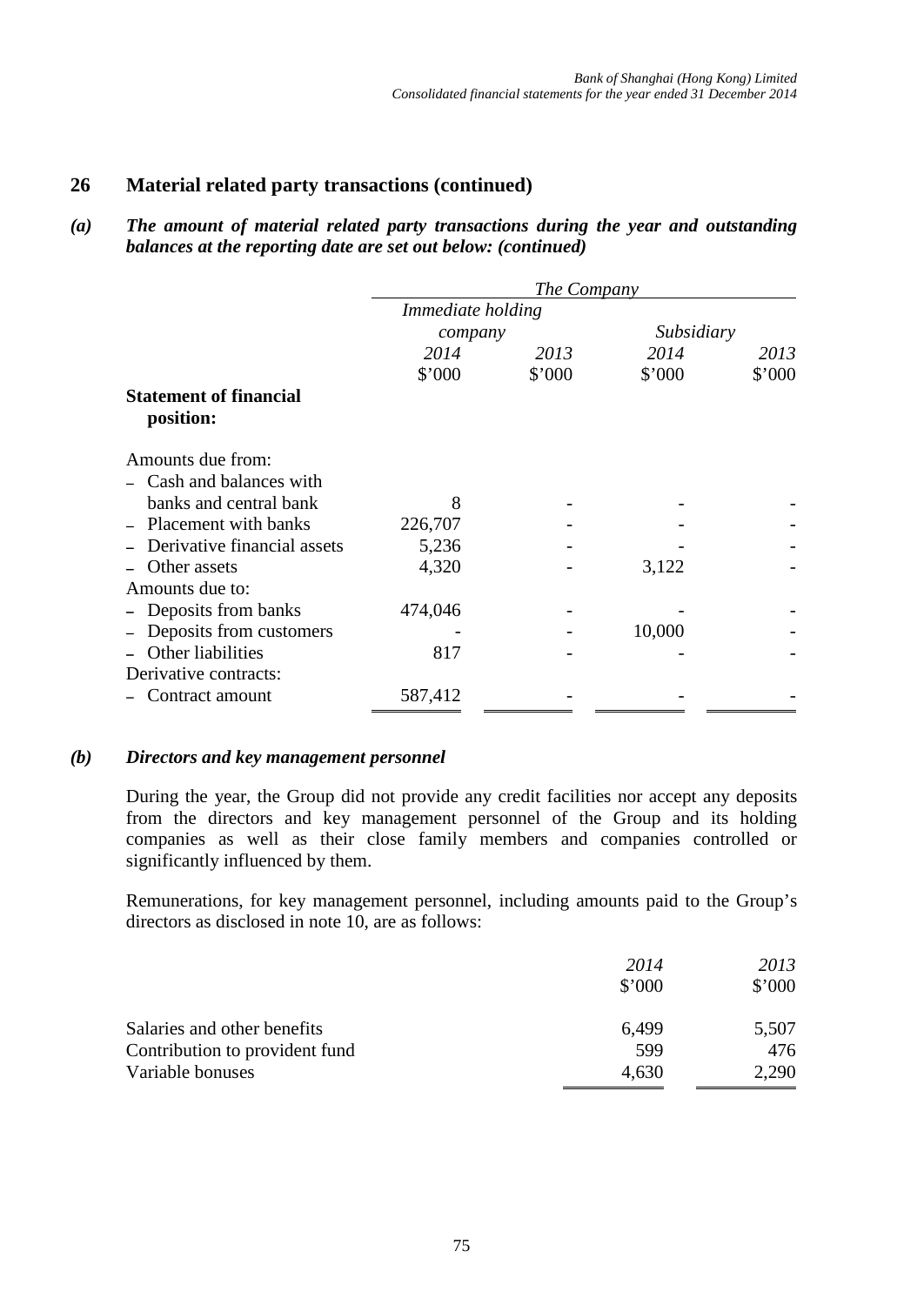### **27 Derivative financial instruments**

Derivatives entered into by the Group include foreign exchange forward and swap contracts. The Group used these derivatives in its own assets and liabilities management and also sold these products to customers as normal banking activities. For these transactions entered into with customers, they were actively managed through offsetting deals with external parties to ensure the Group's net exposures were within acceptable level of risk. No significant proprietary positions were maintained by the Group at 31 December 2014 and 2013.

### *(a) Notional amounts of derivatives*

Derivatives refer to financial contracts, the value of which links to the value of one or more underlying assets or indices. The notional amount of these instruments represents the volume of outstanding transactions and not the amount at risk.

### **The Group and the Company**

*At 31 December 2014*

|                         |                   | Managed in                       |           |           |
|-------------------------|-------------------|----------------------------------|-----------|-----------|
|                         |                   | conjunction                      |           |           |
|                         |                   | with                             |           |           |
|                         |                   | financial                        |           |           |
|                         |                   | instruments                      |           |           |
|                         |                   | designated                       | Others,   |           |
|                         | <i>Qualifying</i> | at fair value                    | including |           |
|                         | for hedge         | through                          | held for  |           |
|                         |                   | <i>accounting profit or loss</i> | trading   | Total     |
|                         | $$^{\circ}000$    | \$'000                           | \$'000    | \$'000    |
| Exchange rate contracts |                   |                                  |           |           |
| - Forwards              |                   |                                  | 1,177,679 | 1,177,679 |
| - Swaps                 |                   |                                  | 1,828,510 | 1,828,510 |
| Equity contracts        |                   |                                  | 104,000   | 104,000   |
|                         |                   |                                  | 3,110,189 | 3,110,189 |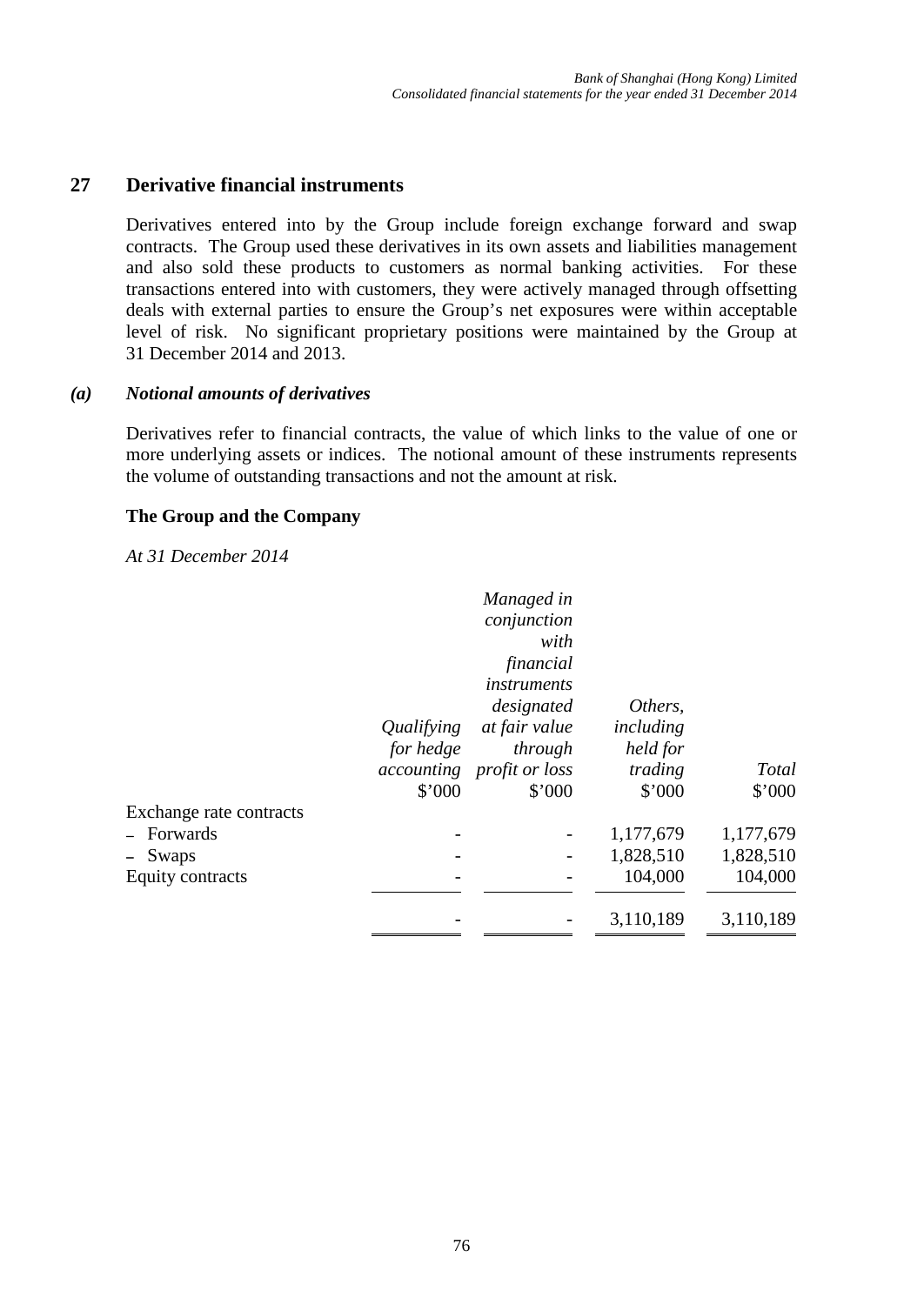### **27 Derivative financial instruments (continued)**

### *(a) Notional amounts of derivatives (continued)*

### **The Group and the Company**

*At 31 December 2013*

|                         |            | Managed in                       |           |         |
|-------------------------|------------|----------------------------------|-----------|---------|
|                         |            | conjunction                      |           |         |
|                         |            | with                             |           |         |
|                         |            | financial                        |           |         |
|                         |            | <i>instruments</i>               |           |         |
|                         |            | designated                       | Others,   |         |
|                         | Qualifying | at fair value                    | including |         |
|                         | for hedge  | through                          | held for  |         |
|                         |            | <i>accounting profit or loss</i> | trading   | Total   |
|                         | \$'000     | \$'000                           | \$'000    | \$'000  |
| Exchange rate contracts |            |                                  |           |         |
| Swaps                   |            |                                  | 100,328   | 100,328 |

All these derivatives were with residual maturity of one year or less.

### *(b) Fair values and credit risk-weighted amounts of derivatives*

Credit risk-weighted amount refers to the amount as computed in accordance with the Banking (Capital) Rules and depends on the status of the counterparty and the residual maturity of the transaction. The risk-weight factor for derivatives outstanding at 31 December 2014 ranged from 20% to 100% (2013: 20%).

Derivative financial instruments are presented in net when there is a legally enforceable right to set off the recognised amounts, and there is an intention to settle them on a net basis or realise the asset and settle the liability simultaneously. As at 31 December 2014, no derivative financial instruments have fulfilled the above criteria, therefore no derivative financial instruments were offset on the statement of financial position (2013: Nil).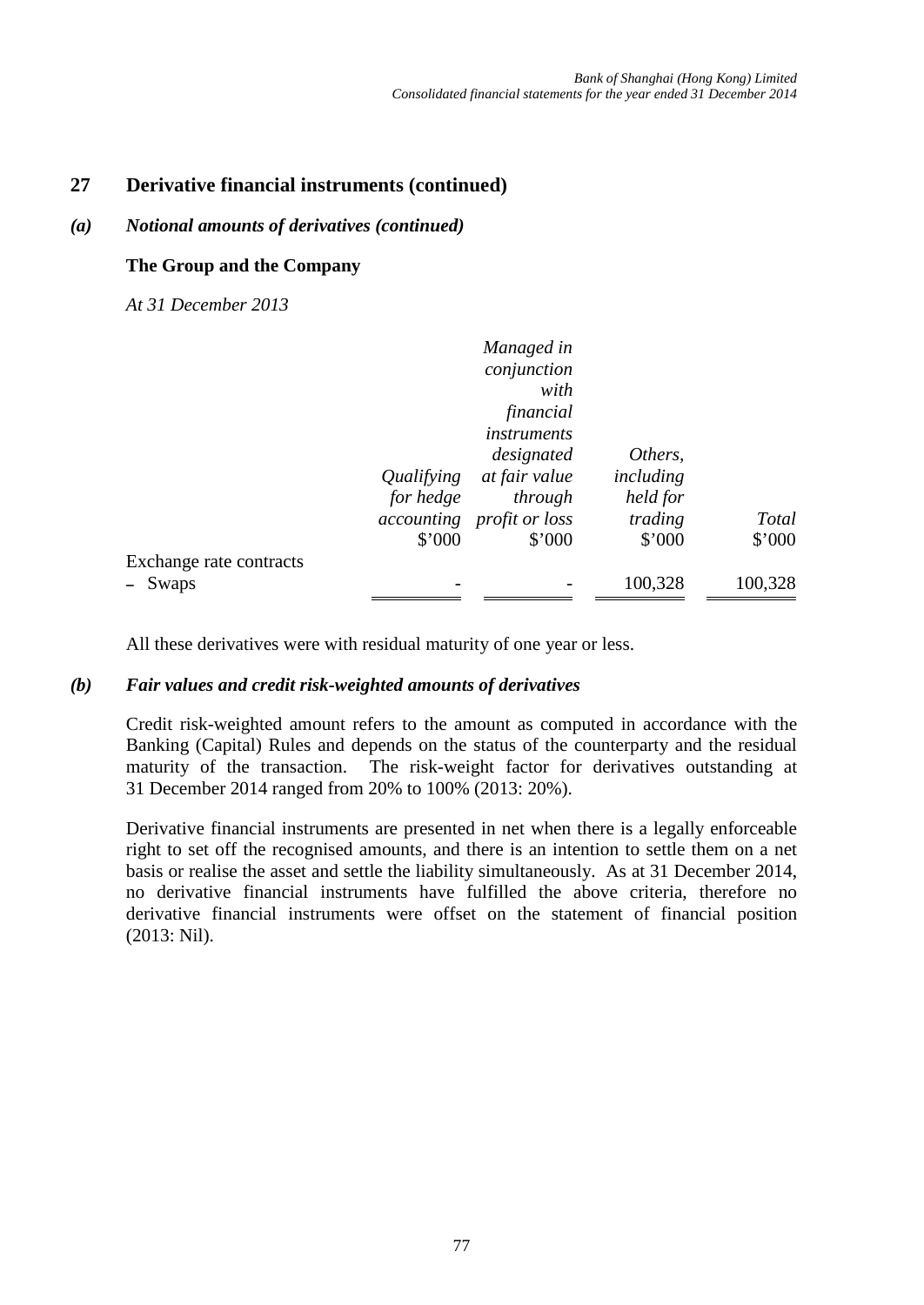# **27 Derivative financial instruments (continued)**

# *(b) Fair values and credit risk-weighted amounts of derivatives (continued)*

# **The Group and the Company**

*At 31 December 2014*

|                         | Derivative | Derivative  | Credit        |
|-------------------------|------------|-------------|---------------|
|                         | financial  | financial   | risk-weighted |
|                         | assets     | liabilities | amounts       |
|                         | \$'000     | \$'000      | \$'000        |
| Exchange rate contracts |            |             |               |
| - Forwards              | 5,236      | 4,893       | 8,124         |
| - Swaps                 | 2,051      | 4,637       | 3,588         |
| Equity contracts        | 254        |             | 6,495         |
|                         | 7,541      | 9,530       | 18,207        |

### **The Group and the Company**

*At 31 December 2013*

|                         | Derivative | Derivative  | Credit        |
|-------------------------|------------|-------------|---------------|
|                         | financial  | financial   | risk-weighted |
|                         | assets     | liabilities | amounts       |
|                         | \$'000     | \$'000      | \$'000        |
| Exchange rate contracts |            |             |               |
| - Swaps                 |            | 302         | 201           |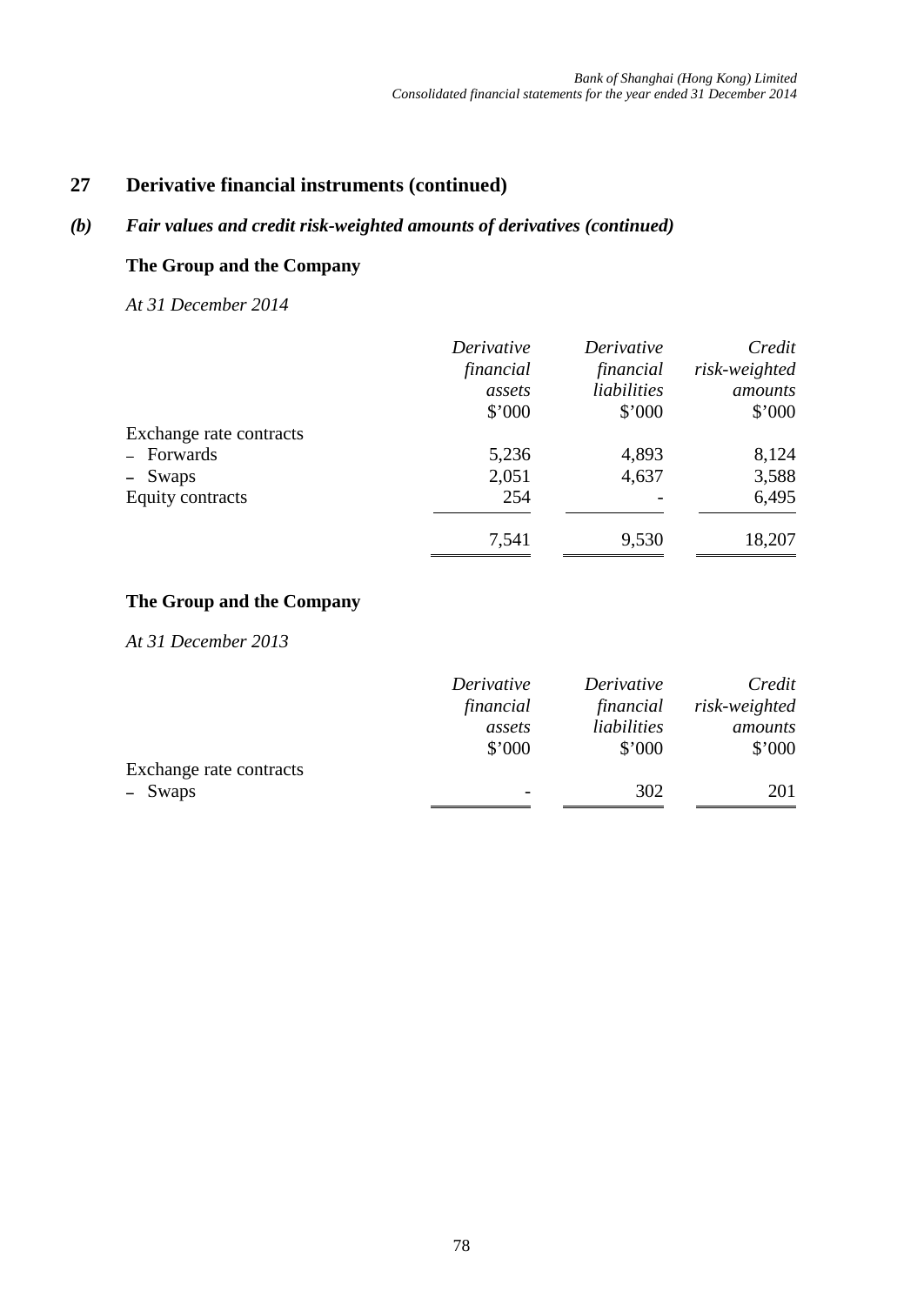### **28 Contingent liabilities and commitments**

### *(a) Contingent liabilities and commitment to extend credit*

|                                          | The Group and the Company |        |
|------------------------------------------|---------------------------|--------|
|                                          | 2014                      | 2013   |
|                                          | \$'000                    | \$'000 |
| Contract amounts                         |                           |        |
| - Trade-related contingencies            | 4,838                     | 1,007  |
| - Transaction-related contingencies      | 1,030                     |        |
| Other commitments                        |                           |        |
| - which are unconditionally cancellable  | 362,066                   | 54,649 |
| with an original maturity under one year | 155,117                   |        |
| with an original maturity over one year  | 105,014                   |        |
|                                          | 628,065                   | 55,656 |
| Credit risk weighted amounts             | 84,374                    | 201    |

Contingent liabilities and commitments are credit related instruments. The risk involved in these credit-related instruments is essentially the same as the credit risk involved in extending loan facilities to customers. The contractual amounts represent the amounts at risk should the contract be fully drawn and the customer would be in default. As the facilities may expire without being drawn, the contract amounts do not represent expected future cash flows.

The risk weight factor for the computation of credit risk weighted amounts range from 0% to 100%.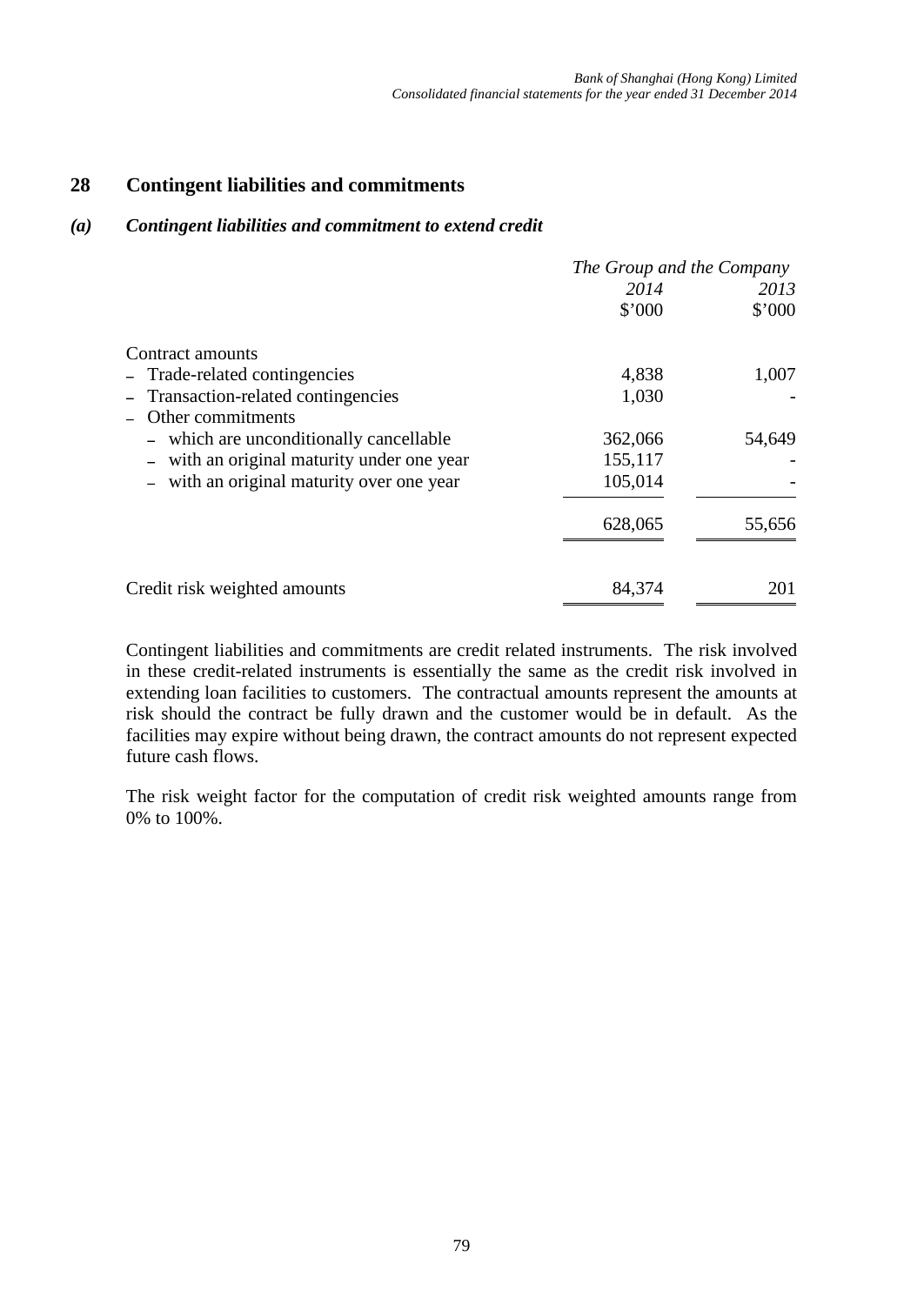### **28 Contingent liabilities and commitments (continued)**

#### *(b) Lease commitments*

At 31 December 2014, the total future minimum lease payments under non-cancellable operating leases are as follows:

|                                 | The Group and the Company |        |  |
|---------------------------------|---------------------------|--------|--|
|                                 | 2014                      | 2013   |  |
|                                 | \$'000                    | \$'000 |  |
| Within 1 year                   | 12,144                    | 6,070  |  |
| After 1 year but within 5 years | 1,880                     | 7,615  |  |
|                                 | 14,024                    | 13,685 |  |

The Group leases properties under operating leases. These leases run for an initial period of 1-3 years, with an option to renew the lease subject to renegotiation of the terms of the lease. None of the leases contains contingent rentals.

### **29 Loans to officers**

Particulars of loans made to officers and disclosed pursuant to Section 161B of the Hong Kong Companies Ordinance are as follows:

|                                                                                                  | The Group and the Company |        |  |
|--------------------------------------------------------------------------------------------------|---------------------------|--------|--|
|                                                                                                  | 2014                      | 2013   |  |
|                                                                                                  | \$'000                    | \$'000 |  |
| Aggregate amount in respect of principal and interest<br>as at 31 December                       |                           |        |  |
| The maximum aggregate amount outstanding in<br>respect of principal and interest during the year |                           |        |  |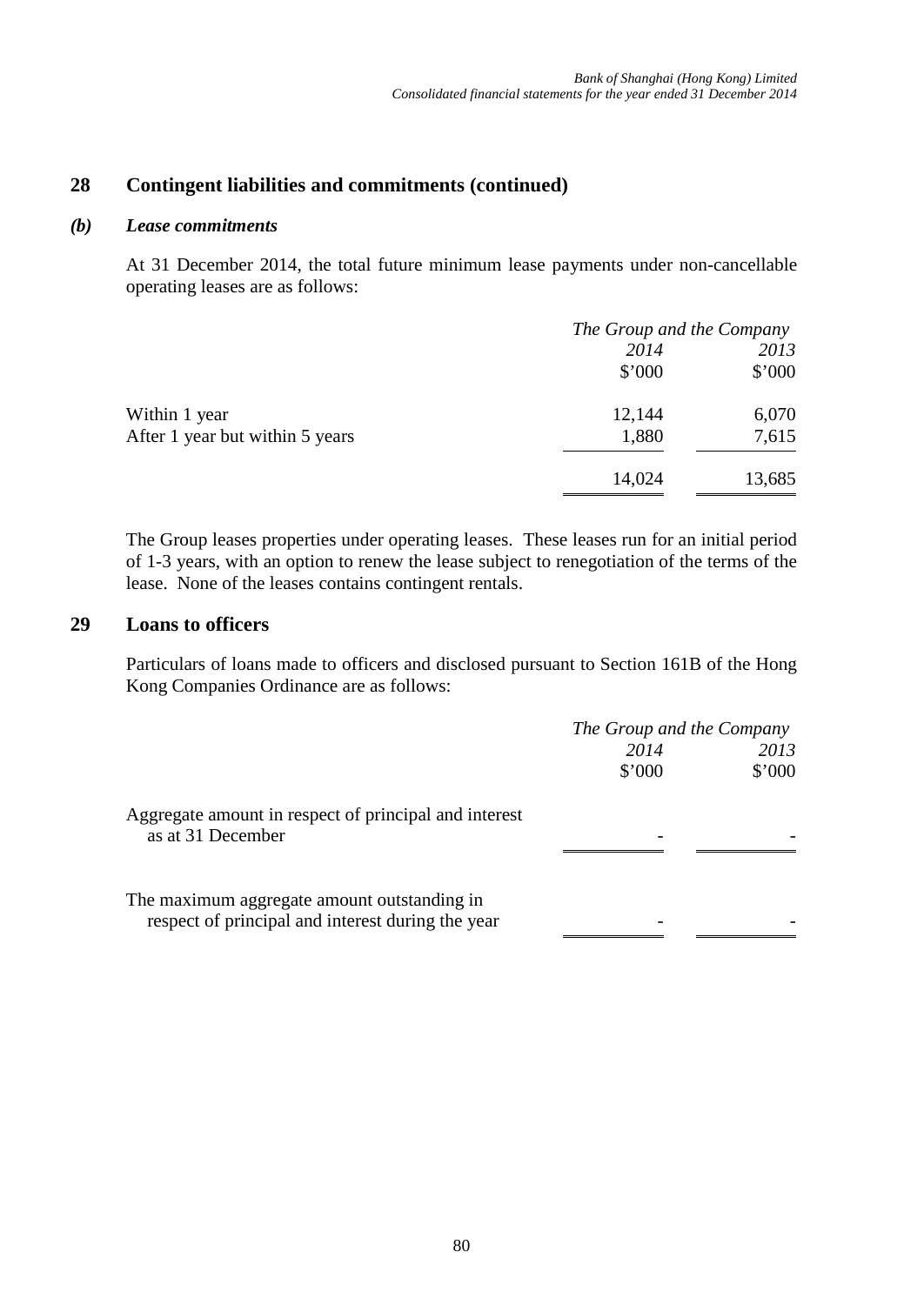# **30 Notes to consolidated statement of cash flows**

*(a) Reconciliation of profit/(loss) before taxation to net cash inflow from operating activities*

|                                                    | 2014<br>\$'000 | 2013<br>\$'000 |
|----------------------------------------------------|----------------|----------------|
| Profit/(loss) before taxation                      | 75,582         | (28,904)       |
| Adjustments for:                                   |                |                |
| Interest income                                    | (249, 893)     | (9,868)        |
| Interest expense                                   | 119,822        | 5,385          |
| Depreciation of fixed assets                       | 6,119          | 2,759          |
| Amortisation of intangible assets                  | 1,864          | 928            |
| Impairment charges                                 | 7,603          | 558            |
| Net profit on sale of available-for-sale financial |                |                |
| assets                                             | (111)          |                |
| Interest received                                  | 191,081        | 2,577          |
| Interest paid                                      | (84, 431)      | (1,375)        |
| Operating profit/(loss) before changes in working  |                |                |
| capital                                            | 67,636         | (27,940)       |
| Change in balances and placements with banks with  |                |                |
| original maturity beyond three months              | (2,170,173)    | (258, 543)     |
| Change in gross loans and advances to customers    | (3,411,781)    | (154, 459)     |
| Change in other assets                             | (16,759)       | (4,896)        |
| Change in deposits from customers                  | 3,340,737      | 967,561        |
| Change in deposits from banks                      | 2,147,636      | 130,987        |
| Change in certificates of deposit issued           | 418,024        |                |
| Change in other liabilities                        | 6,237          | 7,518          |
| Elimination of exchange differences and other      |                |                |
| non-cash items                                     | 2,764          | 470            |
| <b>Cash generated from operating activities</b>    | 384,321        | 660,698        |
| Hong Kong Profits Tax refunded                     | 434            | 3,055          |
| PRC withholding tax paid                           | (9,051)        |                |
| Net cash inflow from operating activities          | 375,704        | 663,753        |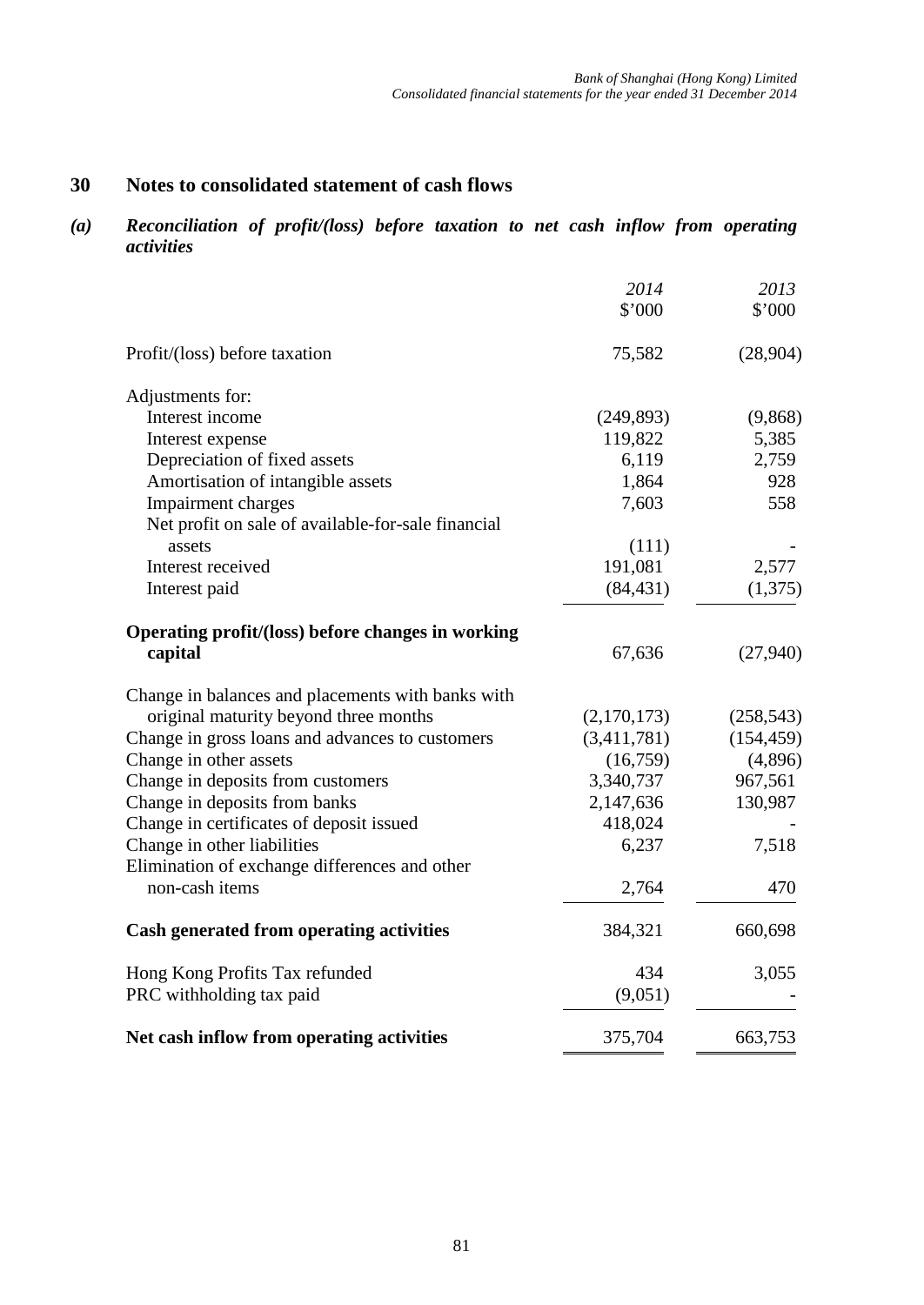### **30 Notes to consolidated statement of cash flows (continued)**

#### *(b) Cash and cash equivalents in the consolidated statement of cash flows:*

|                                                                                                      | 2014<br>\$'000 | 2013<br>\$'000 |
|------------------------------------------------------------------------------------------------------|----------------|----------------|
| Cash and balances with banks and central bank<br>Placements with banks with original maturity within | 74,616         | 27,370         |
| three months                                                                                         | 2,719,142      | 760,275        |
|                                                                                                      | 2,793,758      | 787,645        |

### *(c) Reconciliation with the consolidated statement of financial position:*

|                                                     | 2014        | 2013       |
|-----------------------------------------------------|-------------|------------|
|                                                     | \$'000      | \$'000     |
| Cash and balances with banks and central bank       |             |            |
| (note 14)                                           | 74,616      | 27,370     |
| Placements with banks (note 15)                     | 5,147,858   | 1,018,818  |
| Amounts recognised in the consolidated statement of |             |            |
| financial position                                  | 5,222,474   | 1,046,188  |
| Less: Placements with banks with original maturity  |             |            |
| beyond three months                                 | (2,428,716) | (258, 543) |
| Cash and cash equivalents in the consolidated       |             |            |
| statement of cash flows                             | 2,793,758   | 787,645    |

### **31 Immediate and ultimate holding companies**

As at 31 December 2014, the Company's immediate and ultimate holding companies were Bank of Shanghai Co., Limited. Bank of Shanghai Co., Limited produces financial statements available for public access.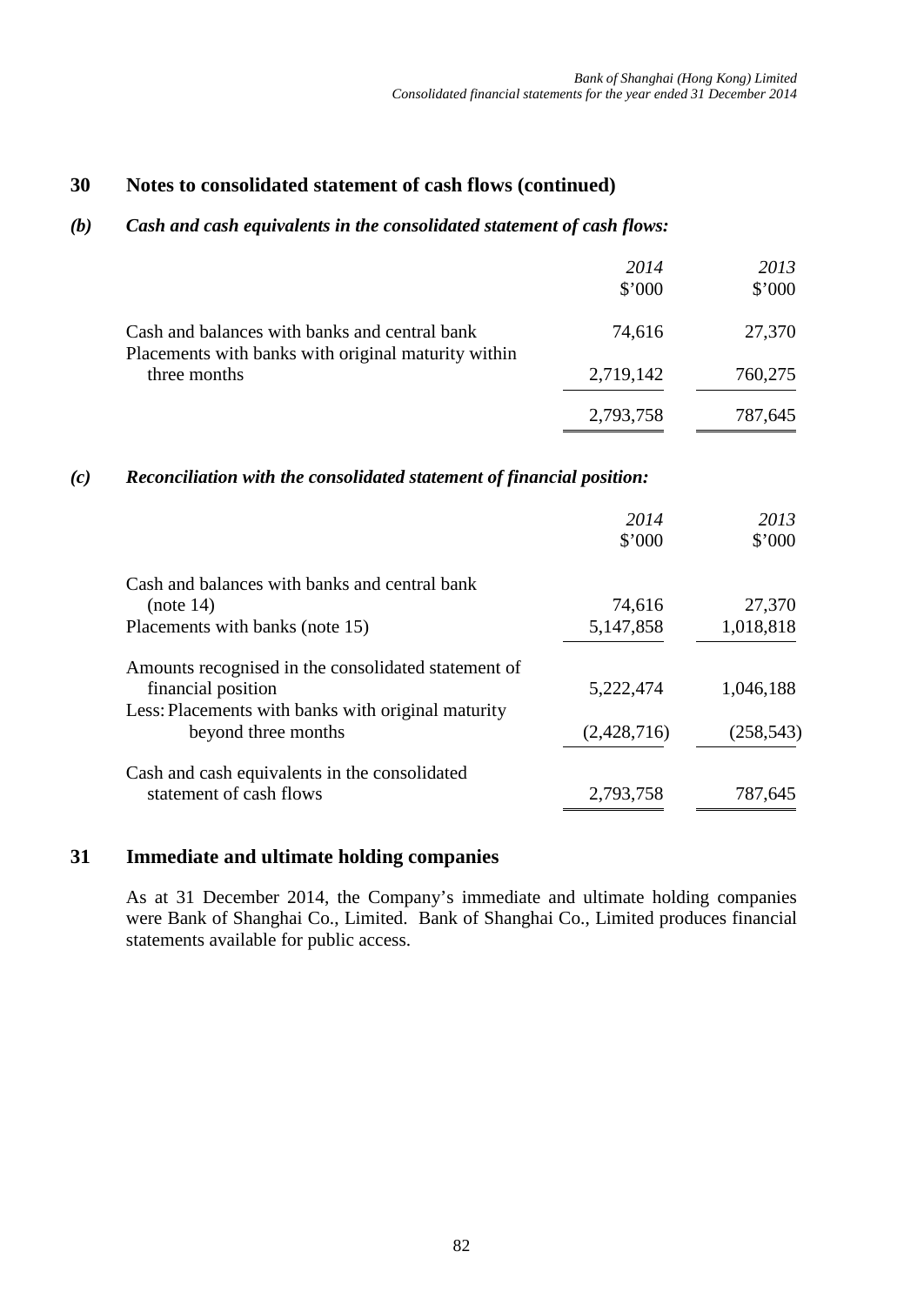# **32 Possible impact of amendments, new standards and interpretations issued but not yet effective for the year ended 31 December 2014**

Up to the date of issue of the financial statements, the HKICPA has issued a few amendments and new standards which were not yet effective for the year ended 31 December 2014 and thus was not adopted in these financial statements. These include the following which may be relevant to the Group.

|                                                                                                            | <i>Effective for</i><br>accounting periods<br>beginning on or after |
|------------------------------------------------------------------------------------------------------------|---------------------------------------------------------------------|
| Annual improvements to HKFRSs 2010-2012 cycle                                                              | 1 July 2014                                                         |
| Annual improvements to HKFRSs 2011-2013 cycle                                                              | 1 July 2014                                                         |
| Annual improvements to HKFRSs 2012-2014 cycle                                                              | 1 January 2016                                                      |
| Amendments to HKAS 16 and HKAS 38, Clarification of<br>acceptable methods of depreciation and amortisation | 1 January 2016                                                      |
| <b>HKFRS</b> 15, Revenue from contracts with customers                                                     | 1 January 2017                                                      |
| <b>HKFRS</b> 9, Financial instruments                                                                      | 1 January 2018                                                      |

The Group is in the process of making assessment of what the impact of these amendments is expected in the initial application. So far it has been concluded that the adoption of them is unlikely to have significant impact to the Group's results of operation and financial position except for HKFRS 15, *Revenue from contracts with customers* and HKFRS 9, *Financial Instruments*.

− In July 2014, the HKICPA issued HKFRS 15 *Revenue from contracts with customers*. The standards will be effective for fiscal financial periods beginning on or after 1 January 2017 with early adoption permitted. HKFRS 15 provides a principle-based approach for revenue recognition, and introduces the concept of recognizing revenue for obligations as they are satisfied. The standard should be applied retrospectively, with certain practical expedients available. The Group is currently assessing the impact of this standard but it is not practicable to quantify the effect as at the date of the publication of these consolidated financial statements.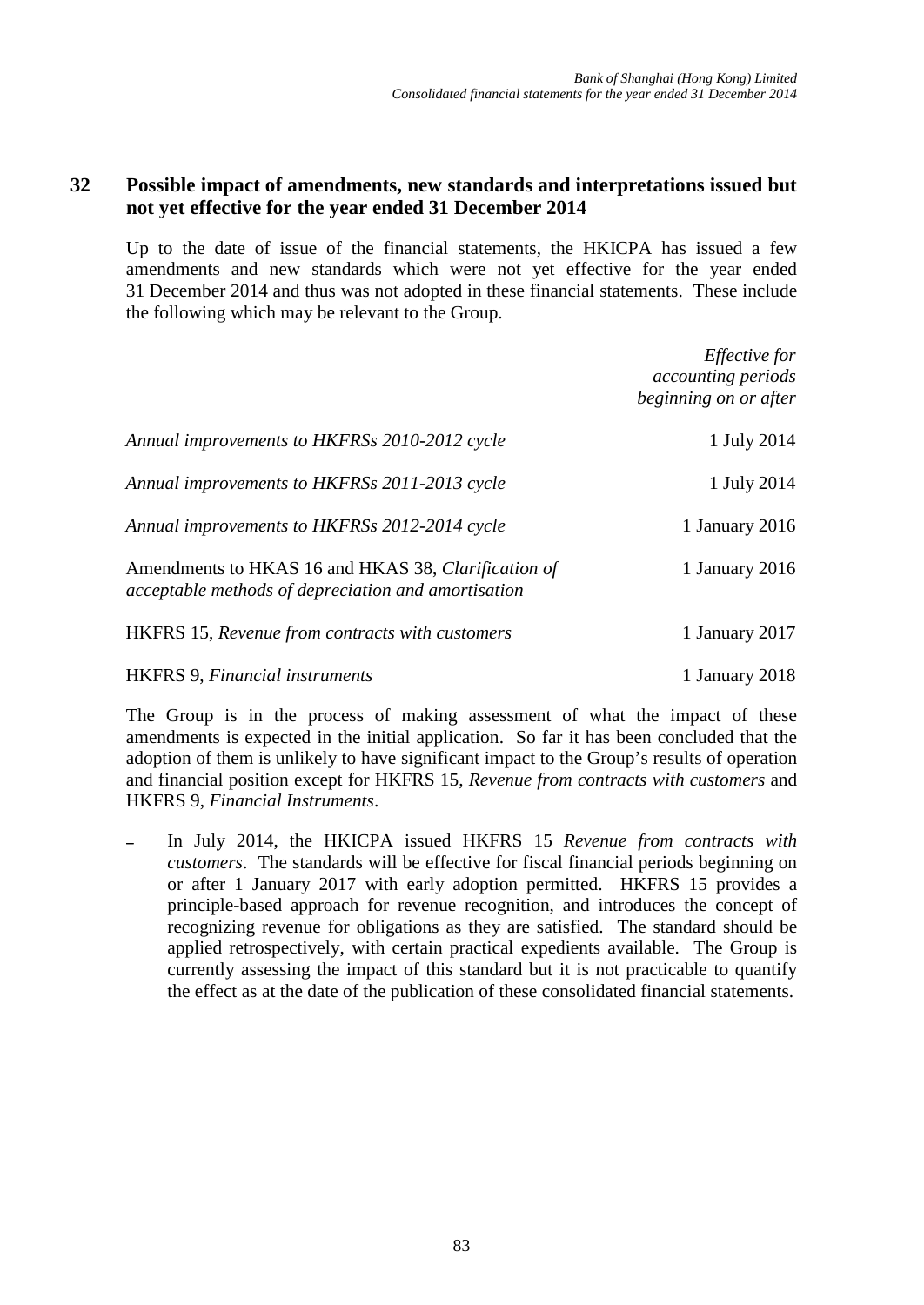### **32 Possible impact of amendments, new standards and interpretations issued but not yet effective for the year ended 31 December 2014 (continued)**

− In September 2014, the HKICPA issued the final HKFRS 9, *Financial Instruments* which is the comprehensive standard to replace HKAS 39 *Financial Instruments: Recognition and Measurement* and includes requirements for classification and measurement of financial assets and liabilities, impairment of financial assets and hedge accounting. The classification and measurement of financial assets will depend on the entity's business model for their management and their contractual cash flow characteristics and result in financial assets being classified and measured at amortised cost, fair value through other comprehensive income ("FVOCI") or fair value through profit or loss. The classification of financial liabilities is essentially unchanged, except that, for certain liabilities measured at fair value, gains or losses relating to changes in the entity's own credit risk are to be included in other comprehensive income.

The impairment requirements apply to financial assets measured at amortised cost and FVOCI, lease receivables, certain loan commitments and financial guarantee contracts. At initial recognition, allowance (or provision in the case of commitments and guarantees) is required for expected credit losses ("ECL") resulting from default events that are possible within the next 12 months ("12 month ECL"). In the event of a significant increase in credit risk, allowance (or provision) is required for ECL resulting from all possible default events over the expected life of the financial instrument ("lifetime ECL").

The assessment of whether credit risk has increased significantly since initial recognition is performed for each reporting period by considering the probability of default occurring over the remaining life of the financial instrument, rather than by considering an increase in ECL.

As a result of the final HKFRS 9, the recognition and measurement of impairment is intended to be more forward-looking than under HKAS 39.

The classification and measurement and impairment requirements are applied retrospectively by adjusting the opening statement of financial position at the date of initial application, with no requirement to restate comparative periods.

The Group is presently studying the implications of applying HKFRS 9 but it is impracticable to quantify its effect as at the date of publication of these consolidated financial statements.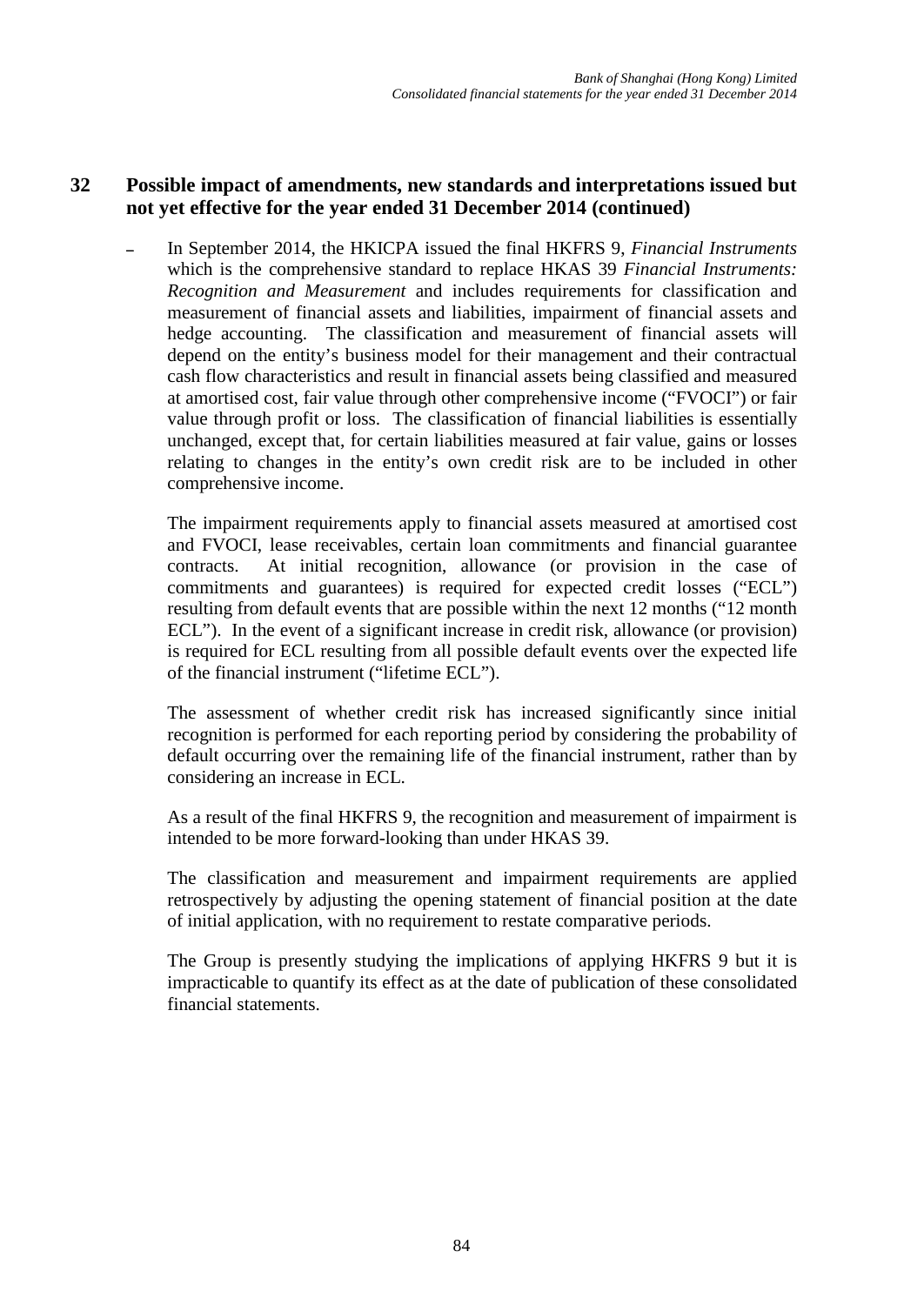### **32 Possible impact of amendments, new standards and interpretations issued but not yet effective for the year ended 31 December 2014 (continued)**

In addition, the requirements of Part 9, "Accounts and Audit", of the new Hong Kong Companies Ordinance (Cap. 622) come into operation from the Group's first financial year commencing after 3 March 2014 (i.e. the Group's financial year which began on 1 January 2015) in accordance with section 358 of that Ordinance. The Group is in the process of making an assessment of the expected impact of the changes in the new Hong Kong Companies Ordinance on the financial statements in the period of initial application of Part 9. So far it has concluded that the impact is unlikely to be significant and will primarily only affect the presentation and disclosure of information in the financial statements.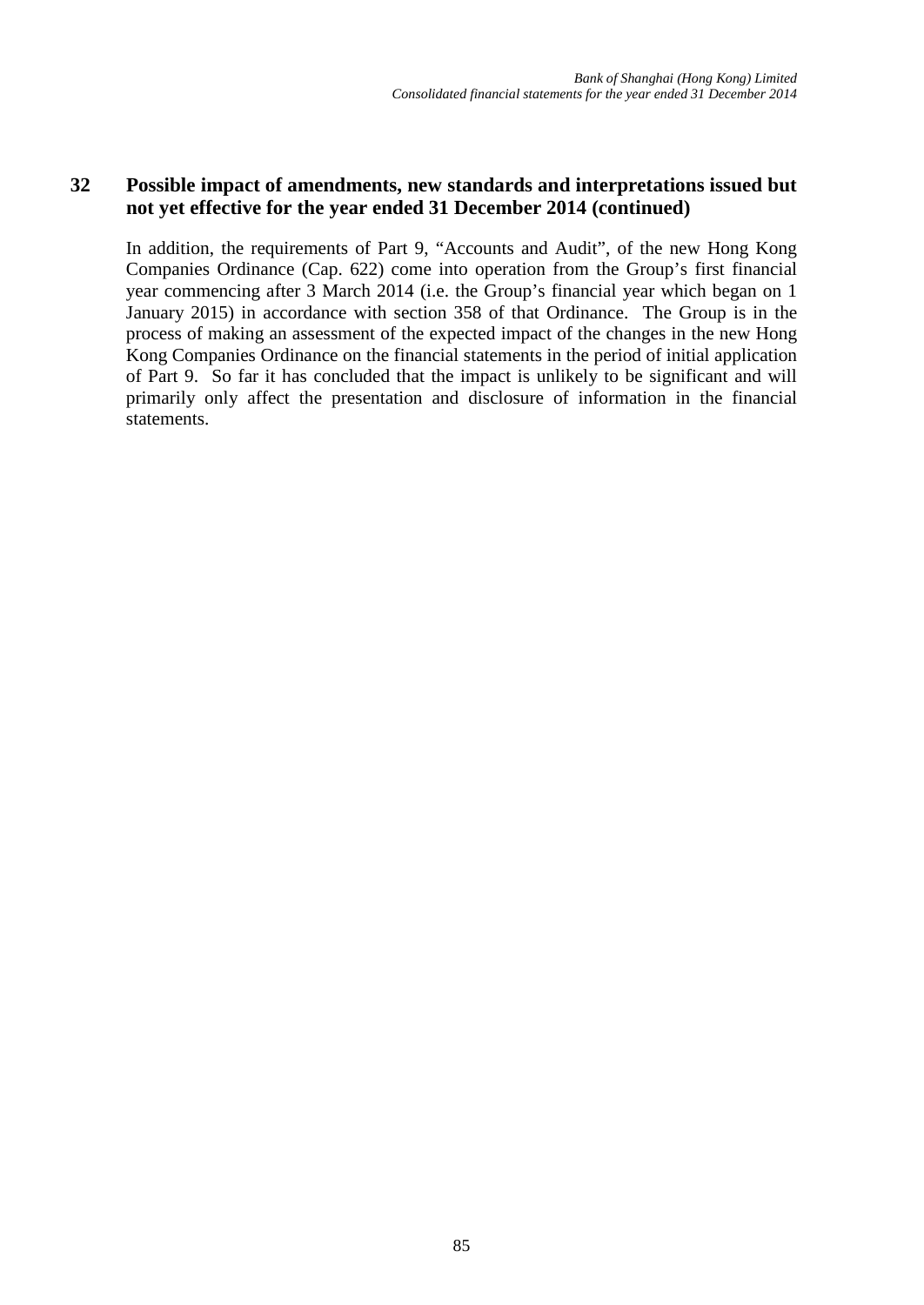# Unaudited supplementary financial information

*(Expressed in Hong Kong dollars)*

The notes to the financial statements and the following unaudited supplementary information are prepared to comply with the Banking (Disclosure) Rules.

### **1 Overdue and rescheduled assets**

### *(a) Gross loans and advances overdue for more than three months*

As at 31 December 2014 and 2013, there were no overdue loans and advances to customers and placements with banks.

### *(b) Rescheduled loans and advances*

As at 31 December 2014 and 2013, there were no rescheduled loans and advances to customers and placements with banks.

Rescheduled loans and advances are those loans and advances which have been restructured or renegotiated because of deterioration in the financial position of the borrower, or the inability of the borrower to meet the original repayment schedule and for which the revised payment terms are inferior to the original payment terms. The rescheduled loans and advances are stated net of any loans and advances that have subsequently become overdue for over three months and reported as overdue loans and advances as above.

### *(c) Other overdue and rescheduled assets*

At 31 December 2014 and 2013, there were no other overdue and rescheduled assets.

### **2 Liquidity ratio**

|                                      | 2014<br>$\frac{0}{0}$ | 2013<br>$\%$ |
|--------------------------------------|-----------------------|--------------|
| Average liquidity ratio for the year | 165                   | 4,167,128    |

The average liquidity ratio for the year was calculated as the simple average of each calendar month's average liquidity ratio, which was computed on a single company basis as required by the HKMA for its regulatory purposes, and was in accordance with the Fourth Schedule to the Hong Kong Banking Ordinance.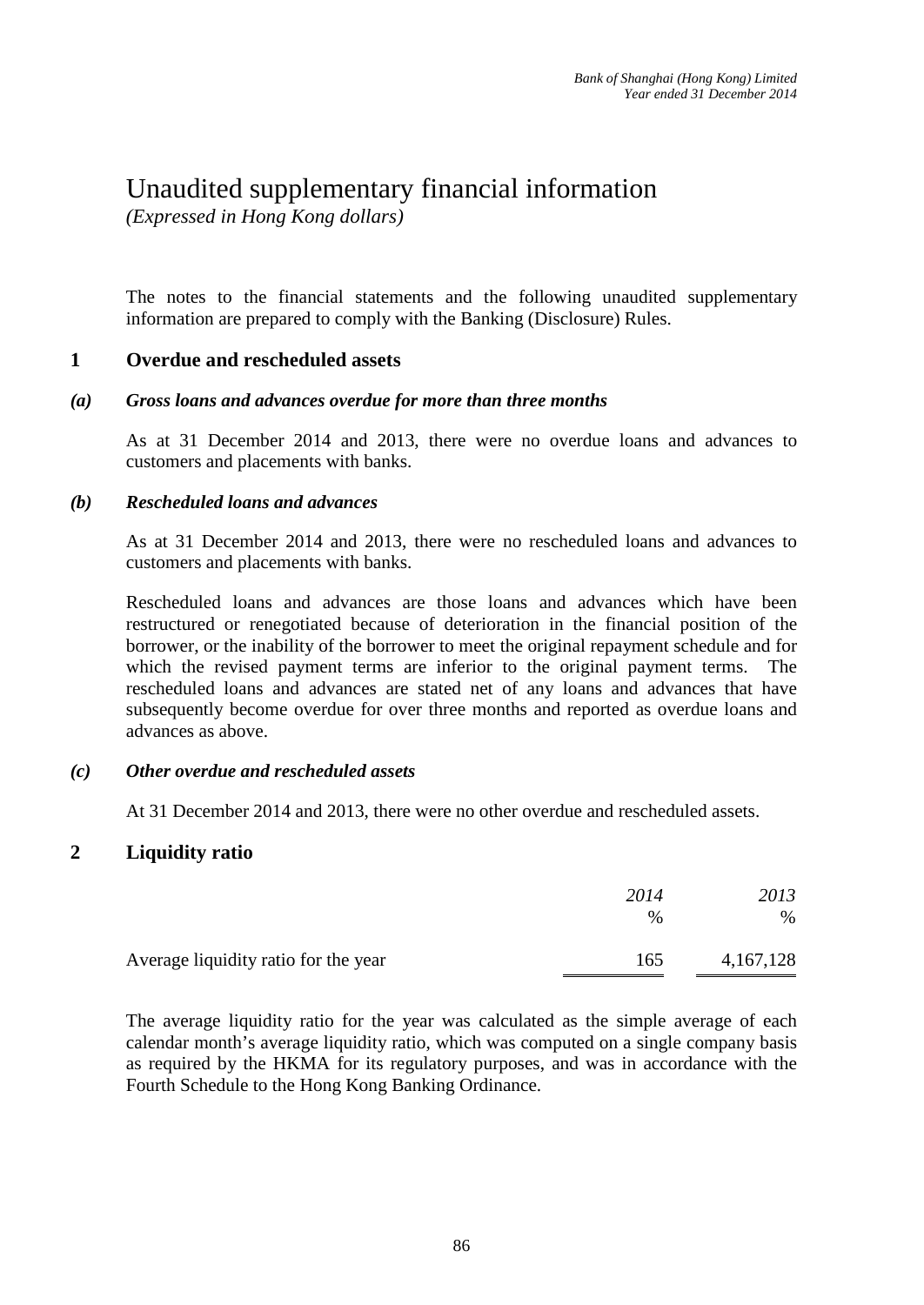# **3 Capital adequacy ratio and capital management**

### *(a) Capital ratios*

The capital ratios calculated in accordance with the Banking (Capital) Rules are as follows:

|                                             | 2014          | 2013  |
|---------------------------------------------|---------------|-------|
|                                             | $\frac{0}{0}$ | %     |
| Common Equity Tier 1 ("CET1") capital ratio | 41.2%         | 23.3% |
| Tier 1 capital ratio                        | 41.2%         | 23.3% |
| Total capital ratio                         | 41.9%         | 23.5% |

The capital ratios of the Group were computed on the basis as required by the HKMA. For accounting purpose, the consolidated financial statements include the Company and BOSCI. However, under the regulatory guideline, BOSCI is not required to be consolidated for regulatory purpose as it was only established in the first quarter of 2014 and yet to commence business operation as of 31 December 2014. Details of the subsidiary not being consolidated for regulatory purpose are as follows:

| Name of company                              | Principal<br>activities | Total assets<br>as at 31 December<br>2014<br>\$'000 | <i>Total equity</i><br>as at 31 December<br>2014<br>\$'000 |
|----------------------------------------------|-------------------------|-----------------------------------------------------|------------------------------------------------------------|
| <b>BOSC</b> International<br>Company Limited | Corporate<br>finance    | 10,000                                              | 6,404                                                      |

In calculating the risk-weighted amount, the Group adopted the Standardised (Credit Risk) Approach for credit risk and the Standardised (Market Risk) Approach for market risk. For operational risk, the capital requirement was determined by using the Basic Indicator Approach.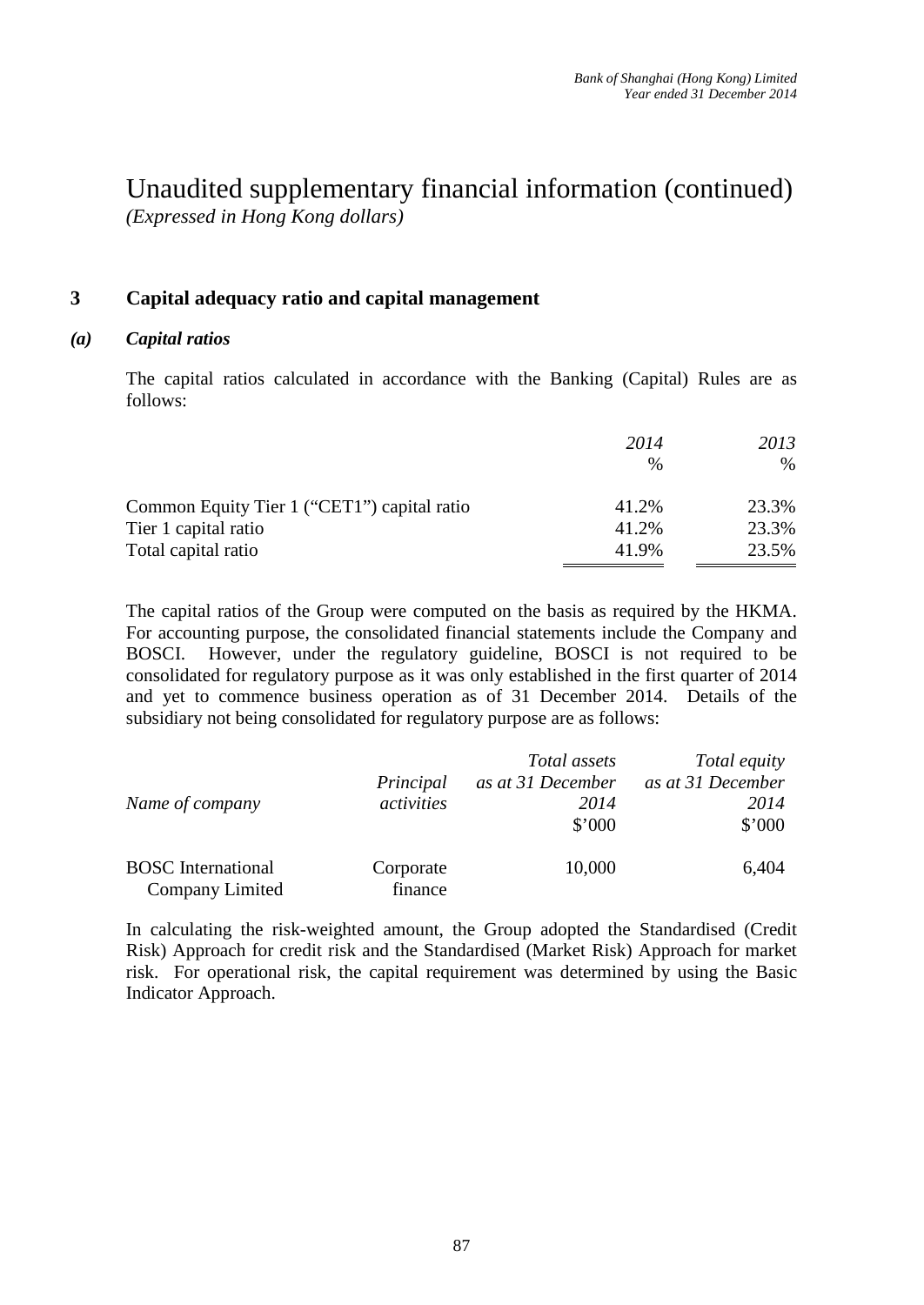# **3 Capital adequacy ratio and capital management (continued)**

### *(b) Capital structure*

The capital base after all required deductions for calculation of capital adequacy ratio purpose are shown below:

|                                                 | 2014      | 2013    |
|-------------------------------------------------|-----------|---------|
| <b>CET1</b> capital                             | \$'000    | \$'000  |
|                                                 |           |         |
| Shareholder's equity                            | 2,035,915 | 176,080 |
| Regulatory deductions from CET1 capital         |           |         |
| - Deferred tax assets in excess of deferred tax |           |         |
| liabilities                                     | (599)     | (5,881) |
| Intangible assets<br>$\overline{\phantom{0}}$   | (5,210)   | (5,711) |
| Regulatory reserve                              | (27,517)  | (986)   |
| <b>Total CET1 capital</b>                       | 2,002,589 | 163,502 |
| <b>Additional Tier 1 ("AT1") capital</b>        |           |         |
| Total AT1 capital before regulatory deductions  |           |         |
| Regulatory deductions from AT1 capital          |           |         |
| Total AT1 capital                               |           |         |
|                                                 |           |         |
| Total Tier 1 ("T1") capital                     | 2,002,589 | 163,502 |
| Tier $2$ ("T2") capital                         |           |         |
| T2 capital before regulatory deductions         |           |         |
| - Collective provisions                         | 8,161     | 558     |
| - Regulatory reserve                            | 27,517    | 986     |
| Regulatory deductions from T2 capital           |           |         |
| Total T <sub>2</sub> capital                    | 35,678    | 1,544   |
|                                                 |           |         |
| <b>Total capital</b>                            | 2,038,267 | 165,046 |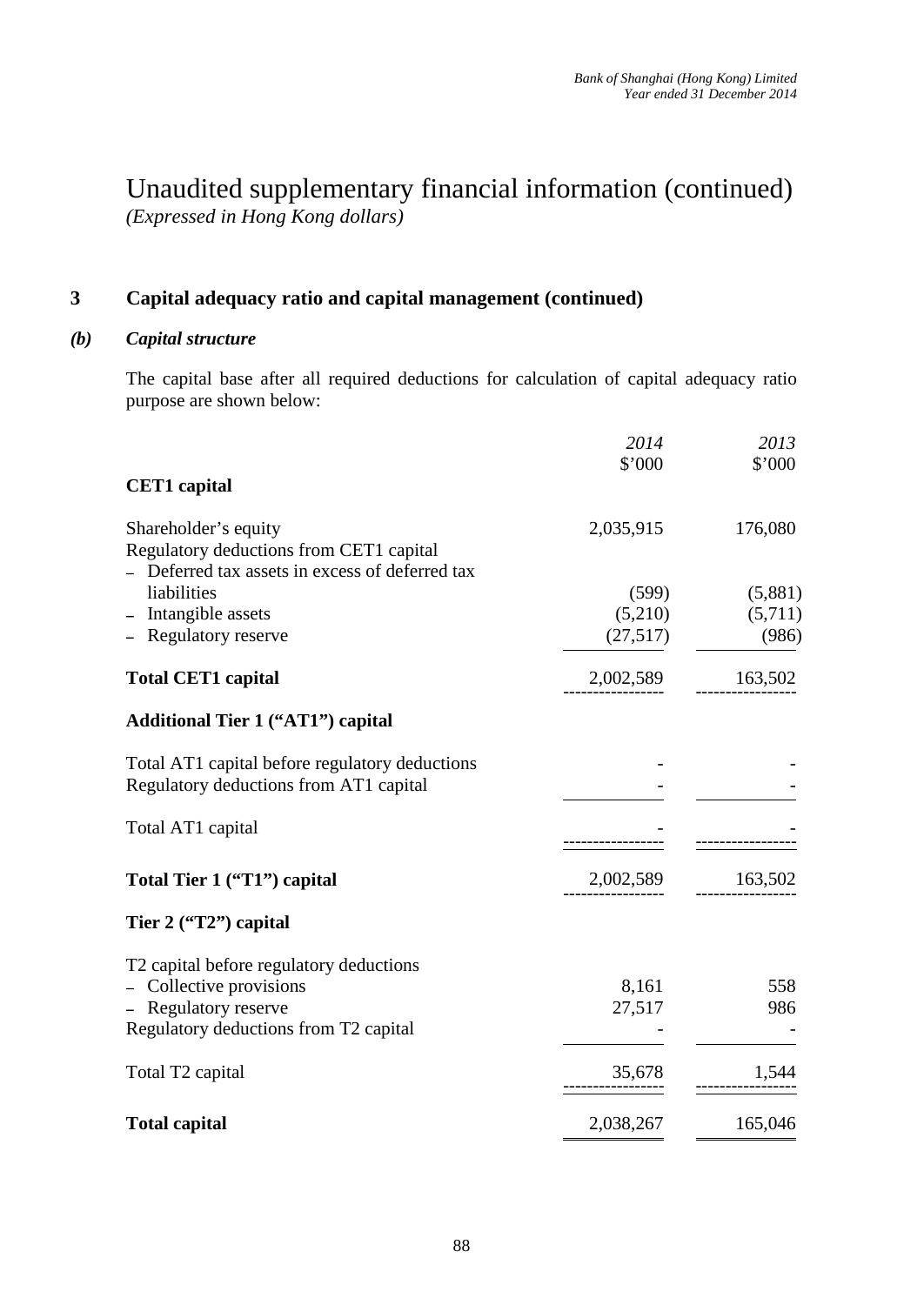# **3 Capital adequacy ratio and capital management (continued)**

### *(c) Additional capital disclosures*

The following items are included in the "Regulatory Disclosure" section in our website at www.bankofshanghai.com.hk:

- − A detailed breakdown of the Group's CET1 capital, AT1 capital, T2 capital and regulatory deductions, using the standard template as specified by the HKMA.
- − A full reconciliation between the Group's CET1 capital, AT1 capital, T2 capital and regulatory deductions and the Group's statement of financial position in the financial statements.
- − A description of the main features and the full terms and conditions of the Group's capital instruments.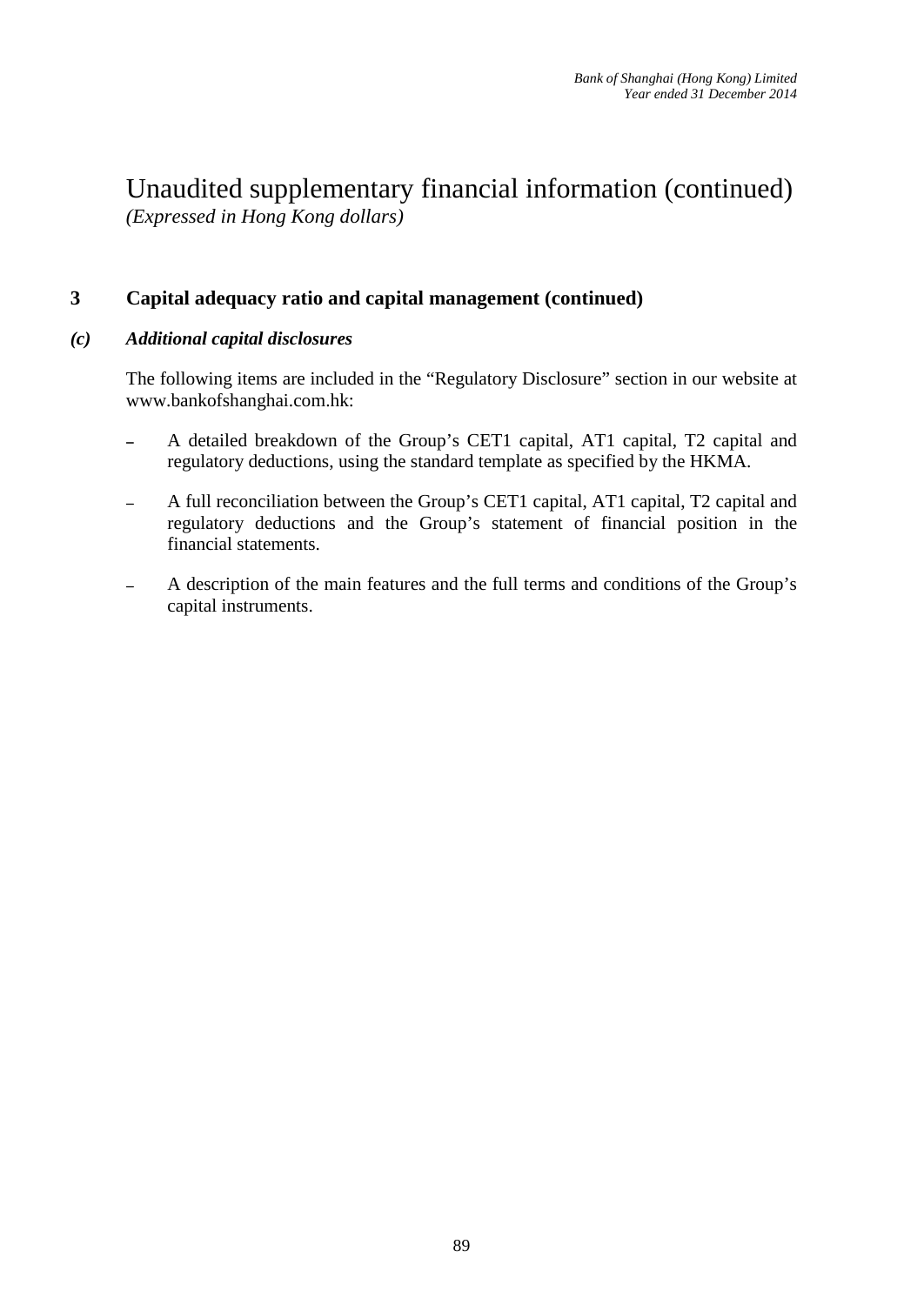# **3 Capital adequacy ratio and capital management (continued)**

- *(d) Credit risk*
- (i) Capital requirement

The capital requirement on each class of exposures calculated under the Standardised (Credit Risk) Approach at the reporting date are summarised as follows:

|                                                  | 2014    | 2013   |
|--------------------------------------------------|---------|--------|
|                                                  | \$'000  | \$'000 |
| <b>Class of exposures</b>                        |         |        |
| <b>Bank</b>                                      | 228,071 | 24,632 |
| Corporate                                        | 113,175 | 12,798 |
| Other exposures which are not past due exposures | 22,379  | 1,413  |
| Total capital requirement for on-balance sheet   |         |        |
| exposures                                        | 363,625 | 38,843 |
| Trade-related contingencies                      | 68      | 16     |
| Other commitments                                | 6,682   |        |
| Exchange rate contracts                          | 937     | 16     |
| <b>Equity contracts</b>                          | 520     |        |
| Credit valuation adjustment                      | 530     | 44     |
| Total capital requirement for off-balance sheet  |         |        |
| exposures                                        | 8,737   | 76     |
|                                                  | 372,362 | 38,919 |

The capital requirement is made by multiplying the Group's risk-weighted amounts derived from the relevant calculation approach by 8 per cent. The Group's capital as at 31 December 2014 was \$2,038,267,000 (2013: \$165,046,000), which well exceeded the aforesaid capital requirement.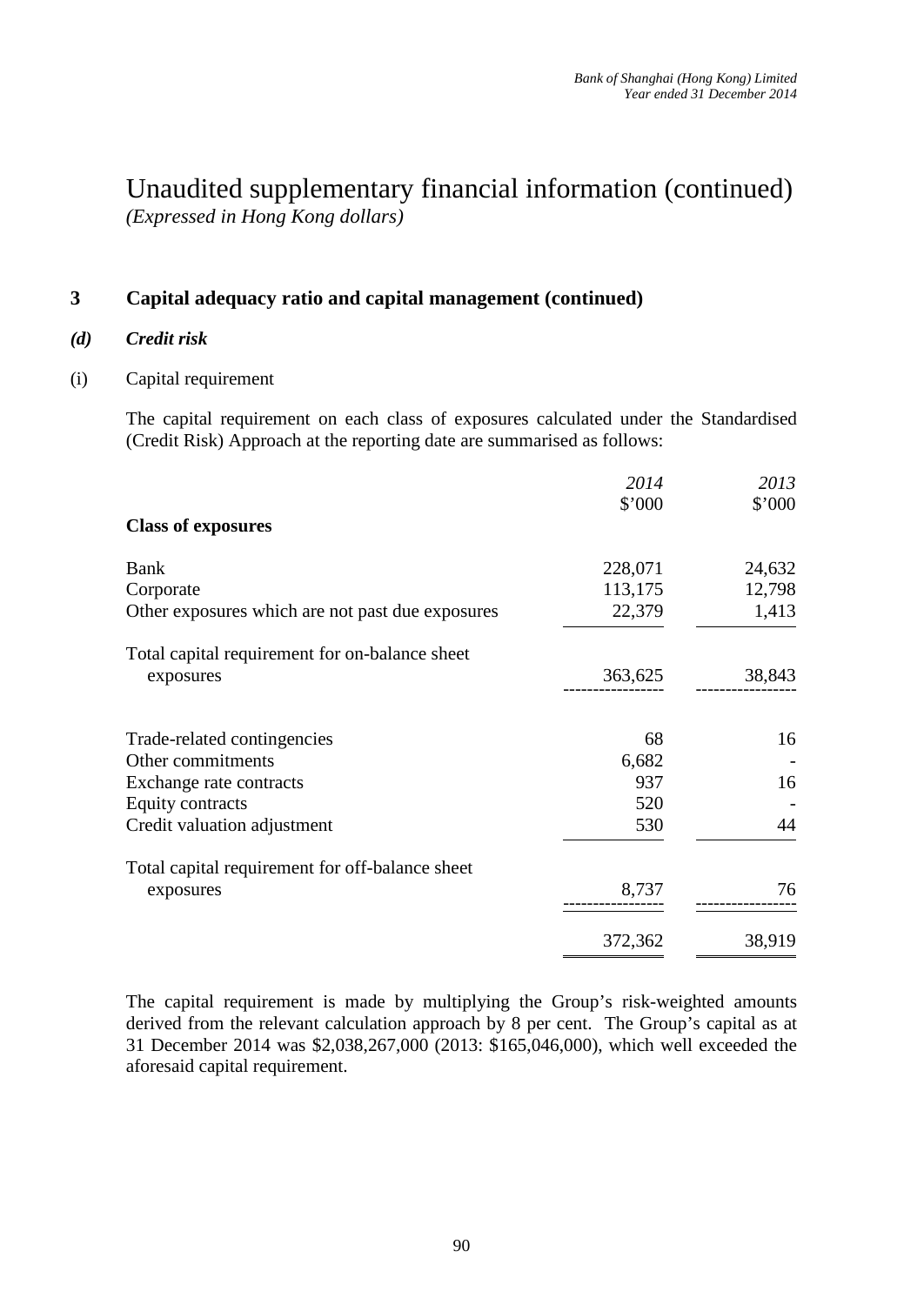# **3 Capital adequacy ratio and capital management (continued)**

### *(d) Credit risk (continued)*

(ii) Analysis of credit risk exposures and risk-weighted amounts

The Group used the credit ratings from the following external credit assessment institutions ("ECAIs") for all classes of credit exposures mentioned below:

- − Moody's Investors Services
- Standard and Poor's Rating Services

The process used to map ECAIs issue specific rating to the exposures recorded in the Group's banking book is consistent with those prescribed in the Banking (Capital) Rules.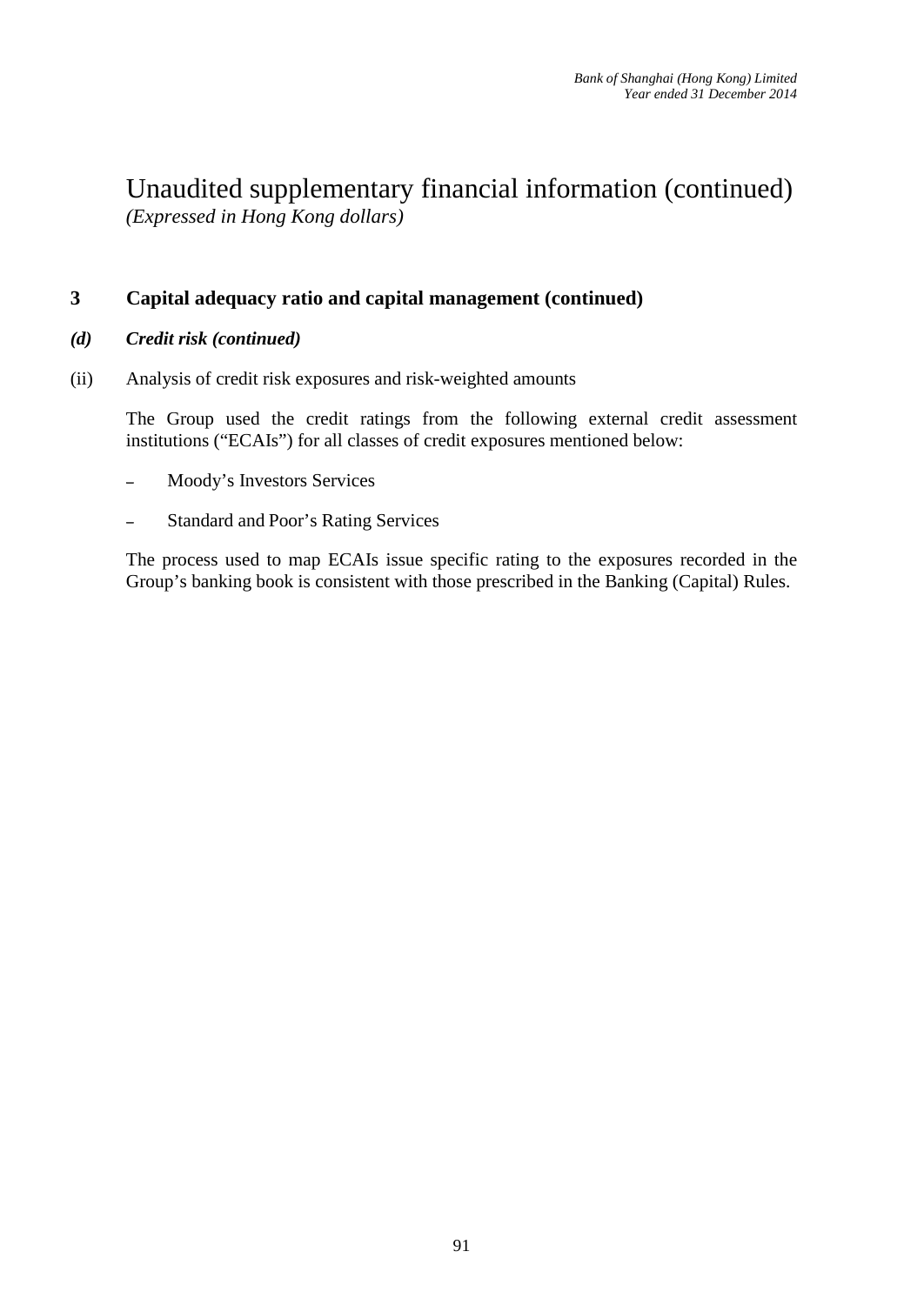# **3 Capital adequacy ratio and capital management (continued)**

- *(d) Credit risk (continued)*
- (ii) Analysis of credit risk exposures and risk-weighted amounts (continued)

An analysis of the credit risk of the Group by class of exposures at the reporting date is reported below:

#### *At 31 December 2014*

|                                                                                                          | $1 Total$                  | Exposures covered by<br>recognised credit risk<br>mitigation |                             | Exposures after<br>recognised credit risk<br>mitigation |                          |                 | Risk weighted amount     |                 |
|----------------------------------------------------------------------------------------------------------|----------------------------|--------------------------------------------------------------|-----------------------------|---------------------------------------------------------|--------------------------|-----------------|--------------------------|-----------------|
|                                                                                                          | <b>Exposures</b><br>\$'000 | Collateral<br>\$'000                                         | <b>Guarantees</b><br>\$'000 | Rated<br>\$'000                                         | <b>Unrated</b><br>\$'000 | Rated<br>\$'000 | <b>Unrated</b><br>\$'000 | Total<br>\$'000 |
| <b>Class of exposures</b>                                                                                |                            |                                                              |                             |                                                         |                          |                 |                          |                 |
| On-balance sheet:                                                                                        |                            |                                                              |                             |                                                         |                          |                 |                          |                 |
| $-$ Sovereign                                                                                            | 128,110                    |                                                              |                             | 99,922                                                  | 28,188                   |                 |                          |                 |
| $-$ Bank                                                                                                 | 5,352,067                  |                                                              |                             | 6,534,113                                               | 542,005                  | 2,704,977       | 145,907                  | 2,850,884       |
| $-$ Corporate                                                                                            | 3,382,498                  | 243,764                                                      | 1,724,052                   |                                                         | 1,414,682                |                 | 1,414,682                | 1,414,682       |
| - Other exposures<br>which are not past                                                                  |                            |                                                              |                             |                                                         |                          |                 |                          |                 |
| due exposures                                                                                            | 260,055                    |                                                              |                             |                                                         | 260,055                  |                 | 279,738                  | 279,738         |
|                                                                                                          | 9,122,730                  | 243,764                                                      | 1,724,052                   | 6,634,035                                               | 2,244,930                | 2,704,977       | 1,840,327                | 4,545,304       |
| Off-balance sheet:                                                                                       |                            |                                                              |                             |                                                         |                          |                 |                          |                 |
| - Off-balance sheet<br>exposures other<br>than OTC<br>derivative<br>transactions or<br>credit derivative |                            |                                                              |                             |                                                         |                          |                 |                          |                 |
| contracts                                                                                                | 628,125                    | 1,649                                                        |                             |                                                         | 626,476                  |                 | 84,374                   | 84,374          |
| OTC derivative<br>-                                                                                      |                            |                                                              |                             |                                                         |                          |                 |                          |                 |
| transactions                                                                                             | 38,078                     |                                                              |                             | 31,583                                                  | 6,495                    | 11,712          | 6,495                    | 18,207          |
|                                                                                                          | 666,203                    | 1,649                                                        |                             | 31,583                                                  | 632,971                  | 11,712          | 90,869                   | 102,581         |
|                                                                                                          |                            |                                                              |                             |                                                         |                          |                 |                          |                 |
| Total                                                                                                    | 9,788,933                  | 245,413                                                      | 1,724,052                   | 6,665,618                                               | 2,877,901                | 2,716,689       | 1,931,196                | 4,647,885       |

Exposures deducted

from capital base  $\frac{1}{\sqrt{1-\frac{1}{2}}}\frac{1}{\sqrt{1-\frac{1}{2}}}\frac{1}{\sqrt{1-\frac{1}{2}}}\frac{1}{\sqrt{1-\frac{1}{2}}}\frac{1}{\sqrt{1-\frac{1}{2}}}\frac{1}{\sqrt{1-\frac{1}{2}}}\frac{1}{\sqrt{1-\frac{1}{2}}}\frac{1}{\sqrt{1-\frac{1}{2}}}\frac{1}{\sqrt{1-\frac{1}{2}}}\frac{1}{\sqrt{1-\frac{1}{2}}}\frac{1}{\sqrt{1-\frac{1}{2}}}\frac{1}{\sqrt{1-\frac{1}{2}}}\frac{1}{\sqrt{1-\frac$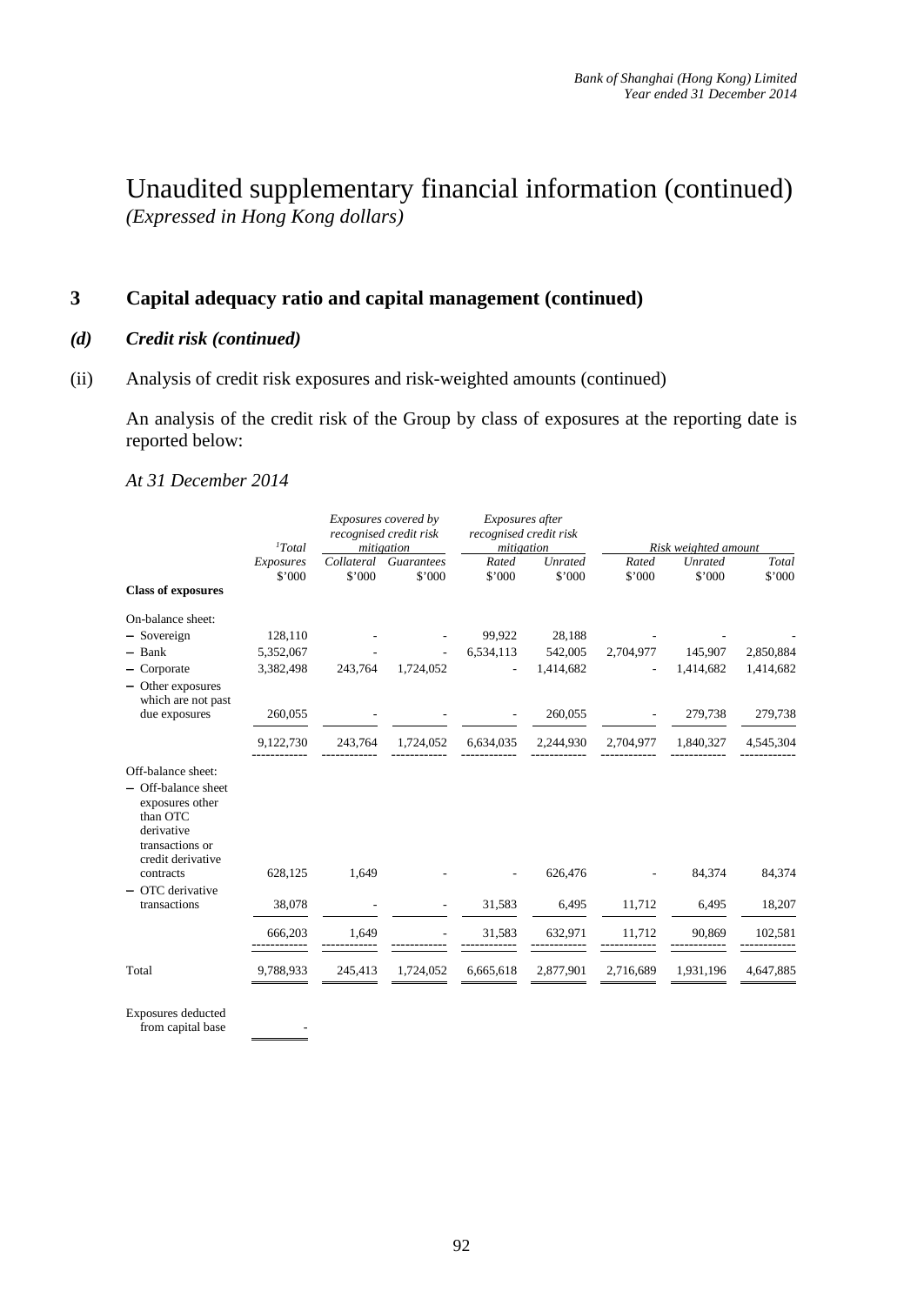# **3 Capital adequacy ratio and capital management (continued)**

#### *(d) Credit risk (continued)*

#### (ii) Analysis of credit risk exposures and risk-weighted amounts (continued)

*At 31 December 2013*

| $1 Total$        | Exposures covered by<br>recognised credit risk<br>mitigation |        |                                 |         |                                                                             |                |                                          |
|------------------|--------------------------------------------------------------|--------|---------------------------------|---------|-----------------------------------------------------------------------------|----------------|------------------------------------------|
| <b>Exposures</b> |                                                              |        | Rated                           | Unrated | Rated                                                                       | <b>Unrated</b> | Total<br>\$'000                          |
|                  |                                                              |        |                                 |         |                                                                             |                |                                          |
|                  |                                                              |        |                                 |         |                                                                             |                |                                          |
| 1,057,787        |                                                              |        | 1,090,510                       |         | 307,905                                                                     |                | 307,905                                  |
| 200,721          | 8,029                                                        | 32,723 | 117,592                         | 42,377  | 117,592                                                                     | 42,377         | 159,969                                  |
|                  |                                                              |        |                                 |         |                                                                             |                | 17,660                                   |
|                  |                                                              |        |                                 |         |                                                                             |                |                                          |
| 1,276,168        | 8,029                                                        | 32,723 | 1,208,102                       | 60,037  | 425,497                                                                     | 60,037         | 485,534                                  |
|                  |                                                              |        |                                 |         |                                                                             |                |                                          |
| 55,656           |                                                              |        |                                 | 55,656  |                                                                             | 201            | 201                                      |
| 1,003            |                                                              |        | 1,003                           |         | 201                                                                         |                | 201                                      |
| 56,659           |                                                              |        | 1,003                           | 55,656  | 201                                                                         | 201            | 402                                      |
| 1,332,827        | 8,029                                                        | 32,723 | 1,209,105                       | 115,693 | 425,698                                                                     | 60,238         | 485,936                                  |
|                  | \$'000<br>17,660                                             | \$'000 | Collateral Guarantees<br>\$'000 | \$'000  | Exposures after<br>recognised credit risk<br>mitigation<br>\$'000<br>17,660 | \$'000         | Risk weighted amount<br>\$'000<br>17,660 |

Exposures deducted

from capital base -

<sup>1</sup> Total exposures represent the principal amount or credit equivalent amount, as applicable, net of individually assessed impairment allowances. Among the total exposures reported above, there was no credit exposure risk-weighted at 1250% (2013: Nil).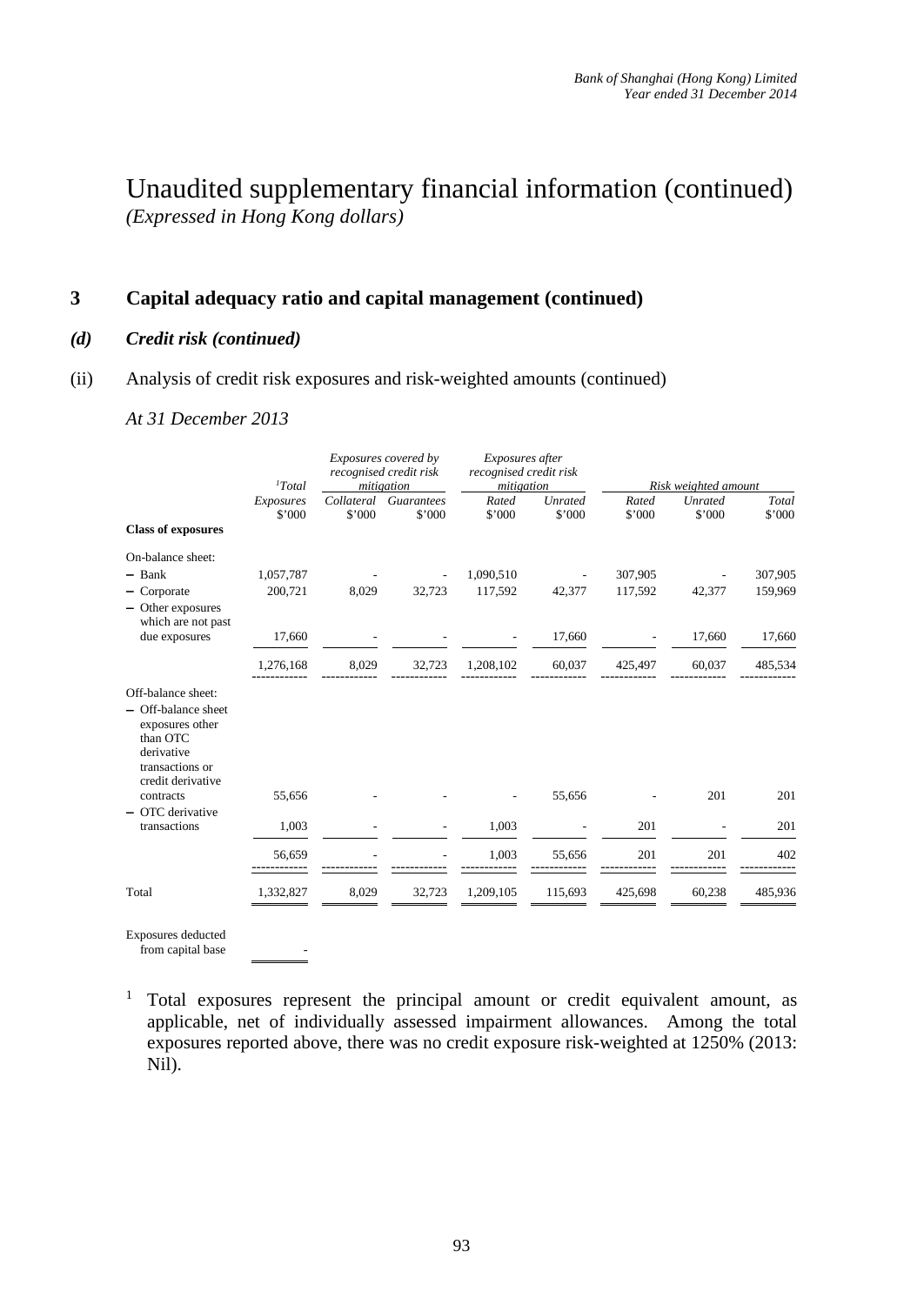# **3 Capital adequacy ratio and capital management (continued)**

### *(e) Credit risk mitigation*

As mentioned in note 4(a) to the financial statements on the credit risk management of the Group, the Group has established policies in managing and recognising credit risk mitigation, one of which is the taking of collateral and other credit enhancements. The principal types of collateral taken by the Group are also those of the recognised credit risk mitigation as prescribed in the Banking (Capital) Rules.

For regulatory capital calculation, the Group adhered to the criteria as stipulated in the Banking (Capital) Rules when assessing the eligibility of the credit risk mitigation.

Recognised collaterals include both financial and physical collateral. Financial collateral include cash deposit whilst physical collaterals include real estate. The exposure amount after mitigation is determined by applying the standard supervisory haircut stipulated in the Banking (Capital) Rules as an adjustment discount to the current collateral value.

On-balance sheet and off-balance sheet recognised netting is not adopted by the Group.

#### *(f) Counterparty credit risk-related exposures*

Regarding the Group's counterparty credit risk arising from the OTC derivative transactions, under both the banking and trading book, the Group's credit risk management framework as set out in note 4(a) to the financial statements applied. The Group managed and monitored the risk exposures by determining the current exposure amount of the transactions.

There were neither repo-style transactions nor credit derivative contracts entered by the Group at 31 December 2014 and 2013.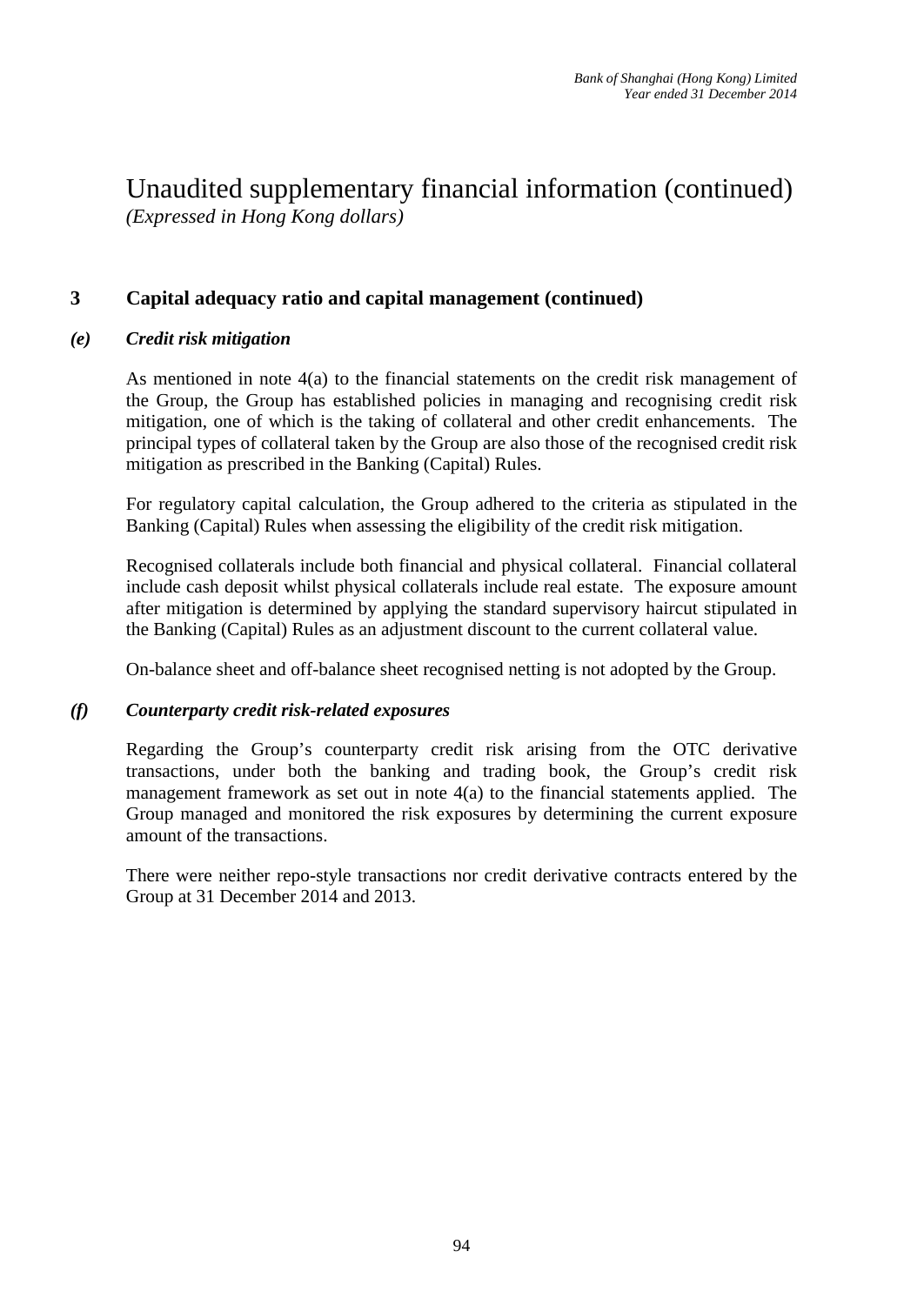# **3 Capital adequacy ratio and capital management (continued)**

# *(f) Counterparty credit risk-related exposures (continued)*

(i) Analysis of counterparty credit risk exposure showing effect of credit risk mitigation

|                                                                                              | 2014<br>\$'000 | 2013<br>\$'000 |
|----------------------------------------------------------------------------------------------|----------------|----------------|
| <b>OTC</b> derivative transactions:                                                          |                |                |
| Gross total positive fair value                                                              | 6,939          |                |
| Credit equivalent amount<br>Value of recognised collateral                                   | 38,078         | 1,003          |
| Credit equivalent amount or net credit exposures net<br>of recognised collateral held        | 38,078         | 1,003          |
| Risk-weighted amounts                                                                        | 18,207         | 201            |
| Notional amounts of recognised credit derivative<br>contracts that provide credit protection |                |                |

### (ii) Analysis of counterparty credit risk exposure by counterparty type

|           | 2014       |          |
|-----------|------------|----------|
|           | Credit     | $Risk-$  |
| Contract  | equivalent | weighted |
| amount    | amount     | amount   |
| \$'000    | \$'000     | \$'000   |
| 2,489,874 | 31,583     | 11,712   |
| 104,000   | 6,495      | 6,495    |
| 2,593,874 | 38,078     | 18,207   |
|           |            |          |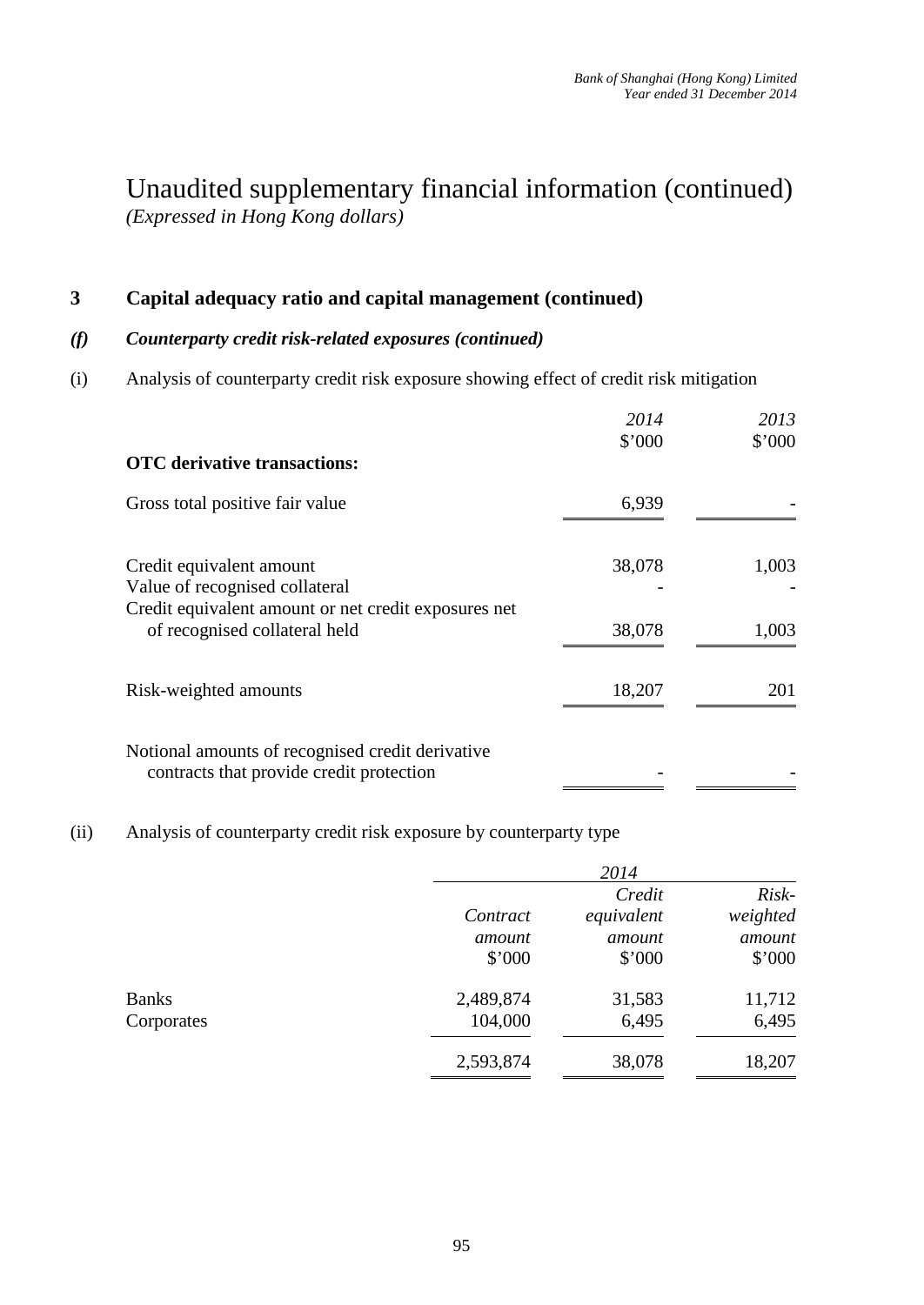### **3 Capital adequacy ratio and capital management (continued)**

### *(f) Counterparty credit risk-related exposures (continued)*

(ii) Analysis of counterparty credit risk exposure by counterparty type (continued)

|              |                  | 2013                 |                   |
|--------------|------------------|----------------------|-------------------|
|              | Contract         | Credit<br>equivalent | Risk-<br>weighted |
|              | amount<br>\$'000 | amount<br>\$'000     | amount<br>\$'000  |
| <b>Banks</b> | 100,328          | 1,003                | 201               |

#### *(g) Asset securitisation*

There was no asset securitisation in which the Group was an originating institution or an investing institution as at 31 December 2014 and 2013.

### *(h) Market risk*

|                                | 2014<br>\$'000 | 2013<br>\$'000           |
|--------------------------------|----------------|--------------------------|
| Capital charge for market risk | 7.974          | $\overline{\phantom{0}}$ |

Up to 30 September 2014, the Group was exempted under section 22(1) of the Banking (Capital) Rules from calculation of market risk in capital adequacy assessment. Due to the significant business expansion of the Group, it no longer met the exemption requirement set out in the section and was required to include market risk in capital adequacy assessment based on the financial positions as of 31 December 2014.

### *(i) Operational risk*

|                                     | 2014<br>\$'000 | 2013<br>\$'000 |
|-------------------------------------|----------------|----------------|
| Capital charge for operational risk | 8,498          | 17,223         |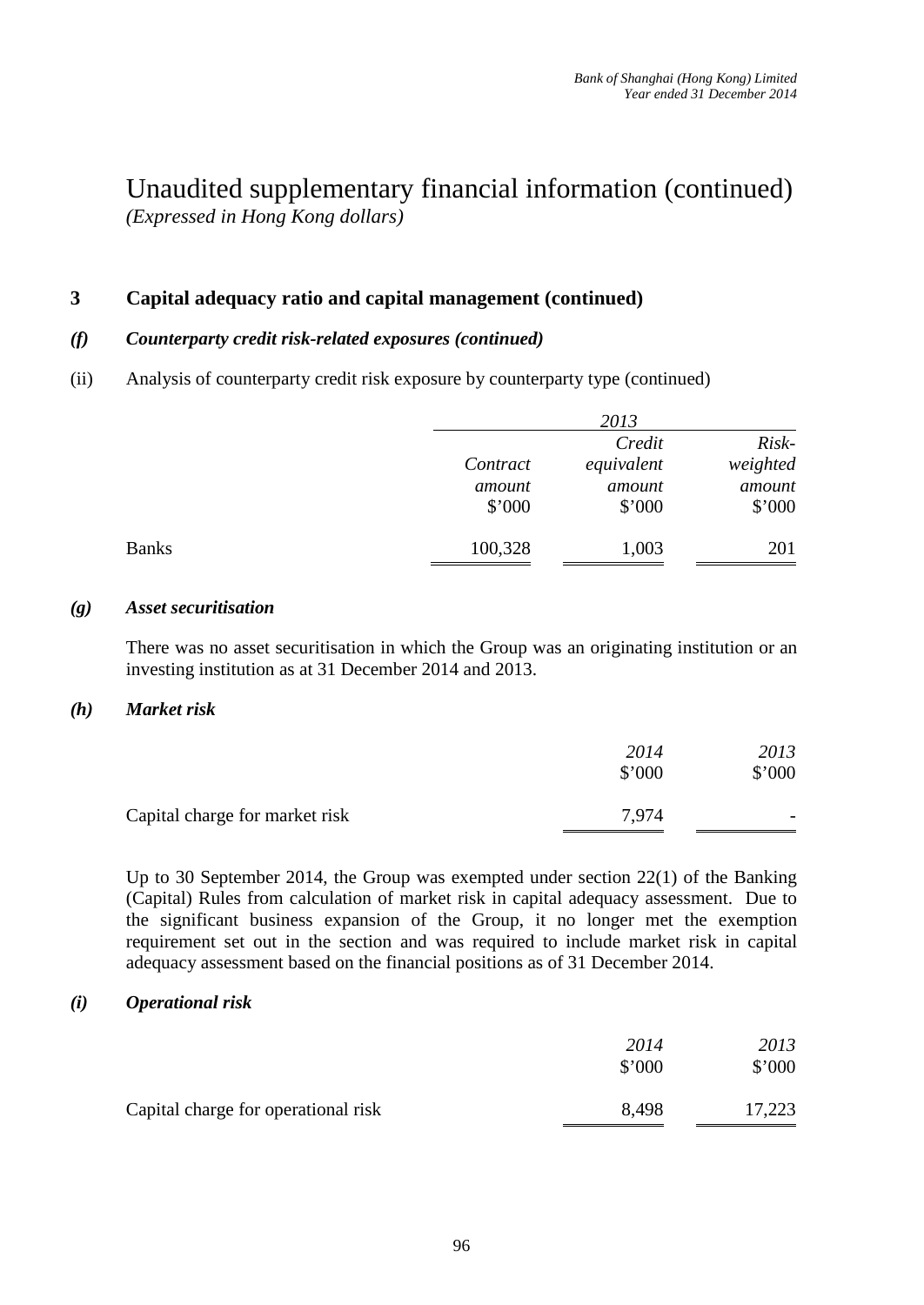### **4 Analysis of gross loans and advances to customers based on internal classification used by the Group**

Gross loans and advances, individually impaired loans and advances, overdue loans and advances, individually assessed and collectively assessed loan impairment allowances, the amount of new impairment allowances charged to profit or loss, and the amount of impaired loans and advances written off during the year in respect of industry sectors representing not less than 10 per cent of gross loans and advances to customers are analysed as follows:

|                            |                                         |                                 | Individually                             | 2014<br>Individually<br>assessed           | Collectively<br>assessed                    |                                   | Loans and<br>advances                 |
|----------------------------|-----------------------------------------|---------------------------------|------------------------------------------|--------------------------------------------|---------------------------------------------|-----------------------------------|---------------------------------------|
|                            | Gross                                   | Overdue                         | impaired                                 | loan                                       | loan                                        | New                               | written off                           |
|                            | loans and<br>advances<br>$$^{\circ}000$ | loans and<br>advances<br>\$7000 | loans and<br>advances<br>$$^{\prime}000$ | impairment<br>allowances<br>$$^{\circ}000$ | impairment<br>allowances<br>$$^{\prime}000$ | impairment<br>allowances<br>\$000 | during the<br>year<br>$$^{\prime}000$ |
| Financial concerns         | 1,008,225                               |                                 |                                          |                                            | (2,279)                                     | 2.279                             |                                       |
| Wholesale and retail trade | 983.106                                 |                                 |                                          |                                            | (2,184)                                     | 1,868                             |                                       |
| Property development       | 568,594                                 |                                 |                                          |                                            | (1, 165)                                    | 1,165                             |                                       |
| Manufacturing              | 384,338                                 |                                 |                                          |                                            | (552)                                       | 426                               |                                       |

|                                                                    | Gross<br>loans and<br>advances<br>$$^{\circ}000$ | Overdue<br>loans and<br>advances<br>$$^{\circ}000$ | Individually<br>impaired<br>loans and<br>advances<br>$$^{\prime}000$ | 2013<br>Individually<br>assessed<br>loan<br>impairment<br>allowances<br>$$^{\circ}000$ | Collectively<br>assessed<br>loan<br>impairment<br>allowances<br>$$^{\circ}000$ | New<br>impairment<br>allowances<br>$$^{\circ}000$ | Loans and<br>advances<br>written off<br>during the<br>year<br>$$^{\prime}000$ |
|--------------------------------------------------------------------|--------------------------------------------------|----------------------------------------------------|----------------------------------------------------------------------|----------------------------------------------------------------------------------------|--------------------------------------------------------------------------------|---------------------------------------------------|-------------------------------------------------------------------------------|
| Manufacturing<br>Wholesale and retail trade<br>Electricity and gas | 34,989<br>87,355<br>32,115                       |                                                    |                                                                      |                                                                                        | (126)<br>(316)<br>(116)                                                        | 126<br>316<br>116                                 |                                                                               |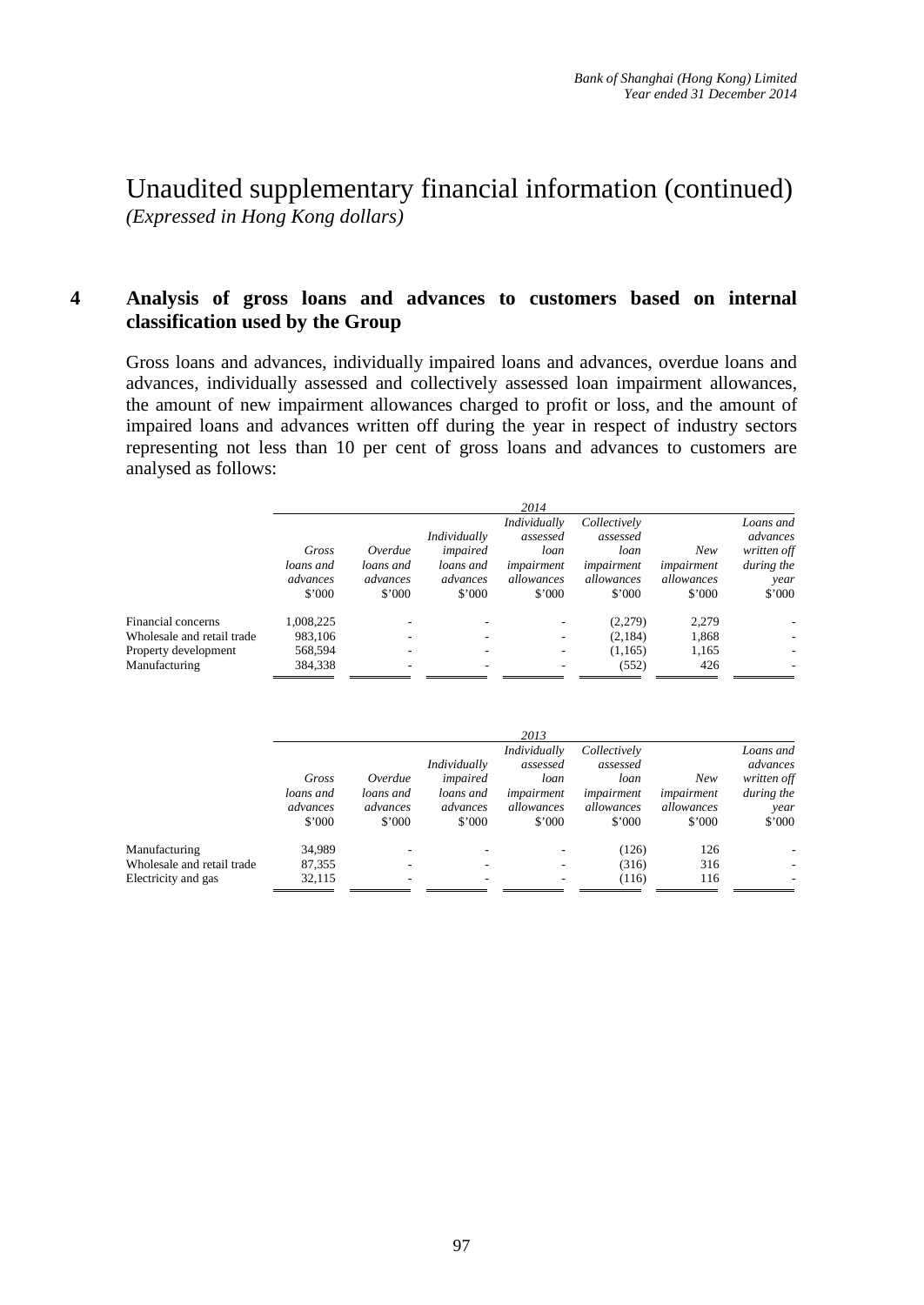### **5 Cross-border claims**

Cross-border claims are exposures of counterparties based on the location of the counterparties after taking into account the transfer of risk. For a claim guaranteed by a party situated in a country different from the counterparty, risk will be transferred to the country of the guarantor. For a claim on the branch of a bank, the risk will be transferred to the country where its head office is situated. Claims on individual countries or areas, after risk transfer, amounting to 10% or more of the aggregate cross-border claims are shown as follows:

|                                  | <b>Banks</b><br>\$'000 | <i>Others</i><br>\$'000 | Total<br>\$'000 |
|----------------------------------|------------------------|-------------------------|-----------------|
| At 31 December 2014              |                        |                         |                 |
| Asia Pacific excluding Hong Kong | 4,954,374              | 1,388,134               | 6,342,508       |
| - of which China                 | 4,954,187              | 1,388,134               | 6,342,321       |
| Western and Eastern Europe       | 1,177,061              |                         | 1,177,061       |
| - of which Spain                 | 1,174,597              |                         | 1,174,597       |
| At 31 December 2013              |                        |                         |                 |
| Asia Pacific excluding Hong Kong | 897,572                |                         | 897,572         |
| - of which China                 | 897,572                |                         | 897,572         |

The geographical analysis has taken into account of transfer of risk.

### **6 Segmental information**

The operating results, assets and liabilities of the Group were attributable to its business in Hong Kong.

Senior management allocated resources and assessed the performance of the business as a whole and thus there was only one reportable segment. Therefore, no additional reportable segment and geographical information were presented.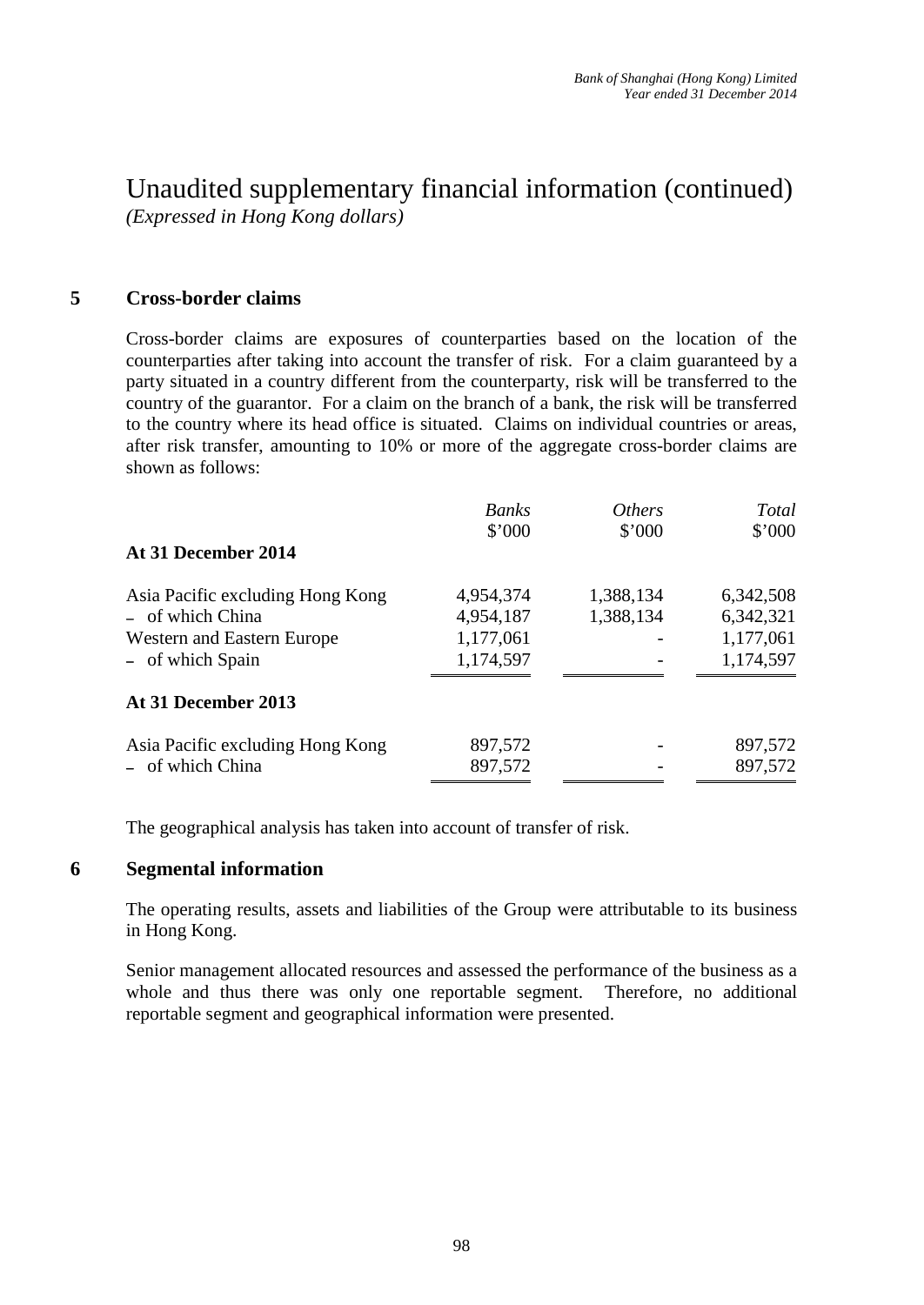# Unaudited supplementary financial information (continued)

*(Expressed in Hong Kong dollars)*

### **7 Non-bank Mainland exposures**

The analysis of non-bank Mainland China exposures is based on the categories of nonbank counterparties and the types of direct exposures defined by the HKMA under the Disclosure Rules with reference to the HKMA return in respect of non-bank Mainland China exposures.

As the HKMA return in respect of non-bank Mainland China exposures was changed during 2014, the exposures disclosed as of 31 December 2014 may not be equitably comparable with the disclosure as of 31 December 2013, and certain comparable figures were not provided for the following items:

| At 31 December 2014                                                                                | On-balance<br>sheet<br>exposure<br>\$'000 | Off-balance<br>sheet<br>exposure<br>\$'000 | Total<br>exposures<br>\$'000 |
|----------------------------------------------------------------------------------------------------|-------------------------------------------|--------------------------------------------|------------------------------|
| 1. Central government, central<br>government-owned entities and<br>their subsidiaries and joint    |                                           |                                            |                              |
| ventures $(JVs)$                                                                                   | 276,614                                   |                                            | 276,614                      |
| 2. Local governments, local<br>government-owned entities and                                       |                                           |                                            |                              |
| their subsidiaries and JVs                                                                         | 79,696                                    |                                            | 79,696                       |
| 3. PRC nationals residing in<br>Mainland China or other entities<br>incorporated in Mainland China |                                           |                                            |                              |
| and their subsidiaries and JVs                                                                     | 644,539                                   | 155,104                                    | 799,643                      |
| 4. Other entities of central<br>government not reported in item 1                                  |                                           |                                            |                              |
| above                                                                                              | 46,770                                    |                                            | 46,770                       |
| 5. Other entities of local<br>governments not reported in item                                     |                                           |                                            |                              |
| 2 above                                                                                            | 100,124                                   |                                            | 100,124                      |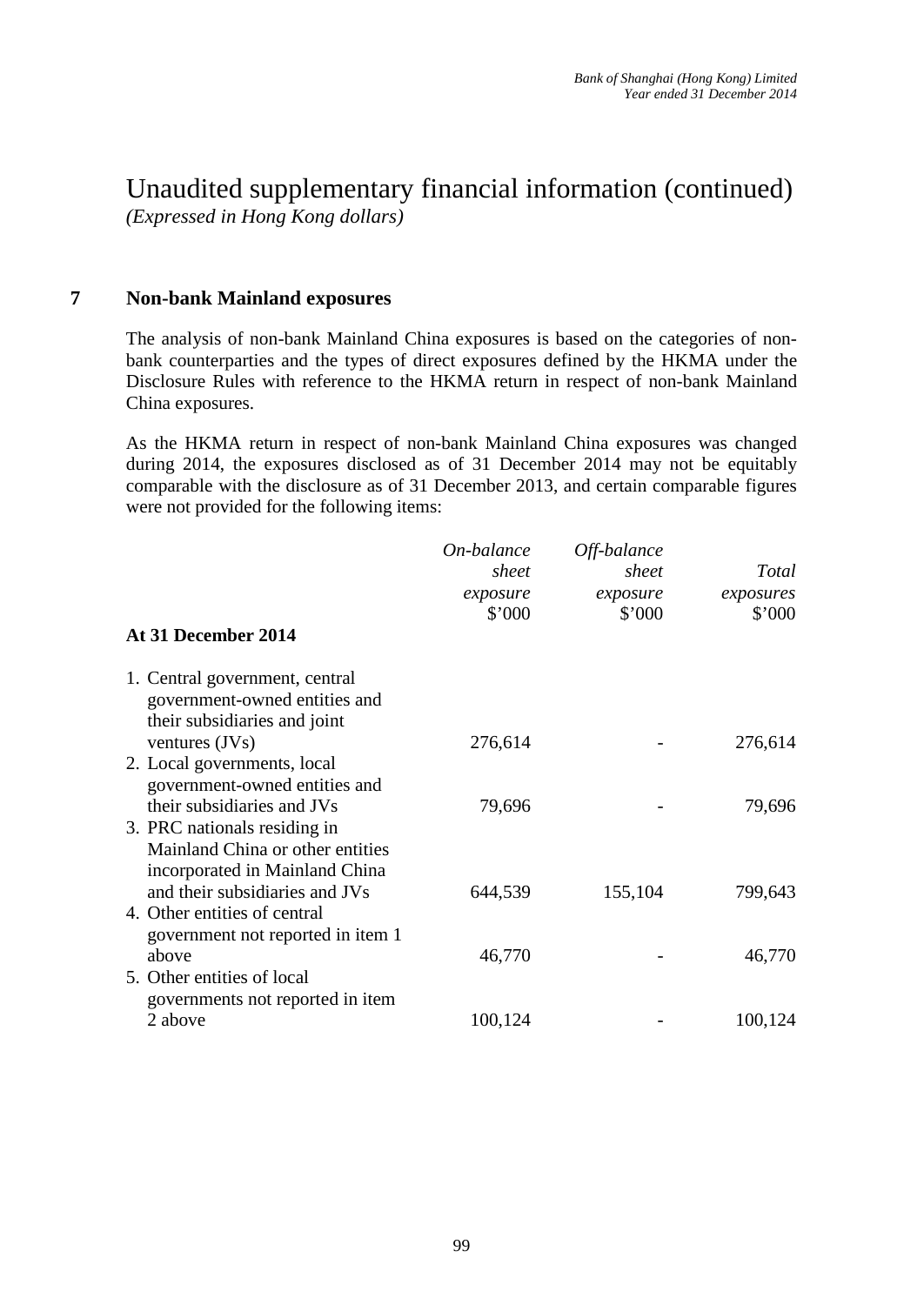# **7 Non-bank Mainland exposures (continued)**

| At 31 December 2014 (continued)                                                                                                                                                                                                                                                |                                                   | On-balance<br>sheet<br>exposure<br>\$'000  | Off-balance<br>sheet<br>exposure<br>\$'000 | Total<br>exposures<br>\$'000                     |
|--------------------------------------------------------------------------------------------------------------------------------------------------------------------------------------------------------------------------------------------------------------------------------|---------------------------------------------------|--------------------------------------------|--------------------------------------------|--------------------------------------------------|
| 6. PRC nationals residing outside<br>Mainland China or entities<br>incorporated outside Mainland<br>China where the credit is granted<br>for use in Mainland China<br>7. Other counterparties where the<br>exposures are considered by the<br>reporting institution to be non- |                                                   | 105,014<br>482,469                         |                                            | 587,483                                          |
| bank Mainland China exposures                                                                                                                                                                                                                                                  |                                                   | 1,429,056                                  |                                            | 1,429,056                                        |
|                                                                                                                                                                                                                                                                                |                                                   | 3,059,268                                  | 260,118                                    | 3,319,386                                        |
| Total assets after provision                                                                                                                                                                                                                                                   |                                                   | 9,128,937                                  |                                            |                                                  |
| On-balance sheet exposures as<br>percentage of total assets                                                                                                                                                                                                                    |                                                   | 33.51%                                     |                                            |                                                  |
| At 31 December 2013                                                                                                                                                                                                                                                            | On-balance<br>sheet<br>exposure<br>$$^{\circ}000$ | Off-balance<br>sheet<br>exposure<br>\$'000 | Total<br>exposures<br>$$^{\circ}000$       | Individually<br>assessed<br>allowances<br>\$'000 |
| <b>Mainland entities</b><br>Companies and individuals<br>outside Mainland where the                                                                                                                                                                                            | 64,808                                            |                                            | 64,808                                     |                                                  |
| credit is granted for use in<br>Mainland                                                                                                                                                                                                                                       | 13,219                                            |                                            | 13,219                                     |                                                  |
|                                                                                                                                                                                                                                                                                | 78,027                                            |                                            | 78,027                                     |                                                  |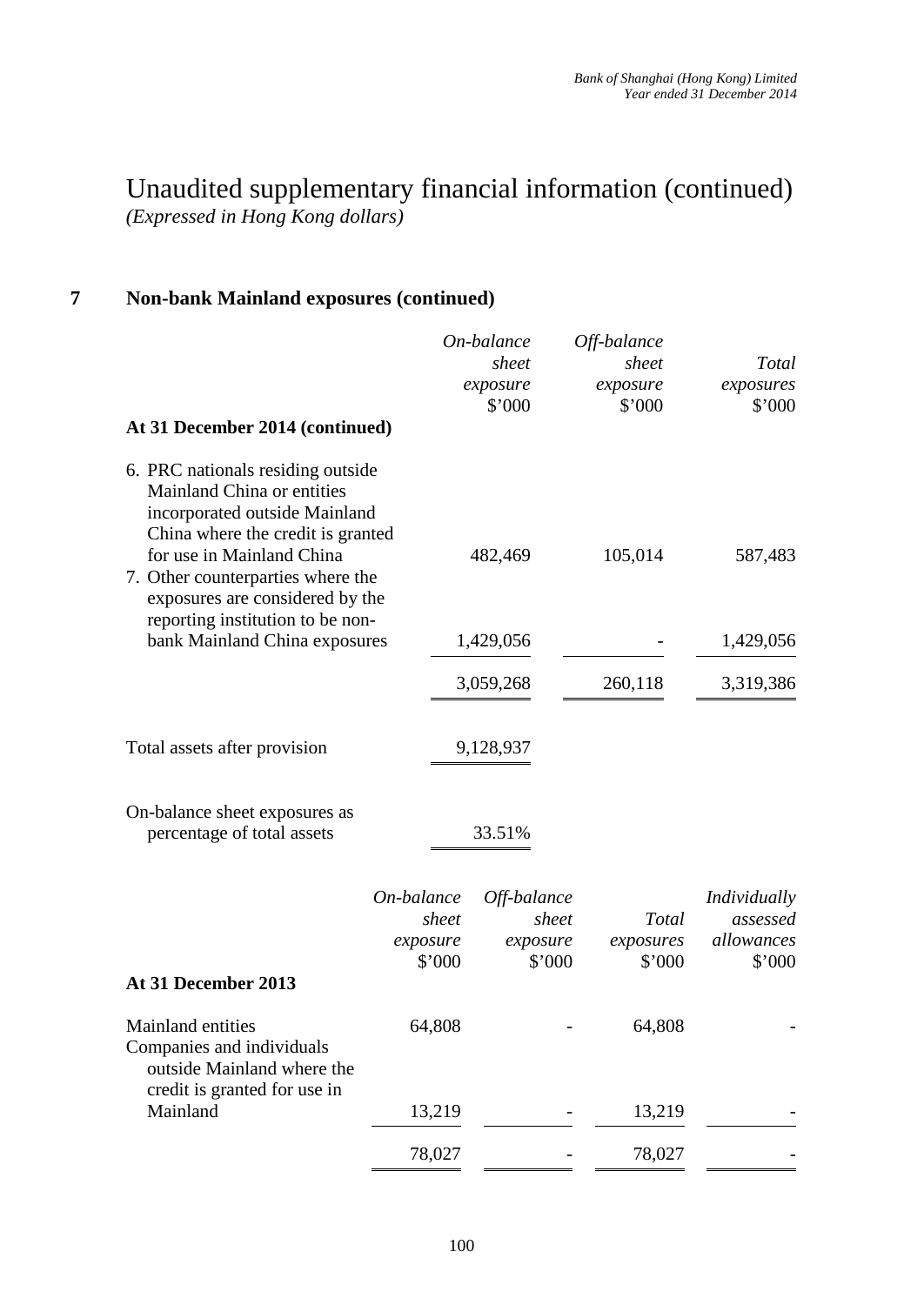### **8 Currency concentrations**

The Group had the following net foreign currency exposures which exceeded 10% of the net foreign currency exposure in all currencies:

|                                  |             |               |            | <i>Other</i>             | Total       |
|----------------------------------|-------------|---------------|------------|--------------------------|-------------|
|                                  |             |               |            | foreign                  | foreign     |
|                                  | <b>USD</b>  | RMB           | <b>EUR</b> | currencies               | currencies  |
|                                  | \$'000      | \$'000        | \$'000     | \$'000                   | \$'000      |
|                                  | HK\$        | HK\$          | HK\$       | HK\$                     | HK\$        |
|                                  | equivalent  | equivalent    | equivalent | equivalent               | equivalent  |
| At 31 December 2014              |             |               |            |                          |             |
| Spot assets                      | 3,676,815   | 3,897,896     | 47,402     | 193                      | 7,622,306   |
| Spot liabilities                 | (3,836,625) | (4,556,862)   | (45, 532)  | (23)                     | (8,439,042) |
| Forward purchases                | 1,083,745   | 1,862,859     | 39,603     |                          | 2,986,207   |
| Forward sales                    | (866, 147)  | (1, 145, 859) |            | $\overline{\phantom{a}}$ | (2,012,006) |
| Net long non-structural position | 57,788      | 58,034        | 41,473     | 170                      | 157,465     |
| At 31 December 2013              |             |               |            |                          |             |
| Spot assets                      | 48,873      | 894,248       | 104,625    | 62,456                   | 1,110,202   |
| Spot liabilities                 | (20, 579)   | (792, 487)    | (97, 532)  | (62,064)                 | (972, 662)  |
| Forward sales                    |             | (100, 758)    |            |                          | (100, 758)  |
| Net long non-structural position | 28,294      | 1,003         | 7,093      | 392                      | 36,782      |

As at 31 December 2014 and 2013, there was no net structural position.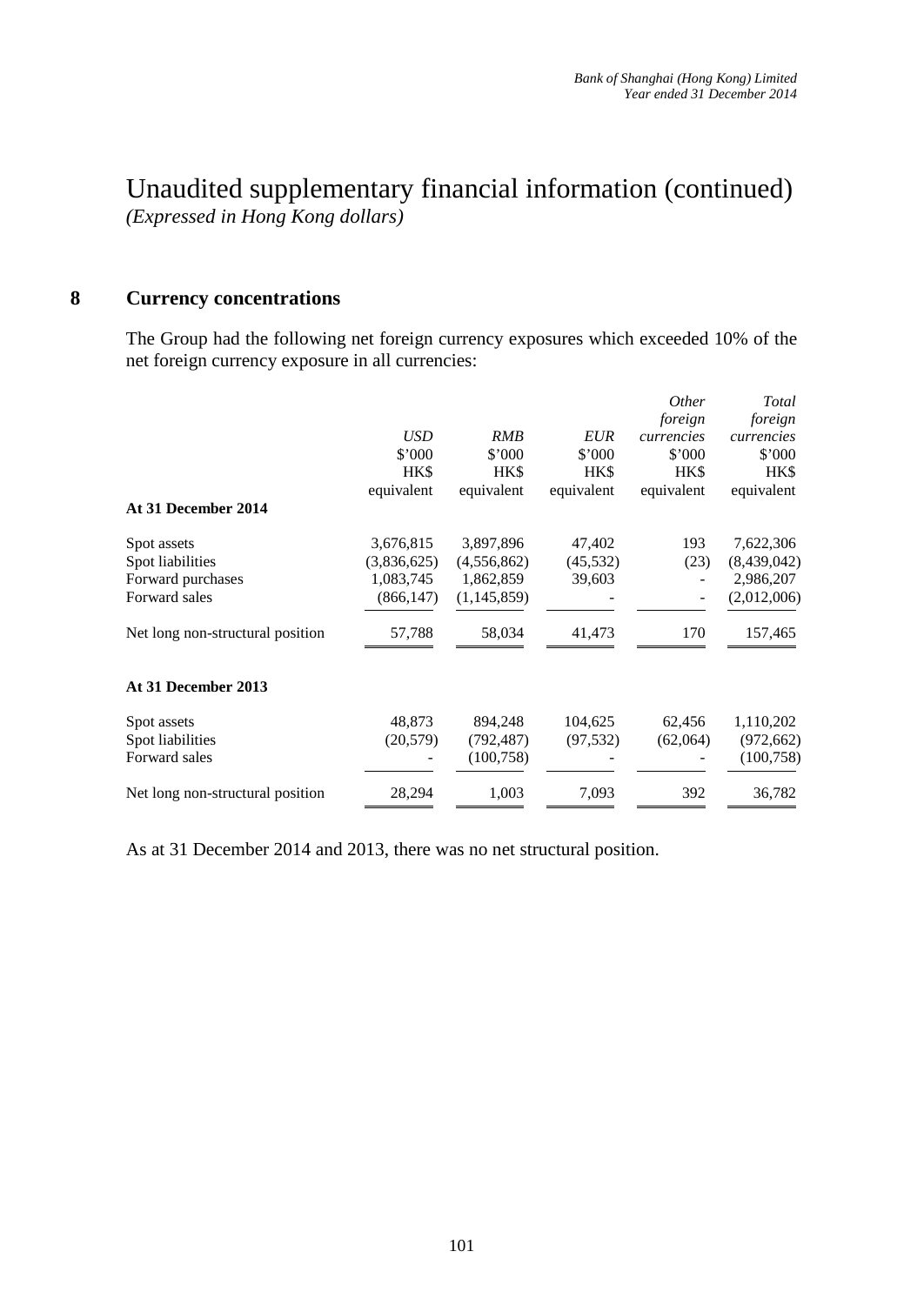### **9 Interest rate exposures in banking book**

In accordance with the prudential return "Interest Rate Risk Exposures" issued by the HKMA, the Group calculated, on a quarterly basis, the impact on earnings over the next·12 months under a scenario that interest rate would rise 200 basis points.

| 2013   | 2014                     |     |
|--------|--------------------------|-----|
| \$'000 | \$'000                   |     |
| 3,000  | $\overline{\phantom{0}}$ | HKD |
| -      | 7,000                    | USD |
| -      | 32,000                   | RMB |
|        |                          |     |

### **10 Corporate governance**

The Group fully complied with the requirements set out in the Supervisory Policy Manual module CG-1, namely "Corporate Governance of Locally Incorporated Authorized Institutions" issued by the HKMA in August 2012.

### *(a) Board of Directors*

The Board is ultimately responsible for the operation and financial soundness of the Group. In meeting its overall responsibilities to stakeholders, the Board is to:

- ensure that the Group's management is competent by appointing a chief executive (including an alternate chief executive) with integrity, technical competence and experience in the banking business which enables him to administer the Group's affairs effectively and prudently
- − oversee the appointment of other senior executives and ensuring that they are fit and proper to manage and supervise the Group's key businesses and functions
- approve and monitor the Group's business objectives, strategies and financial plan by:
	- approving annual budgets and reviewing performance against these budgets; and
	- approving the business continuity plan and ensuring it is subject to regular update.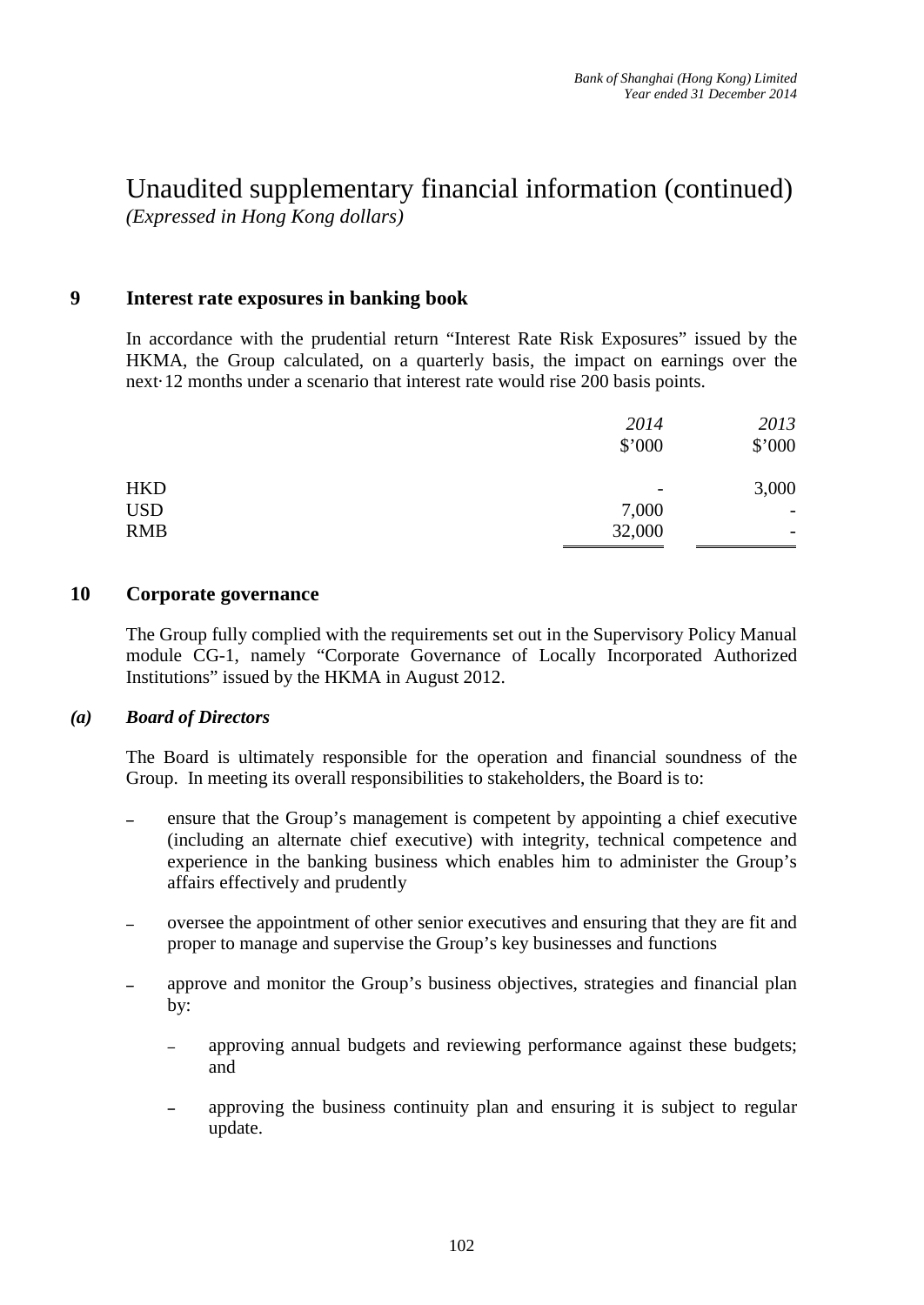# **10 Corporate governance (continued)**

### *(a) Board of Directors (continued)*

- ensure that the Group's operation is conducted prudently and within the framework of law regulations and the Bank's policies by, among other things:
	- approving and periodically reviewing the risk management governance and policies of the Group to ensure that they are adequate and consistent with the Group's operating environment, and that adequate capital is maintained against the risks;
	- ensuring that senior management is implementing the strategies approved by the Board and developing suitable policies and procedures for managing the various types of risk; and
	- − regularly reviewing the Group's financial indicators against performance and the established risk targets.
- ensure that the Group conducts its affairs with a high degree of integrity by, among other things, developing appropriate policies and codes of conduct that safeguard against improper or unlawful activities.

### *(b) Key committees functions and composition*

The Board has ultimate and overall responsibility for the corporate governance of the Group. To assist its performance of the role, the following committees are established:

Audit Committee exercises oversight over objectivity, credibility and integrity of the financial reporting and other mandatory professional reporting requirements, and the work of the internal and external auditors. It is chaired by the independent non-executive director and its members consist of two non-executive directors.

Remuneration Committee exercises oversight on the Group's remuneration system and its operation, makes recommendation to the Board on the Group's remuneration structure, annual salary adjustment and performance bonus, and determines the remuneration package of key management personnel. It is chaired by a non-executive director and its member consist of an independent non-executive director.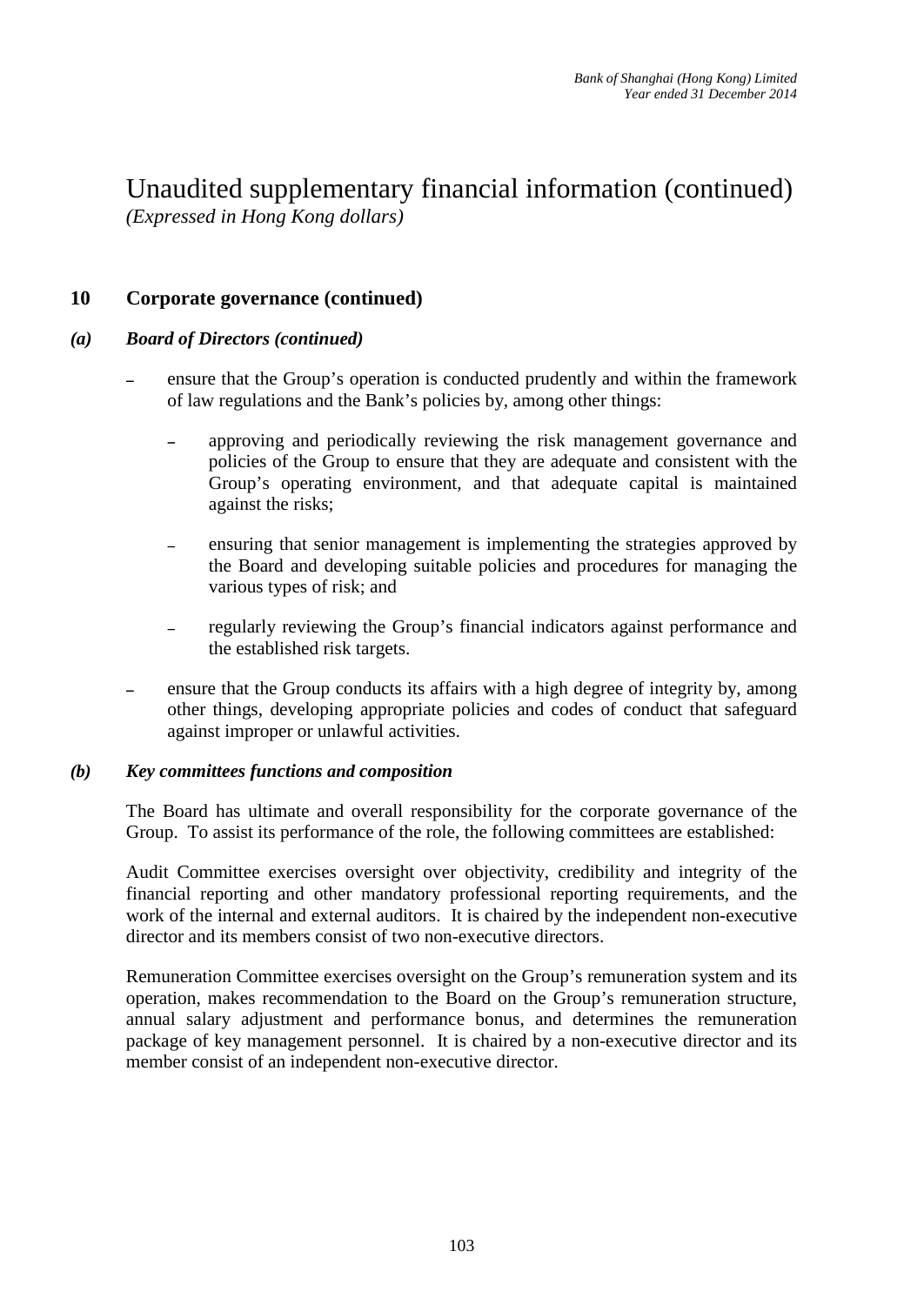### **10 Corporate governance (continued)**

#### *(b) Key committees functions and composition (continued)*

Risk and Compliance Committee assists the Board in monitoring the Group's risk profile and the Group's compliance with internal policies and statutory regulations. It is chaired by a non-executive director and its members consist of another non-executive director and the executive director.

Executive Committee assists the Board in conducting and managing the day-to-day business and affairs of the Group. It is chaired by the Chief Executive Officer and its members consist of Head of Operations and Technology, Chief Risk Officer, Head of Finance and Heads of Corporate and Institutional Banking.

Credit Committee is responsible for credit management. It is chaired by the Chief Risk Officer and its members consist of the Chief Executive Officer, Head of Finance and Heads of Corporate and Institutional Banking.

ALCO is responsible for monitoring liquidity risk and asset and liability management. It is chaired by the Head of Treasury and its members consist of the Chief Executive Officer, Head of Operations & Technology, Chief Risk Officer, Head of Finance and Heads of Corporate and Institutional Banking.

Operation and Technology Committee is responsible for formulating operations policies and procedures to ensure on-going operational efficiency, cost effectiveness and proper controls; reviewing standard service charges and fees; monitoring operational risk issues; formulating system and information technology ("IT") policies and practices; ensuring adequate IT control environment; and evaluating cost and effectiveness of IT systems employed by the Group. It is chaired by Head of Operations and Technology and its members consist of the Chief Executive Officer, Chief Risk Officer, Head of Finance, Head of Corporate and Institutional Banking, Head of Compliance, Head of Systems and Head of Treasury.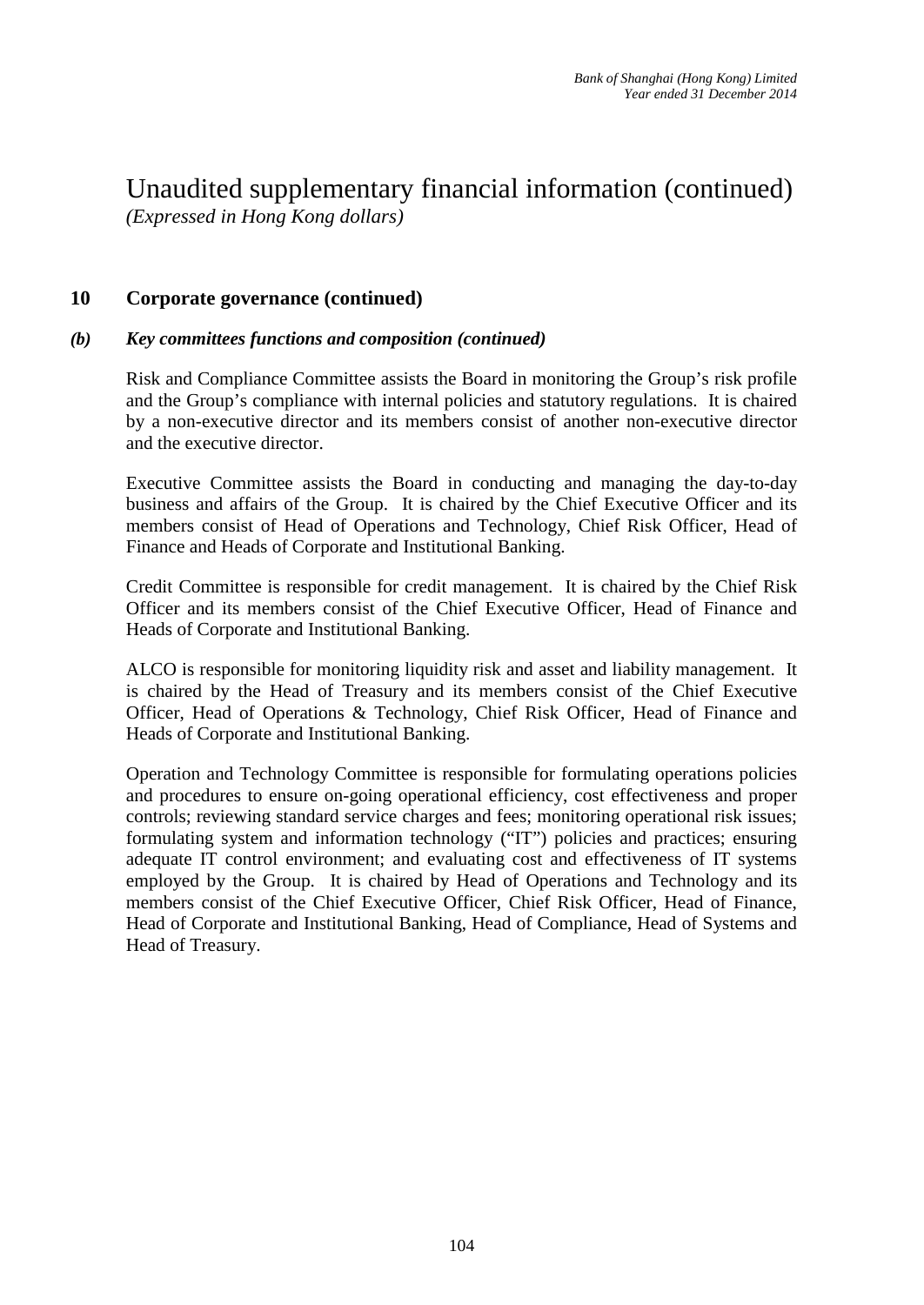### **10 Corporate governance (continued)**

### *(c) Compliance with "Guideline on a Sound Remuneration System"*

The Group fully complied with the requirements set out in the Supervisory Policy Manual module CG-5, namely "Guideline on a Sound Remuneration System" issued by the HKMA in March 2010. During preparation of this statement, a new Supervisory Policy Manual CG-5, namely "Guideline on a Sound Remuneration System V.2" was issued by the HKMA on 12 March 2015. An annual disclosure statement on remuneration will be separately prepared and published on the Company's website in May 2015 in accordance with the disclosure requirements as stipulated in the revised Supervisory Policy Manual CG-5.

### *Remuneration structure*

The remuneration package of staff comprise fixed salary and variable remuneration. The objective is to ensure the package is competitive in the market so as to attract, retain and motivate the right talents. The proportion of variable remuneration shall vary according to roles and responsibilities, as well as performance.

Fixed remuneration refers to base salary, fixed allowances and year-end guaranteed pay (if applicable). Variable remuneration, mainly cash bonus payment, is awarded based on overall performance of the Group, the relevant business units and the individual staff member, taking into account the full range of current and potential short-term and longerterm risks connected with the activities of staff which may affect the performance of the Group.

### *Performance management*

Performance of individual staff members is assessed against a number of pre-defined and measurable performance goals. The goals are determined according to the job responsibilities, areas of contribution covering both financial and non-financial factors, and strict adherence to the code of conduct, internal control policies, compliance standard and risk management requirements. The overall and balanced quality of staff performance is therefore measured and determined by not only financial achievement, but also non-financial indicators being an integral part of the performance management system.